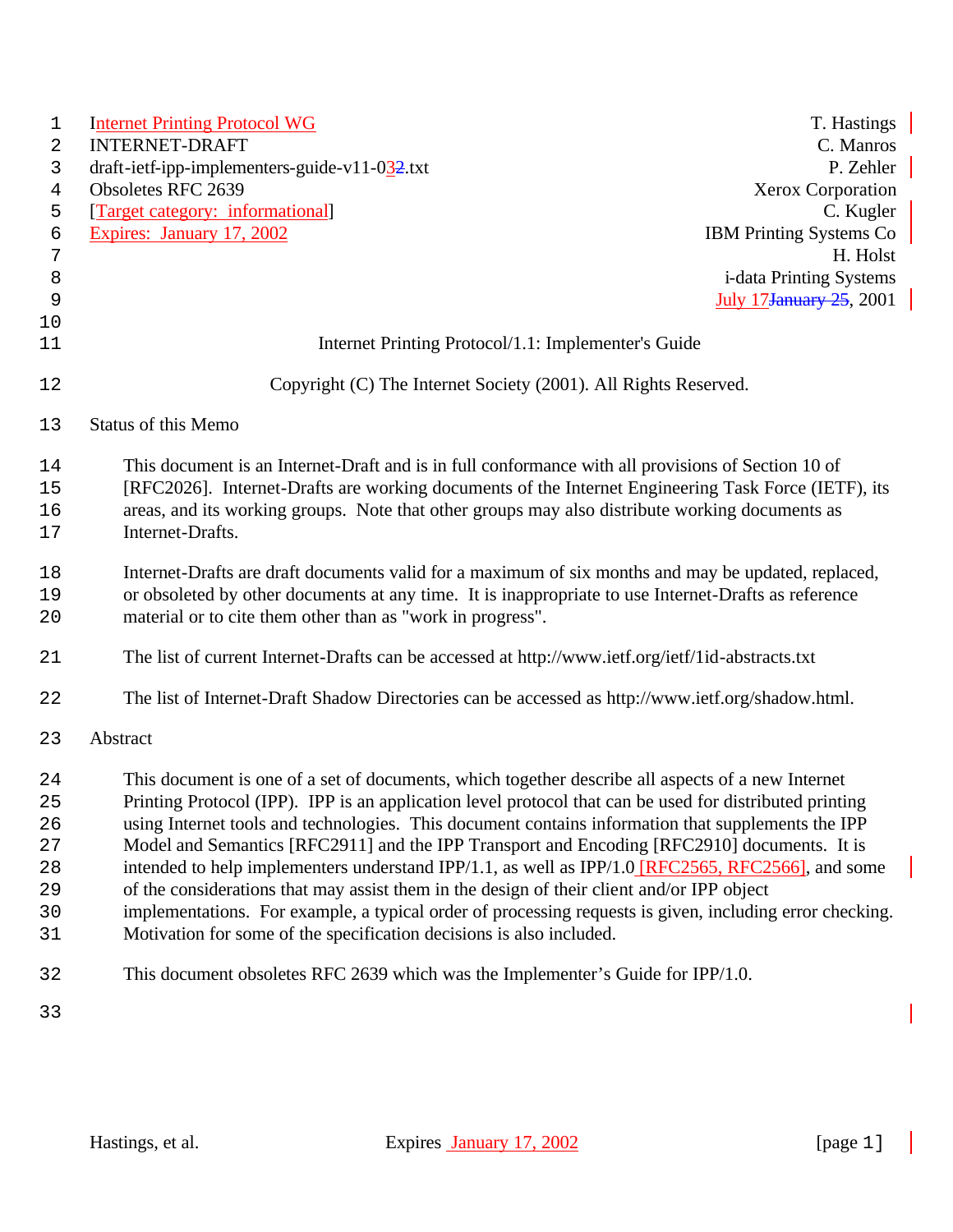$\overline{\phantom{a}}$ 

| 33 | The full set of IPP documents includes:                                                                      |
|----|--------------------------------------------------------------------------------------------------------------|
| 34 | <b>Design Goals for an Internet Printing Protocol [RFC2567]</b>                                              |
| 35 | Rationale for the Structure and Model and Protocol for the Internet Printing Protocol [RFC2568]              |
| 36 | Internet Printing Protocol/1.1: Model and Semantics [RFC2911]                                                |
| 37 | Internet Printing Protocol/1.1: Encoding and Transport [RFC2910]                                             |
| 38 | Mapping between LPD and IPP Protocols [RFC2569]                                                              |
| 39 | The document, "Design Goals for an Internet Printing Protocol", takes a broad look at distributed            |
| 40 | printing functionality, and it enumerates real-life scenarios that help to clarify the features that need to |
| 41 | be included in a printing protocol for the Internet. It identifies requirements for three types of users:    |
| 42 | end users, operators, and administrators. The design goal document calls out a subset of end user            |
| 43 | requirements that are satisfied in IPP/1.1. Operator and administrator requirements are out of scope for     |
| 44 | version 1.1.                                                                                                 |
|    |                                                                                                              |
| 45 | The document, "Rationale for the Structure and Model and Protocol for the Internet Printing Protocol",       |
| 46 | describes IPP from a high level view, defines a roadmap for the various documents that form the suite of     |
| 47 | IPP specifications, and gives background and rationale for the IETF working group's major decisions.         |
| 48 | The document, "Internet Printing Protocol/1.1: Model and Semantics", describes a simplified model            |
| 49 | with abstract objects, their attributes, and their operations. The model introduces a Printer and a Job.     |
| 50 | The Job supports multiple documents per Job. The model document also addresses how security,                 |
| 51 | internationalization, and directory issues are addressed.                                                    |
|    |                                                                                                              |
| 52 | The document, "Internet Printing Protocol/1.1: Encoding and Transport", is a formal mapping of the           |
| 53 | abstract operations and attributes defined in the model document onto HTTP/1.1. It also defines the          |
| 54 | encoding rules for a new Internet media type called "application/ipp".                                       |
|    |                                                                                                              |
| 55 | The document, "Mapping between LPD and IPP Protocols", gives some advice to implementers of                  |
| 56 | gateways between IPP and LPD (Line Printer Daemon) implementations.                                          |
|    |                                                                                                              |
| 57 |                                                                                                              |
| 58 |                                                                                                              |
|    |                                                                                                              |
|    |                                                                                                              |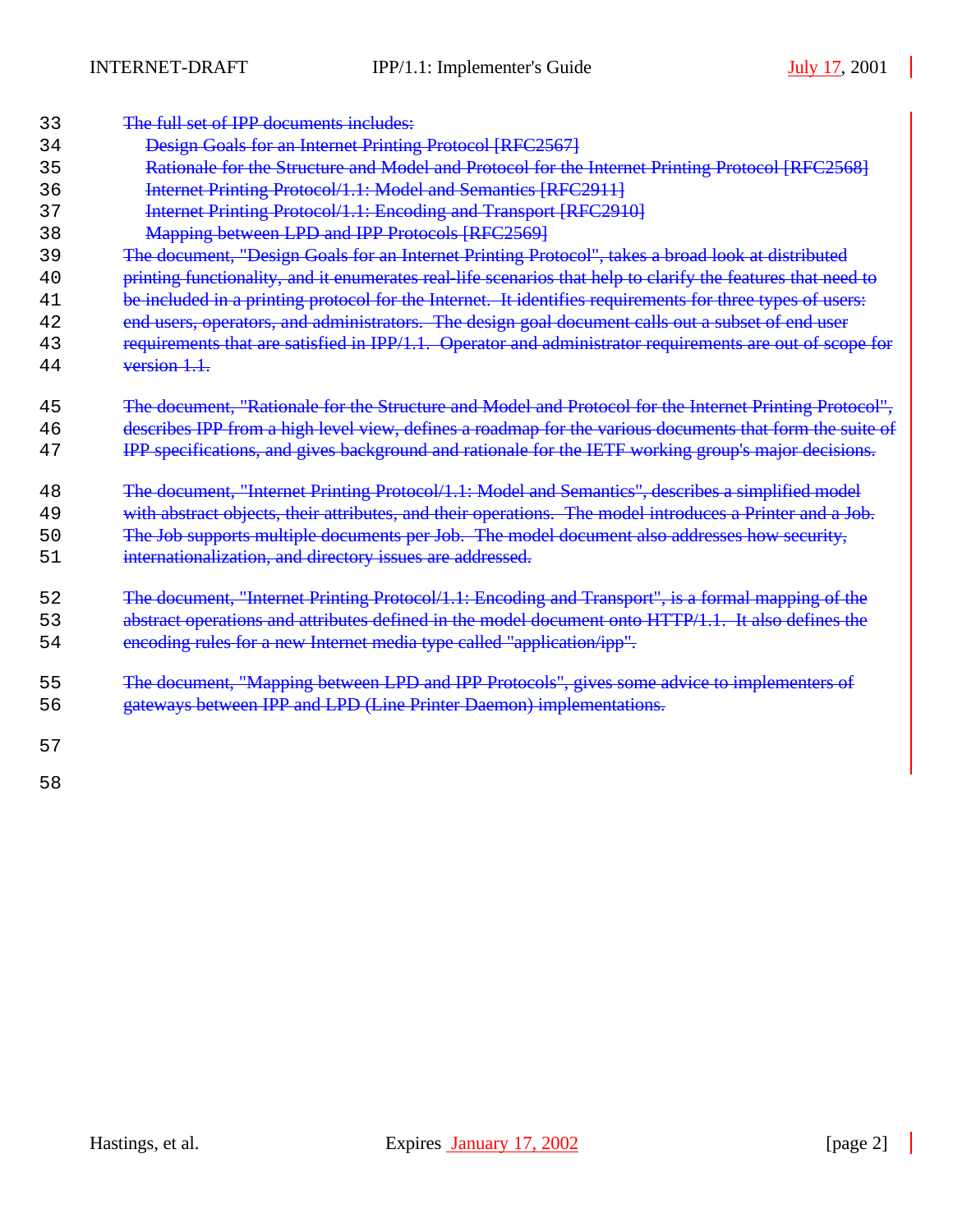$\overline{\phantom{a}}$ 

# **TABLE OF CONTENTS**

| 59         | 1                                                                                                 |  |
|------------|---------------------------------------------------------------------------------------------------|--|
| 60         | 1.1                                                                                               |  |
| 61         | 1.2                                                                                               |  |
| 62         | 1.3                                                                                               |  |
| 63         | $\overline{2}$                                                                                    |  |
| 64         | 3                                                                                                 |  |
| 65         | 3.1                                                                                               |  |
| 66         | 3.1.1                                                                                             |  |
| 67         | 3.1.2                                                                                             |  |
| 68         | 3.1.2.1                                                                                           |  |
| 69         | 3.1.2.1.1                                                                                         |  |
| 70         | 3.1.2.1.2                                                                                         |  |
| 71         | 3.1.2.1.3                                                                                         |  |
| 72         | 3.1.2.1.4                                                                                         |  |
| 73         | 3.1.2.1.4.1                                                                                       |  |
| 74         | 3.1.2.1.4.2                                                                                       |  |
| 75         | Validate the presence of a single occurrence of required Operation attributes  19<br>3.1.2.1.4.3  |  |
| 76         | 3.1.2.1.5                                                                                         |  |
| 77         | 3.1.2.1.6                                                                                         |  |
| 78         | Suggested Additional Processing Steps for Operations that Create/Validate Jobs and Add<br>3.1.2.2 |  |
| 79         | 32<br>Documents                                                                                   |  |
| 80         | 3.1.2.2.1                                                                                         |  |
| 81         | 3.1.2.2.2                                                                                         |  |
| 82         | 3.1.2.2.3                                                                                         |  |
| 83         | 3.1.2.3                                                                                           |  |
| 84         | 3.1.2.3.1                                                                                         |  |
| 85         | 3.1.2.3.2                                                                                         |  |
| 86         | 3.1.2.3.3                                                                                         |  |
| 87         | 3.1.2.3.4                                                                                         |  |
| 88         | 3.1.2.3.5                                                                                         |  |
| 89         | 3.1.2.3.6                                                                                         |  |
| 90         | 3.1.2.3.7                                                                                         |  |
| 91         | 3.1.2.3.8                                                                                         |  |
| 92         | 3.1.2.3.9                                                                                         |  |
| 93         | 3.1.2.3.10                                                                                        |  |
| 94         | 3.1.2.3.11                                                                                        |  |
| 95         | What charset to return when an unsupported charset is requested (Issue 1.19)? 44<br>3.1.2.3.12    |  |
| 96         | 3.1.2.3.13                                                                                        |  |
| 97         | 3.1.3                                                                                             |  |
| 98         | 3.1.3.1                                                                                           |  |
| 99         | 3.1.3.1.1                                                                                         |  |
| 100        | 3.1.3.1.2                                                                                         |  |
| 101        | 3.1.3.1.3                                                                                         |  |
| 102        | 3.1.3.1.4                                                                                         |  |
| 103        | 3.1.3.1.5                                                                                         |  |
| 104<br>105 | 3.1.3.1.6<br>3.1.3.1.7                                                                            |  |
| 106        | 3.1.3.1.8                                                                                         |  |
|            |                                                                                                   |  |
| 107        | 3.1.3.1.8.1                                                                                       |  |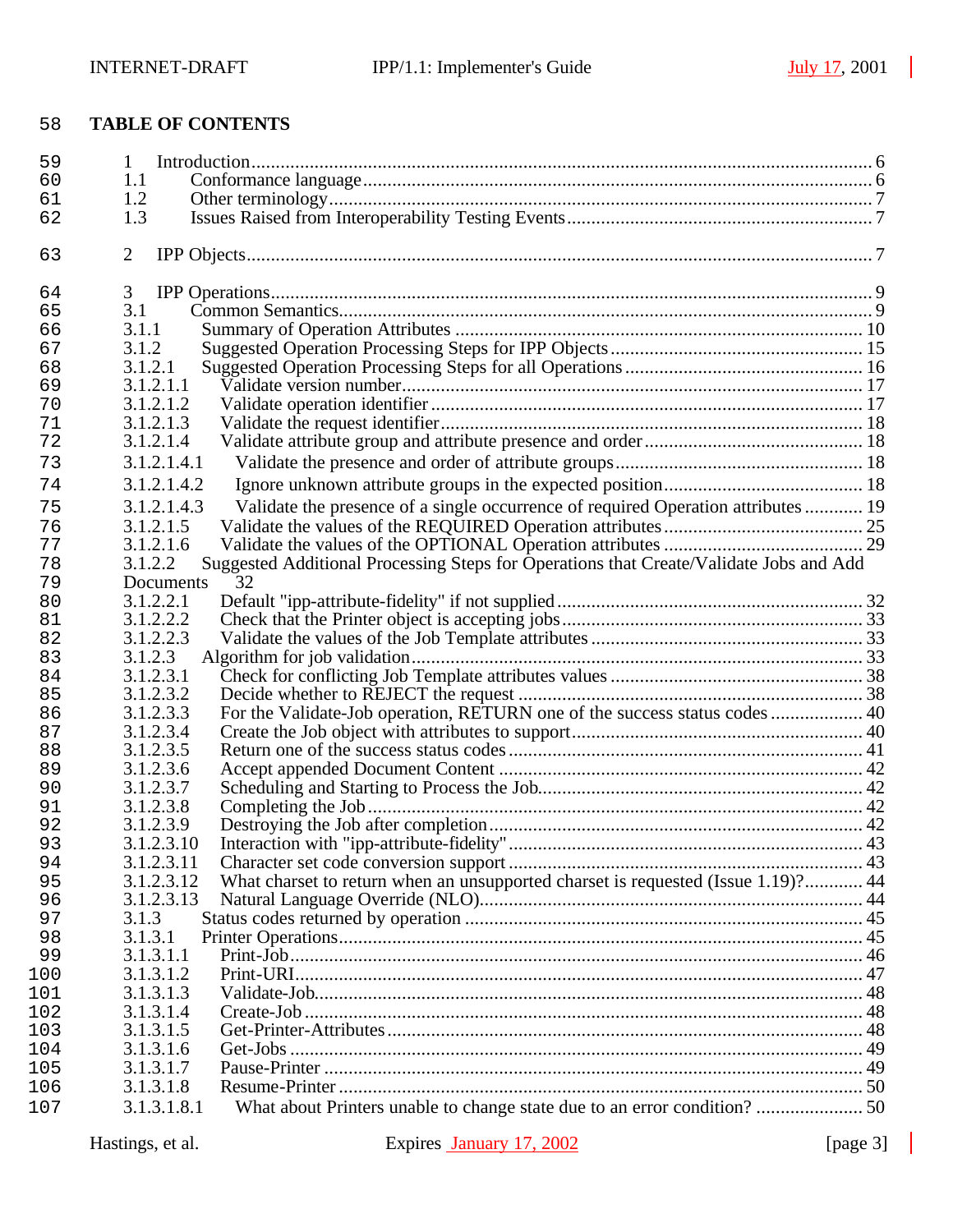| 3.1.3.1.9<br>3.1.3.2<br>3.1.3.2.1<br>3.1.3.2.2<br>3.1.3.2.3<br>3.1.3.2.4<br>3.1.3.2.5<br>3.1.3.2.6<br>3.1.3.2.7<br>3.1.3.2.7.1<br>118<br>Returning unsupported attributes in Get-Xxxx responses (Issue 1.18)  55<br>119<br>3.1.4<br>3.1.5<br>120<br>3.2<br>121<br>3.2.1<br>122<br>3.2.1.1<br>123<br>3.2.1.2<br>124<br>3.2.2<br>125<br>3.2.3<br>126<br>3.2.3.1<br>127<br>3.2.3.2<br>128<br>3.2.4<br>129<br>3.3<br>130<br>3.3.1<br>3.3.2<br>$\overline{4}$<br>4.1<br>4.1.1<br>4.1.2<br>136<br>4.1.3<br>137<br>4.1.4<br>138<br>4.2<br>139<br>4.2.1<br>4.2.1.1<br>4.3<br>142<br>4.3.1<br>143<br>4.4<br>144<br>4.4.1<br>145<br>4.4.1.1<br>146<br>4.4.1.2<br>147<br>4.4.2<br>148<br>4.4.3<br>149<br>4.5<br>150<br>151<br>5<br>5.1<br>152<br>5.2<br>153<br>154<br>6<br>Querying jobs with IPP that were submitted using other job submission protocols (Issue 1.32)<br>6.1<br>155<br>156<br>63 | 108 | 3.1.3.1.8.2 |  |
|-----------------------------------------------------------------------------------------------------------------------------------------------------------------------------------------------------------------------------------------------------------------------------------------------------------------------------------------------------------------------------------------------------------------------------------------------------------------------------------------------------------------------------------------------------------------------------------------------------------------------------------------------------------------------------------------------------------------------------------------------------------------------------------------------------------------------------------------------------------------------------------------|-----|-------------|--|
|                                                                                                                                                                                                                                                                                                                                                                                                                                                                                                                                                                                                                                                                                                                                                                                                                                                                                         | 109 |             |  |
|                                                                                                                                                                                                                                                                                                                                                                                                                                                                                                                                                                                                                                                                                                                                                                                                                                                                                         | 110 |             |  |
|                                                                                                                                                                                                                                                                                                                                                                                                                                                                                                                                                                                                                                                                                                                                                                                                                                                                                         | 111 |             |  |
|                                                                                                                                                                                                                                                                                                                                                                                                                                                                                                                                                                                                                                                                                                                                                                                                                                                                                         | 112 |             |  |
|                                                                                                                                                                                                                                                                                                                                                                                                                                                                                                                                                                                                                                                                                                                                                                                                                                                                                         | 113 |             |  |
|                                                                                                                                                                                                                                                                                                                                                                                                                                                                                                                                                                                                                                                                                                                                                                                                                                                                                         | 114 |             |  |
|                                                                                                                                                                                                                                                                                                                                                                                                                                                                                                                                                                                                                                                                                                                                                                                                                                                                                         | 115 |             |  |
|                                                                                                                                                                                                                                                                                                                                                                                                                                                                                                                                                                                                                                                                                                                                                                                                                                                                                         | 116 |             |  |
|                                                                                                                                                                                                                                                                                                                                                                                                                                                                                                                                                                                                                                                                                                                                                                                                                                                                                         | 117 |             |  |
|                                                                                                                                                                                                                                                                                                                                                                                                                                                                                                                                                                                                                                                                                                                                                                                                                                                                                         |     |             |  |
|                                                                                                                                                                                                                                                                                                                                                                                                                                                                                                                                                                                                                                                                                                                                                                                                                                                                                         |     |             |  |
|                                                                                                                                                                                                                                                                                                                                                                                                                                                                                                                                                                                                                                                                                                                                                                                                                                                                                         |     |             |  |
|                                                                                                                                                                                                                                                                                                                                                                                                                                                                                                                                                                                                                                                                                                                                                                                                                                                                                         |     |             |  |
|                                                                                                                                                                                                                                                                                                                                                                                                                                                                                                                                                                                                                                                                                                                                                                                                                                                                                         |     |             |  |
|                                                                                                                                                                                                                                                                                                                                                                                                                                                                                                                                                                                                                                                                                                                                                                                                                                                                                         |     |             |  |
|                                                                                                                                                                                                                                                                                                                                                                                                                                                                                                                                                                                                                                                                                                                                                                                                                                                                                         |     |             |  |
|                                                                                                                                                                                                                                                                                                                                                                                                                                                                                                                                                                                                                                                                                                                                                                                                                                                                                         |     |             |  |
|                                                                                                                                                                                                                                                                                                                                                                                                                                                                                                                                                                                                                                                                                                                                                                                                                                                                                         |     |             |  |
|                                                                                                                                                                                                                                                                                                                                                                                                                                                                                                                                                                                                                                                                                                                                                                                                                                                                                         |     |             |  |
|                                                                                                                                                                                                                                                                                                                                                                                                                                                                                                                                                                                                                                                                                                                                                                                                                                                                                         |     |             |  |
|                                                                                                                                                                                                                                                                                                                                                                                                                                                                                                                                                                                                                                                                                                                                                                                                                                                                                         |     |             |  |
|                                                                                                                                                                                                                                                                                                                                                                                                                                                                                                                                                                                                                                                                                                                                                                                                                                                                                         |     |             |  |
|                                                                                                                                                                                                                                                                                                                                                                                                                                                                                                                                                                                                                                                                                                                                                                                                                                                                                         | 131 |             |  |
|                                                                                                                                                                                                                                                                                                                                                                                                                                                                                                                                                                                                                                                                                                                                                                                                                                                                                         | 132 |             |  |
|                                                                                                                                                                                                                                                                                                                                                                                                                                                                                                                                                                                                                                                                                                                                                                                                                                                                                         |     |             |  |
|                                                                                                                                                                                                                                                                                                                                                                                                                                                                                                                                                                                                                                                                                                                                                                                                                                                                                         | 133 |             |  |
|                                                                                                                                                                                                                                                                                                                                                                                                                                                                                                                                                                                                                                                                                                                                                                                                                                                                                         | 134 |             |  |
|                                                                                                                                                                                                                                                                                                                                                                                                                                                                                                                                                                                                                                                                                                                                                                                                                                                                                         | 135 |             |  |
|                                                                                                                                                                                                                                                                                                                                                                                                                                                                                                                                                                                                                                                                                                                                                                                                                                                                                         |     |             |  |
|                                                                                                                                                                                                                                                                                                                                                                                                                                                                                                                                                                                                                                                                                                                                                                                                                                                                                         |     |             |  |
|                                                                                                                                                                                                                                                                                                                                                                                                                                                                                                                                                                                                                                                                                                                                                                                                                                                                                         |     |             |  |
|                                                                                                                                                                                                                                                                                                                                                                                                                                                                                                                                                                                                                                                                                                                                                                                                                                                                                         |     |             |  |
|                                                                                                                                                                                                                                                                                                                                                                                                                                                                                                                                                                                                                                                                                                                                                                                                                                                                                         | 140 |             |  |
|                                                                                                                                                                                                                                                                                                                                                                                                                                                                                                                                                                                                                                                                                                                                                                                                                                                                                         | 141 |             |  |
|                                                                                                                                                                                                                                                                                                                                                                                                                                                                                                                                                                                                                                                                                                                                                                                                                                                                                         |     |             |  |
|                                                                                                                                                                                                                                                                                                                                                                                                                                                                                                                                                                                                                                                                                                                                                                                                                                                                                         |     |             |  |
|                                                                                                                                                                                                                                                                                                                                                                                                                                                                                                                                                                                                                                                                                                                                                                                                                                                                                         |     |             |  |
|                                                                                                                                                                                                                                                                                                                                                                                                                                                                                                                                                                                                                                                                                                                                                                                                                                                                                         |     |             |  |
|                                                                                                                                                                                                                                                                                                                                                                                                                                                                                                                                                                                                                                                                                                                                                                                                                                                                                         |     |             |  |
|                                                                                                                                                                                                                                                                                                                                                                                                                                                                                                                                                                                                                                                                                                                                                                                                                                                                                         |     |             |  |
|                                                                                                                                                                                                                                                                                                                                                                                                                                                                                                                                                                                                                                                                                                                                                                                                                                                                                         |     |             |  |
|                                                                                                                                                                                                                                                                                                                                                                                                                                                                                                                                                                                                                                                                                                                                                                                                                                                                                         |     |             |  |
|                                                                                                                                                                                                                                                                                                                                                                                                                                                                                                                                                                                                                                                                                                                                                                                                                                                                                         |     |             |  |
|                                                                                                                                                                                                                                                                                                                                                                                                                                                                                                                                                                                                                                                                                                                                                                                                                                                                                         |     |             |  |
|                                                                                                                                                                                                                                                                                                                                                                                                                                                                                                                                                                                                                                                                                                                                                                                                                                                                                         |     |             |  |
|                                                                                                                                                                                                                                                                                                                                                                                                                                                                                                                                                                                                                                                                                                                                                                                                                                                                                         |     |             |  |
|                                                                                                                                                                                                                                                                                                                                                                                                                                                                                                                                                                                                                                                                                                                                                                                                                                                                                         |     |             |  |
|                                                                                                                                                                                                                                                                                                                                                                                                                                                                                                                                                                                                                                                                                                                                                                                                                                                                                         |     |             |  |
|                                                                                                                                                                                                                                                                                                                                                                                                                                                                                                                                                                                                                                                                                                                                                                                                                                                                                         |     |             |  |
|                                                                                                                                                                                                                                                                                                                                                                                                                                                                                                                                                                                                                                                                                                                                                                                                                                                                                         |     |             |  |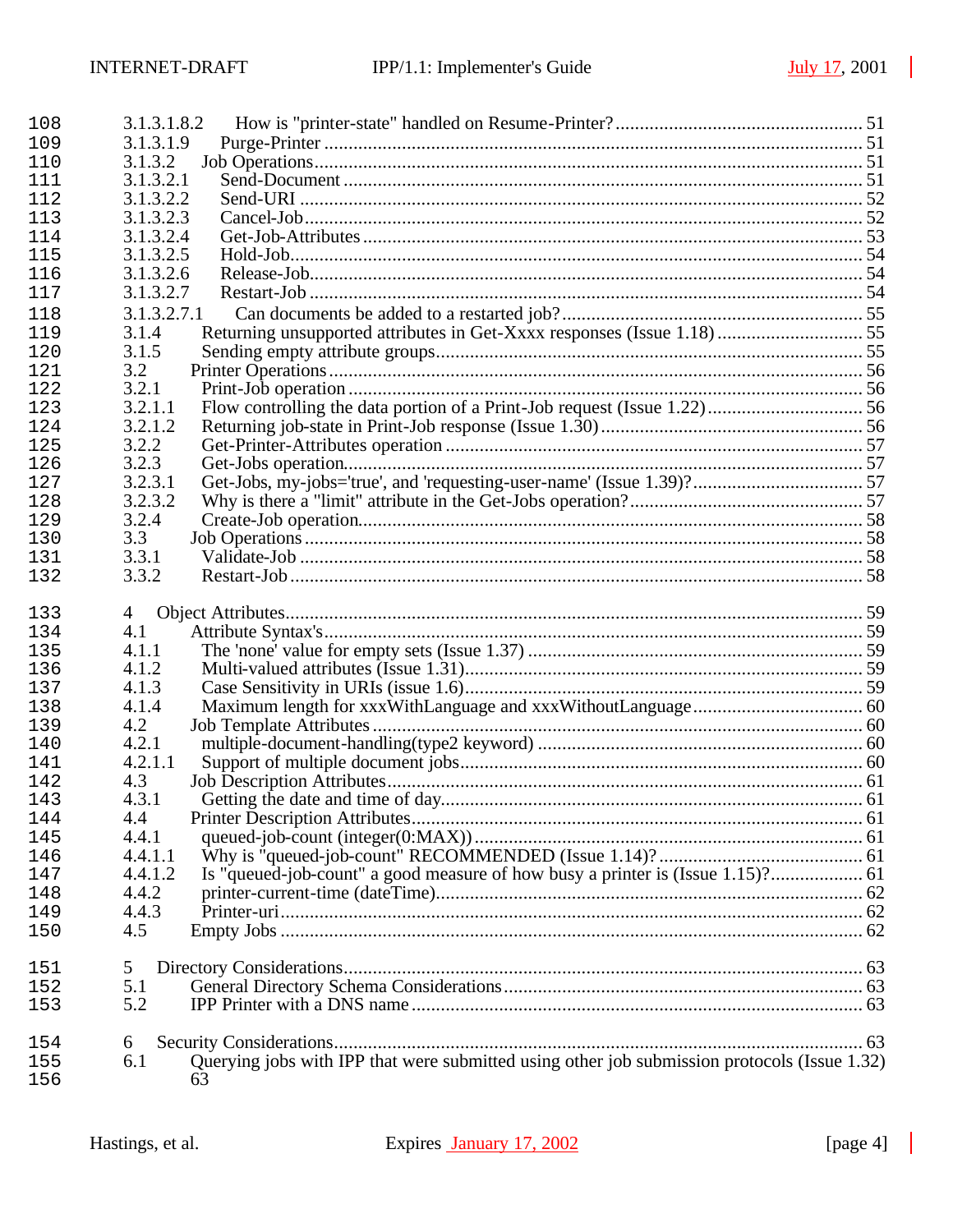| 157        | 7             |  |
|------------|---------------|--|
| 158        | 7.1           |  |
| 159        | 7.2           |  |
| 160        | 7.3           |  |
| 161        | 7.4           |  |
| 162        | 7.5           |  |
| 163        | 7.6           |  |
| 164        | 7.6.1         |  |
| 165        | 7.6.2         |  |
| 166        | 8             |  |
| 167        | 9             |  |
| 168        | 10            |  |
| 169<br>170 | 11            |  |
| 171        | <b>TABLES</b> |  |
| 172        |               |  |
| 173        |               |  |
| 174        |               |  |
| 175        |               |  |
| 176        |               |  |
| 177        |               |  |
| 178        |               |  |
| 179        |               |  |
| 180        |               |  |
| 181        |               |  |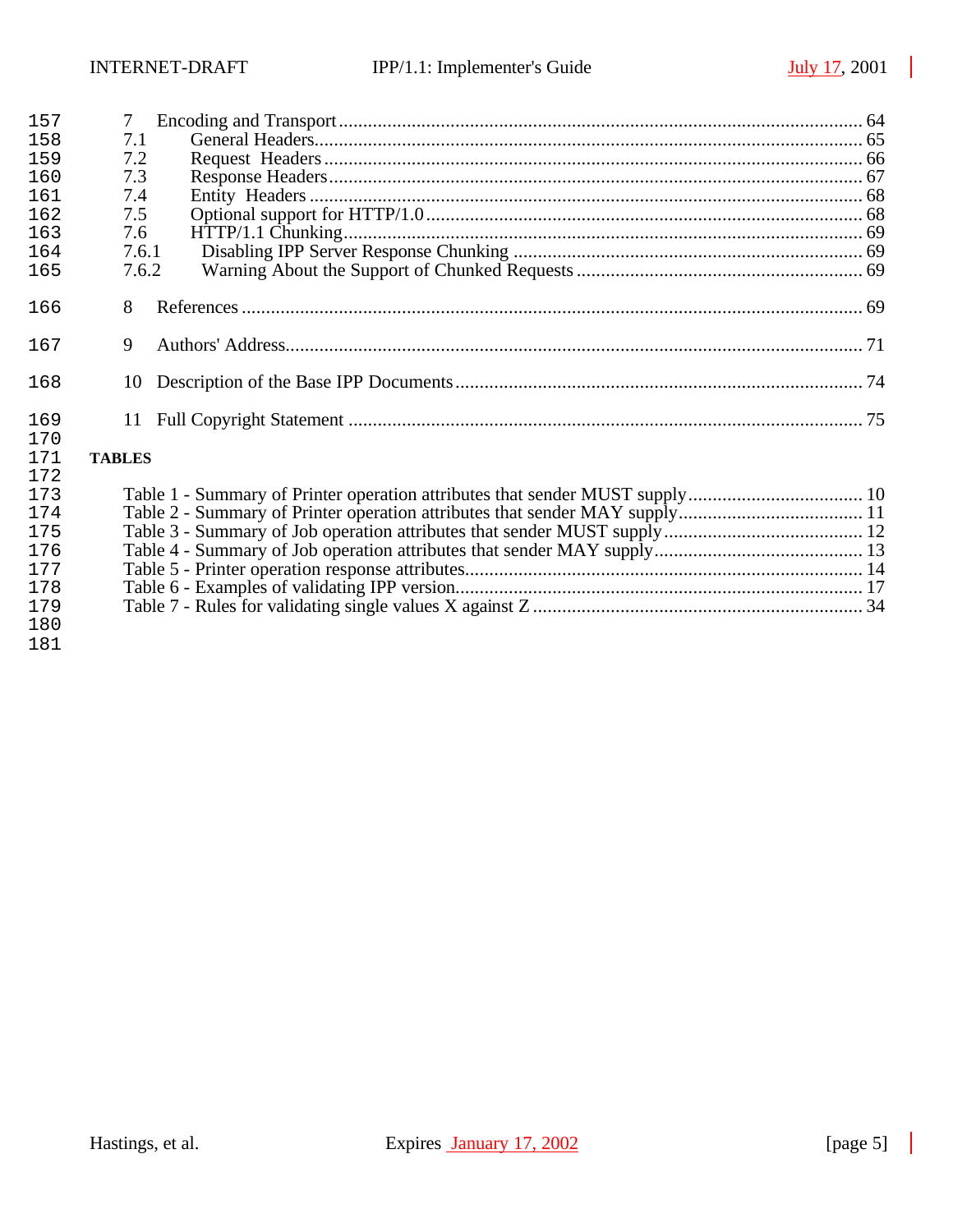- 
- 
- 

# **1 Introduction**

 The IPP Implementer's Guide (IIG) (this document) contains information that supplements the IPP Model and Semantics [RFC2911] and the IPP Transport and Encoding [RFC2910] documents. This document is just one of a suite of documents that fully define IPP. The base set of IPP documents includes:

- Design Goals for an Internet Printing Protocol [RFC2567]
- 190 Rationale for the Structure and Model and Protocol for the Internet Printing Protocol [RFC2568]
- 191 Internet Printing Protocol/1.1: Model and Semantics [RFC2911]
- Internet Printing Protocol/1.1: Encoding and Transport [RFC2910]
- Internet Printing Protocol/1.1: Implementer's Guide (this document)
- Mapping between LPD and IPP Protocols [RFC2569]
- See section 10 for a description of these base IPP documents. Anyone reading these documents for the first time is strongly encouraged to read the IPP documents in the above order.
- 198 As such the is information in this document is not part of the formal specifications of IPP/1.1. Instead

199 information is presented to help implementers understand the specificationIPP/1.1, as well as IPP/1.0 [RFC2565, RFC2566], including some of the motivation for decisions taken by the committee in

 developing the specification. Some of the implementation considerations are intended to help implementers design their client and/or IPP object implementations. If there are any contradictions between this document and [RFC2911] or [RFC2910], those documents take precedence over this

- document.
- Platform-specific implementation considerations will be included in this guide as they become known.

 Note: In order to help the reader of the IIG and the IPP Model and Semantics document, the sections in this document parallel the corresponding sections in the Model document and are numbered the same for ease of cross reference. The sections that correspond to the IPP Transport and Encoding are correspondingly offset.

## **1.1 Conformance language**

 Usually, this document does not contain the terminology MUST, MUST NOT, MAY, NEED NOT, SHOULD, SHOULD NOT, REQUIRED, and OPTIONAL. However, when those terms do appear in 213 this document, their intent is to repeat what the [RFC2911] and [RFC2910] documents require and allow, rather than specifying additional conformance requirements. These terms are defined in section 12 on conformance terminology in [RFC2911], most of which is taken from RFC 2119 [RFC2119].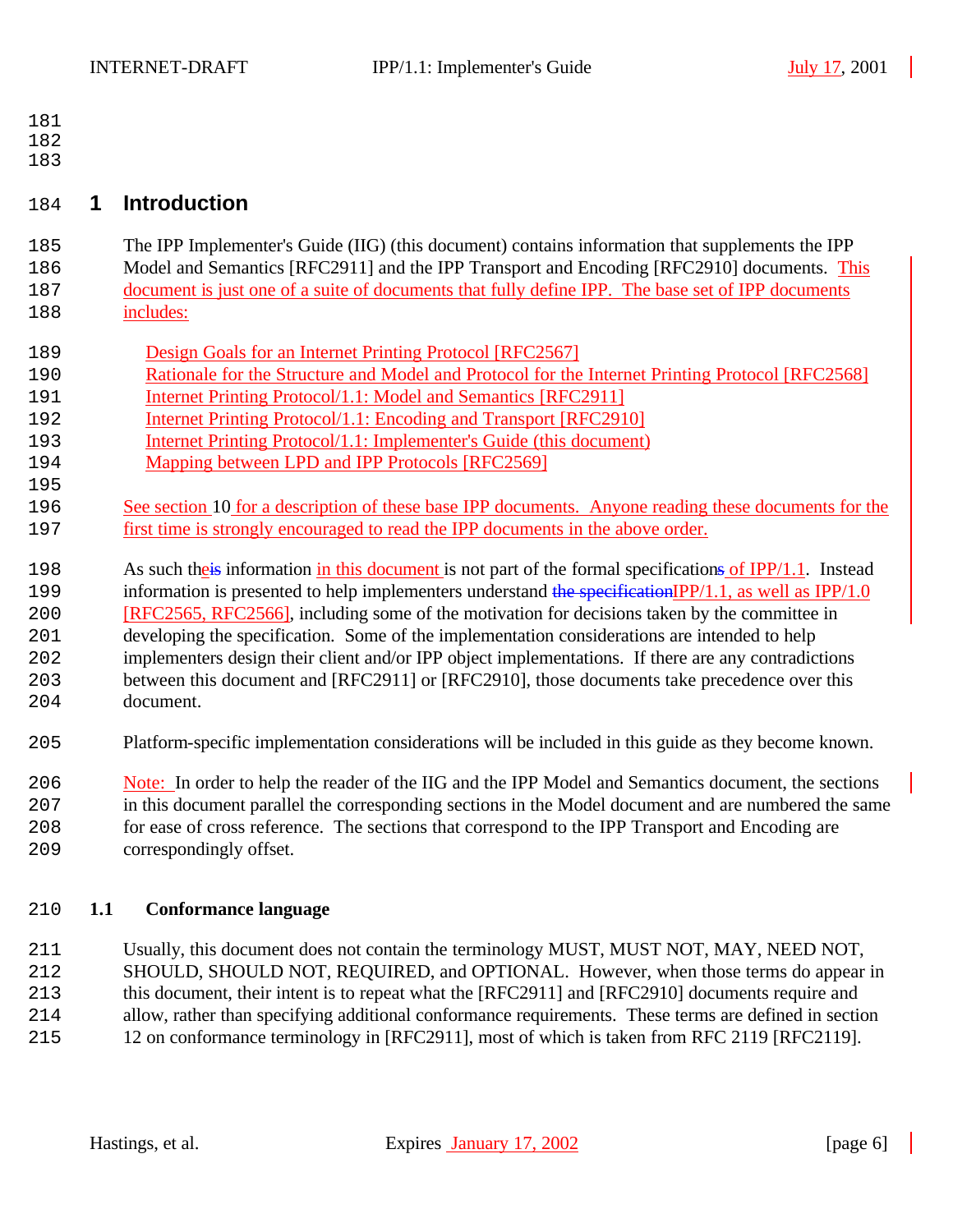Implementers should read section 12 (APPENDIX A) in [RFC2911] in order to understand these capitalized words. The words MUST, MUST NOT, and REQUIRED indicate what implementations are required to support in a client or IPP object in order to be conformant to [RFC2911] and [RFC2910]. MAY, NEED NOT, and OPTIONAL indicate was is merely allowed as an implementer option. The verbs SHOULD and SHOULD NOT indicate suggested behavior, but which is not

required or disallowed, respectively, in order to conform to the specification.

#### **1.2 Other terminology**

 This document uses other terms, such as "attributes", "operation", and "Printer" as defined in [RFC2911] section 12. In addition, the term "sender" refers to the client that sends a request or an IPP object that returns a response. The term "receiver" refers to the IPP object that receives a request and to a client that receives a response.

#### **1.3 Issues Raised from Interoperability Testing Events**

 The IPP WG has conducted three open Interoperability Testing Events. The first one was held in September 1998, the second one was held in March 1999, and the third one was held in October 2000. See the summary reports in:

ftp://ftp.pwg.org/pub/pwg/ipp/new\_TES/

 The issues raised from the first Interoperability Testing Event are numbered 1.n in this document and have been incorporated into "IPP/1.0 Model and Semantics" [RFC2566] and the "IPP/1.0 Encoding and Transport" [RFC2565] documents. However, some of the discussion is left here in the Implementer's Guide to help understanding.

 The issues raised from the second Interoperability Testing Event are numbered 2.n in this document have been incorporated into "IPP/1.1 Model and Semantics" [RFC2911] and the "IPP/1.1 Encoding and Transport" [RFC2910] documents. However, some of the discussion is left here in the Implementer's Guide to help understanding.

- The issues raised from the third Interoperability Testing Event are numbered 3.n in this document and are described in:
- ftp://ftp.pwg.org/pub/pwg/ipp/Issues/Issues-raised-at-Bake-Off3.pdf
- ftp://ftp.pwg.org/pub/pwg/ipp/Issues/Issues-raised-at-Bake-Off3.doc
- ftp://ftp.pwg.org/pub/pwg/ipp/Issues/Issues-raised-at-Bake-Off3.txt

# **2 IPP Objects**

 The term "client" in IPP is intended to mean any client that issues IPP operation requests and accepts IPP operation responses, whether it be a desktop or a server. In other words, the term "client" does not

248 just mean end-user clients, such as those associated with desktops.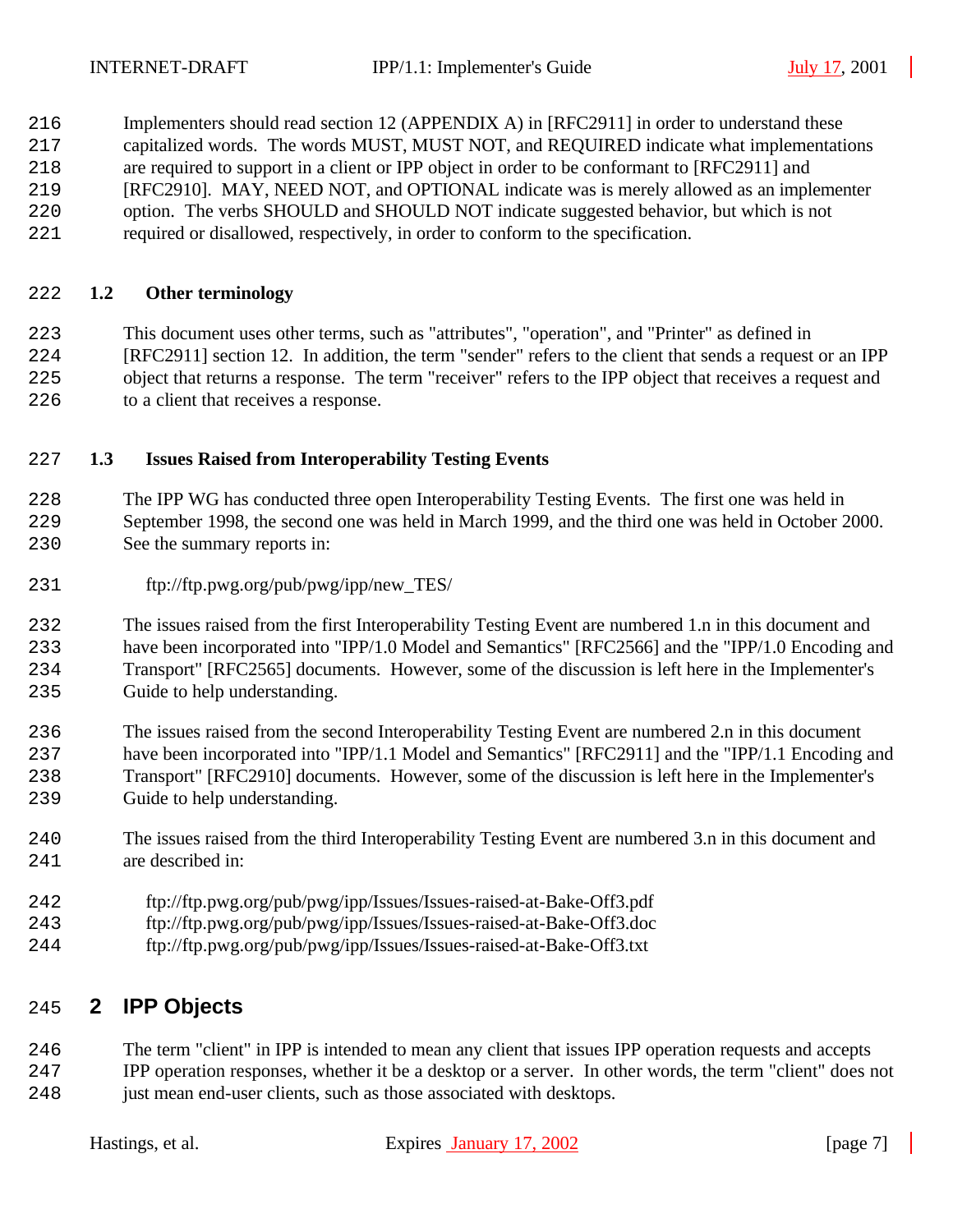- The term "IPP Printer" in IPP is intended to mean an object that accepts IPP operation requests and
- returns IPP operation responses, whether implemented in a server or a device. An IPP Printer object
- MAY, if implemented in a server, turn around and forward received jobs (and other requests) to other
- devices and print servers/services, either using IPP or some other protocol.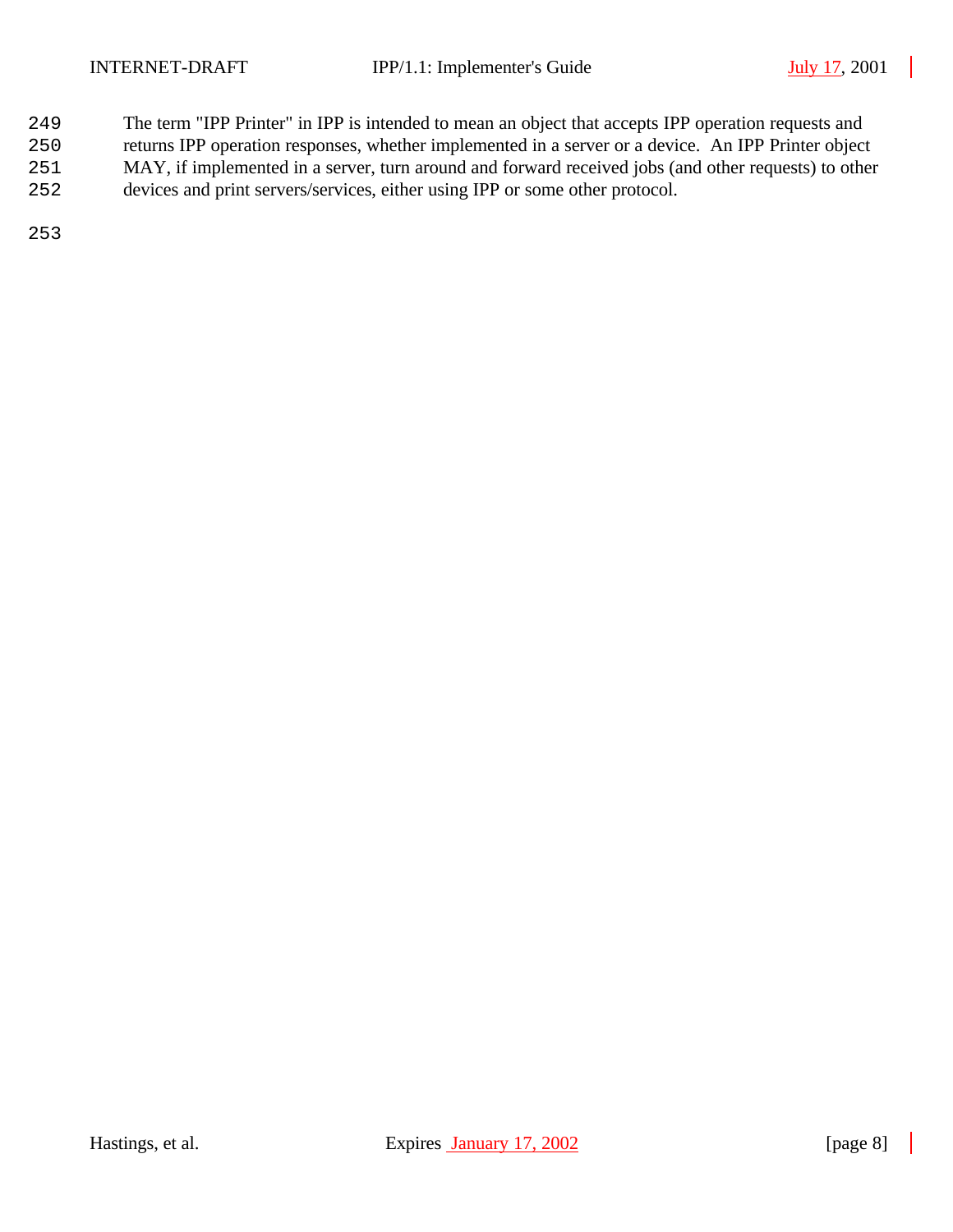# **3 IPP Operations**

 This section corresponds to Section 3 "IPP Operations" in the IPP/1.1 Model and Semantics document [RFC2911].

### **3.1 Common Semantics**

This section discusses semantics common to all operations.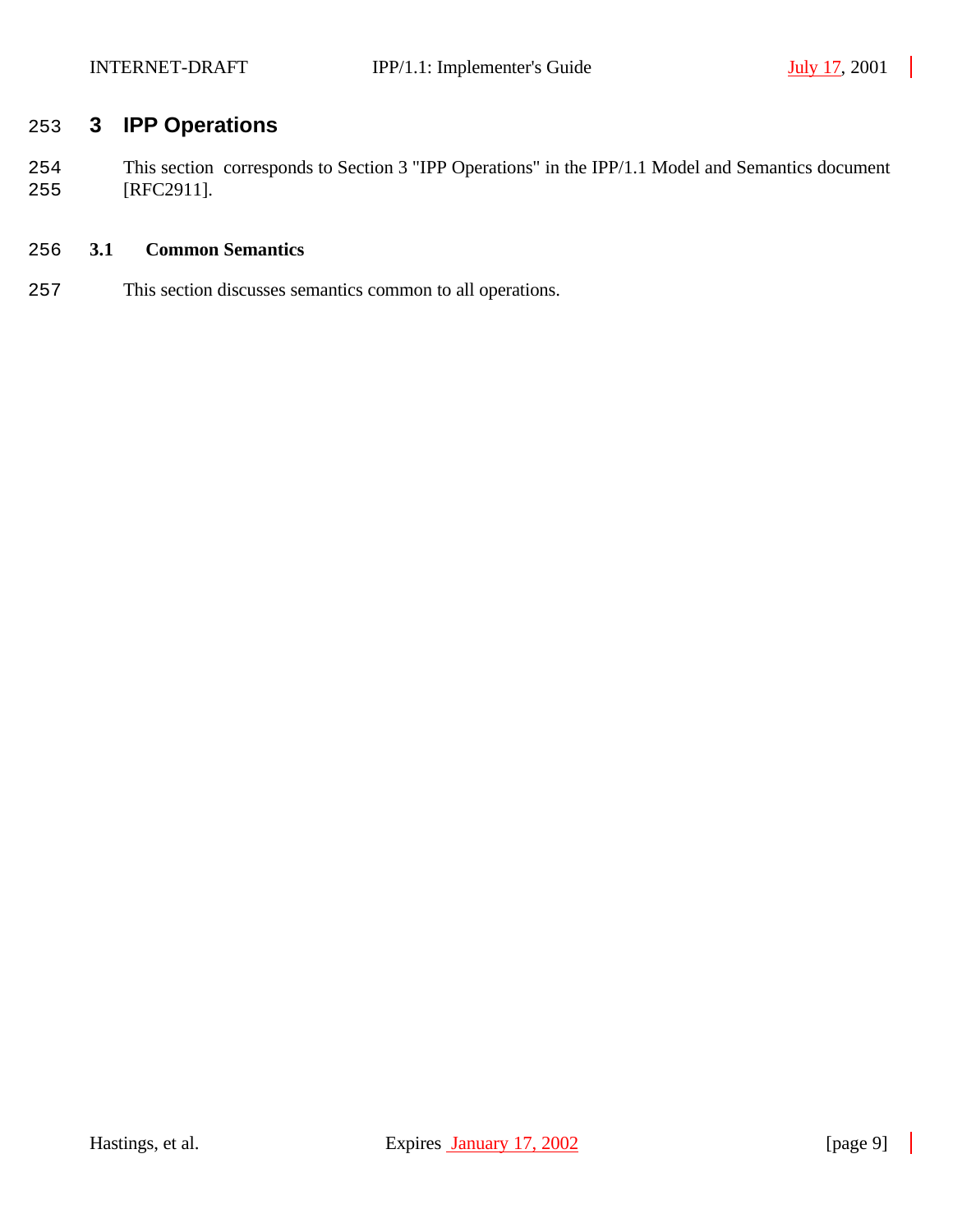#### 258 **3.1.1 Summary of Operation Attributes**

259 **Table 1 - Summary of Printer operation attributes that sender MUST supply**

|                                                                 |                                                              | <b>Printer Operations</b> |                |                   |                  |                         |                       |
|-----------------------------------------------------------------|--------------------------------------------------------------|---------------------------|----------------|-------------------|------------------|-------------------------|-----------------------|
|                                                                 | Requests                                                     |                           |                |                   |                  |                         | Response<br>S         |
| <b>Operation Attributes</b>                                     | PJ, VJ<br>(R)                                                | PU<br>(0)                 | CJ<br>(O)      | <b>GPA</b><br>(R) | <b>GJ</b><br>(R) | PP,<br>RP, PP<br>$(O+)$ | All<br>Operatio<br>ns |
|                                                                 | Operation parameters--REQUIRED to be supplied by the sender: |                           |                |                   |                  |                         |                       |
| operation-id                                                    | $\mathbf R$                                                  | $\mathbf R$               | $\mathbb{R}$   | $\mathbf R$       | $\mathbf R$      | $\mathbf R$             |                       |
| status-code                                                     |                                                              |                           |                |                   |                  |                         | $\mathbf R$           |
| request-id                                                      | $\mathbf R$                                                  | $\mathbf R$               | $\mathbf R$    | $\mathbf R$       | $\mathbf R$      | $\mathbf R$             | $\mathbf R$           |
| version-number                                                  | $\mathbf R$                                                  | $\overline{R}$            | $\mathbf R$    | $\mathbf R$       | $\mathbf R$      | $\mathbf R$             | $\mathbf R$           |
| Operation attributes--REQUIRED to be supplied by the sender:    |                                                              |                           |                |                   |                  |                         |                       |
| attributes-charset                                              | $\mathbf R$                                                  | $\mathbb{R}$              | $\mathbf R$    | $\mathbf R$       | $\mathbf R$      | $\mathbf R$             | $\mathbf R$           |
| attributes-natural-                                             | $\mathbf R$                                                  | $\mathbf R$               | $\mathbf R$    | $\mathbf R$       | $\mathbf R$      | $\mathbf R$             | $\overline{R}$        |
| language                                                        |                                                              |                           |                |                   |                  |                         |                       |
| document-uri                                                    |                                                              | $\mathbf R$               |                |                   |                  |                         |                       |
| job- $id^*$                                                     |                                                              |                           |                |                   |                  |                         |                       |
| job- $\overline{\text{uri*}}$                                   |                                                              |                           |                |                   |                  |                         |                       |
| last-document                                                   |                                                              |                           |                |                   |                  |                         |                       |
| printer-uri                                                     | $\overline{R}$                                               | $\overline{R}$            | $\overline{R}$ | $\mathbf{R}$      | $\overline{R}$   | $\mathbf R$             |                       |
| Operation attributes--RECOMMENDED to be supplied by the sender: |                                                              |                           |                |                   |                  |                         |                       |
| job-name                                                        | $\mathbf R$                                                  | $\mathbf R$               | $\mathbf R$    |                   |                  |                         |                       |
| requesting-user-name                                            | R                                                            | $\overline{\mathrm{R}}$   | $\mathbb{R}$   | $\mathbf R$       | $\mathbf R$      | $\mathbb{R}$            |                       |

- 260
- 261 Legend:
- 262 PJ, VJ: Print-Job, Validate-Job
- 263 PU: Print-URI
- 264 CJ: Create-Job
- 265 GPA: Get-Printer-Attributes
- 266 GJ: Get-Jobs
- 267 PP, RP, PP: Pause-Printer, Resume-Printer, Purge-Printer
- 268 R indicates a REQUIRED operation that MUST be supported by the IPP object (Printer or Job). For 269 attributes, R indicates that the attribute MUST be supported by the IPP object that supports the 270 associated operation.
- 271 O indicates an OPTIONAL operation or attribute that MAY be supported by the IPP object (Printer 272 or Job).
- 273 + indicates that this is not an IPP/1.0 feature, but is only a part of IPP/1.1 and future versions of IPP.
- 274 275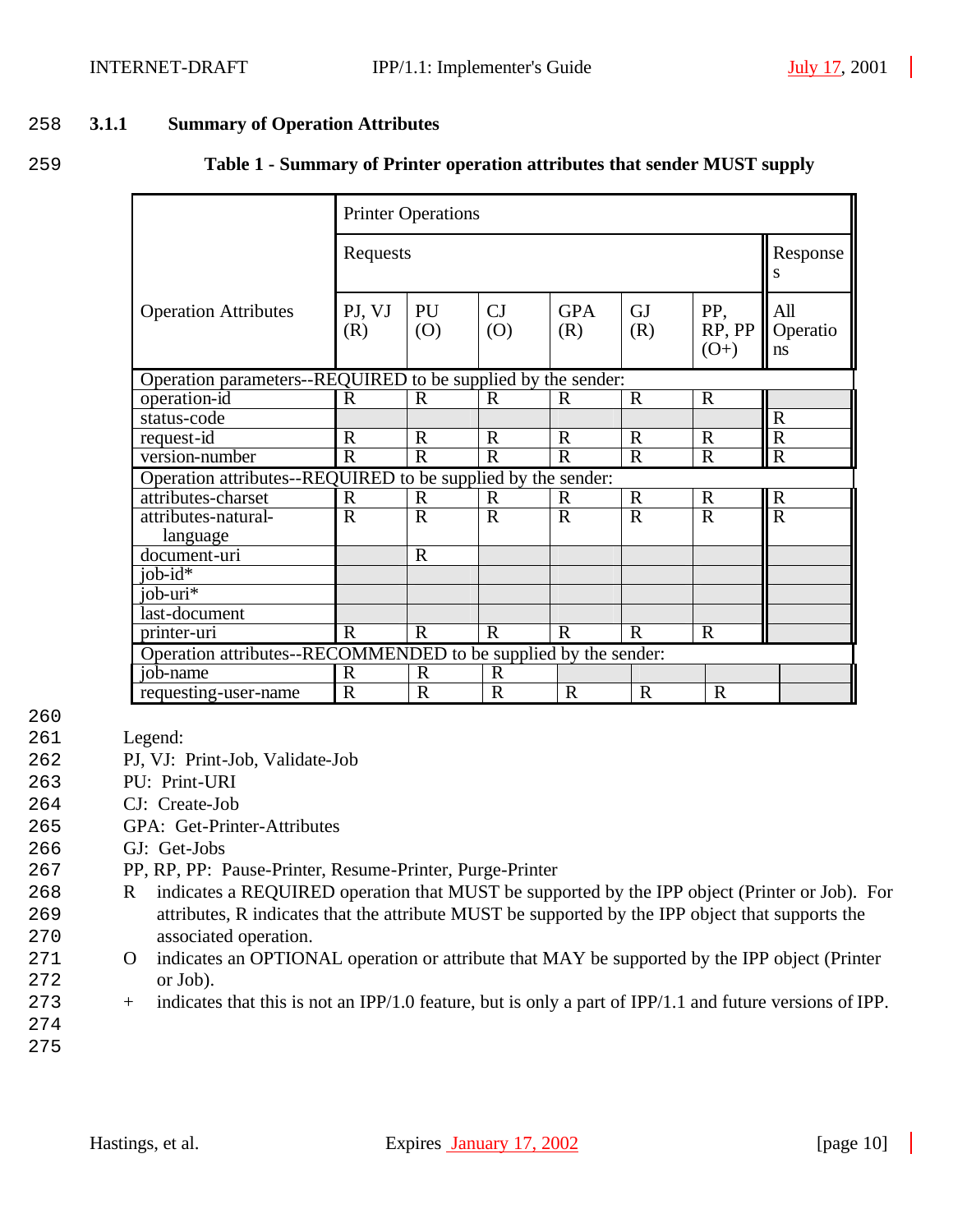#### 276 **Table 2 - Summary of Printer operation attributes that sender MAY supply**

|                                                              | <b>Printer Operations</b> |                |                |                   |                  |                         |                       |
|--------------------------------------------------------------|---------------------------|----------------|----------------|-------------------|------------------|-------------------------|-----------------------|
|                                                              | Requests                  |                |                |                   |                  |                         | Respon<br>ses         |
| <b>Operation Attributes</b>                                  | VJ<br>PJ,<br>(R)          | PU<br>(0)      | CJ<br>(0)      | <b>GPA</b><br>(R) | <b>GJ</b><br>(R) | PP, RP,<br>PP<br>$(O+)$ | All<br>Operati<br>ons |
| Operation attributes--OPTIONAL to be supplied by the sender: |                           |                |                |                   |                  |                         |                       |
| status-message                                               |                           |                |                |                   |                  |                         | $\Omega$              |
| detailed-status-message                                      |                           |                |                |                   |                  |                         | $\overline{O}$        |
| document-access-error                                        |                           |                |                |                   |                  |                         | $\overline{O^{**}}$   |
| compression                                                  | $R\Theta$                 | $R\Theta$      |                |                   |                  |                         |                       |
| document-format                                              | $\mathbf R$               | $\overline{R}$ |                | $\mathbf R$       |                  |                         |                       |
| document-name                                                | $\mathbf O$               | $\Omega$       |                |                   |                  |                         |                       |
| document-natural-language                                    | $\Omega$                  | $\Omega$       |                |                   |                  |                         |                       |
| ipp-attribute-fidelity                                       | $\overline{R}$            | $\overline{R}$ | $\overline{R}$ |                   |                  |                         |                       |
| job-impressions                                              | $\mathbf O$               | $\Omega$       | $\overline{O}$ |                   |                  |                         |                       |
| $\overline{job}$ -k-octets                                   | $\overline{O}$            | $\overline{O}$ | $\overline{O}$ |                   |                  |                         |                       |
| job-media-sheets                                             | $\mathbf O$               | $\Omega$       | $\overline{O}$ |                   |                  |                         |                       |
| limit                                                        |                           |                |                |                   | $\mathbf R$      |                         |                       |
| message                                                      |                           |                |                |                   |                  |                         |                       |
| my-jobs                                                      |                           |                |                |                   | $\mathbf R$      |                         |                       |
| requested-attributes                                         |                           |                |                | $\mathbf R$       | $\overline{R}$   |                         |                       |
| $\overline{\text{which-}j}$                                  |                           |                |                |                   | $\overline{R}$   |                         |                       |

#### 277 Legend:

- 278 PJ, VJ: Print-Job, Validate-Job
- 279 PU: Print-URI
- 280 CJ: Create-Job
- 281 GPA: Get-Printer-Attributes
- 282 GJ: Get-Jobs
- 283 PP, RP, PP: Pause-Printer, Resume-Printer, Purge-Printer
- 284 R indicates a REQUIRED operation that MUST be supported by the IPP object (Printer or Job). For 285 attributes, R indicates that the attribute MUST be supported by the IPP object that supports the 286 associated operation.
- 287 O indicates an OPTIONAL operation or attribute that MAY be supported by the IPP object (Printer 288 or Job).
- 289 + indicates that this is not an IPP/1.0 feature, but is only a part of IPP/1.1 and future versions of IPP.
- 290 \* "job-id" is REQUIRED only if used together with "printer-uri" to identify the target job; otherwise, 291 "job-uri" is REQUIRED.
- 292 \*\* "document-access-error" applies to the Print-URI response only.
- 293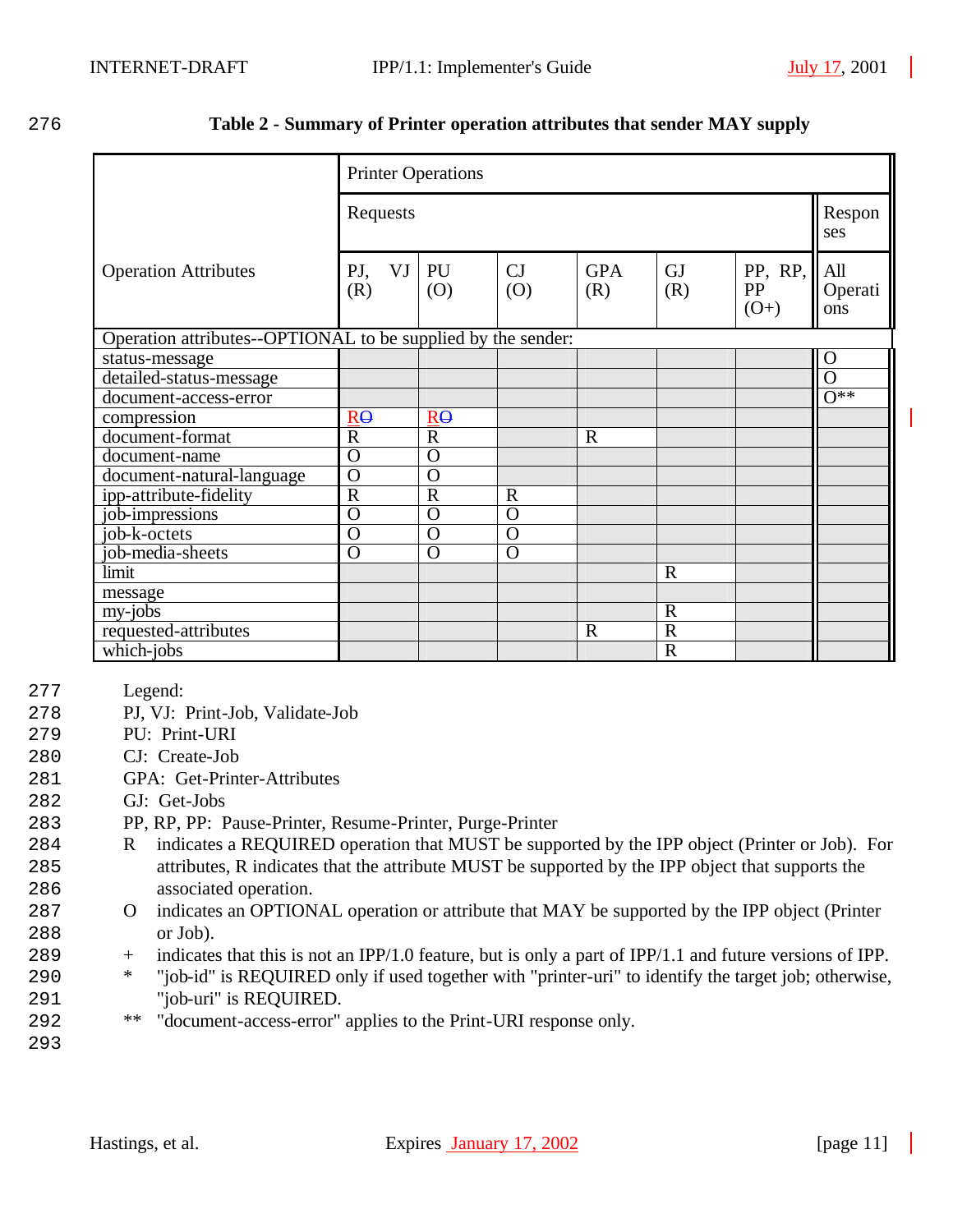| Table 3 - Summary of Job operation attributes that sender MUST supply<br>294 |  |
|------------------------------------------------------------------------------|--|
|------------------------------------------------------------------------------|--|

|                                                                 | <b>Job Operations</b> |                |              |                   |                                |                   |  |
|-----------------------------------------------------------------|-----------------------|----------------|--------------|-------------------|--------------------------------|-------------------|--|
|                                                                 | Requests              |                |              |                   |                                | Responses         |  |
| <b>Operation Attributes</b>                                     | <b>SD</b><br>(0)      | SU<br>(0)      | CJ<br>(R)    | <b>GJA</b><br>(R) | HJ, RJ,<br><b>RJ</b><br>$(O+)$ | All<br>Operations |  |
| Operation parameters--REQUIRED to be supplied by the sender:    |                       |                |              |                   |                                |                   |  |
| operation-id                                                    | R                     | R              | R            | $\mathbf R$       | $\mathbf R$                    |                   |  |
| status-code                                                     |                       |                |              |                   |                                | $\mathbf R$       |  |
| request-id                                                      | $\mathbf R$           | $\mathbf R$    | $\mathbf R$  | $\mathbf R$       | $\mathbf R$                    | $\overline{R}$    |  |
| version-number                                                  | $\mathbf R$           | $\overline{R}$ | $\mathbf{R}$ | $\mathbf R$       | $\mathbf R$                    | $\mathbf R$       |  |
| Operation attributes--REQUIRED to be supplied by the sender:    |                       |                |              |                   |                                |                   |  |
| attributes-charset                                              | $\mathbf R$           | $\mathbf R$    | R            | $\mathbf R$       | $\mathbf R$                    | $\mathbf R$       |  |
| attributes-natural-language                                     | $\mathbf R$           | $\mathbf R$    | $\mathbf R$  | $\mathbf R$       | $\mathbf R$                    | $\mathbf R$       |  |
| document-uri                                                    |                       | $\overline{R}$ |              |                   |                                |                   |  |
| $i$ ob- $id*$                                                   | $\mathbf R$           | $\mathbf R$    | $\mathbf R$  | $\mathbf R$       | $\mathbf R$                    |                   |  |
| $io\overline{b$ -uri <sup>*</sup>                               | $\mathbf R$           | $\overline{R}$ | $\mathbf R$  | $\mathbf R$       | $\mathbf R$                    |                   |  |
| last-document                                                   | $\mathbf R$           | $\mathbf R$    |              |                   |                                |                   |  |
| printer-uri                                                     | $\mathbf R$           | $\mathbf R$    | $\mathbf R$  | $\mathbf R$       | $\mathbf R$                    |                   |  |
| Operation attributes--RECOMMENDED to be supplied by the sender: |                       |                |              |                   |                                |                   |  |
| job-name                                                        |                       |                |              |                   |                                |                   |  |
| requesting-user-name                                            | $\mathbf R$           | $\mathbf R$    | $\mathbf R$  | $\mathbf R$       | $\mathbf R$                    |                   |  |

295 Legend:

296 SD: Send-Document

297 SU: Send-URI

298 CJ: Cancel-Job

- 299 GJA: Get-Job-Attributes
- 300 HJ, RJ, RJ: Hold-Job, Release-Job, Restart-Job

301 R indicates a REQUIRED operation that MUST be supported by the IPP object (Printer or Job). For 302 attributes, R indicates that the attribute MUST be supported by the IPP object that supports the 303 associated operation.

- 304 O indicates an OPTIONAL operation or attribute that MAY be supported by the IPP object (Printer 305 or Job).
- 306 + indicates that this is not an IPP/1.0 feature, but is only a part of IPP/1.1 and future versions of IPP.
- 307 \* "job-id" is REQUIRED only if used together with "printer-uri" to identify the target job; otherwise, 308 "job-uri" is REQUIRED.
- 309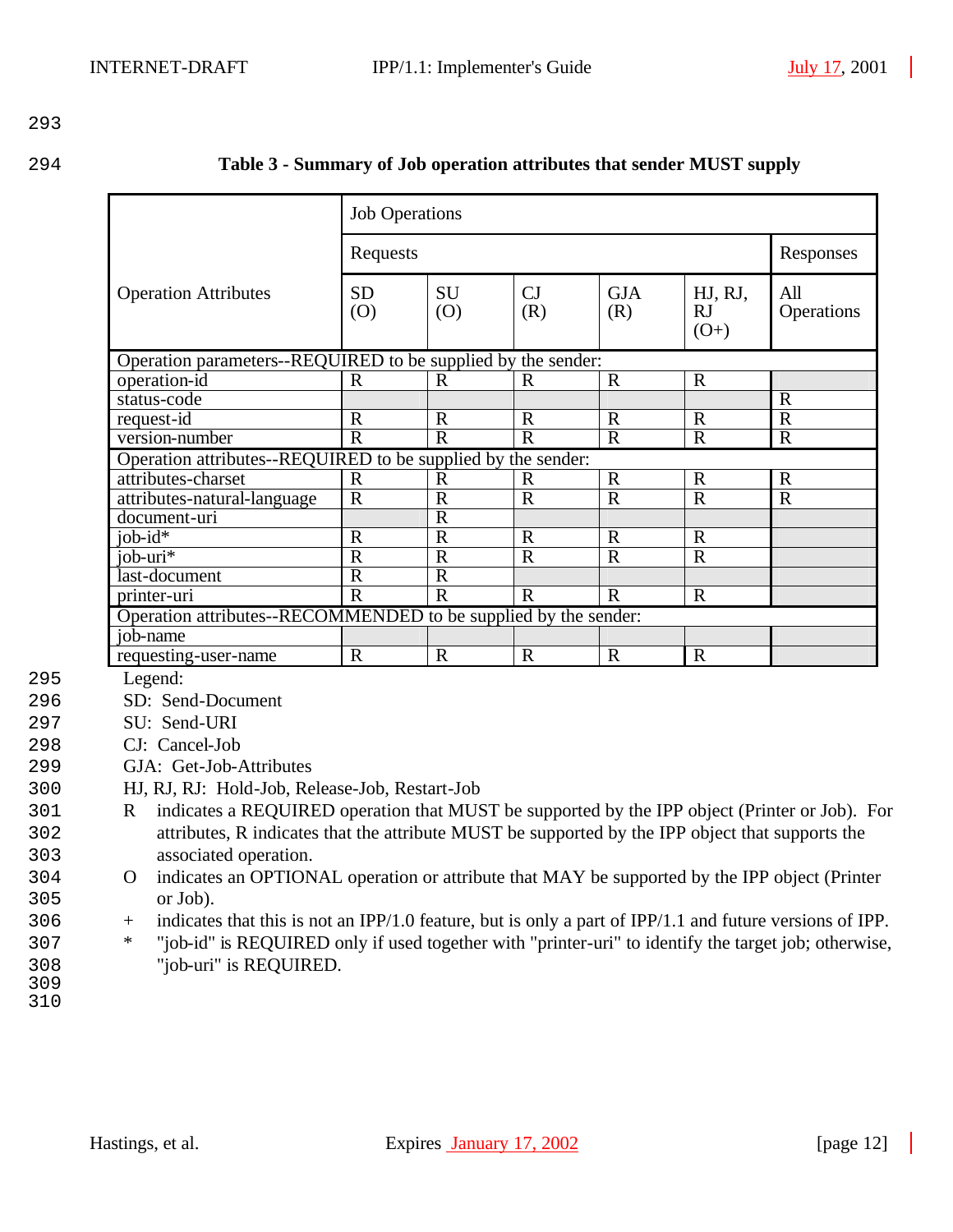| ۰      | ۰, |  |
|--------|----|--|
| v<br>× |    |  |

#### 311 **Table 4 - Summary of Job operation attributes that sender MAY supply**

|                             | <b>Job Operations</b>                                        |                  |           |                   |                         |                  |                       |
|-----------------------------|--------------------------------------------------------------|------------------|-----------|-------------------|-------------------------|------------------|-----------------------|
|                             | Requests                                                     |                  |           |                   |                         |                  | Respons<br>es         |
| <b>Operation Attributes</b> | <b>SD</b><br>(0)                                             | <b>SU</b><br>(O) | CJ<br>(R) | <b>GJA</b><br>(R) | HJ, RJ,<br>RJ<br>$(O+)$ | <b>SD</b><br>(0) | All<br>Operati<br>ons |
|                             | Operation attributes--OPTIONAL to be supplied by the sender: |                  |           |                   |                         |                  |                       |
| status-message              |                                                              |                  |           |                   |                         |                  | $\mathbf O$           |
| detailed-status-message     |                                                              |                  |           |                   |                         |                  | $\overline{O}$        |
| document-access-error       |                                                              |                  |           |                   |                         |                  | $0**$                 |
| compression                 | $R\Theta$                                                    | $R\Theta$        |           |                   |                         |                  |                       |
| document-format             | $\overline{R}$                                               | $\overline{R}$   |           |                   |                         |                  |                       |
| document-name               | $\overline{O}$                                               | $\Omega$         |           |                   |                         |                  |                       |
| document-natural-           | $\overline{O}$                                               | $\Omega$         |           |                   |                         |                  |                       |
| language                    |                                                              |                  |           |                   |                         |                  |                       |
| ipp-attribute-fidelity      |                                                              |                  |           |                   |                         |                  |                       |
| job-impressions             |                                                              |                  |           |                   |                         |                  |                       |
| job-k-octets                |                                                              |                  |           |                   |                         |                  |                       |
| job-media-sheets            |                                                              |                  |           |                   |                         |                  |                       |
| limit                       |                                                              |                  |           |                   |                         |                  |                       |
| message                     |                                                              |                  | O         |                   | $\Omega$                | $\mathbf O$      |                       |
| job-hold-until              |                                                              |                  |           |                   | $\overline{R}$          |                  |                       |
| my-jobs                     |                                                              |                  |           |                   |                         |                  |                       |
| requested-attributes        |                                                              |                  |           | $\mathbf R$       |                         |                  |                       |
| which-jobs                  |                                                              |                  |           |                   |                         |                  |                       |

Legend:

- 312 SD: Send-Document
- 313 SU: Send-URI
- 314 CJ: Cancel-Job
- 315 GJA: Get-Job-Attributes
- 316 HJ, RJ, RJ: Hold-Job, Release-Job, Restart-Job
- 317 R indicates a REQUIRED operation that MUST be supported by the IPP object (Printer or Job). For 318 attributes, R indicates that the attribute MUST be supported by the IPP object that supports the 319 associated operation.
- 320 O indicates an OPTIONAL operation or attribute that MAY be supported by the IPP object (Printer 321 or Job).
- 322 + indicates that this is not an IPP/1.0 feature, but is only a part of IPP/1.1 and future versions of IPP.
- 323 \* "job-id" is REQUIRED only if used together with "printer-uri" to identify the target job; otherwise, 324 "job-uri" is REQUIRED.
- 325 \*\* "document-access-error" applies to the Send-URI operation only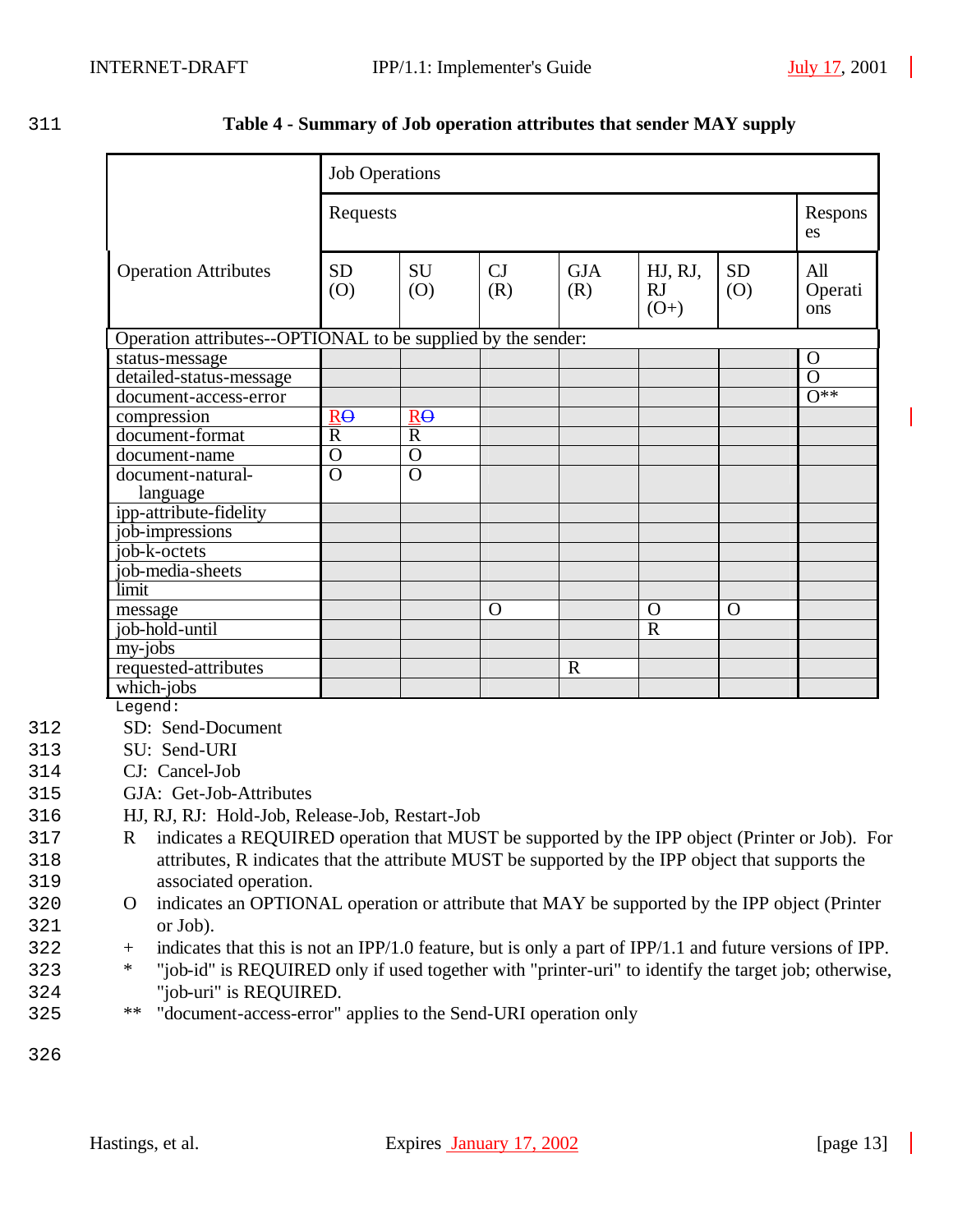| v<br>× |  |
|--------|--|

| Table 5 - Printer operation response attributes |
|-------------------------------------------------|

|                                | <b>Printer Operations</b> |       |                |             |        |       |                                |
|--------------------------------|---------------------------|-------|----------------|-------------|--------|-------|--------------------------------|
|                                | Response                  |       |                |             |        |       |                                |
| <b>Operation Attributes</b>    | PI(R)<br>SD(0)            | VI(R) | PU(0)<br>SU(0) | CI(0)       | GPA(R) | GI(R) | PP, RP,<br><b>PP</b><br>$(O+)$ |
| job-uri                        | $\mathbf R$               |       | $\mathbf R$    | $\mathbf R$ |        |       |                                |
| $job$ - $id$                   | $\mathbf R$               |       | $\mathbf R$    | $\mathbf R$ |        |       |                                |
| job-state                      | $\mathbf R$               |       | $\mathbf R$    | $\mathbf R$ |        |       |                                |
| job-state-reasons              | $R+$                      |       | $R+$           | $R+$        |        |       |                                |
| number-of-<br>intervening-jobs | $\Omega$                  |       | O              | $\Omega$    |        |       |                                |
| document-access-<br>$error+$   |                           |       | $\mathbf O$    |             |        |       |                                |

- 328
- 329 Legend:
- 330 PJ, SJ: Print-Job, Send-Document
- 331 VJ: Validate-Job
- 332 PU, SU: Print-URI, Send-URI
- 333 CJ: Create-Job
- 334 GPA: Get-Printer-Attributes
- 335 GJ: Get-Jobs
- 336 PP, RP, PP: Pause-Printer, Resume-Printer, Purge-Printer
- 337 R indicates a REQUIRED operation that MUST be supported by the IPP object (Printer or Job). For 338 attributes, R indicates that the attribute MUST be supported by the IPP object that supports the 339 associated operation.
- 340 O indicates an OPTIONAL operation or attribute that MAY be supported by the IPP object (Printer 341 or Job).
- 342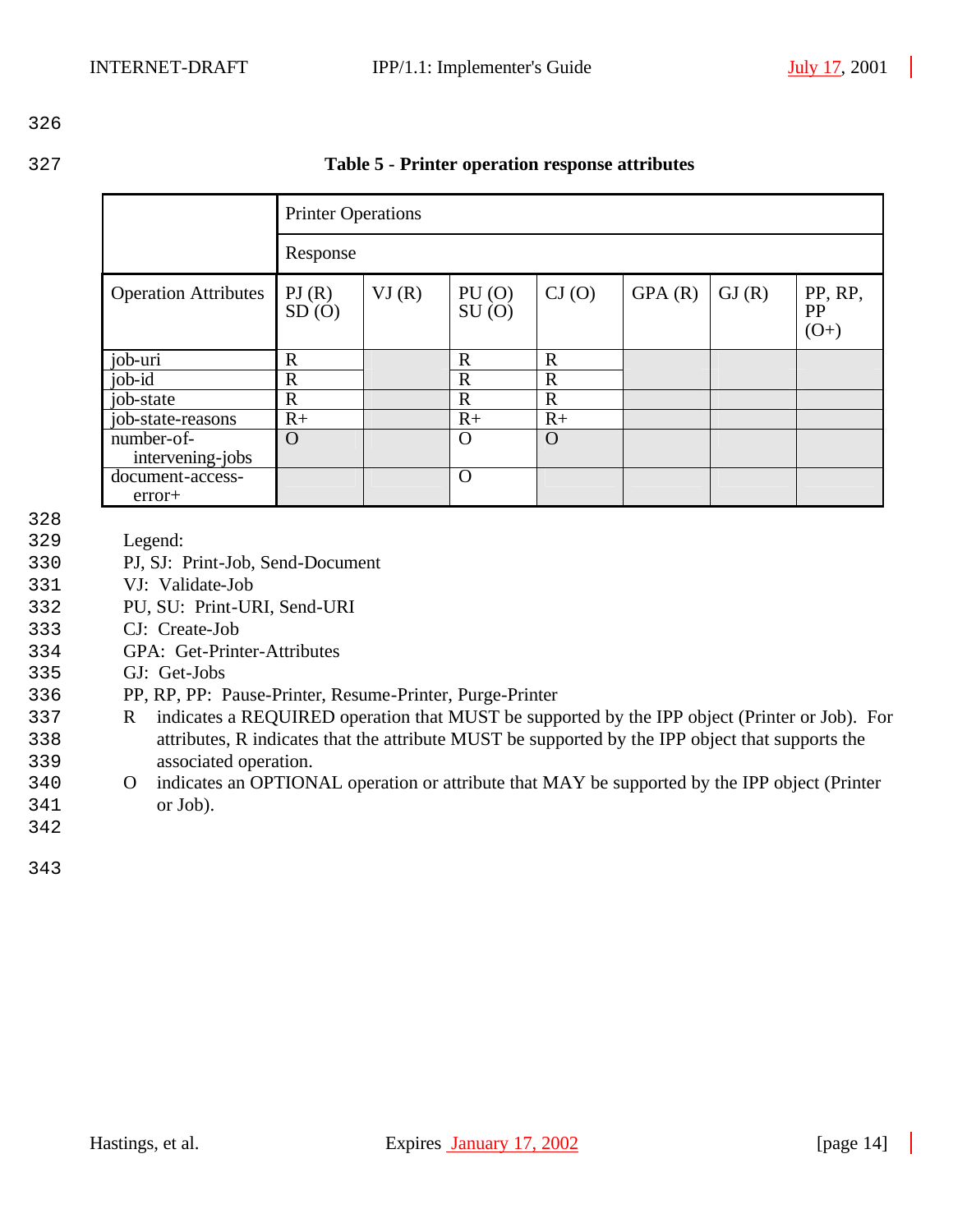#### **3.1.2 Suggested Operation Processing Steps for IPP Objects**

 This section suggests the steps and error checks that an IPP object MAY perform when processing requests and returning responses. An IPP object MAY perform some or all of the error checks. However, some implementations MAY choose to be more forgiving than the error checks shown here, in order to be able to accept requests from non-conforming clients. Not performing all of these error checks is a so-called "forgiving" implementation. On the other hand, clients that successfully submit requests to IPP objects that do perform all the error checks will be more likely to be able to interoperate with other IPP object implementations. Thus an implementer of an IPP object needs to decide whether to be a "forgiving" or a "strict" implementation. Therefore, the error status codes returned may differ between implementations. Consequentially, client SHOULD NOT expect exactly the error code processing described in this section.

 When an IPP object receives a request, the IPP object either accepts or rejects the request. In order to determine whether or not to accept or reject the request, the IPP object SHOULD execute the following steps. The order of the steps may be rearranged and/or combined, including making one or multiple passes over the request.

 A client MUST supply requests that would pass all of the error checks indicated here in order to be a conforming client. Therefore, a client SHOULD supply requests that are conforming, in order to avoid being rejected by some IPP object implementations and/or risking different semantics by different implementations of forgiving implementations. For example, a forgiving implementation that accepts multiple occurrences of the same attribute, rather than rejecting the request might use the first occurrences, while another might use the last occurrence. Thus such a non-conforming client would get different results from the two forgiving implementations.

 In the following, processing continues step by step until a "RETURNS the xxx status code ..." statement is encountered. Error returns are indicated by the verb: "REJECTS". Since clients have difficulty getting the status code before sending all of the document data in a Print-Job request, clients SHOULD use the Validate-Job operation before sending large documents to be printed, in order to validate whether the IPP Printer will accept the job or not.

It is assumed that security authentication and authorization has already taken place at a lower layer.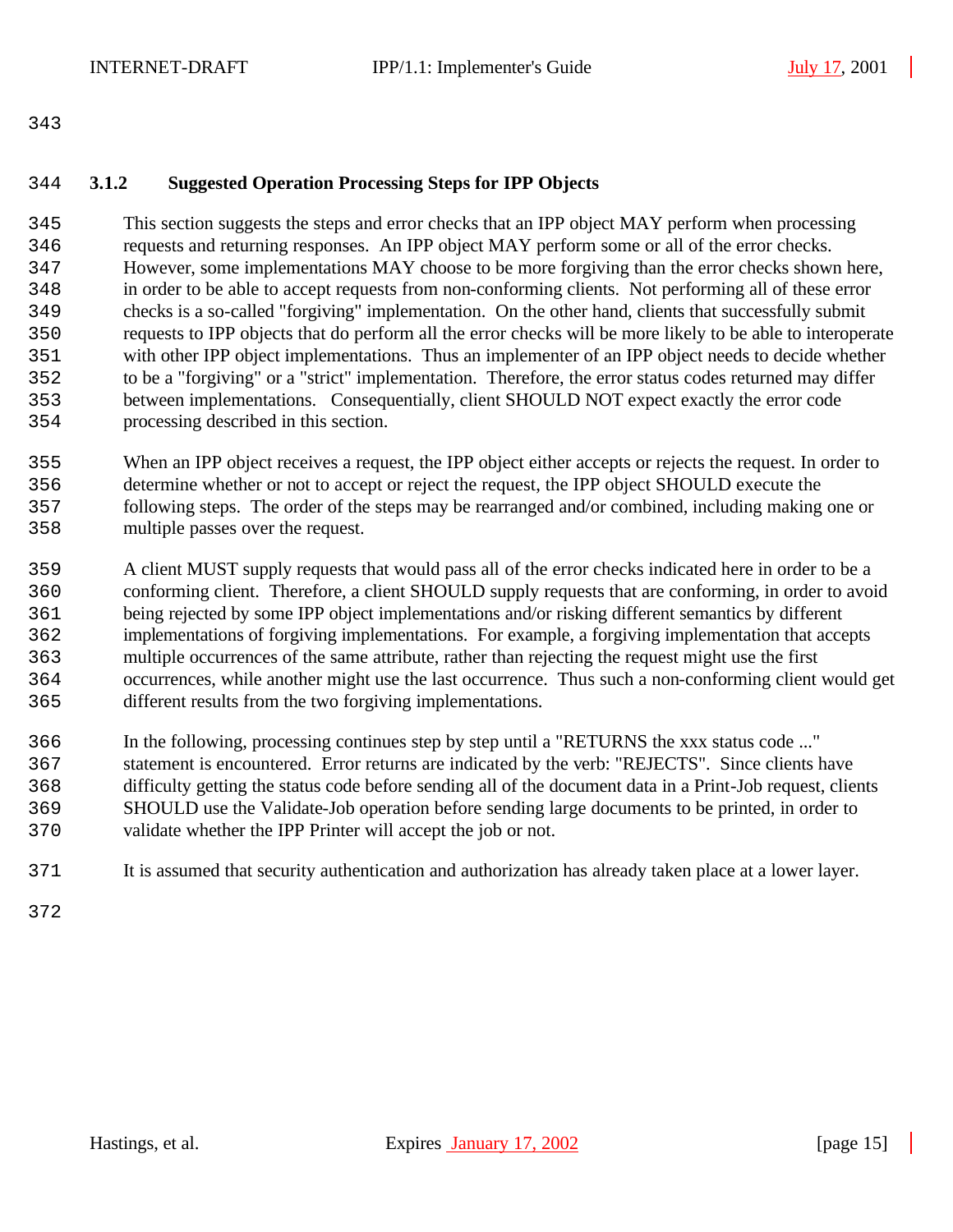#### 372 **3.1.2.1 Suggested Operation Processing Steps for all Operations**

373 This section is intended to apply to all operations. The next section contains the additional steps for the 374 Print-Job, Validate-Job, Print-URI, Create-Job, Send-Document, and Send-URI operations that create 375 jobs, adds documents, and validates jobs.

376 IIG Sect # Flow IPP error status codes 377 ---------- ---- ----------------------  $378$ 379 v err 380 3.1.2.1.1 <Validate version> --> server-error-version-not-381 supported 382 ok| 383 v err 384 3.1.2.1.2 <Validate operation> --> server-error-operation-not-385 supported  $386$  ok 387 v err 388 3.1.2.1.4.1- <Validate presence> --> client-error-bad-request 389 3.1.2.1.4.2 < of attributes><br>390 bk  $390$  ok 391 v err 392 3.1.2.1.4.3 <Validate presence> --> client-error-bad-request 393 <of operation attr>  $394$  ok 395 v err 396 3.1.2.1.5 <Valiedate values of> ---> client-error-bad-request 397 <operation attrs> client-error-request-value-398 too-long 399 <(length, tag, range,>
<(length, tag, range,>
<(length, tag, range,>
<(length, tag, range,>
{\bmd{>  $$multi-value$ ) >$ 401 ok| 402 v err 403 3.1.2.1.5 <Validate values> --> client-error-bad-request 404 <with supported values> client-error-charset-notsupported 406 ok| client-error-attributes-or-407 values-408 | not-supported 409 v err 410 3.1.2.1.6 <Validate optionally> --> client-error-bad-request 411 <operation attr> client-error-natural-language-412 not-supported 413  $\vert$  client-error-request-value-414 too-long | client-error-attributes-or-416 values-not-supported 417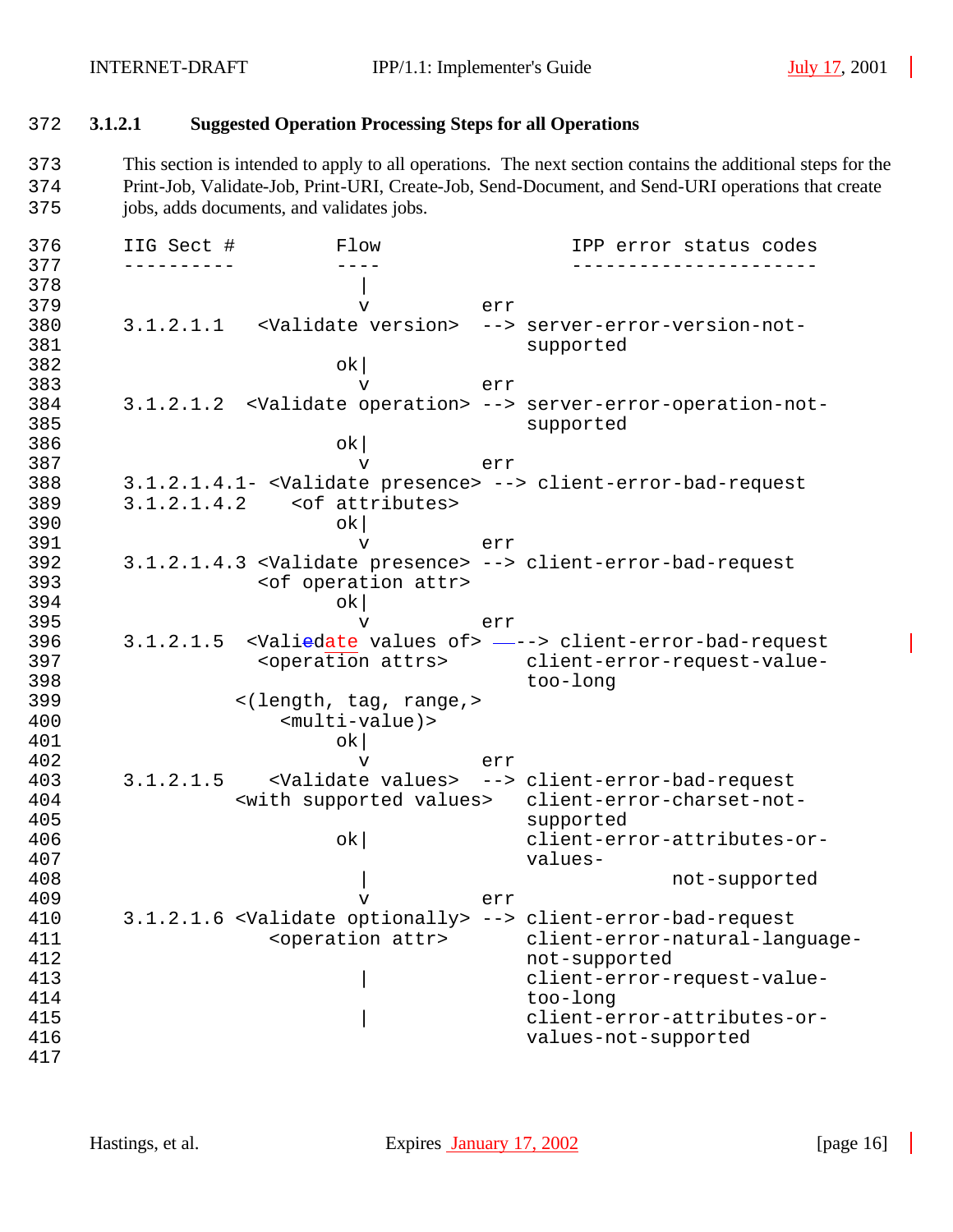#### **3.1.2.1.1 Validate version number**

 Every request and every response contains the "version-number" attribute. The value of this attribute is the major and minor version number of the syntax and semantics that the client and IPP object is using, respectively. The "version-number" attribute remains in a fixed position across all future versions so that all clients and IPP object that support future versions can determine which version is being used. The IPP object checks to see if the major version number supplied in the request is supported. If not, the Printer object REJECTS the request and RETURNS the 'server-error-version-not-supported' status code in the response. The IPP object returns in the "version-number" response attribute the major and minor version for the error response. Thus the client can learn at least one major and minor version that the IPP object supports. The IPP object is encouraged to return the closest version number to the one supplied by the client.

 The checking of the minor version number is implementation dependent, however if the client- supplied minor version is explicitly supported, the IPP object MUST respond using that identical minor version number. If the major version number matches, but the minor version number does not, the Printer SHOULD accept and attempt to process the request, or MAY reject the request and return the 'server- error-version-not-supported' status code. In all cases, the Printer MUST return the nearest version number that it supports. For example, suppose that an IPP/1.2 Printer supports versions '1.1' and '1.2'. The following responses are conforming:

#### **Table 6 - Examples of validating IPP version**

| Client supplies | Printer Accept Request? | Printer returns |  |
|-----------------|-------------------------|-----------------|--|
| 1.0             | yes (SHOULD)            |                 |  |
| 1.0             | no (SHOULD NOT)         |                 |  |
| 1.1             | yes (MUST)              | 1.1             |  |
| 1.2             | yes (MUST)              | 1.2             |  |
| 1.3             | yes (SHOULD)            | 1.2             |  |
|                 | no (SHOULD NOT)         |                 |  |

 It is advantageous for Printers to support both IPP/1.1 and IPP/1.0, so that they can interoperate with either client implementations. Some implementations may allow an Administrator to explicitly disable support for one or the other by setting the "ipp-versions-supported" Printer description attribute.

 Likewise, it is advantageous for clients to support both versions to allow interoperability with new and legacy Printers.

### **3.1.2.1.2 Validate operation identifier**

 The Printer object checks to see if the "operation-id" attribute supplied by the client is supported as indicated in the Printer object's "operations-supported" attribute. If not, the Printer REJECTS the request and returns the 'server-error-operation-not-supported' status code in the response.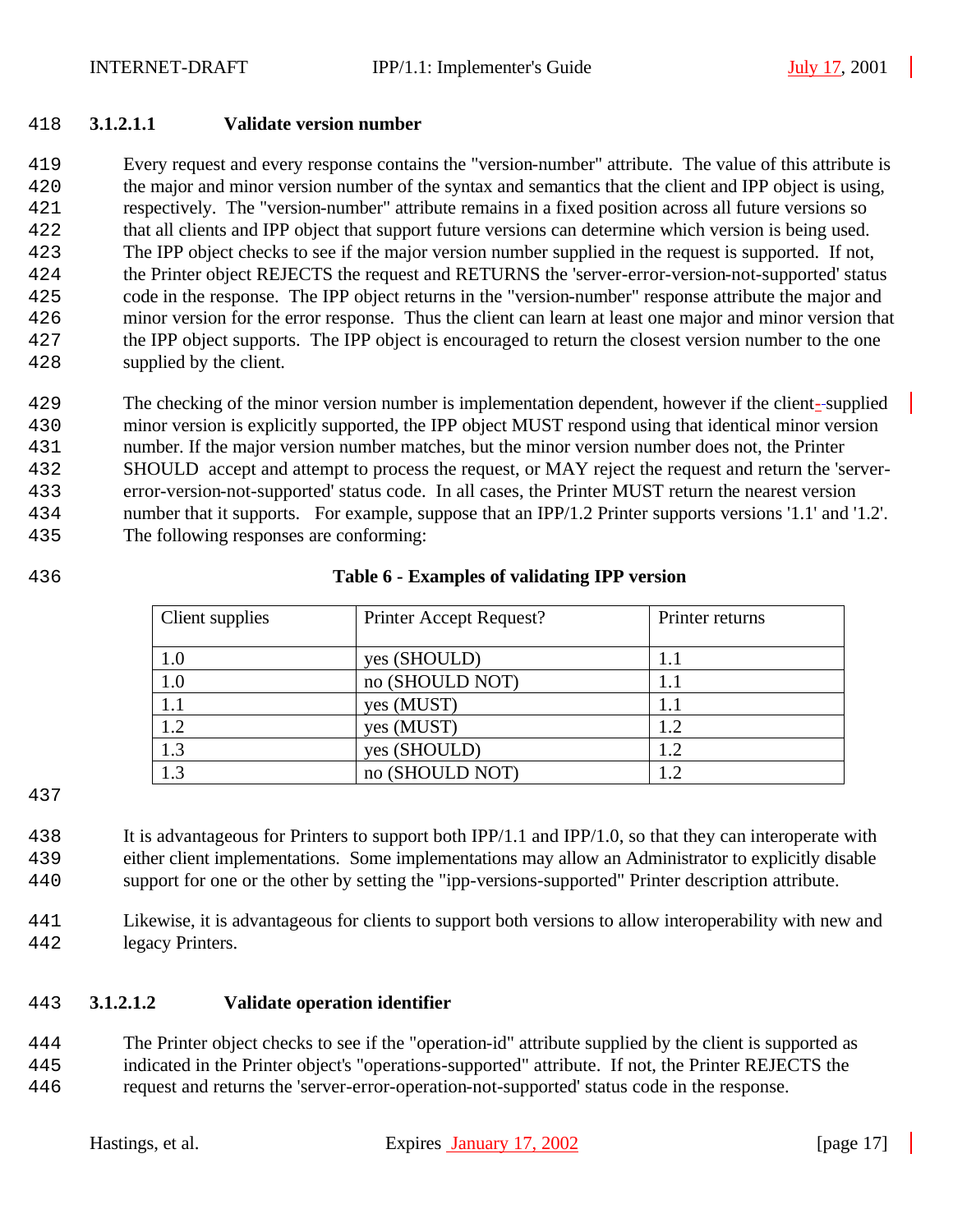#### **3.1.2.1.3 Validate the request identifier**

 The Printer object SHOULD NOT check to see if the "request-id" attribute supplied by the client is in range: between 1 and 2\*\*31 - 1 (inclusive), but copies all 32 bits.

Note: The "version-number", "operation-id", and the "request-id" parameters are in fixed octet

- positions in the IPP/1.1 encoding. The "version-number" parameter will be the same fixed octet
- position in all versions of the protocol. These fields are validated before proceeding with the rest of the validation.

# **3.1.2.1.4 Validate attribute group and attribute presence and order**

The order of the following validation steps depends on implementation.

# **3.1.2.1.4.1 Validate the presence and order of attribute groups**

- Client requests and IPP object responses contain attribute groups that Section 3 requires to be present and in a specified order. An IPP object verifies that the attribute groups are present and in the correct order in requests supplied by clients (attribute groups without an \* in the following tables).
- If an IPP object receives a request with (1) required attribute groups missing, or (2) the attributes
- groups are out of order, or (3) the groups are repeated, the IPP object REJECTS the request and
- RETURNS the 'client-error-bad-request' status code. For example, it is an error for the Job Template
- Attributes group to occur before the Operation Attributes group, for the Operation Attributes group to
- be omitted, or for an attribute group to occur more than once, except in the Get-Jobs response.
- Since this kind of attribute group error is most likely to be an error detected by a client developer rather than by a customer, the IPP object NEED NOT return an indication of which attribute group was in error in either the Unsupported Attributes group or the Status Message. Also, the IPP object NEED NOT find all attribute group errors before returning this error.

# **3.1.2.1.4.2 Ignore unknown attribute groups in the expected position**

- Future attribute groups may be added to the specification at the end of requests just before the Document Content and at the end of response, except for the Get-Jobs response, where it maybe there or before the first job attributes returned. If an IPP object receives an unknown attribute group in these positions, it ignores the entire group, rather than returning an error, since that group may be a new group in a later minor version of the protocol that can be ignored. (If the new attribute group cannot be ignored without confusing the client, the major version number would have been increased in the protocol document and in the request). If the unknown group occurs in a different position, the IPP object REJECTS the request and RETURNS the 'client-error-bad-request' status code.
- Clients also ignore unknown attribute groups returned in a response.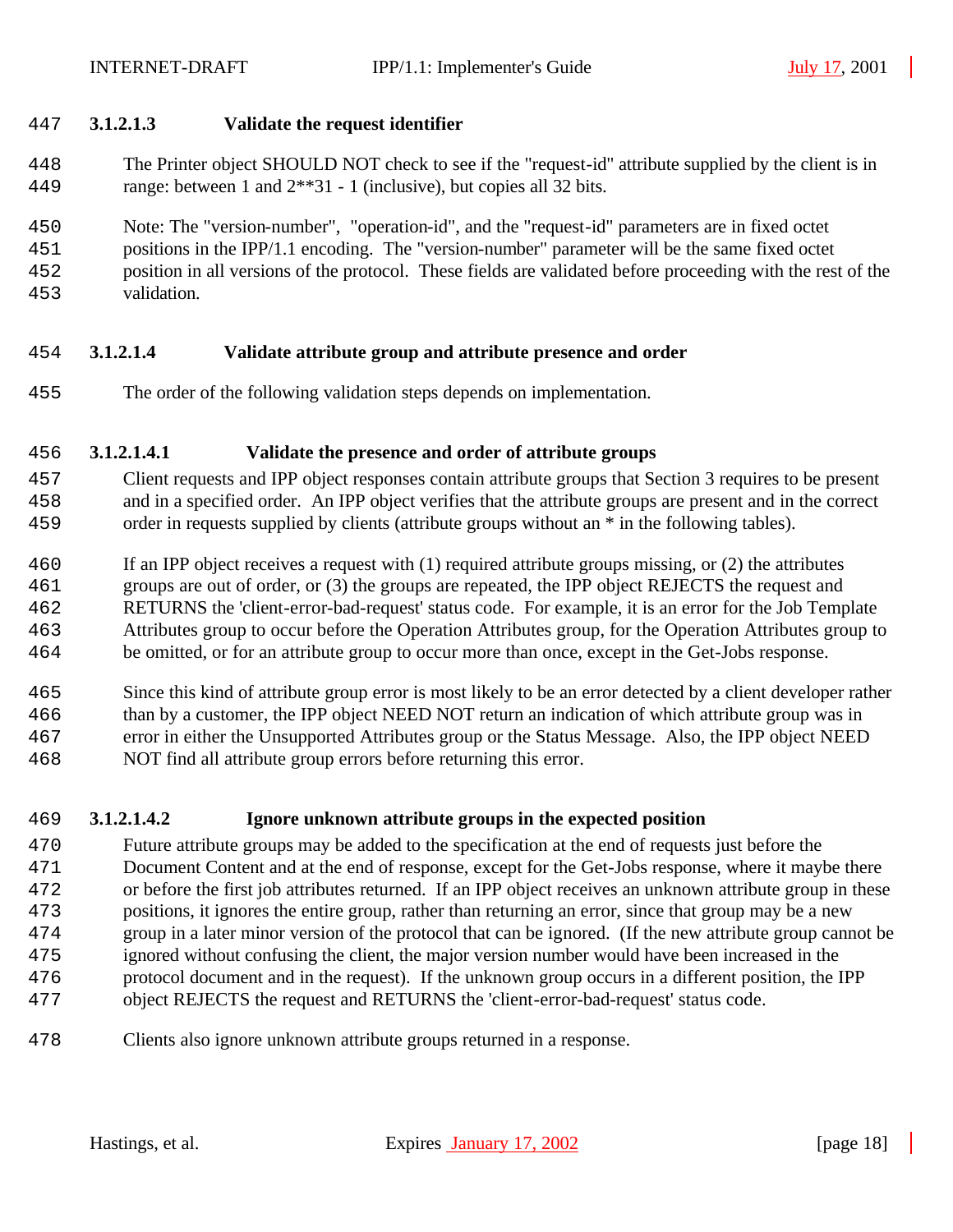Note: By validating that requests are in the proper form, IPP objects force clients to use the proper

- form which, in turn, increases the chances that customers will be able to use such clients from multiple
- vendors with IPP objects from other vendors.

#### **3.1.2.1.4.3 Validate the presence of a single occurrence of required Operation attributes**

 Client requests and IPP object responses contain Operation attributes that [RFC2911] Section 3 requires to be present. Attributes within a group may be in any order, except for the ordering of target, charset, and natural languages attributes. These attributes MUST be first, and MUST be supplied in the following order: charset, natural language, and then target. An IPP object verifies that the attributes that Section 4 requires to be supplied by the client have been supplied in the request (attributes without an \* in the following tables). An asterisk (\*) indicates groups and Operation attributes that the client may omit in a request or an IPP object may omit in a response.

- If an IPP object receives a request with required attributes missing or repeated from a group or in the wrong position, the behavior of the IPP object is IMPLEMENTATION DEPENDENT. Some of the possible implementations are:
- REJECTS the request and RETURNS the 'client-error-bad-request' status code
- accepts the request and uses the first occurrence of the attribute no matter where it is
- accepts the request and uses the last occurrence of the attribute no matter where it is
- accept the request and assume some default value for the missing attribute

 Therefore, client MUST send conforming requests, if they want to receive the same behavior from all IPP object implementations. For example, it is an error for the "attributes-charset" or "attributes- natural-language" attribute to be omitted in any operation request, or for an Operation attribute to be supplied in a Job Template group or a Job Template attribute to be supplied in an Operation Attribute group in a create request. It is also an error to supply the "attributes-charset" attribute twice.

- Since these kinds of attribute errors are most likely to be detected by a client developer rather than by a customer, the IPP object NEED NOT return an indication of which attribute was in error in either the Unsupported Attributes group or the Status Message. Also, the IPP object NEED NOT find all attribute errors before returning this error.
- The following tables list all the attributes for all the operations by attribute group in each request and each response. The order of the groups is the order that the client supplies the groups as specified in [RFC2911] Section 3. The order of the attributes within a group is arbitrary, except as noted for some of the special operation attributes (charset, natural language, and target). The tables below use the following notation:
- R indicates a REQUIRED attribute or operation that an IPP object MUST support
- O indicates an OPTIONAL attribute or operation that an IPP object NEED NOT support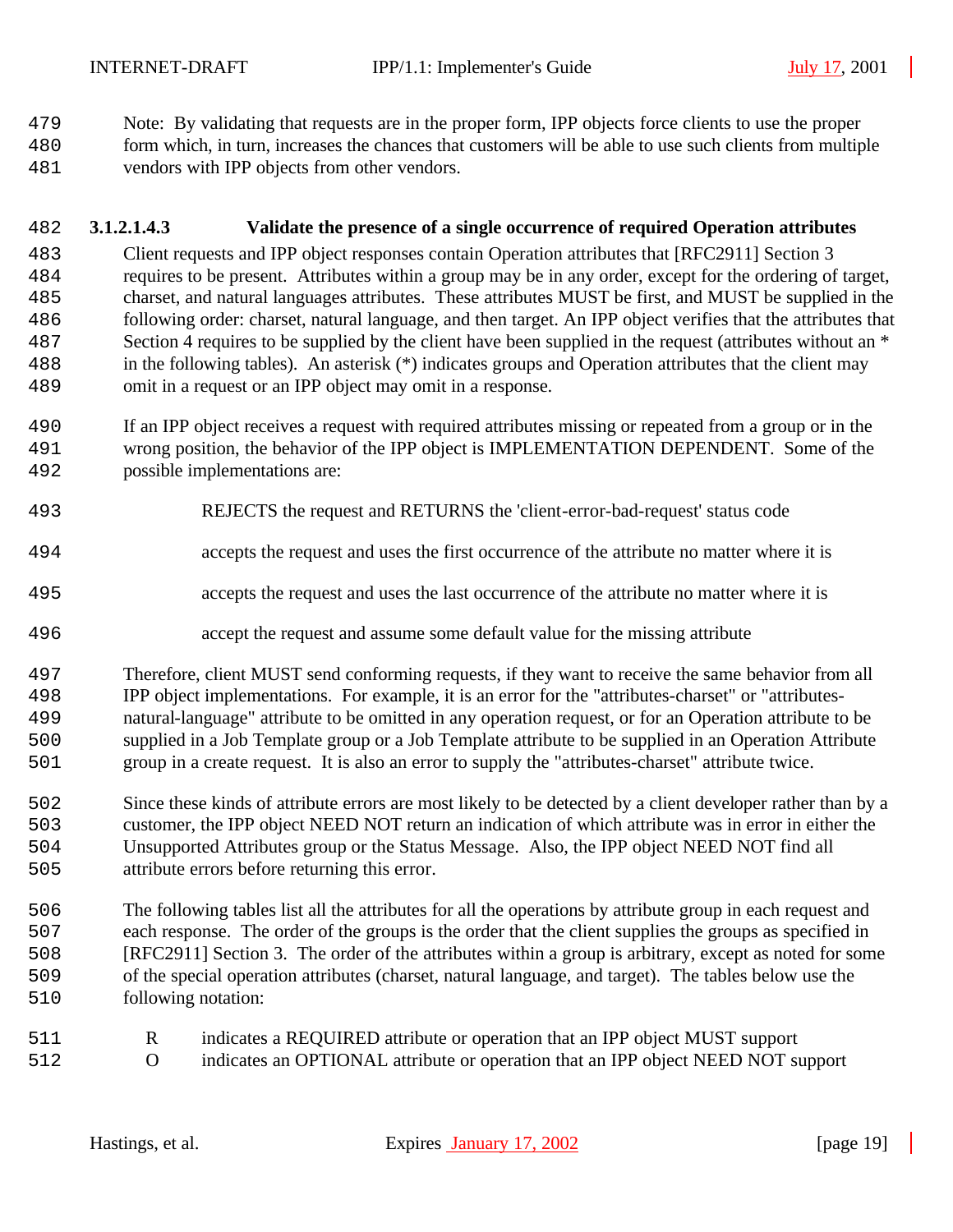$\overline{\phantom{a}}$ 

 $\overline{\phantom{a}}$ 

| 513<br>514 | $\ast$ | indicates that a client MAY omit the attribute in a request and that an IPP object MAY omit<br>the attribute in a response. The absence of an * means that a client MUST supply the |  |  |  |  |  |  |  |
|------------|--------|-------------------------------------------------------------------------------------------------------------------------------------------------------------------------------------|--|--|--|--|--|--|--|
| 515        |        | attribute in a request and an IPP object MUST supply the attribute in a response.                                                                                                   |  |  |  |  |  |  |  |
| 516        | $^{+}$ | indicates that this is not a IPP/1.0 operation, but is only a part of IPP/1.1 and future versions                                                                                   |  |  |  |  |  |  |  |
| 517        |        | of IPP.                                                                                                                                                                             |  |  |  |  |  |  |  |
| 518        |        |                                                                                                                                                                                     |  |  |  |  |  |  |  |
| 519        |        | <b>Operation Requests</b>                                                                                                                                                           |  |  |  |  |  |  |  |
| 520        |        | The tables below show the attributes in their proper attribute groups for operation requests:                                                                                       |  |  |  |  |  |  |  |
|            |        |                                                                                                                                                                                     |  |  |  |  |  |  |  |
| 521<br>522 |        | Note: All operation requests contain "version-number", "operation-<br>id", and "request-id" parameters.                                                                             |  |  |  |  |  |  |  |
| 523        |        |                                                                                                                                                                                     |  |  |  |  |  |  |  |
| 524        |        | Print-Job Request (R):                                                                                                                                                              |  |  |  |  |  |  |  |
| 525        |        | Group 1: Operation Attributes (R)                                                                                                                                                   |  |  |  |  |  |  |  |
| 526        |        | attributes-charset (R)                                                                                                                                                              |  |  |  |  |  |  |  |
| 527        |        | attributes-natural-language (R)                                                                                                                                                     |  |  |  |  |  |  |  |
| 528        |        | printer-uri (R)                                                                                                                                                                     |  |  |  |  |  |  |  |
| 529        |        | requesting-user-name (R*)                                                                                                                                                           |  |  |  |  |  |  |  |
| 530        |        | job-name $(R^*)$                                                                                                                                                                    |  |  |  |  |  |  |  |
| 531        |        | ipp-attribute-fidelity (R*)                                                                                                                                                         |  |  |  |  |  |  |  |
| 532        |        | document-name $(R*)$                                                                                                                                                                |  |  |  |  |  |  |  |
| 533        |        | document-format (R*)                                                                                                                                                                |  |  |  |  |  |  |  |
| 534        |        | document-natural-language (0*)                                                                                                                                                      |  |  |  |  |  |  |  |
| 535        |        | compression $(R\Theta^*)$                                                                                                                                                           |  |  |  |  |  |  |  |
| 536        |        | job-k-octets (0*)                                                                                                                                                                   |  |  |  |  |  |  |  |
| 537        |        | job-impressions (0*)                                                                                                                                                                |  |  |  |  |  |  |  |
| 538        |        | job-media-sheets (O*)                                                                                                                                                               |  |  |  |  |  |  |  |
| 539        |        | Group 2: Job Template Attributes (R*)                                                                                                                                               |  |  |  |  |  |  |  |
| 540        |        | <job attributes="" template=""> (0*)</job>                                                                                                                                          |  |  |  |  |  |  |  |
| 541        |        | (see [RFC2911] Section 4.2)                                                                                                                                                         |  |  |  |  |  |  |  |
| 542        |        | Group 3: Document Content (R)                                                                                                                                                       |  |  |  |  |  |  |  |
| 543        |        | <document content=""></document>                                                                                                                                                    |  |  |  |  |  |  |  |
| 544        |        |                                                                                                                                                                                     |  |  |  |  |  |  |  |
| 545        |        | Validate-Job Request (R):                                                                                                                                                           |  |  |  |  |  |  |  |
| 546        |        | Group 1: Operation Attributes (R)                                                                                                                                                   |  |  |  |  |  |  |  |
| 547        |        | attributes-charset (R)                                                                                                                                                              |  |  |  |  |  |  |  |
| 548        |        | attributes-natural-language (R)                                                                                                                                                     |  |  |  |  |  |  |  |
| 549        |        | printer-uri (R)                                                                                                                                                                     |  |  |  |  |  |  |  |
| 550        |        | requesting-user-name (R*)                                                                                                                                                           |  |  |  |  |  |  |  |
| 551        |        | job-name $(R^*)$                                                                                                                                                                    |  |  |  |  |  |  |  |
| 552        |        | ipp-attribute-fidelity (R*)                                                                                                                                                         |  |  |  |  |  |  |  |
| 553        |        | document-name $(R*)$                                                                                                                                                                |  |  |  |  |  |  |  |
| 554        |        | $document-format (R*)$                                                                                                                                                              |  |  |  |  |  |  |  |
| 555        |        | $document-natural-language (0*)$                                                                                                                                                    |  |  |  |  |  |  |  |
| 556        |        | compression $(R\Theta^*)$                                                                                                                                                           |  |  |  |  |  |  |  |
| 557        |        | $job-k-octets$ $(0*)$                                                                                                                                                               |  |  |  |  |  |  |  |
| 558        |        | job-impressions (0*)                                                                                                                                                                |  |  |  |  |  |  |  |
|            |        |                                                                                                                                                                                     |  |  |  |  |  |  |  |

I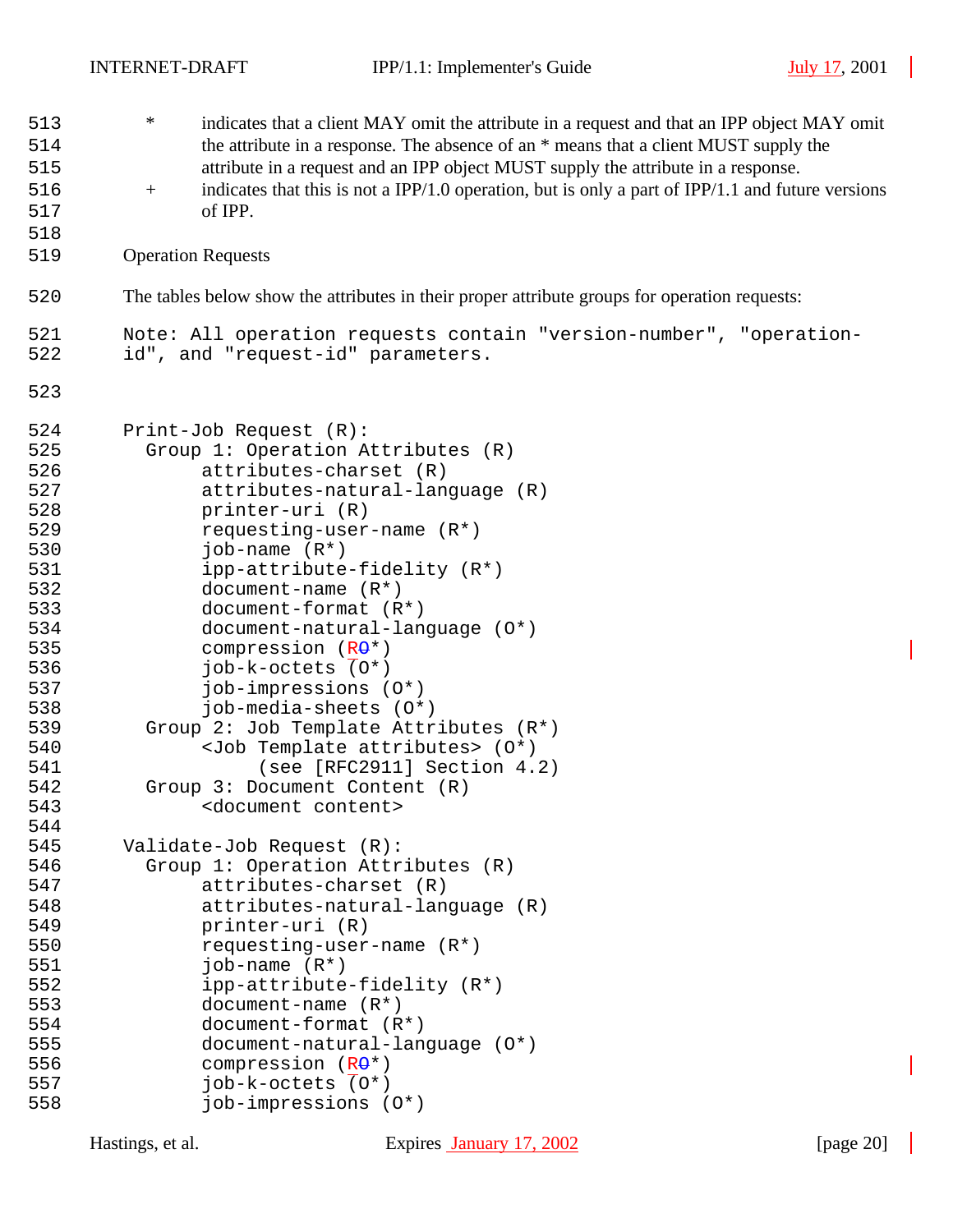```
559 job-media-sheets (O*)
560 Group 2: Job Template Attributes (R*)
561 <Job Template attributes> (0*)<br>562 (see [RFC2911] Section 4.
                 (see [RFC2911] Section 4.2)563
564 Print-URI Request (O):
565 Group 1: Operation Attributes (R)
566 attributes-charset (R)
567 attributes-natural-language (R)
568 printer-uri (R)
569 document-uri (R)
570 requesting-user-name (R*)
             job-name (R<sup>*</sup>)572 ipp-attribute-fidelity (R*)
573 document-name (R*)
574 document-format (R*)
             document-natural-language (0<sup>*</sup>)576 compression (R<del>O</del>*)
577 job-k-octets (O*)
578 job-impressions (O*)
579 job-media-sheets (O*)
580 Group 2: Job Template Attributes (R*)
581 <Job Template attributes> (O*) (see 
582 (see [RFC2911] Section 4.2)
583
584 Create-Job Request (O):
585 Group 1: Operation Attributes (R)
586 attributes-charset (R)
587 attributes-natural-language (R)
588 printer-uri (R)
589 requesting-user-name (R*)
590 job-name (R*)<br>591 ipp-attribute
             ipp-attribute-fieldelity (R<sup>*</sup>)592 job-k-octets (O*)
593 job-impressions (O*)
594 job-media-sheets (O*)
595 Group 2: Job Template Attributes (R*)
596 <Job Template attributes> (0*) (see<br>597 (see [RFC2911] Section 4.2)
                 (see [RFC2911] Section 4.2)598
599 Get-Printer-Attributes Request (R):
600 Group 1: Operation Attributes (R)
601 attributes-charset (R)
602 attributes-natural-language (R)
603 printer-uri (R)
604 requesting-user-name (R*)
605 requested-attributes (R*)
606 document-format (R*)
607
608 Get-Jobs Request (R):
```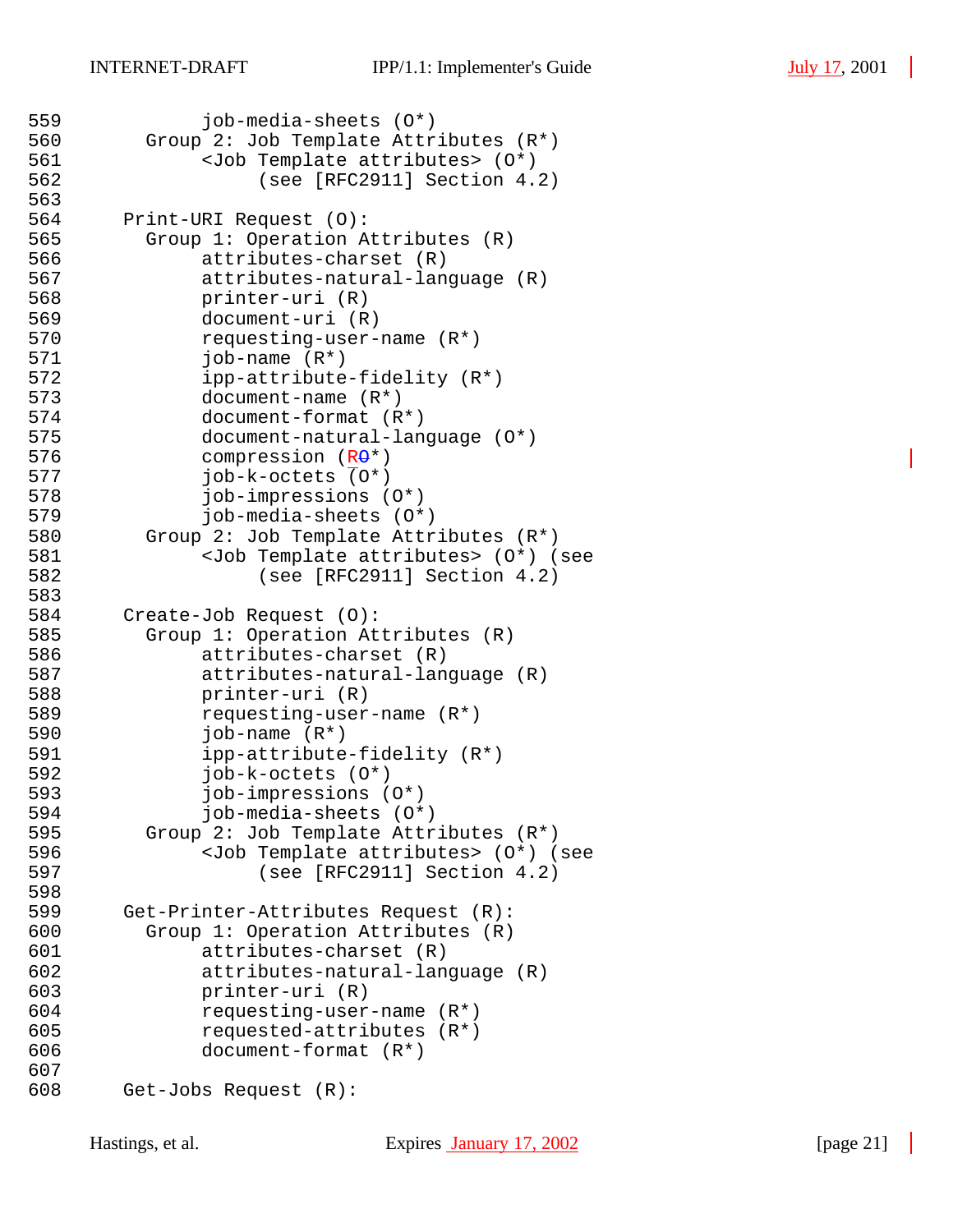```
609 Group 1: Operation Attributes (R)
610 attributes-charset (R)
611 attributes-natural-language (R)
612 printer-uri (R)
613 requesting-user-name (R*)
614 limit (R*)
615 requested-attributes (R*)
616 which-jobs (R*)
617 my-jobs (R*)
618
619 Send-Document Request (O):
620 Group 1: Operation Attributes (R)
            attributes-charset (R)
622 attributes-natural-language (R)
623 (printer-uri & job-id) | job-uri (R)
624 last-document (R)
625 requesting-user-name (R*)
626 document-name (R*)
627 document-format (R*)
628 document-natural-language (O*)
629 compression (R\Theta^*)630 Group 2: Document Content (R*)
631 <document content>
632
633 Send-URI Request (O):
634 Group 1: Operation Attributes (R)
635 attributes-charset (R)
636 attributes-natural-language (R)
637 (printer-uri & job-id) | job-uri (R)
638 last-document (R)
639 document-uri (R)
640 requesting-user-name (R*)<br>641 document-name (R*)
            document-name (R<sup>*</sup>)642 document-format (R*)
643 document-natural-language (O*)
644 compression (R\Theta^*)645
646 Cancel-Job Request (R):
647 Release-Job Request (O+):
648 Group 1: Operation Attributes (R)
649 attributes-charset (R)
650 attributes-natural-language (R)
651 (printer-uri & job-id) | job-uri (R)
652 requesting-user-name (R*)
653 message (O*)
654
655 Get-Job-Attributes Request (R):
656 Group 1: Operation Attributes (R)
657 attributes-charset (R)
658 attributes-natural-language (R)
```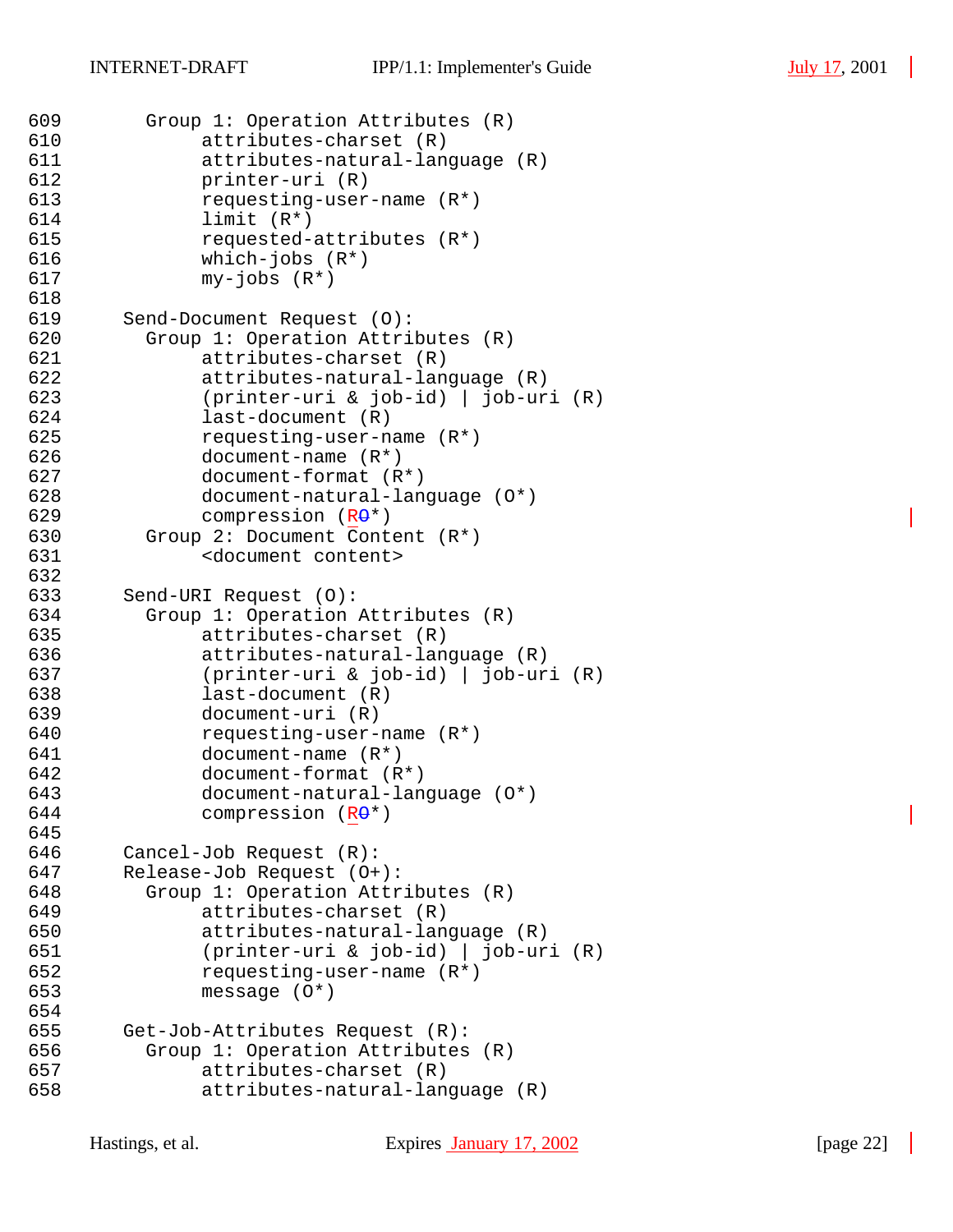```
659 (printer-uri & job-id) | job-uri (R)
660 requesting-user-name (R*)
661 requested-attributes (R*)
662
663 Pause-Printer Request (O+):
664 Resume-Printer Request (O+):
665 Purge-Printer Request (O+):
666 Group 1: Operation Attributes (R)
667 attributes-charset (R)
668 attributes-natural-language (R)
669 printer-uri (R)
670 requesting-user-name (R*)
671
672 Hold-Job Request (O+):
673 Restart-Job Request (O+):
674 Group 1: Operation Attributes (R)
675 attributes-charset (R)
676 attributes-natural-language (R)
677 (printer-uri & job-id) | job-uri (R)
678 requesting-user-name (R*)
679 job-hold-until (R*)
680 message (O*)
681
682 Operation Responses
683 The tables below show the response attributes in their proper attribute groups for responses.
684 Note: All operation responses contain "version-number", "status-
685 code", and "request-id" parameters.
686
687 Print-Job Response (R):
688 Create-Job Response (O):
689 Send-Document Response (O):
        Group 1: Operation Attributes (R)
691 attributes-charset (R)
692 attributes-natural-language (R)
693 status-message (O*)
694 detailed-status-message (O*)
695 Group 2: Unsupported Attributes (R*) (see Note 3)
696 <unsupported attributes> (R*)
697 Group 3: Job Object Attributes(R*) (see Note 2)
698 job-uri (R)
699 job-id (R)
700 job-state (R)
701 job-state-reasons (O* | R+)
702 job-state-message (O*)
703 number-of-intervening-jobs (O*)
704
705 Validate-Job Response (R):
```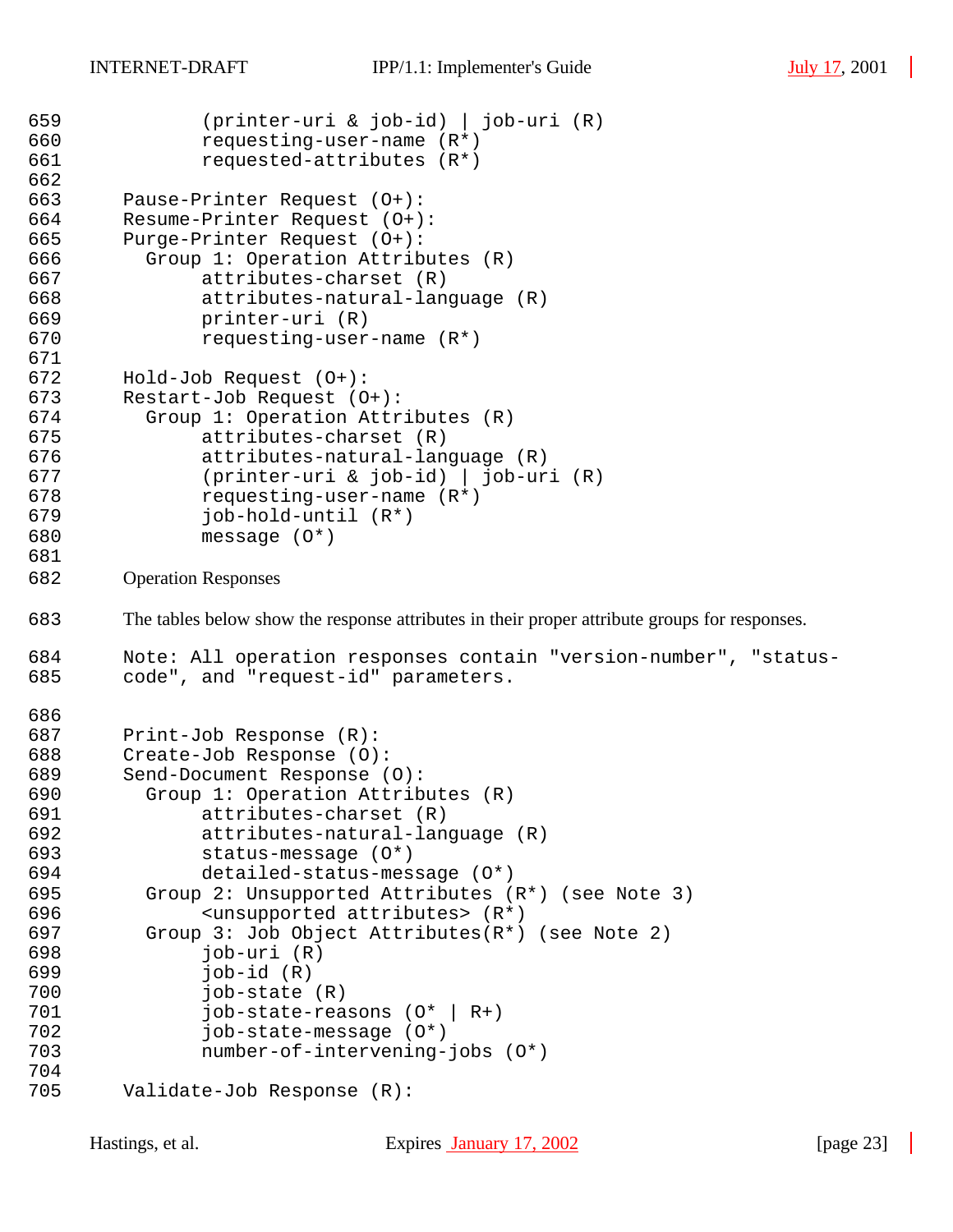```
706 Cancel-Job Response (R):
707 Hold-Job Response (O+):
708 Release-Job Response (O+):<br>709 Restart-Job Response (O+):
       Restart-Job Response (O+):
710 Group 1: Operation Attributes (R)
711 attributes-charset (R)<br>712 attributes-natural-lan
             attributes-natural-language (R)
713 status-message (O*)
714 detailed-status-message (O*)
715 Group 2: Unsupported Attributes (R^*) (see Note 3)<br>716 < unsupported attributes> (R^*)\langleunsupported attributes> (R^*)717
       Print-URI Response (O):
719 Send-URI Response (O):
720 Group 1: Operation Attributes (R)
721 attributes-charset (R)
722 attributes-natural-language (R)
723 status-message (O*)
724 detailed-status-message (O*)
725 document-access-error (O*)
726 Group 2: Unsupported Attributes (R*) (see Note 3)
727 <unsupported attributes> (R*)
728 Group 3: Job Object Attributes(R*) (see Note 2)
729 job-uri (R)
730 job-id (R)
731 job-state (R)
732 job-state-reasons (O* | R+)
733 job-state-message (O*)
734 number-of-intervening-jobs (O*)
735
736 Get-Printer-Attributes Response (R):
737 Group 1: Operation Attributes (R)<br>738 attributes-charset (R)
             attributes-charset (R)
739 attributes-natural-language (R)
740 status-message (O*)
741 detailed-status-message (O*)
742 Group 2: Unsupported Attributes (R*) (see Note 4)
743 <unsupported attributes> (R*)
         Group 3: Printer Object Attributes(R*) (see Note 2)
745 <requested attributes> (R*)
746
747 Get-Jobs Response (R):
748 Group 1: Operation Attributes (R)
749 attributes-charset (R)
750 attributes-natural-language (R)
751 status-message (O*)
752 detailed-status-message (O*)
753 Group 2: Unsupported Attributes (R*) (see Note 4)
754 <unsupported attributes> (R*)
755 Group 3: Job Object Attributes(R*) (see Note 2, 5)
```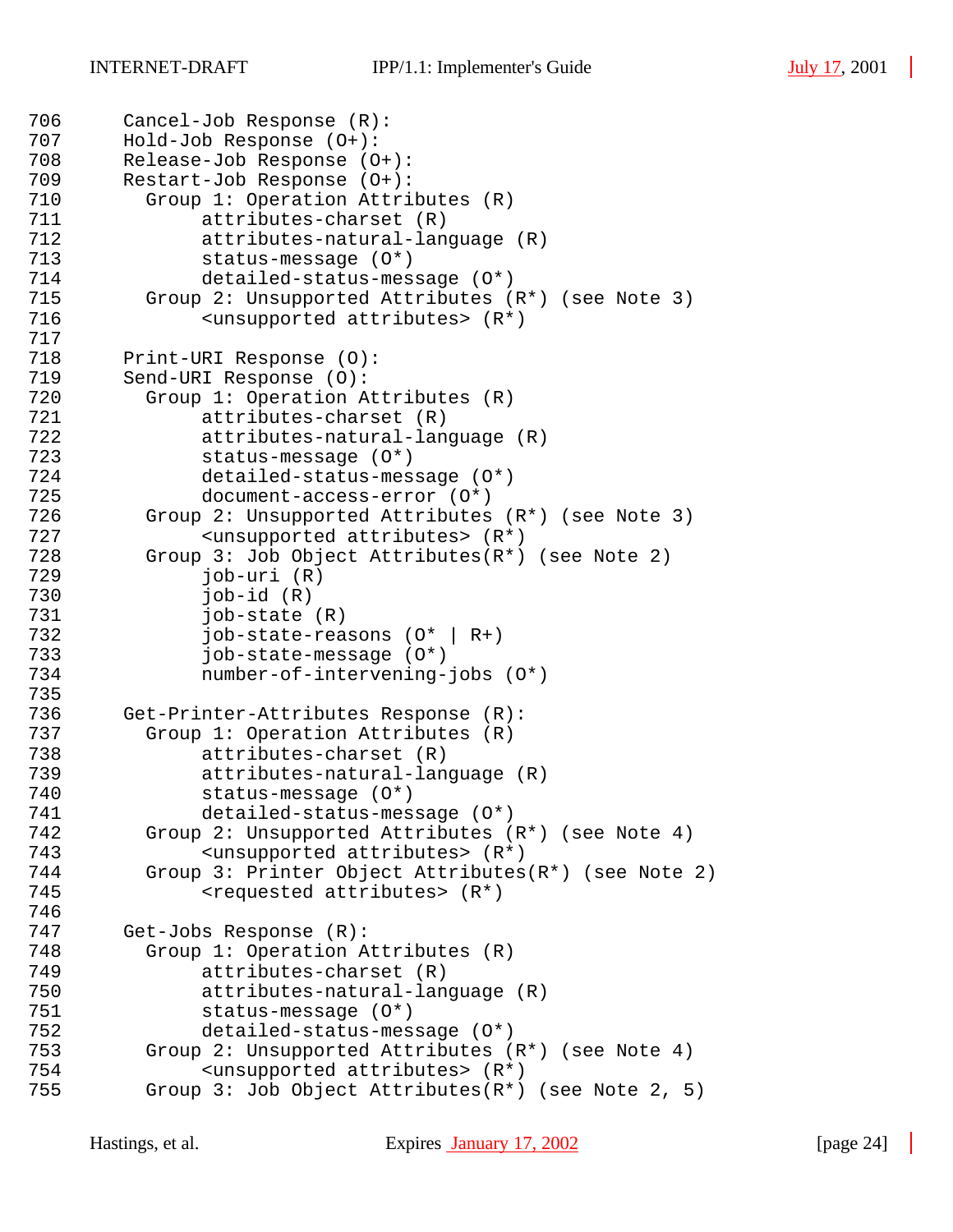| 756<br>757 | $<$ requested attributes> $(R*)$                                                                         |  |  |  |  |  |
|------------|----------------------------------------------------------------------------------------------------------|--|--|--|--|--|
| 758        | Get-Job-Attributes Response (R):                                                                         |  |  |  |  |  |
| 759        | Group 1: Operation Attributes (R)                                                                        |  |  |  |  |  |
| 760        | attributes-charset (R)                                                                                   |  |  |  |  |  |
| 761        | attributes-natural-language (R)                                                                          |  |  |  |  |  |
| 762        | $status$ -message $(0*)$                                                                                 |  |  |  |  |  |
| 763        | detailed-status-message (0*)                                                                             |  |  |  |  |  |
| 764        |                                                                                                          |  |  |  |  |  |
| 765        | Group 2: Unsupported Attributes (R*) (see Note 4)                                                        |  |  |  |  |  |
|            | <unsupported attributes=""> (R*)</unsupported>                                                           |  |  |  |  |  |
| 766        | Group 3: Job Object Attributes(R*) (see Note 2)                                                          |  |  |  |  |  |
| 767        | <requested attributes=""> (R*)</requested>                                                               |  |  |  |  |  |
| 768        |                                                                                                          |  |  |  |  |  |
| 769        | Pause-Printer Response (0+):                                                                             |  |  |  |  |  |
| 770        | Resume-Printer Response (O+):                                                                            |  |  |  |  |  |
| 771        | Purge-Printer Response (0+):                                                                             |  |  |  |  |  |
| 772        | Group 1: Operation Attributes (R)                                                                        |  |  |  |  |  |
| 773        | attributes-charset (R)                                                                                   |  |  |  |  |  |
| 774        | attributes-natural-language (R)                                                                          |  |  |  |  |  |
| 775        | $status$ -message $(0^*)$                                                                                |  |  |  |  |  |
| 776        | detailed-status-message (0*)                                                                             |  |  |  |  |  |
| 777        | Group 2: Unsupported Attributes (R*) (see Note 4)                                                        |  |  |  |  |  |
| 778        | <unsupported attributes=""> (R*)</unsupported>                                                           |  |  |  |  |  |
| 779        |                                                                                                          |  |  |  |  |  |
| 780        | Note 2 - the Job Object Attributes and Printer Object Attributes are returned only if the IPP object     |  |  |  |  |  |
| 781        | returns one of the success status codes.                                                                 |  |  |  |  |  |
|            |                                                                                                          |  |  |  |  |  |
| 782        | Note 3 - the Unsupported Attributes Group is present only if the client included some Operation and/or   |  |  |  |  |  |
| 783        | Job Template attributes or values that the Printer doesn't support whether a success or an error return. |  |  |  |  |  |
|            |                                                                                                          |  |  |  |  |  |
| 784        | Note 4 - the Unsupported Attributes Group is present only if the client included some Operation          |  |  |  |  |  |
| 785        | attributes that the Printer doesn't support whether a success or an error return.                        |  |  |  |  |  |
|            |                                                                                                          |  |  |  |  |  |
| 786        | Note 5: for the Get-Jobs operation the response contains a separate Job Object Attributes group 3 to N   |  |  |  |  |  |
| 787        | containing requested-attributes for each job object in the response.                                     |  |  |  |  |  |
|            |                                                                                                          |  |  |  |  |  |
|            |                                                                                                          |  |  |  |  |  |
| 788        | Validate the values of the REQUIRED Operation attributes<br>3.1.2.1.5                                    |  |  |  |  |  |
|            |                                                                                                          |  |  |  |  |  |
| 789        | An IPP object validates the values supplied by the client of the REQUIRED Operation attribute that the   |  |  |  |  |  |
| 790        | IPP object MUST support. The next section specifies the validation of the values of the OPTIONAL         |  |  |  |  |  |
| 791        | Operation attributes that IPP objects MAY support.                                                       |  |  |  |  |  |
|            |                                                                                                          |  |  |  |  |  |
| 792        | The IPP object performs the following syntactic validation checks of each Operation attribute value:     |  |  |  |  |  |
| 793        | that the length of each Operation attribute value is correct for the attribute syntax tag<br>a)          |  |  |  |  |  |
| 794        | supplied by the client according to [RFC2911] Section 4.1,                                               |  |  |  |  |  |
|            |                                                                                                          |  |  |  |  |  |
|            |                                                                                                          |  |  |  |  |  |
|            |                                                                                                          |  |  |  |  |  |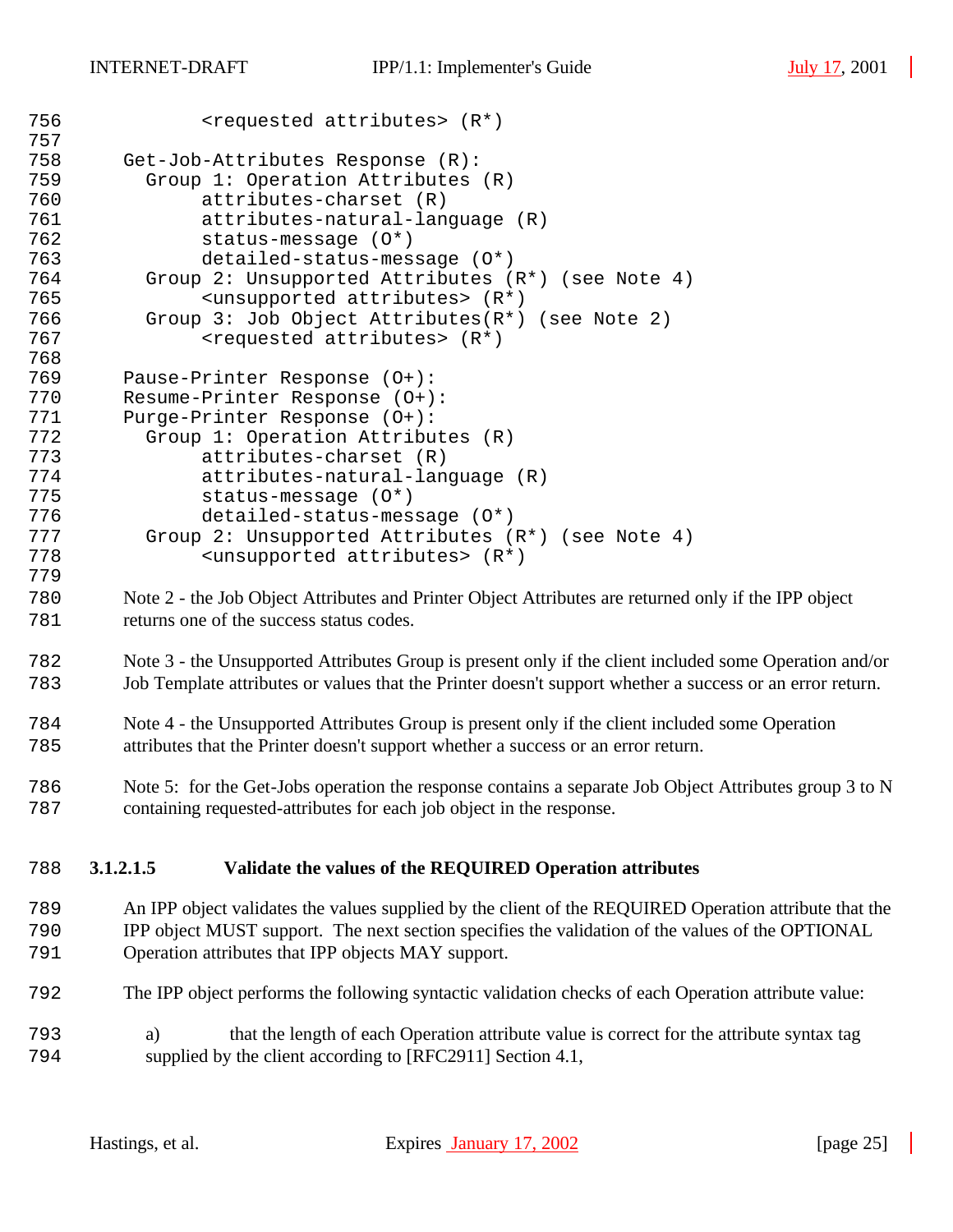- b) that the attribute syntax tag is correct for that Operation attribute according to [RFC2911] Section 3,
- c) that the value is in the range specified for that Operation attribute according to [RFC2911] Section 3,
- d) that multiple values are supplied by the client only for operation attributes that are multi-valued, i.e., that are 1setOf X according to [RFC2911] Section 3.
- 

 If any of these checks fail, the IPP object REJECTS the request and RETURNS the 'client-error-bad- request' or the 'client-error-request-value-too-long' status code. Since such an error is most likely to be an error detected by a client developer, rather than by an end-user, the IPP object NEED NOT return an indication of which attribute had the error in either the Unsupported Attributes Group or the Status Message. The description for each of these syntactic checks is explicitly expressed in the first IF statement in the following table.

 In addition, the IPP object checks each Operation attribute value against some Printer object attribute or some hard-coded value if there is no "xxx-supported" Printer object attribute defined. If its value is not among those supported or is not in the range supported, then the IPP object REJECTS the request and RETURNS the error status code indicated in the table by the second IF statement. If the value of the Printer object's "xxx-supported" attribute is 'no-value' (because the system administrator hasn't configured a value), the check always fails.

-----------------------------------------------

attributes-charset (charset)

- IF NOT a single non-empty 'charset' value, REJECT/RETURN 'client-error-bad-request'.
- 817 IF the value length is greater than 63 octets, REJECT/RETURN 'client-error-request-value-too-long'.
- IF NOT in the Printer object's "charset-supported" attribute, REJECT/RETURN "client-error-charset-not-supported".
- attributes-natural-language(naturalLanguage)
- IF NOT a single non-empty 'naturalLanguage' value, REJECT/RETURN 'client-error-bad-request'.
- IF the value length is greater than 63 octets, REJECT/RETURN 'client-error-request-value-too-long'.
- ACCEPT the request even if not a member of the set in the Printer object's "generated-natural- language-supported" attribute. If the supplied value is not a member of the Printer object's "generated-natural-language-supported" attribute, use the Printer object's "natural-language-configured" value.

requesting-user-name

| Hastings, et al. | Expires January 17, 2002 | [page $26$ ] |
|------------------|--------------------------|--------------|
|                  |                          |              |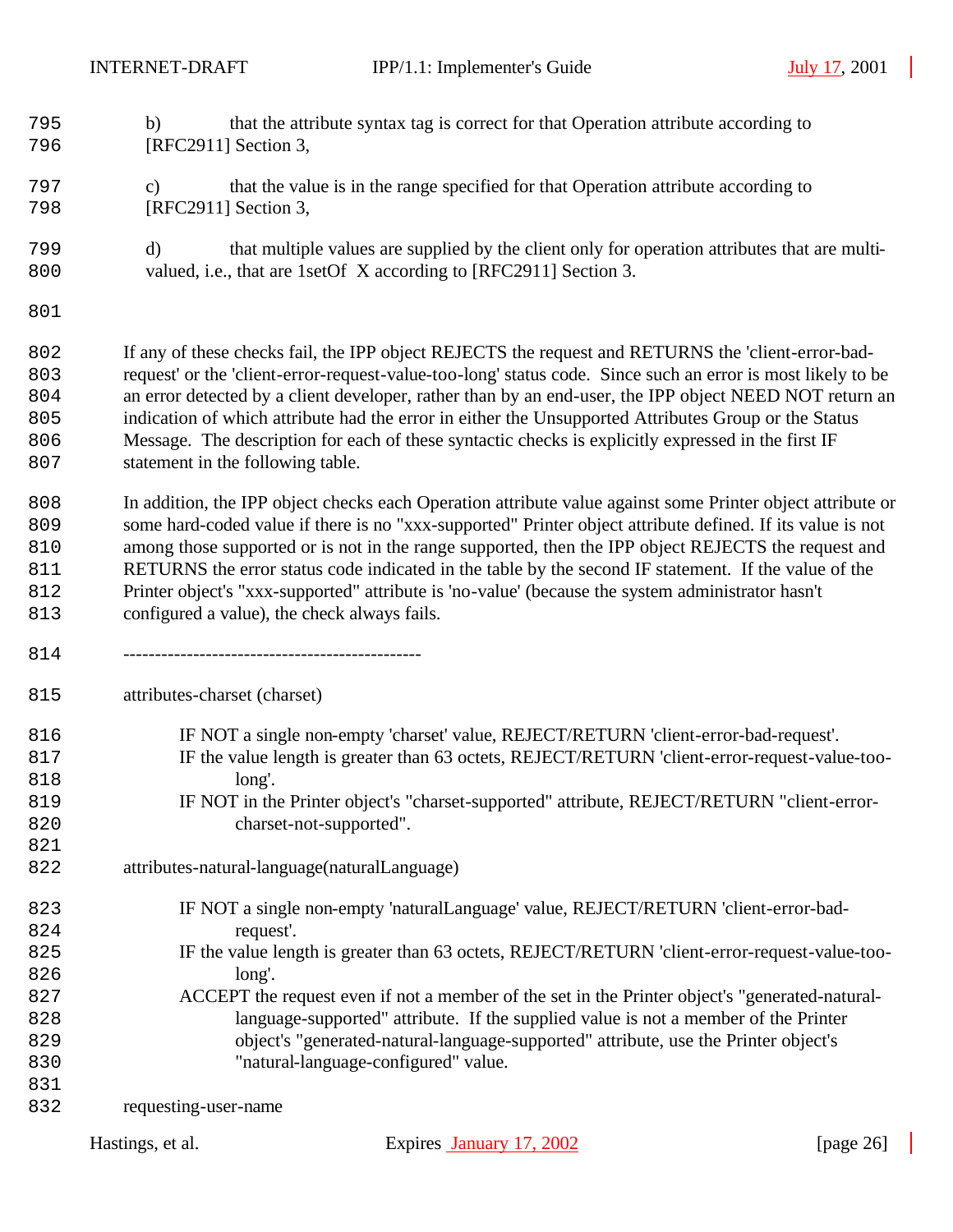| IF the value length is greater than 255 octets, REJECT/RETURN 'client-error-request-value-<br>too-long'.<br>IF the IPP object can obtain a better-authenticated name, use it instead.<br>job-name(name)<br>IF NOT a single 'name' value, REJECT/RETURN 'client-error-bad-request'.<br>839<br>IF the value length is greater than 255 octets, REJECT/RETURN 'client-error-request-value-<br>too-long'.<br>IF NOT supplied by the client, the Printer object creates a name from the document-name or<br>document-uri.<br>843<br>document-name (name)<br>IF NOT a single 'name' value, REJECT/RETURN 'client-error-bad-request'.<br>846<br>IF the value length is greater than 255 octets, REJECT/RETURN 'client-error-request-value-<br>847<br>too-long'.<br>849<br>ipp-attribute-fidelity (boolean)<br>IF NEITHER a single 'true' NOR a single 'false' 'boolean' value, REJECT/RETURN 'client-<br>851<br>error-bad-request'.<br>852<br>IF the value length is NOT equal to 1 octet, REJECT/RETURN 'client-error-request-value-too-<br>853<br>854<br>long'<br>855<br>IF NOT supplied by the client, the IPP object assumes the value 'false'.<br>856<br>document-format (mimeMediaType)<br>IF NOT a single non-empty 'mimeMediaType' value, REJECT/RETURN 'client-error-bad-<br>858<br>859<br>request'.<br>IF the value length is greater than 255 octets, REJECT/RETURN 'client-error-request-value-<br>860<br>too-long'.<br>861<br>IF NOT in the Printer object's "document-format-supported" attribute, REJECT/RETURN<br>862<br>'client-error-document-format-not-supported'<br>863<br>IF NOT supplied by the client, the IPP object assumes the value of the Printer object's<br>864<br>"document-format-default" attribute.<br>865<br>866<br>document-uri (uri)<br>IF NOT a single non-empty 'uri' value, REJECT/RETURN 'client-error-bad-request'.<br>868<br>IF the value length is greater than 1023 octets, REJECT/RETURN 'client-error-request-value-<br>869 | 833 | IF NOT a single 'name' value, REJECT/RETURN 'client-error-bad-request'. |
|----------------------------------------------------------------------------------------------------------------------------------------------------------------------------------------------------------------------------------------------------------------------------------------------------------------------------------------------------------------------------------------------------------------------------------------------------------------------------------------------------------------------------------------------------------------------------------------------------------------------------------------------------------------------------------------------------------------------------------------------------------------------------------------------------------------------------------------------------------------------------------------------------------------------------------------------------------------------------------------------------------------------------------------------------------------------------------------------------------------------------------------------------------------------------------------------------------------------------------------------------------------------------------------------------------------------------------------------------------------------------------------------------------------------------------------------------------------------------------------------------------------------------------------------------------------------------------------------------------------------------------------------------------------------------------------------------------------------------------------------------------------------------------------------------------------------------------------------------------------------------------------------------------------------------------------------------------------------|-----|-------------------------------------------------------------------------|
|                                                                                                                                                                                                                                                                                                                                                                                                                                                                                                                                                                                                                                                                                                                                                                                                                                                                                                                                                                                                                                                                                                                                                                                                                                                                                                                                                                                                                                                                                                                                                                                                                                                                                                                                                                                                                                                                                                                                                                      | 834 |                                                                         |
|                                                                                                                                                                                                                                                                                                                                                                                                                                                                                                                                                                                                                                                                                                                                                                                                                                                                                                                                                                                                                                                                                                                                                                                                                                                                                                                                                                                                                                                                                                                                                                                                                                                                                                                                                                                                                                                                                                                                                                      | 835 |                                                                         |
|                                                                                                                                                                                                                                                                                                                                                                                                                                                                                                                                                                                                                                                                                                                                                                                                                                                                                                                                                                                                                                                                                                                                                                                                                                                                                                                                                                                                                                                                                                                                                                                                                                                                                                                                                                                                                                                                                                                                                                      | 836 |                                                                         |
|                                                                                                                                                                                                                                                                                                                                                                                                                                                                                                                                                                                                                                                                                                                                                                                                                                                                                                                                                                                                                                                                                                                                                                                                                                                                                                                                                                                                                                                                                                                                                                                                                                                                                                                                                                                                                                                                                                                                                                      | 837 |                                                                         |
|                                                                                                                                                                                                                                                                                                                                                                                                                                                                                                                                                                                                                                                                                                                                                                                                                                                                                                                                                                                                                                                                                                                                                                                                                                                                                                                                                                                                                                                                                                                                                                                                                                                                                                                                                                                                                                                                                                                                                                      | 838 |                                                                         |
|                                                                                                                                                                                                                                                                                                                                                                                                                                                                                                                                                                                                                                                                                                                                                                                                                                                                                                                                                                                                                                                                                                                                                                                                                                                                                                                                                                                                                                                                                                                                                                                                                                                                                                                                                                                                                                                                                                                                                                      |     |                                                                         |
|                                                                                                                                                                                                                                                                                                                                                                                                                                                                                                                                                                                                                                                                                                                                                                                                                                                                                                                                                                                                                                                                                                                                                                                                                                                                                                                                                                                                                                                                                                                                                                                                                                                                                                                                                                                                                                                                                                                                                                      | 840 |                                                                         |
|                                                                                                                                                                                                                                                                                                                                                                                                                                                                                                                                                                                                                                                                                                                                                                                                                                                                                                                                                                                                                                                                                                                                                                                                                                                                                                                                                                                                                                                                                                                                                                                                                                                                                                                                                                                                                                                                                                                                                                      | 841 |                                                                         |
|                                                                                                                                                                                                                                                                                                                                                                                                                                                                                                                                                                                                                                                                                                                                                                                                                                                                                                                                                                                                                                                                                                                                                                                                                                                                                                                                                                                                                                                                                                                                                                                                                                                                                                                                                                                                                                                                                                                                                                      | 842 |                                                                         |
|                                                                                                                                                                                                                                                                                                                                                                                                                                                                                                                                                                                                                                                                                                                                                                                                                                                                                                                                                                                                                                                                                                                                                                                                                                                                                                                                                                                                                                                                                                                                                                                                                                                                                                                                                                                                                                                                                                                                                                      |     |                                                                         |
|                                                                                                                                                                                                                                                                                                                                                                                                                                                                                                                                                                                                                                                                                                                                                                                                                                                                                                                                                                                                                                                                                                                                                                                                                                                                                                                                                                                                                                                                                                                                                                                                                                                                                                                                                                                                                                                                                                                                                                      | 844 |                                                                         |
|                                                                                                                                                                                                                                                                                                                                                                                                                                                                                                                                                                                                                                                                                                                                                                                                                                                                                                                                                                                                                                                                                                                                                                                                                                                                                                                                                                                                                                                                                                                                                                                                                                                                                                                                                                                                                                                                                                                                                                      | 845 |                                                                         |
|                                                                                                                                                                                                                                                                                                                                                                                                                                                                                                                                                                                                                                                                                                                                                                                                                                                                                                                                                                                                                                                                                                                                                                                                                                                                                                                                                                                                                                                                                                                                                                                                                                                                                                                                                                                                                                                                                                                                                                      |     |                                                                         |
|                                                                                                                                                                                                                                                                                                                                                                                                                                                                                                                                                                                                                                                                                                                                                                                                                                                                                                                                                                                                                                                                                                                                                                                                                                                                                                                                                                                                                                                                                                                                                                                                                                                                                                                                                                                                                                                                                                                                                                      |     |                                                                         |
|                                                                                                                                                                                                                                                                                                                                                                                                                                                                                                                                                                                                                                                                                                                                                                                                                                                                                                                                                                                                                                                                                                                                                                                                                                                                                                                                                                                                                                                                                                                                                                                                                                                                                                                                                                                                                                                                                                                                                                      | 848 |                                                                         |
|                                                                                                                                                                                                                                                                                                                                                                                                                                                                                                                                                                                                                                                                                                                                                                                                                                                                                                                                                                                                                                                                                                                                                                                                                                                                                                                                                                                                                                                                                                                                                                                                                                                                                                                                                                                                                                                                                                                                                                      |     |                                                                         |
|                                                                                                                                                                                                                                                                                                                                                                                                                                                                                                                                                                                                                                                                                                                                                                                                                                                                                                                                                                                                                                                                                                                                                                                                                                                                                                                                                                                                                                                                                                                                                                                                                                                                                                                                                                                                                                                                                                                                                                      | 850 |                                                                         |
|                                                                                                                                                                                                                                                                                                                                                                                                                                                                                                                                                                                                                                                                                                                                                                                                                                                                                                                                                                                                                                                                                                                                                                                                                                                                                                                                                                                                                                                                                                                                                                                                                                                                                                                                                                                                                                                                                                                                                                      |     |                                                                         |
|                                                                                                                                                                                                                                                                                                                                                                                                                                                                                                                                                                                                                                                                                                                                                                                                                                                                                                                                                                                                                                                                                                                                                                                                                                                                                                                                                                                                                                                                                                                                                                                                                                                                                                                                                                                                                                                                                                                                                                      |     |                                                                         |
|                                                                                                                                                                                                                                                                                                                                                                                                                                                                                                                                                                                                                                                                                                                                                                                                                                                                                                                                                                                                                                                                                                                                                                                                                                                                                                                                                                                                                                                                                                                                                                                                                                                                                                                                                                                                                                                                                                                                                                      |     |                                                                         |
|                                                                                                                                                                                                                                                                                                                                                                                                                                                                                                                                                                                                                                                                                                                                                                                                                                                                                                                                                                                                                                                                                                                                                                                                                                                                                                                                                                                                                                                                                                                                                                                                                                                                                                                                                                                                                                                                                                                                                                      |     |                                                                         |
|                                                                                                                                                                                                                                                                                                                                                                                                                                                                                                                                                                                                                                                                                                                                                                                                                                                                                                                                                                                                                                                                                                                                                                                                                                                                                                                                                                                                                                                                                                                                                                                                                                                                                                                                                                                                                                                                                                                                                                      |     |                                                                         |
|                                                                                                                                                                                                                                                                                                                                                                                                                                                                                                                                                                                                                                                                                                                                                                                                                                                                                                                                                                                                                                                                                                                                                                                                                                                                                                                                                                                                                                                                                                                                                                                                                                                                                                                                                                                                                                                                                                                                                                      |     |                                                                         |
|                                                                                                                                                                                                                                                                                                                                                                                                                                                                                                                                                                                                                                                                                                                                                                                                                                                                                                                                                                                                                                                                                                                                                                                                                                                                                                                                                                                                                                                                                                                                                                                                                                                                                                                                                                                                                                                                                                                                                                      | 857 |                                                                         |
|                                                                                                                                                                                                                                                                                                                                                                                                                                                                                                                                                                                                                                                                                                                                                                                                                                                                                                                                                                                                                                                                                                                                                                                                                                                                                                                                                                                                                                                                                                                                                                                                                                                                                                                                                                                                                                                                                                                                                                      |     |                                                                         |
|                                                                                                                                                                                                                                                                                                                                                                                                                                                                                                                                                                                                                                                                                                                                                                                                                                                                                                                                                                                                                                                                                                                                                                                                                                                                                                                                                                                                                                                                                                                                                                                                                                                                                                                                                                                                                                                                                                                                                                      |     |                                                                         |
|                                                                                                                                                                                                                                                                                                                                                                                                                                                                                                                                                                                                                                                                                                                                                                                                                                                                                                                                                                                                                                                                                                                                                                                                                                                                                                                                                                                                                                                                                                                                                                                                                                                                                                                                                                                                                                                                                                                                                                      |     |                                                                         |
|                                                                                                                                                                                                                                                                                                                                                                                                                                                                                                                                                                                                                                                                                                                                                                                                                                                                                                                                                                                                                                                                                                                                                                                                                                                                                                                                                                                                                                                                                                                                                                                                                                                                                                                                                                                                                                                                                                                                                                      |     |                                                                         |
|                                                                                                                                                                                                                                                                                                                                                                                                                                                                                                                                                                                                                                                                                                                                                                                                                                                                                                                                                                                                                                                                                                                                                                                                                                                                                                                                                                                                                                                                                                                                                                                                                                                                                                                                                                                                                                                                                                                                                                      |     |                                                                         |
|                                                                                                                                                                                                                                                                                                                                                                                                                                                                                                                                                                                                                                                                                                                                                                                                                                                                                                                                                                                                                                                                                                                                                                                                                                                                                                                                                                                                                                                                                                                                                                                                                                                                                                                                                                                                                                                                                                                                                                      |     |                                                                         |
|                                                                                                                                                                                                                                                                                                                                                                                                                                                                                                                                                                                                                                                                                                                                                                                                                                                                                                                                                                                                                                                                                                                                                                                                                                                                                                                                                                                                                                                                                                                                                                                                                                                                                                                                                                                                                                                                                                                                                                      |     |                                                                         |
|                                                                                                                                                                                                                                                                                                                                                                                                                                                                                                                                                                                                                                                                                                                                                                                                                                                                                                                                                                                                                                                                                                                                                                                                                                                                                                                                                                                                                                                                                                                                                                                                                                                                                                                                                                                                                                                                                                                                                                      |     |                                                                         |
|                                                                                                                                                                                                                                                                                                                                                                                                                                                                                                                                                                                                                                                                                                                                                                                                                                                                                                                                                                                                                                                                                                                                                                                                                                                                                                                                                                                                                                                                                                                                                                                                                                                                                                                                                                                                                                                                                                                                                                      |     |                                                                         |
|                                                                                                                                                                                                                                                                                                                                                                                                                                                                                                                                                                                                                                                                                                                                                                                                                                                                                                                                                                                                                                                                                                                                                                                                                                                                                                                                                                                                                                                                                                                                                                                                                                                                                                                                                                                                                                                                                                                                                                      | 867 |                                                                         |
|                                                                                                                                                                                                                                                                                                                                                                                                                                                                                                                                                                                                                                                                                                                                                                                                                                                                                                                                                                                                                                                                                                                                                                                                                                                                                                                                                                                                                                                                                                                                                                                                                                                                                                                                                                                                                                                                                                                                                                      |     |                                                                         |
|                                                                                                                                                                                                                                                                                                                                                                                                                                                                                                                                                                                                                                                                                                                                                                                                                                                                                                                                                                                                                                                                                                                                                                                                                                                                                                                                                                                                                                                                                                                                                                                                                                                                                                                                                                                                                                                                                                                                                                      |     |                                                                         |
|                                                                                                                                                                                                                                                                                                                                                                                                                                                                                                                                                                                                                                                                                                                                                                                                                                                                                                                                                                                                                                                                                                                                                                                                                                                                                                                                                                                                                                                                                                                                                                                                                                                                                                                                                                                                                                                                                                                                                                      | 870 | too-long'.                                                              |
| IF the URI syntax is not valid, REJECT/RETURN 'client-error-bad-request'.                                                                                                                                                                                                                                                                                                                                                                                                                                                                                                                                                                                                                                                                                                                                                                                                                                                                                                                                                                                                                                                                                                                                                                                                                                                                                                                                                                                                                                                                                                                                                                                                                                                                                                                                                                                                                                                                                            | 871 |                                                                         |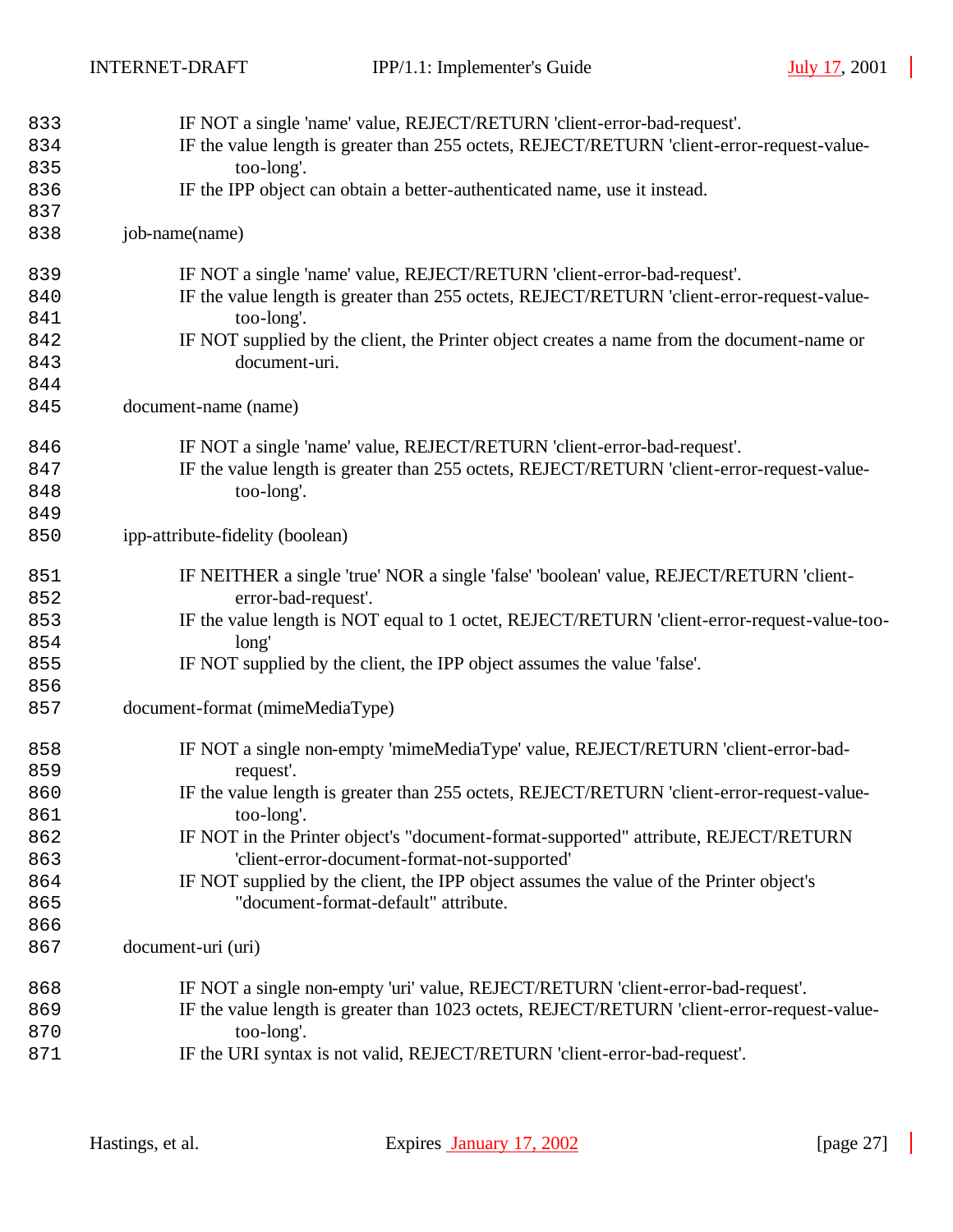| 872<br>873<br>874<br>875<br>876<br>877<br>878<br>879<br>880<br>881<br>882<br>883 | If the client-supplied URI scheme is not supported, i.e. the value is not in the Printer object's<br>referenced-uri-scheme-supported" attribute, the Printer object MUST reject the request<br>and return the 'client-error-uri-scheme-not-supported' status code. The Printer object<br>MAY check to see if the document exists and is accessible. If the document is not found<br>or is not accessible, REJECT/RETURN 'client-error-not found'.<br>last-document (boolean)<br>IF NEITHER a single 'true' NOR a single 'false' 'boolean' value, REJECT/RETURN 'client-<br>error-bad-request'.<br>IF the value length is NOT equal to 1 octet, REJECT/RETURN 'client-error-request-value-too-<br>long'<br>job-id (integer(1:MAX)) |
|----------------------------------------------------------------------------------|-----------------------------------------------------------------------------------------------------------------------------------------------------------------------------------------------------------------------------------------------------------------------------------------------------------------------------------------------------------------------------------------------------------------------------------------------------------------------------------------------------------------------------------------------------------------------------------------------------------------------------------------------------------------------------------------------------------------------------------|
|                                                                                  |                                                                                                                                                                                                                                                                                                                                                                                                                                                                                                                                                                                                                                                                                                                                   |
| 884<br>885                                                                       | IF NOT an single 'integer' value equal to 4 octets AND in the range 1 to MAX,<br>REJECT/RETURN 'client-error-bad-request'.                                                                                                                                                                                                                                                                                                                                                                                                                                                                                                                                                                                                        |
| 886                                                                              | IF NOT a job-id of an existing Job object, REJECT/RETURN 'client-error-not-found' or 'client-                                                                                                                                                                                                                                                                                                                                                                                                                                                                                                                                                                                                                                     |
| 887                                                                              | error-gone' status code, if keep track of recently deleted jobs.                                                                                                                                                                                                                                                                                                                                                                                                                                                                                                                                                                                                                                                                  |
| 888                                                                              |                                                                                                                                                                                                                                                                                                                                                                                                                                                                                                                                                                                                                                                                                                                                   |
| 889                                                                              | requested-attributes (1setOf keyword)                                                                                                                                                                                                                                                                                                                                                                                                                                                                                                                                                                                                                                                                                             |
| 890                                                                              | IF NOT one or more 'keyword' values, REJECT/RETURN 'client-error-bad-request'.                                                                                                                                                                                                                                                                                                                                                                                                                                                                                                                                                                                                                                                    |
| 891                                                                              | IF the value length is greater than 255 octets, REJECT/RETURN 'client-error-request-value-                                                                                                                                                                                                                                                                                                                                                                                                                                                                                                                                                                                                                                        |
| 892                                                                              | too-long'.                                                                                                                                                                                                                                                                                                                                                                                                                                                                                                                                                                                                                                                                                                                        |
| 893                                                                              | Ignore unsupported values, which are the keyword names of unsupported attributes. Don't                                                                                                                                                                                                                                                                                                                                                                                                                                                                                                                                                                                                                                           |
| 894                                                                              | bother to copy such requested (unsupported) attributes to the Unsupported Attribute                                                                                                                                                                                                                                                                                                                                                                                                                                                                                                                                                                                                                                               |
| 895                                                                              | response group since the response will not return them.                                                                                                                                                                                                                                                                                                                                                                                                                                                                                                                                                                                                                                                                           |
| 896<br>897                                                                       | which-jobs (type2 keyword)                                                                                                                                                                                                                                                                                                                                                                                                                                                                                                                                                                                                                                                                                                        |
| 898                                                                              | IF NOT a single 'keyword' value, REJECT/RETURN 'client-error-bad-request'.                                                                                                                                                                                                                                                                                                                                                                                                                                                                                                                                                                                                                                                        |
| 899                                                                              | IF the value length is greater than 255 octets, REJECT/RETURN 'client-error-request-value-                                                                                                                                                                                                                                                                                                                                                                                                                                                                                                                                                                                                                                        |
| 900                                                                              | too-long'.                                                                                                                                                                                                                                                                                                                                                                                                                                                                                                                                                                                                                                                                                                                        |
| 901                                                                              | IF NEITHER 'completed' NOR 'not-completed', copy the attribute and the unsupported value to                                                                                                                                                                                                                                                                                                                                                                                                                                                                                                                                                                                                                                       |
| 902                                                                              | the Unsupported Attributes response group and REJECT/RETURN 'client-error-                                                                                                                                                                                                                                                                                                                                                                                                                                                                                                                                                                                                                                                        |
| 903                                                                              | attributes-or-values-not-supported'.                                                                                                                                                                                                                                                                                                                                                                                                                                                                                                                                                                                                                                                                                              |
| 904                                                                              | Note: a Printer still supports the 'completed' value even if it keeps no                                                                                                                                                                                                                                                                                                                                                                                                                                                                                                                                                                                                                                                          |
| 905                                                                              | completed/canceled/aborted jobs: by returning no jobs when so queried.                                                                                                                                                                                                                                                                                                                                                                                                                                                                                                                                                                                                                                                            |
| 906                                                                              | IF NOT supplied by the client, the IPP object assumes the 'not-completed' value.                                                                                                                                                                                                                                                                                                                                                                                                                                                                                                                                                                                                                                                  |
| 907<br>908                                                                       | my-jobs (boolean)                                                                                                                                                                                                                                                                                                                                                                                                                                                                                                                                                                                                                                                                                                                 |
|                                                                                  |                                                                                                                                                                                                                                                                                                                                                                                                                                                                                                                                                                                                                                                                                                                                   |
| 909                                                                              | IF NEITHER a single 'true' NOR a single 'false' 'boolean' value, REJECT/RETURN 'client-                                                                                                                                                                                                                                                                                                                                                                                                                                                                                                                                                                                                                                           |
| 910                                                                              | error-bad-request'.                                                                                                                                                                                                                                                                                                                                                                                                                                                                                                                                                                                                                                                                                                               |
| 911                                                                              | IF the value length is NOT equal to 1 octet, REJECT/RETURN 'client-error-request-value-too-                                                                                                                                                                                                                                                                                                                                                                                                                                                                                                                                                                                                                                       |
| 912                                                                              | long'                                                                                                                                                                                                                                                                                                                                                                                                                                                                                                                                                                                                                                                                                                                             |
| 913                                                                              | IF NOT supplied by the client, the IPP object assumes the 'false' value.                                                                                                                                                                                                                                                                                                                                                                                                                                                                                                                                                                                                                                                          |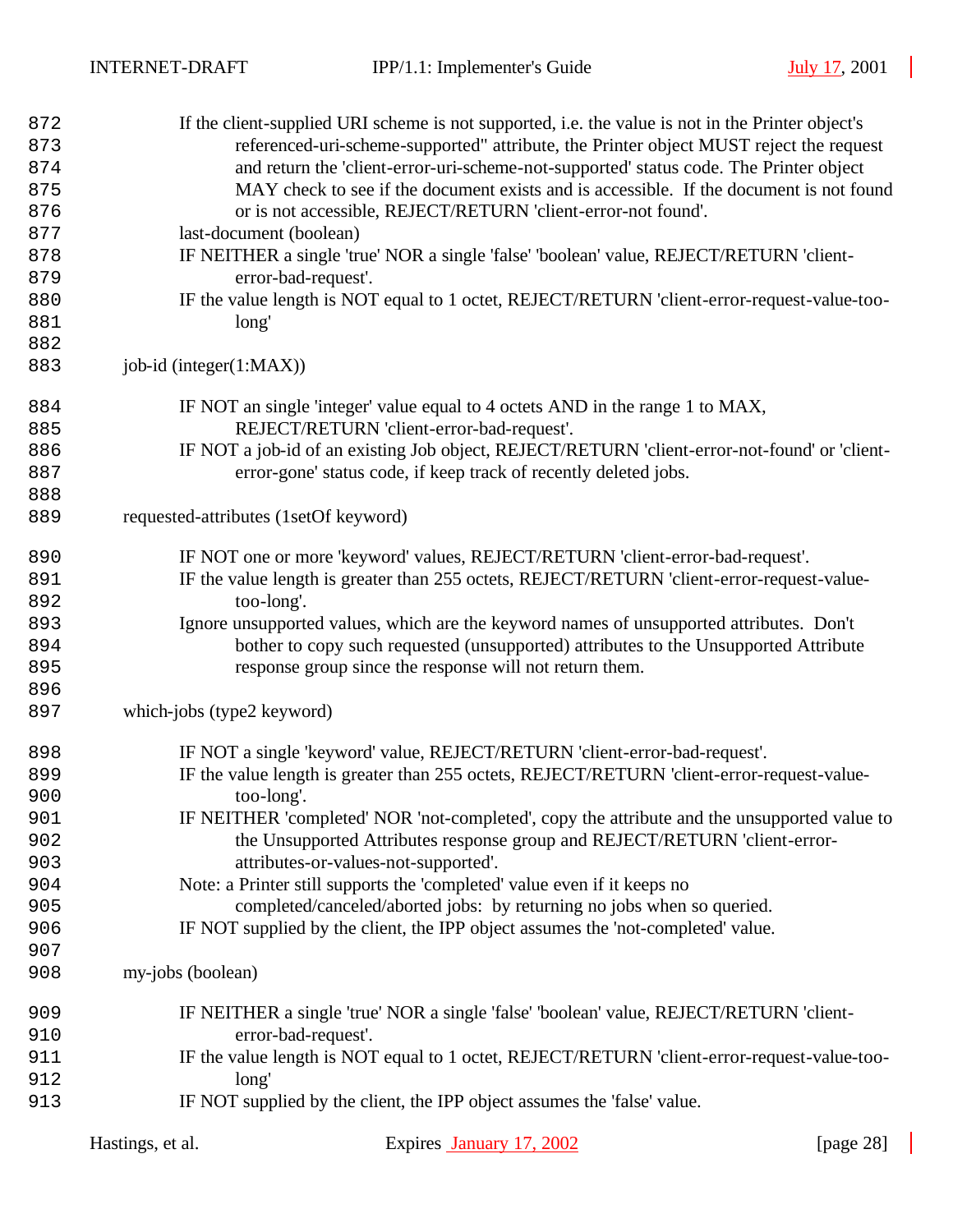$\overline{\phantom{a}}$ 

| 914 |                                                                                                              |  |
|-----|--------------------------------------------------------------------------------------------------------------|--|
| 915 | limit (integer(1:MAX))                                                                                       |  |
| 916 | IF NOT a single 'integer' value equal to 4 octets AND in the range 1 to MAX,                                 |  |
| 917 | REJECT/RETURN 'client-error-bad-request'.                                                                    |  |
| 918 | IF NOT supplied by the client, the IPP object returns all jobs, no matter how many.                          |  |
| 919 |                                                                                                              |  |
| 920 |                                                                                                              |  |
| 921 |                                                                                                              |  |
| 922 | 3.1.2.1.6<br>Validate the values of the OPTIONAL Operation attributes                                        |  |
| 923 | OPTIONAL Operation attributes are those that an IPP object MAY support. An IPP object validates              |  |
| 924 | the values of the OPTIONAL attributes supplied by the client. The IPP object performs the same               |  |
| 925 | syntactic validation checks for each OPTIONAL attribute value as in Section 3.1.2.1.5. As in Section         |  |
| 926 | 3.1.2.1.5, if any fail, the IPP object REJECTS the request and RETURNS the 'client-error-bad-request'        |  |
| 927 | or the 'client-error-request-value-too-long' status code.                                                    |  |
| 928 | In addition, the IPP object checks each Operation attribute value against some Printer attribute or some     |  |
| 929 | hard-coded value if there is no "xxx-supported" Printer attribute defined. If its value is not among those   |  |
| 930 | supported or is not in the range supported, then the IPP object REJECTS the request and RETURNS              |  |
| 931 | the error status code indicated in the table. If the value of the Printer object's "xxx-supported" attribute |  |
| 932 | is 'no-value' (because the system administrator hasn't configured a value), the check always fails.          |  |
| 933 | If the IPP object doesn't recognize/support an attribute, the IPP object treats the attribute as an          |  |
| 934 | unknown or unsupported attribute (see the last row in the table below).                                      |  |
| 935 |                                                                                                              |  |
| 936 | document-natural-language (naturalLanguage)                                                                  |  |
| 937 | IF NOT a single non-empty 'naturalLanguage' value, REJECT/RETURN 'client-error-bad-request'.                 |  |
| 938 | IF the value length is greater than 63 octets, REJECT/RETURN 'client-error-request-value-too-                |  |
| 939 | long'.                                                                                                       |  |
| 940 | IF NOT a value that the Printer object supports in document formats, (no corresponding "xxx-                 |  |
| 941 | supported" Printer attribute), REJECT/RETURN 'client-error-natural-language-not-                             |  |
| 942 | supported'.                                                                                                  |  |
| 943 |                                                                                                              |  |
| 944 | compression (type3 keyword)                                                                                  |  |
| 945 | IF NOT a single 'keyword' value, REJECT/RETURN 'client-error-bad-request'.                                   |  |
| 946 | IF the value length is greater than 255 octets, REJECT/RETURN 'client-error-request-value-too-               |  |
| 947 | long'.                                                                                                       |  |
| 948 | IF NOT in the Printer object's "compression-supported" attribute, eopy the attribute and the                 |  |
| 949 | unsupported value to the Unsupported Attributes response group and REJECT/RETURN                             |  |
| 950 | 'client-error-attributes-or-valuescompression-not-supported'.                                                |  |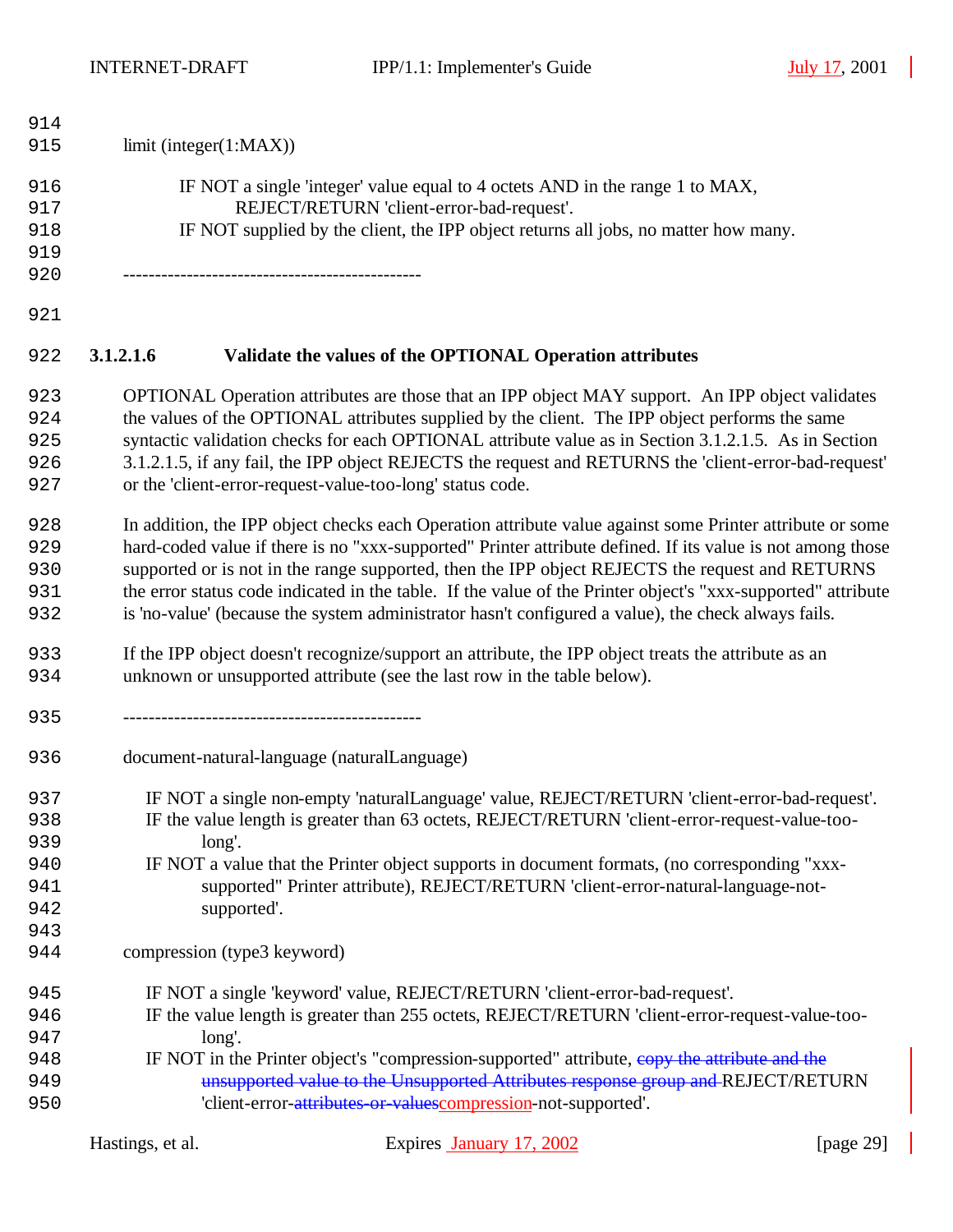| 951 | Note to IPP/1.0 implementers: Support for the "compression" attribute was optional in IPP/1.0 and          |
|-----|------------------------------------------------------------------------------------------------------------|
| 952 | was changed to REQUIRED in IPP/1.1. However, an IPP/1.0 object SHOULD at least                             |
| 953 | check for the "compression" attribute being present and reject the create request, if they don't           |
| 954 | support "compression". Not checking is a bug, since the data will be unintelligible.                       |
| 955 |                                                                                                            |
| 956 | job-k-octets (integer(0:MAX))                                                                              |
| 957 | IF NOT a single 'integer' value equal to 4 octets,                                                         |
| 958 | REJECT/RETURN 'client-error-bad-request'.                                                                  |
| 959 | IF NOT in the range of the Printer object's "job-k-octets-supported" attribute, copy the attribute and     |
| 960 | the unsupported value to the Unsupported Attributes response group and REJECT/RETURN                       |
| 961 | 'client-error-attributes-or-values-not-supported'.                                                         |
| 962 |                                                                                                            |
| 963 | job-impressions (integer(0:MAX))                                                                           |
| 964 | IF NOT a single 'integer' value equal to 4 octets,                                                         |
| 965 | REJECT/RETURN 'client-error-bad-request'.                                                                  |
| 966 | IF NOT in the range of the Printer object's "job-impressions-supported" attribute, copy the attribute      |
| 967 | and the unsupported value to the Unsupported Attributes response group and                                 |
| 968 | REJECT/RETURN 'client-error-attributes-or-values-not-supported'.                                           |
| 969 |                                                                                                            |
| 970 | job-media-sheets (integer(0:MAX))                                                                          |
| 971 | IF NOT a single 'integer' value equal to 4 octets,                                                         |
| 972 | REJECT/RETURN 'client-error-bad-request'.                                                                  |
| 973 | IF NOT in the range of the Printer object's "job-media-sheets-supported" attribute, copy the attribute     |
| 974 | and the unsupported value to the Unsupported Attributes response group and                                 |
| 975 | REJECT/RETURN 'client-error-attributes-or-values-not-supported'.                                           |
| 976 |                                                                                                            |
| 977 | message (text( $127$ ))                                                                                    |
| 978 | IF NOT a single 'text' value, REJECT/RETURN 'client-error-bad-request'.                                    |
| 979 | IF the value length is greater than 127 octets,                                                            |
| 980 | REJECT/RETURN 'client-error-request-value-too-long'.                                                       |
| 981 |                                                                                                            |
| 982 | unknown or unsupported attribute                                                                           |
| 983 | IF the attribute syntax supplied by the client is supported but the length is not legal for that attribute |
| 984 | syntax, REJECT/RETURN 'client-error-request-value-too-long'.                                               |
| 985 | ELSE copy the attribute and value to the Unsupported Attributes response group and change the              |
| 986 | attribute value to the "out-of-band" 'unsupported' value, but otherwise ignore the attribute.              |
| 987 |                                                                                                            |

 $\overline{\phantom{a}}$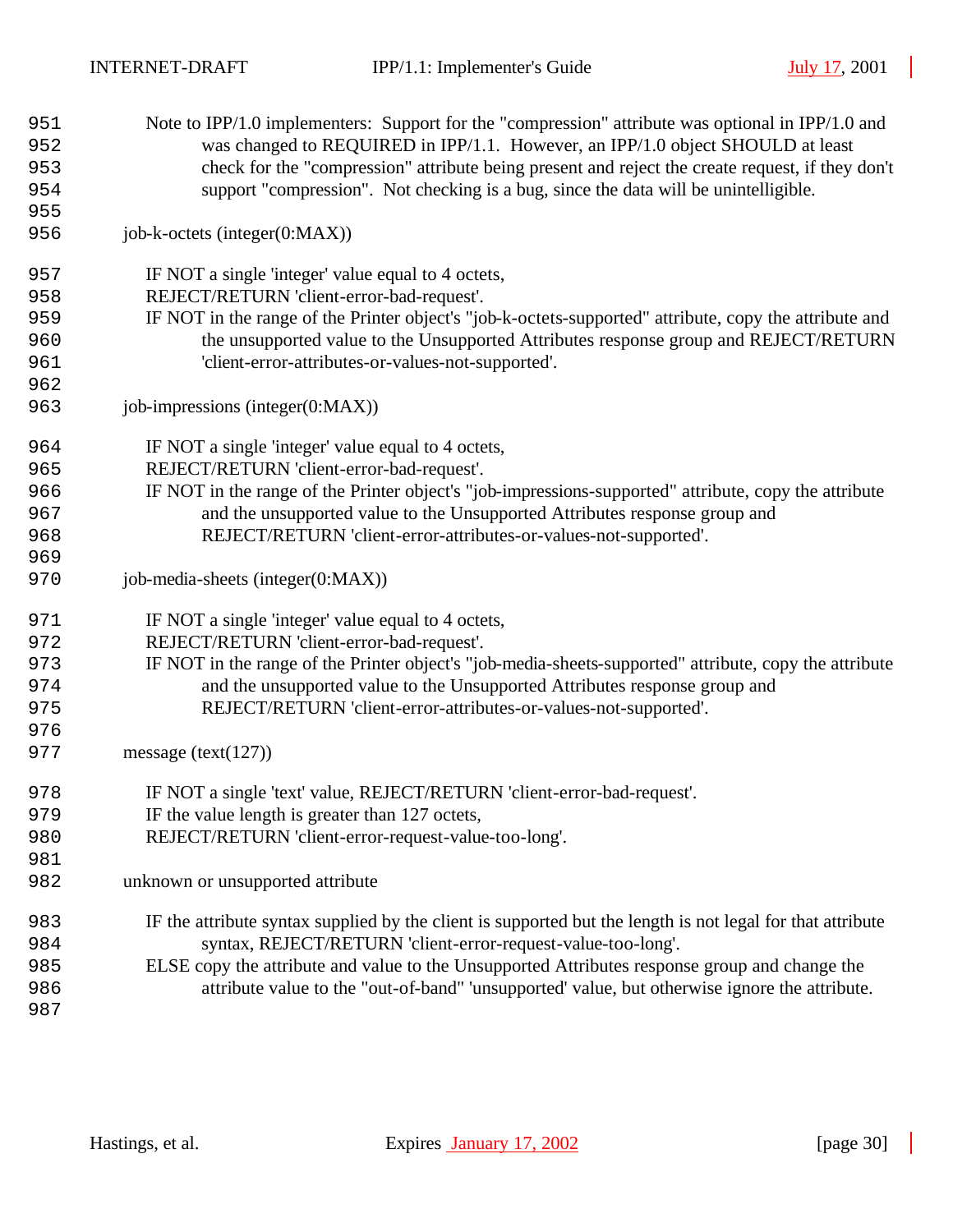Note: Future Operation attributes may be added to the protocol specification that may occur anywhere in the specified group. When the operation is otherwise successful, the IPP object returns the 'successful-ok-ignored-or-substituted-attributes' status code. Ignoring unsupported Operation attributes in all operations is analogous to the handling of unsupported Job Template attributes in the create and Validate-Job operations when the client supplies the "ipp-attribute-fidelity" Operation attribute with the 'false' value. This last rule is so that we can add OPTIONAL Operation attributes to future versions of IPP so that older clients can inter-work with new IPP objects and newer clients can inter-work with older IPP objects. (If the new attribute cannot be ignored without performing unexpectedly, the major version number would have been increased in the protocol document and in the request). This rule for Operation attributes is independent of the value of the "ipp-attribute-fidelity" attribute. For example, if an IPP object doesn't support the OPTIONAL "job-k-octets" attribute', the IPP object treats "job-k- octets" as an unknown attribute and only checks the length for the 'integer' attribute syntax supplied by the client. If it is not four octets, the IPP object REJECTS the request and RETURNS the 'client-error- bad-request' status code, else the IPP object copies the attribute to the Unsupported Attribute response group, setting the value to the "out-of-band" 'unsupported' value, but otherwise ignores the attribute.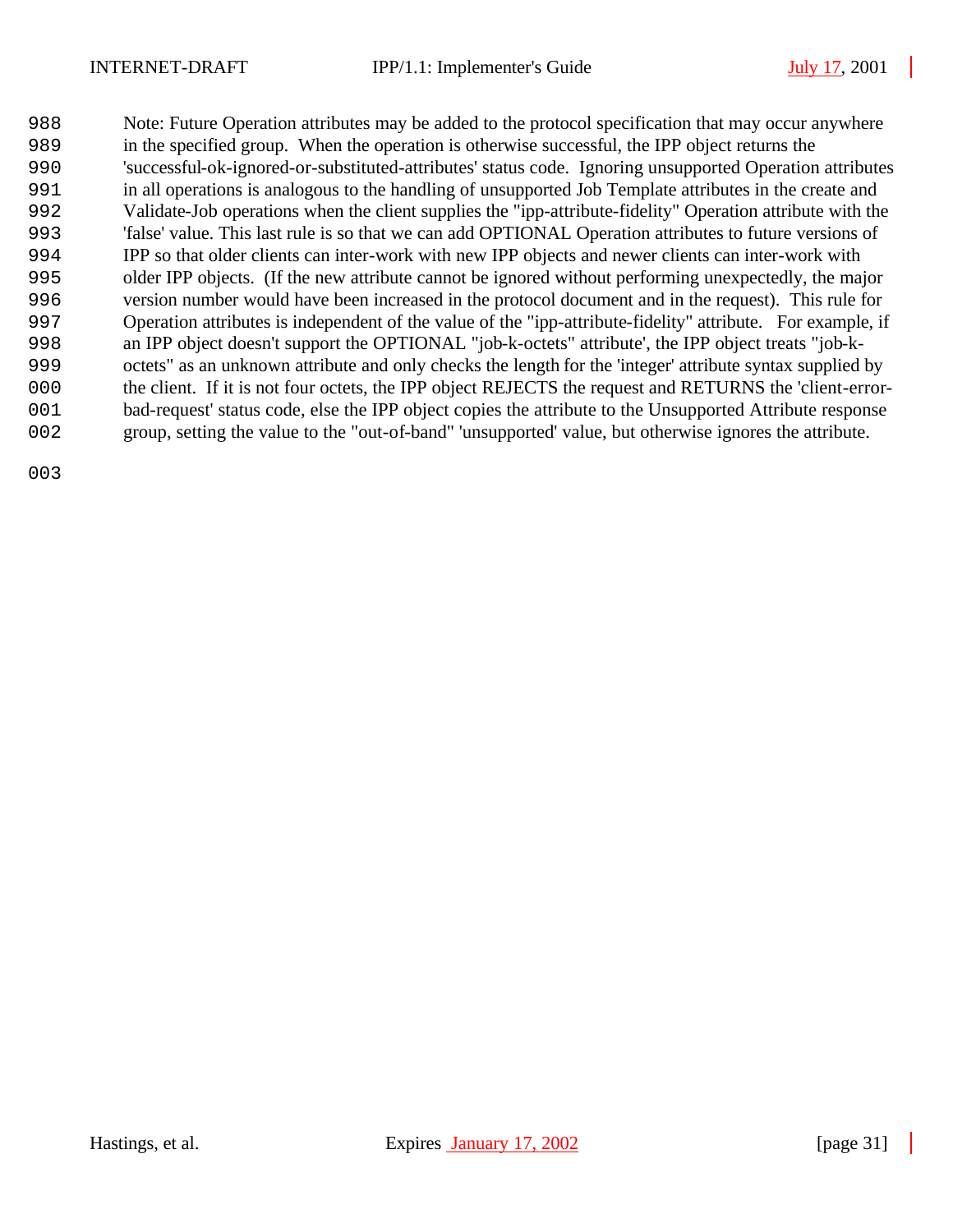$0<sub>0</sub>$ 

### 1003 **3.1.2.2 Suggested Additional Processing Steps for Operations that Create/Validate Jobs and**  1004 **Add Documents**

 This section in combination with the previous section recommends the processing steps for the Print- Job, Validate-Job, Print-URI, Create-Job, Send-Document, and Send-URI operations that IPP objects SHOULD use. These are the operations that create jobs, validate a Print-Job request, and add 008 documents to a job.

| 010 | IIG Sect # |                                           | Flow                             |           | IPP error status codes                                                          |
|-----|------------|-------------------------------------------|----------------------------------|-----------|---------------------------------------------------------------------------------|
| 011 |            |                                           |                                  |           |                                                                                 |
| 012 |            |                                           |                                  |           |                                                                                 |
| 013 |            |                                           | ٦T                               |           | No                                                                              |
| 014 |            |                                           |                                  |           | 3.1.2.2.1 <ipp-attribute-fidelity> ------------------+</ipp-attribute-fidelity> |
| 015 |            |                                           | <supplied?></supplied?>          |           |                                                                                 |
| 016 |            | Yes                                       |                                  |           |                                                                                 |
| 017 |            |                                           |                                  |           | ipp-attribute-fidelity = no                                                     |
| 018 |            |                                           |                                  |           |                                                                                 |
| 019 |            |                                           | v                                | <b>No</b> |                                                                                 |
| 020 | 3.1.2.2.2  |                                           |                                  |           | <printer is=""> --&gt; server-error-not-accepting-jobs</printer>                |
| 021 |            |                                           | <accepting jobs?=""></accepting> |           |                                                                                 |
| 022 |            | Yes                                       |                                  |           |                                                                                 |
| 023 |            |                                           | $\overline{V}$                   | err       |                                                                                 |
| 024 | 3.1.2.3    |                                           |                                  |           | <validate of="" values=""> --&gt; client-error-bad-request</validate>           |
| 025 |            |                                           |                                  |           | <job attributes="" template=""> client-error-request-value-too-</job>           |
| 026 |            |                                           |                                  |           | long                                                                            |
| 027 |            |                                           | <(length, tag, range,>           |           |                                                                                 |
| 028 |            |                                           | $<$ multi-value) >               |           |                                                                                 |
| 029 |            |                                           | ok                               |           |                                                                                 |
| 030 |            |                                           | v                                | err       |                                                                                 |
| 031 |            |                                           |                                  |           | 3.1.2.3 <validate values="" with=""> --&gt; client-error-bad-request</validate> |
| 032 |            | <supported values=""></supported>         |                                  |           | client-error-attributes-or-                                                     |
| 033 |            |                                           |                                  |           | values-not-supported                                                            |
| 034 |            |                                           | $\overline{V}$                   | err       |                                                                                 |
| 035 |            | 3.1.2.3.1 <any conflicting=""></any>      |                                  |           | --> client-error-conflicting-                                                   |
| 036 |            |                                           |                                  |           | attributes                                                                      |
| 037 |            | <job attr="" template="" values=""></job> |                                  |           | client-error-attributes-or-                                                     |
| 038 |            |                                           |                                  |           | values-not-supported                                                            |
| 039 |            |                                           | $\mathbf v$                      |           |                                                                                 |
|     |            |                                           |                                  |           |                                                                                 |

### 1040 **3.1.2.2.1 Default "ipp-attribute-fidelity" if not supplied**

041 The Printer object checks to see if the client supplied an "ipp-attribute-fidelity" Operation attribute. If 1042 the attribute is not supplied by the client, the IPP object assumes that the value is 'false'.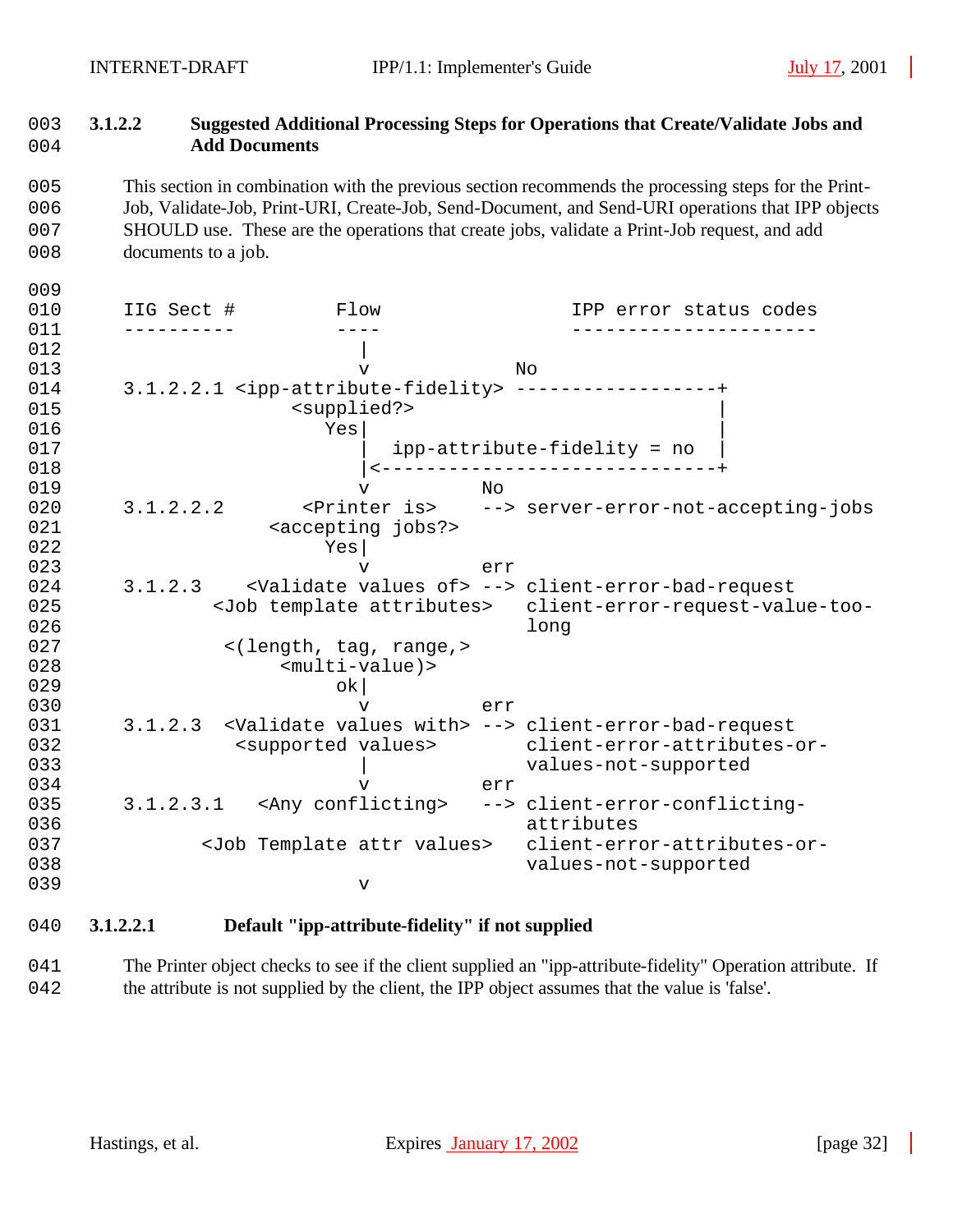#### **3.1.2.2.2 Check that the Printer object is accepting jobs**

044 If the value of the Printer objects "printer-is-accepting-jobs" is 'false', the Printer object REJECTS the request and RETURNS the 'server-error-not-accepting-jobs' status code.

#### **3.1.2.2.3 Validate the values of the Job Template attributes**

- An IPP object validates the values of all Job Template attribute supplied by the client. The IPP object performs the analogous syntactic validation checks of each Job Template attribute value that it performs 049 for Operation attributes (see Section 3.1.2.1.5.):
- a) that the length of each value is correct for the attribute syntax tag supplied by the client 051 according to [RFC2911] Section 4.1.
- 1052 b) that the attribute syntax tag is correct for that attribute according to [RFC2911] 053 Sections 4.2 to 4.4.
- c) that multiple values are supplied only for multi-valued attributes, i.e., that are 1setOf X 055 according to [RFC2911] Sections 4.2 to 4.4.

 As in Section 3.1.2.1.5, if any of these syntactic checks fail, the IPP object REJECTS the request and RETURNS the 'client-error-bad-request' or 'client-error-request-value-too-long' status code as appropriate, independent of the value of the "ipp-attribute-fidelity". Since such an error is most likely to be an error detected by a client developer, rather than by an end-user, the IPP object NEED NOT return an indication of which attribute had the error in either the Unsupported Attributes Group or the Status Message. The description for each of these syntactic checks is explicitly expressed in the first IF 062 statement in the following table.

- Each Job Template attribute MUST occur no more than once. If an IPP Printer receives a create 064 request with multiple occurrences of a Job Template attribute, it MAY:
- 1. reject the operation and return the 'client-error-bad-request' error status code
- 2. accept the operation and use the first occurrence of the attribute
- 3. accept the operation and use the last occurrence of the attribute
- depending on implementation. Therefore, clients MUST NOT supply multiple occurrences of the same Job Template attribute in the Job Attributes group in the request.

#### **3.1.2.3 Algorithm for job validation**

 The process of validating a Job-Template attribute "xxx" against a Printer attribute "xxx-supported" 072 can use the following validation algorithm (see section 3.2.1.2 in [RFC2911]).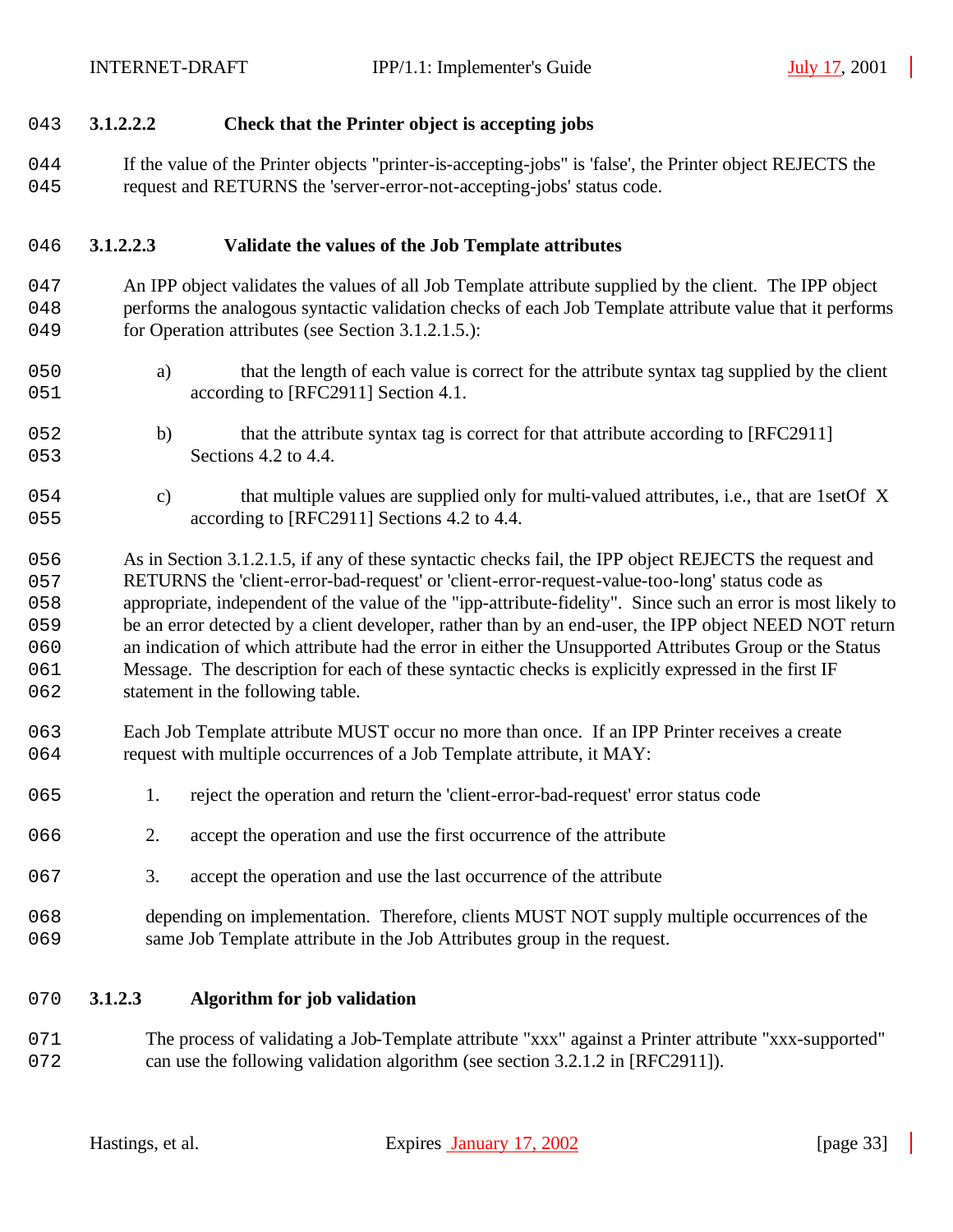1073 To validate the value U of Job-Template attribute "xxx" against the value V of Printer "xxx-074 supported", perform the following algorithm:

- 075 1. If U is multi-valued, validate each value X of U by performing the algorithm in Table 7 with each 1076 value X. Each validation is separate from the standpoint of returning unsupported values. 1077 Example: If U is "finishings" that the client supplies with 'staple', 'bind' values, then X takes on 078 the successive values: 'staple', then 'bind'
- 079 2. If V is multi-valued, validate X against each Z of V by performing the algorithm in Table 7 with 1080 each value Z. If a value Z validates, the validation for the attribute value X succeeds. If it fails, 081 the algorithm is applied to the next value  $Z$  of  $V$ . If there are no more values  $Z$  of  $V$ , validation 1082 fails. Example" If V is "sides-supported" with values: 'one-sided', 'two-sided-long', and 'two-1083 sided-short', then Z takes on the successive values: 'one-sided', 'two-sided-long', and 'two-sided-1084 short'. If the client supplies "sides" with 'two-sided-long', the first comparison fails ('one-sided' is 1085 not equal to 'two-sided-long'), the second comparison succeeds ('two-sided-long' is equal to 'two-1086 sided-long"), and the third comparison ('two-sided-short' with 'two-sided-long') is not even 087 performed.
- 088 3. If both U and V are single-valued, let X be U and Z be V and use the validation rules in Table 7.

| Attribute syntax of X | attribute syntax of Z | validated if:                               |
|-----------------------|-----------------------|---------------------------------------------|
|                       |                       |                                             |
| integer               | rangeOfInteger        | $X$ is within the range of $Z$              |
| uri                   | uriScheme             | the uri scheme in X is equal to $Z$         |
| any                   | boolean               | the value of Z is TRUE                      |
| any                   | any                   | X and Z are of the same type and are equal. |

#### 1089 **Table 7 - Rules for validating single values X against Z**

1090

 If the value of the Printer object's "xxx-supported" attribute is 'no-value' (because the system administrator hasn't configured a value), the check always fails. If the check fails, the IPP object copies the attribute to the Unsupported Attributes response group with its unsupported value. If the attribute contains more than one value, each value is checked and each unsupported value is separately copied, while supported values are not copied. If an IPP object doesn't recognize/support a Job Template attribute, i.e., there is no corresponding Printer object "xxx-supported" attribute, the IPP object treats the attribute as an unknown or unsupported attribute (see the last row in the table below).

 If some Job Template attributes are supported for some document formats and not for others or the values are different for different document formats, the IPP object SHOULD take that into account in 100 this validation using the value of the "document-format" supplied by the client (or defaulted to the value of the Printer's "document-format-default" attribute, if not supplied by the client). For example, if "number-up" is supported for the 'text/plain' document format, but not for the 'application/postscript' 103 document format, the check SHOULD (though it NEED NOT) depend on the value of the "document-format" operation attribute. See "document-format" in [RFC2911] section 3.2.1.1 and 3.2.5.1.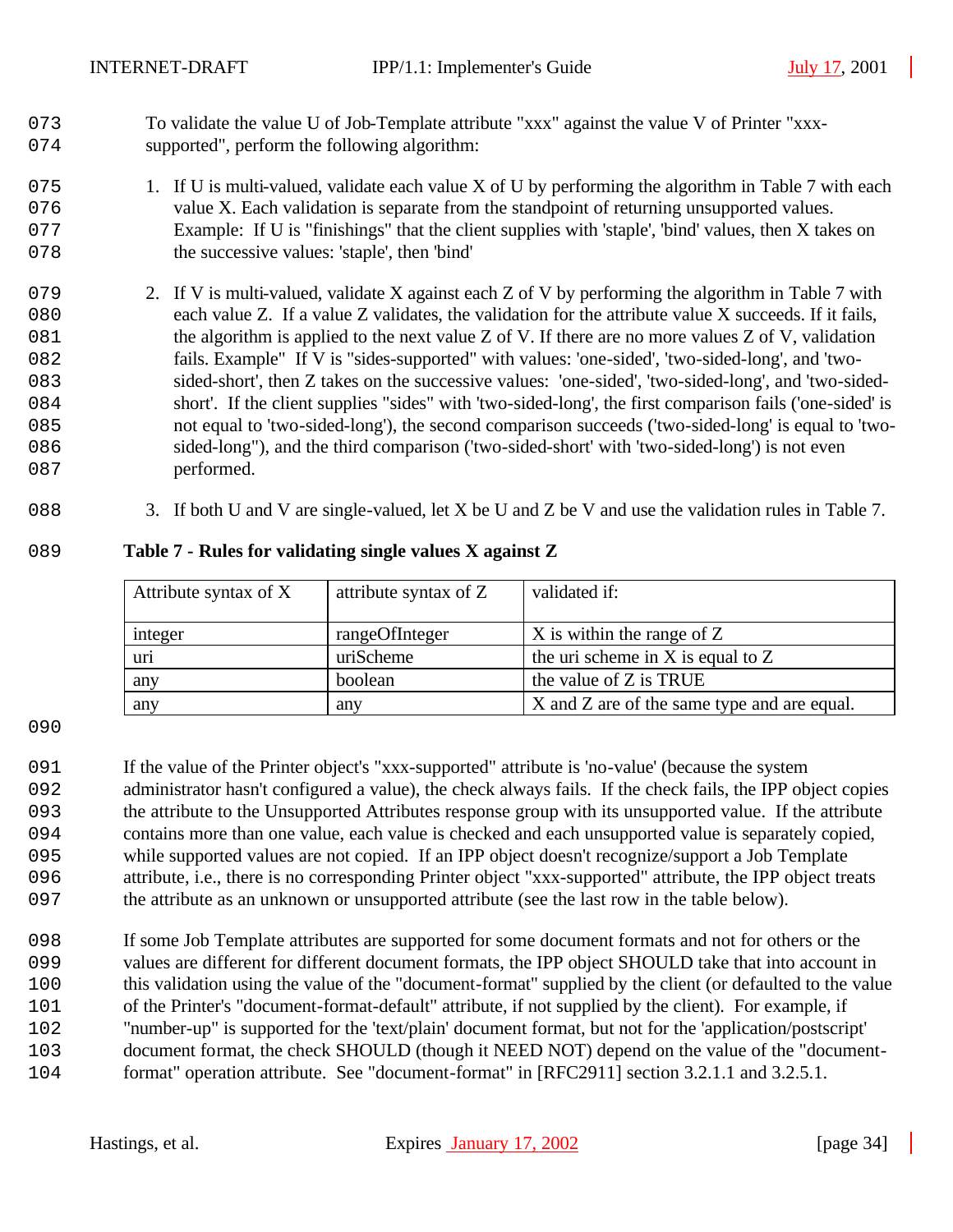| 105        | Note: whether the request is accepted or rejected is determined by the value of the "ipp-attribute-            |
|------------|----------------------------------------------------------------------------------------------------------------|
| 106        | fidelity" attribute in a subsequent step, so that all Job Template attribute supplied are examined and all     |
| 107        | unsupported attributes and/or values are copied to the Unsupported Attributes response group.                  |
| 108        |                                                                                                                |
| 109        | job-priority (integer $(1:100)$ )                                                                              |
| 110<br>111 | IF NOT a single 'integer' value with a length equal to 4 octets, REJECT/RETURN 'client-error-bad-<br>request'. |
| 112        | IF NOT supplied by the client, use the value of the Printer object's "job-priority-default" attribute at       |
| 113        | job submission time.                                                                                           |
| 114        | IF NOT in the range 1 to 100, inclusive, copy the attribute and the unsupported value to the                   |
| 115        | Unsupported Attributes response group.                                                                         |
| 116        | Map the value to the nearest supported value in the range 1:100 as specified by the number of                  |
| 117        | discrete values indicated by the value of the Printer's "job-priority-supported" attribute. See                |
| 118        | the formula in [RFC2911] Section 4.2.1.                                                                        |
| 119        |                                                                                                                |
| 120        | job-hold-until (type3 keyword   name)                                                                          |
| 121        | IF NOT a single 'keyword' or 'name' value, REJECT/RETURN 'client-error-bad-request'.                           |
| 122        | IF the value length is greater than 255 octets, REJECT/RETURN 'client-error-request-value-too-                 |
| 123        | long'.                                                                                                         |
| 124        | IF NOT supplied by the client, use the value of the Printer object's "job-hold-until" attribute at job         |
| 125        | submission time.                                                                                               |
| 126        | IF NOT in the Printer object's "job-hold-until-supported" attribute, copy the attribute and the                |
| 127        | unsupported value to the Unsupported Attributes response group.                                                |
| 128        |                                                                                                                |
| 129        | job-sheets (type3 keyword   name)                                                                              |
| 130        | IF NOT a single 'keyword' or 'name' value, REJECT/RETURN 'client-error-bad-request'.                           |
| 131        | IF the value length is greater than 255 octets, REJECT/RETURN 'client-error-request-value-too-                 |
| 132        | long'.                                                                                                         |
| 133        | IF NOT in the Printer object's "job-sheets-supported" attribute, copy the attribute and the                    |
| 134        | unsupported value to the Unsupported Attributes response group.                                                |
| 135        |                                                                                                                |
| 136        | multiple-document-handling (type2 keyword)                                                                     |
| 137        | IF NOT a single 'keyword' value, REJECT/RETURN 'client-error-bad-request'.                                     |
| 138        | IF the value length is greater than 255 octets, REJECT/RETURN 'client-error-request-value-too-                 |
| 139        | long'.                                                                                                         |
| 140        | IF NOT in the Printer object's "multiple-document-handling-supported" attribute, copy the attribute            |
| 141        | and the unsupported value to the Unsupported Attributes response group.                                        |
| 142        |                                                                                                                |
| 143        | copies (integer $(1:MAX)$ )                                                                                    |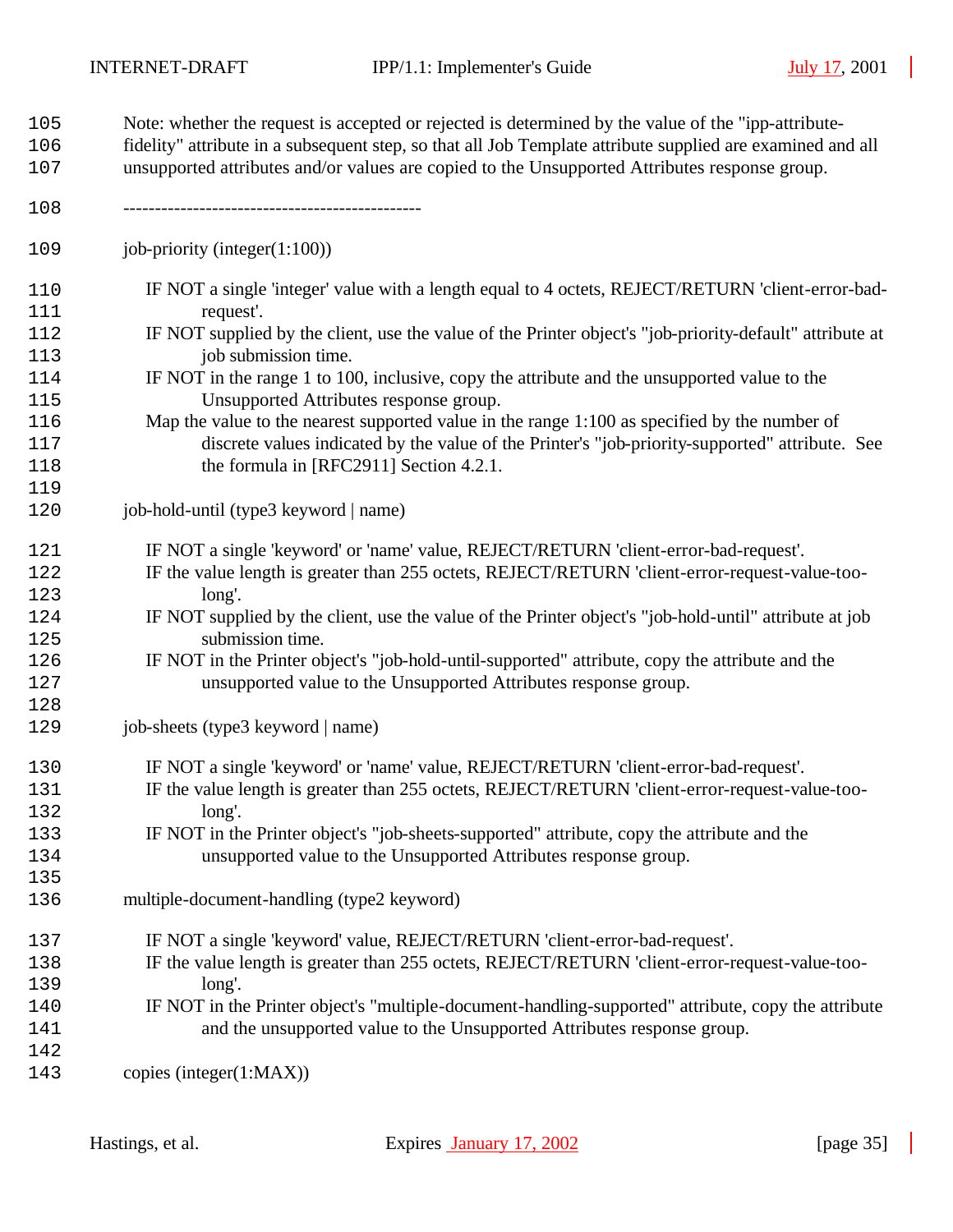| 144 | IF NOT a single 'integer' value with a length equal to 4 octets,                                         |
|-----|----------------------------------------------------------------------------------------------------------|
| 145 | REJECT/RETURN 'client-error-bad-request'.                                                                |
| 146 | IF NOT in range of the Printer object's "copies-supported" attribute                                     |
| 147 | copy the attribute and the unsupported value to the Unsupported Attributes response group.               |
| 148 |                                                                                                          |
| 149 | finishings (1setOf type2 enum)                                                                           |
|     |                                                                                                          |
| 150 | IF NOT an 'enum' value(s) each with a length equal to 4 octets, REJECT/RETURN 'client-error-bad-         |
| 151 | request'.                                                                                                |
| 152 | IF NOT in the Printer object's "finishings-supported" attribute, copy the attribute and the              |
| 153 | unsupported value(s), but not any supported values, to the Unsupported Attributes response               |
| 154 | group.                                                                                                   |
| 155 |                                                                                                          |
| 156 | page-ranges (1setOf rangeOfInteger(1:MAX))                                                               |
| 157 | IF NOT a 'rangeOfInteger' value(s) each with a length equal to 8 octets, REJECT/RETURN 'client-          |
| 158 | error-bad-request'.                                                                                      |
| 159 | IF first value is greater than second value in any range, the ranges are not in ascending order, or      |
| 160 | ranges overlap, REJECT/RETURN 'client-error-bad-request'.                                                |
|     |                                                                                                          |
| 161 | IF the value of the Printer object's "page-ranges-supported" attribute is 'false', copy the attribute to |
| 162 | the Unsupported Attributes response group and set the value to the "out-of-band"                         |
| 163 | 'unsupported' value.                                                                                     |
| 164 |                                                                                                          |
| 165 | sides (type2 keyword)                                                                                    |
| 166 | IF NOT a single 'keyword' value, REJECT/RETURN 'client-error-bad-request'.                               |
| 167 | IF the value length is greater than 255 octets, REJECT/RETURN 'client-error-request-value-too-           |
| 168 | long'.                                                                                                   |
| 169 | IF NOT in the Printer object's "sides-supported" attribute, copy the attribute and the unsupported       |
| 170 | value to the Unsupported Attributes response group.                                                      |
| 171 |                                                                                                          |
| 172 | $number-up (integer(1:MAX))$                                                                             |
| 173 | IF NOT a single 'integer' value with a length equal to 4 octets,                                         |
| 174 | REJECT/RETURN 'client-error-bad-request'.                                                                |
| 175 | IF NOT a value or in the range of one of the values of the Printer object's "number-up-supported"        |
| 176 | attribute, copy the attribute and value to the Unsupported Attribute response group.                     |
|     |                                                                                                          |
| 177 |                                                                                                          |
| 178 | orientation-requested (type2 enum)                                                                       |
| 179 | IF NOT a single 'enum' value with a length equal to 4 octets,                                            |
| 180 | REJECT/RETURN 'client-error-bad-request'.                                                                |
| 181 | IF NOT in the Printer object's "orientation-requested-supported" attribute, copy the attribute and the   |
| 182 | unsupported value to the Unsupported Attributes response group.                                          |
| 183 |                                                                                                          |
| 184 | media (type3 keyword   name)                                                                             |
|     |                                                                                                          |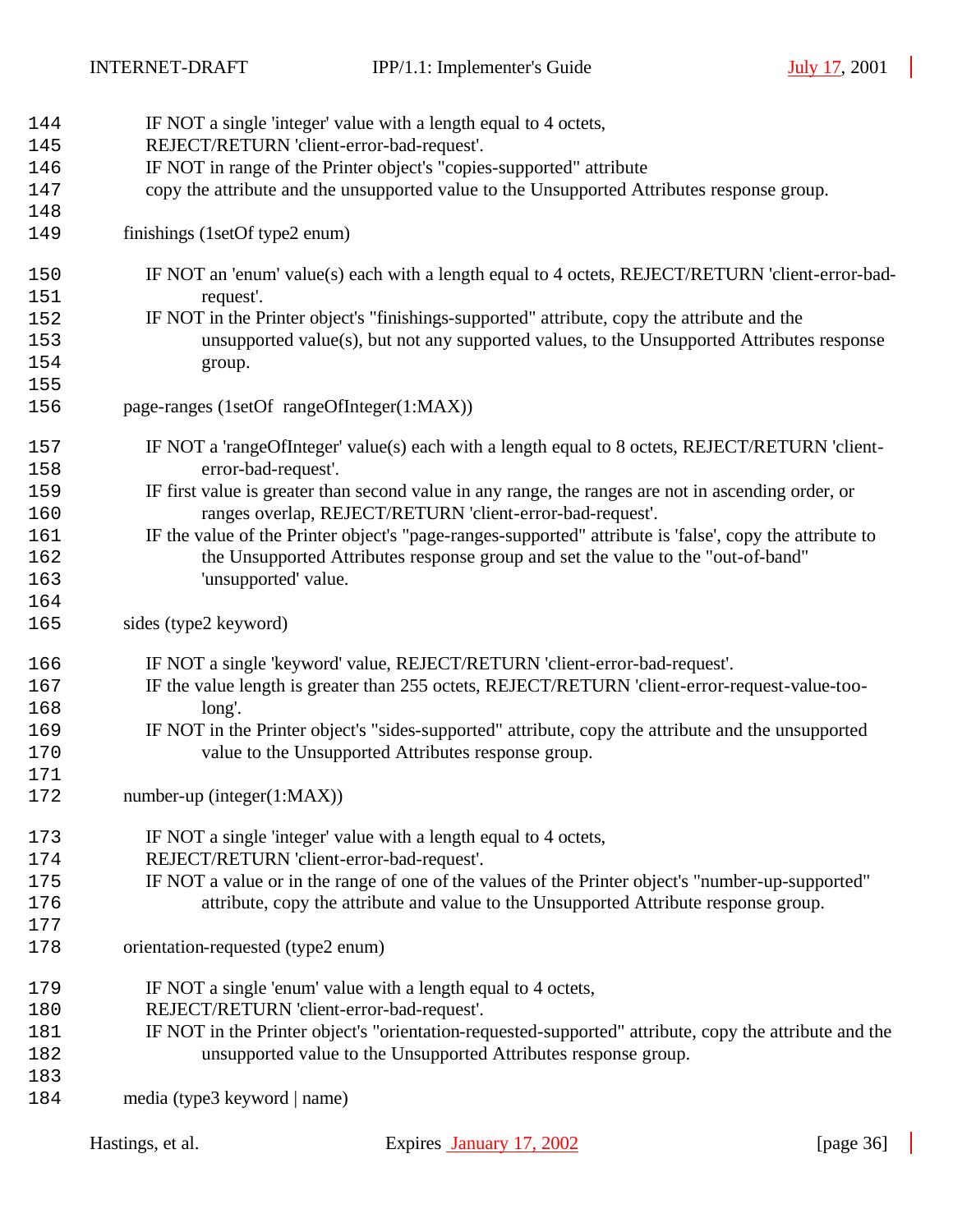| 185        | IF NOT a single 'keyword' or 'name' value, REJECT/RETURN 'client-error-bad-request'.                                  |
|------------|-----------------------------------------------------------------------------------------------------------------------|
| 186<br>187 | IF the value length is greater than 255 octets, REJECT/RETURN 'client-error-request-value-too-<br>long'.              |
| 188        | IF NOT in the Printer object's "media-supported" attribute, copy the attribute and the unsupported                    |
| 189        | value to the Unsupported Attributes response group.                                                                   |
| 190        |                                                                                                                       |
| 191        | printer-resolution (resolution)                                                                                       |
| 192        | IF NOT a single 'resolution' value with a length equal to 9 octets,                                                   |
| 193        | REJECT/RETURN 'client-error-bad-request'.                                                                             |
| 194        | IF NOT in the Printer object's "printer-resolution-supported" attribute, copy the attribute and the                   |
| 195        | unsupported value to the Unsupported Attributes response group.                                                       |
| 196        |                                                                                                                       |
| 197        | print-quality (type2 enum)                                                                                            |
| 198        | IF NOT a single 'enum' value with a length equal to 4 octets,                                                         |
| 199        | REJECT/RETURN 'client-error-bad-request'.                                                                             |
| 200        | IF NOT in the Printer object's "print-quality-supported" attribute, copy the attribute and the                        |
| 201        | unsupported value to the Unsupported Attributes response group.                                                       |
| 202        |                                                                                                                       |
| 203        | unknown or unsupported attribute (i.e., there is no corresponding Printer object "xxx-supported"                      |
| 204        | attribute)                                                                                                            |
| 205<br>206 | IF the attribute syntax supplied by the client is supported but the length is not legal for that attribute<br>syntax, |
| 207        | REJECT/RETURN 'client-error-bad-request' if the length of the attribute syntax is fixed or 'client-                   |
| 208        | error-request-value-too-long' if the length of the attribute syntax is variable.                                      |
| 209        | ELSE copy the attribute and value to the Unsupported Attributes response group and change the                         |
| 210        | attribute value to the "out-of-band" 'unsupported' value. Any remaining Job Template                                  |
| 211        | Attributes are either unknown or unsupported Job Template attributes and are validated                                |
| 212        | algorithmically according to their attribute syntax for proper length (see below).                                    |
| 213        |                                                                                                                       |
| 214        | If the attribute syntax is supported AND the length check fails, the IPP object REJECTS the request                   |
| 215        | and RETURNS the 'client-error-bad-request' if the length of the attribute syntax is fixed or the 'client-             |
| 216        | error-request-value-too-long' status code if the length of the attribute syntax is variable. Otherwise, the           |

 IPP object copies the unsupported Job Template attribute to the Unsupported Attributes response group and changes the attribute value to the "out-of-band" 'unsupported' value. The following table 219 shows the length checks for all attribute syntaxes. In the following table: " $\le$  " means less than or equal, "=" means equal to: equal, "=" means equal to:

| 221 | Name                         |             | Octet length check for read-write attributes |            |  |
|-----|------------------------------|-------------|----------------------------------------------|------------|--|
| 222 |                              |             |                                              |            |  |
| 223 | 'textWithLanquaqe            |             | <= 1023 AND 'naturalLanguage'                | $\le$ = 63 |  |
| 224 | 'textWithoutLanguage'        | $\leq$ 1023 |                                              |            |  |
| 225 | 'nameWithLanquaqe'           |             | <= 255 AND 'naturalLanquaqe'                 | $\leq$ 63  |  |
| 226 | 'nameWithoutLanguage' <= 255 |             |                                              |            |  |
|     |                              |             |                                              |            |  |

Hastings, et al. Expires January 17, 2002 [page 37]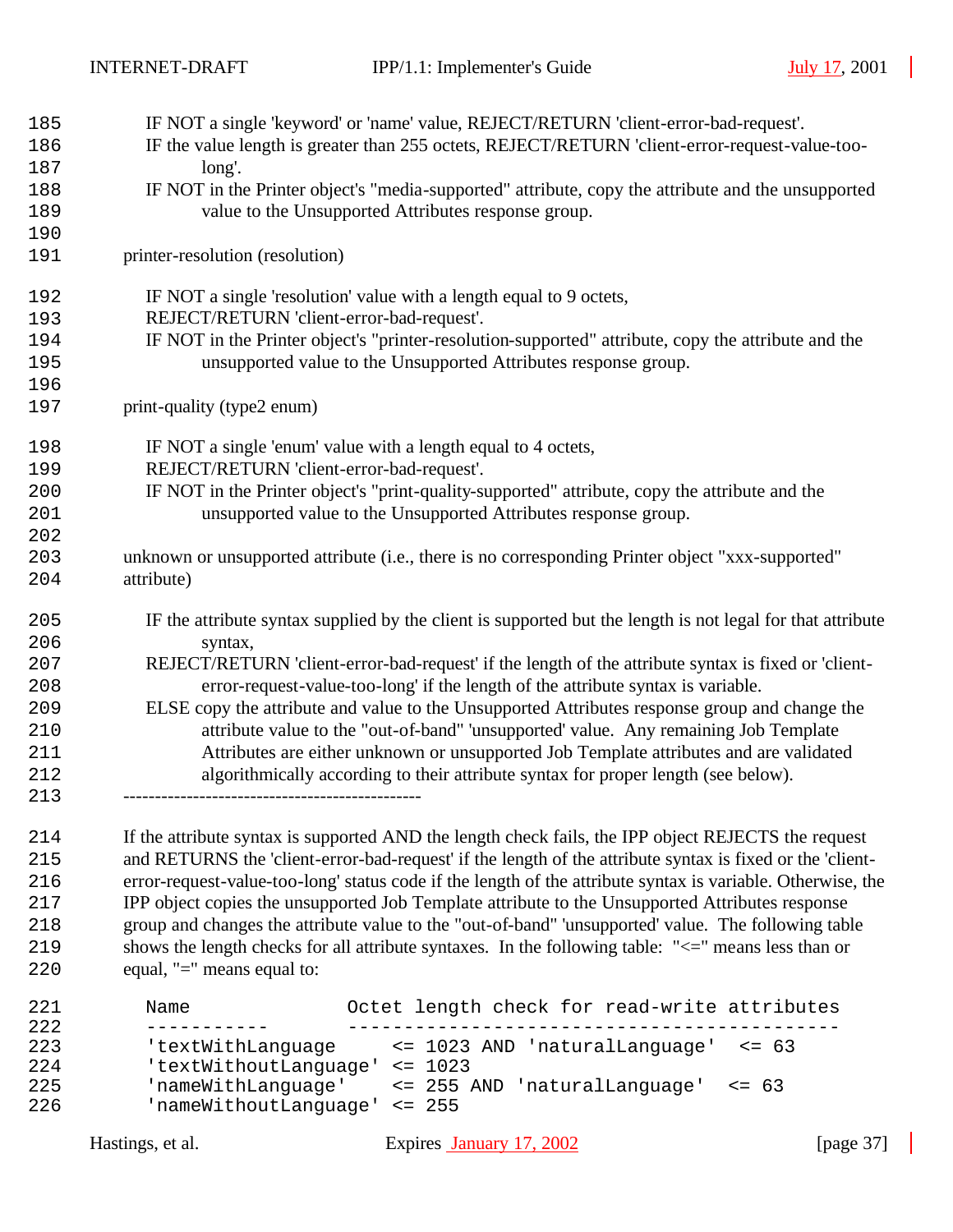| 227 | 'keyword'             | $\leq$ 255  |  |  |  |  |
|-----|-----------------------|-------------|--|--|--|--|
| 228 | 'enum'                | $= 4$       |  |  |  |  |
| 229 | 'uri'                 | $= 1023$    |  |  |  |  |
| 230 | 'uriScheme'           | $\leq$ 63   |  |  |  |  |
| 231 | 'charset'             | $\leq$ 63   |  |  |  |  |
| 232 | 'naturalLanquaqe'     | $\leq$ 63   |  |  |  |  |
| 233 | 'mimeMediaType'       | $\leq$ 255  |  |  |  |  |
| 234 | 'octetString'         | $\leq 1023$ |  |  |  |  |
| 235 | 'boolean'             | $= 1$       |  |  |  |  |
| 236 | 'integer'             | $= 4$       |  |  |  |  |
| 237 | 'rangeOfInteger'      | $= 8$       |  |  |  |  |
| 238 | 'dateTime'            | $= 11$      |  |  |  |  |
| 239 | 'resolution'<br>$= 9$ |             |  |  |  |  |
| 240 | 'lsetOf X'            |             |  |  |  |  |
| 241 |                       |             |  |  |  |  |

 Note: It's possible for a Printer to receive a zero length keyword in a request. Since this is a keyword, its value needs to be compared with the supported values. Assuming that the printer doesn't have any values in its corresponding "xxx-supported" attribute that are keywords of zero length, the comparison will fail. Then the request will be accepted or rejected depending on the value of "ipp-attributes-fidelity" being 'false' or 'true', respectively. No special handling is required for

#### **3.1.2.3.1 Check for conflicting Job Template attributes values**

 Once all the Operation and Job Template attributes have been checked individually, the Printer object SHOULD check for any conflicting values among all the supported values supplied by the client. For example, a Printer object might be able to staple and to print on transparencies, however due to physical stapling constraints, the Printer object might not be able to staple transparencies. The IPP object copies the supported attributes and their conflicting attribute values to the Unsupported Attributes response group. The Printer object only copies over those attributes that the Printer object either ignores or substitutes in order to resolve the conflict, and it returns the original values which were supplied by the client. For example suppose the client supplies "finishings" equals 'staple' and "media" equals 'transparency', but the Printer object does not support stapling transparencies. If the Printer chooses to ignore the stapling request in order to resolve the conflict, the Printer objects returns "finishings" equal to 'staple' in the Unsupported Attributes response group. If any attributes are multi-valued, only the conflicting values of the attributes are copied.

Note: The decisions made to resolve the conflict (if there is a choice) is implementation dependent.

#### **3.1.2.3.2 Decide whether to REJECT the request**

 If there were any unsupported Job Template attributes or unsupported/conflicting Job Template attribute values and the client supplied the "ipp-attribute-fidelity" attribute with the 'true' value, the Printer object REJECTS the request and return the status code:

 1. 'client-error-conflicting-attributes' status code, if there were any conflicts between attributes 266 supplied by the client.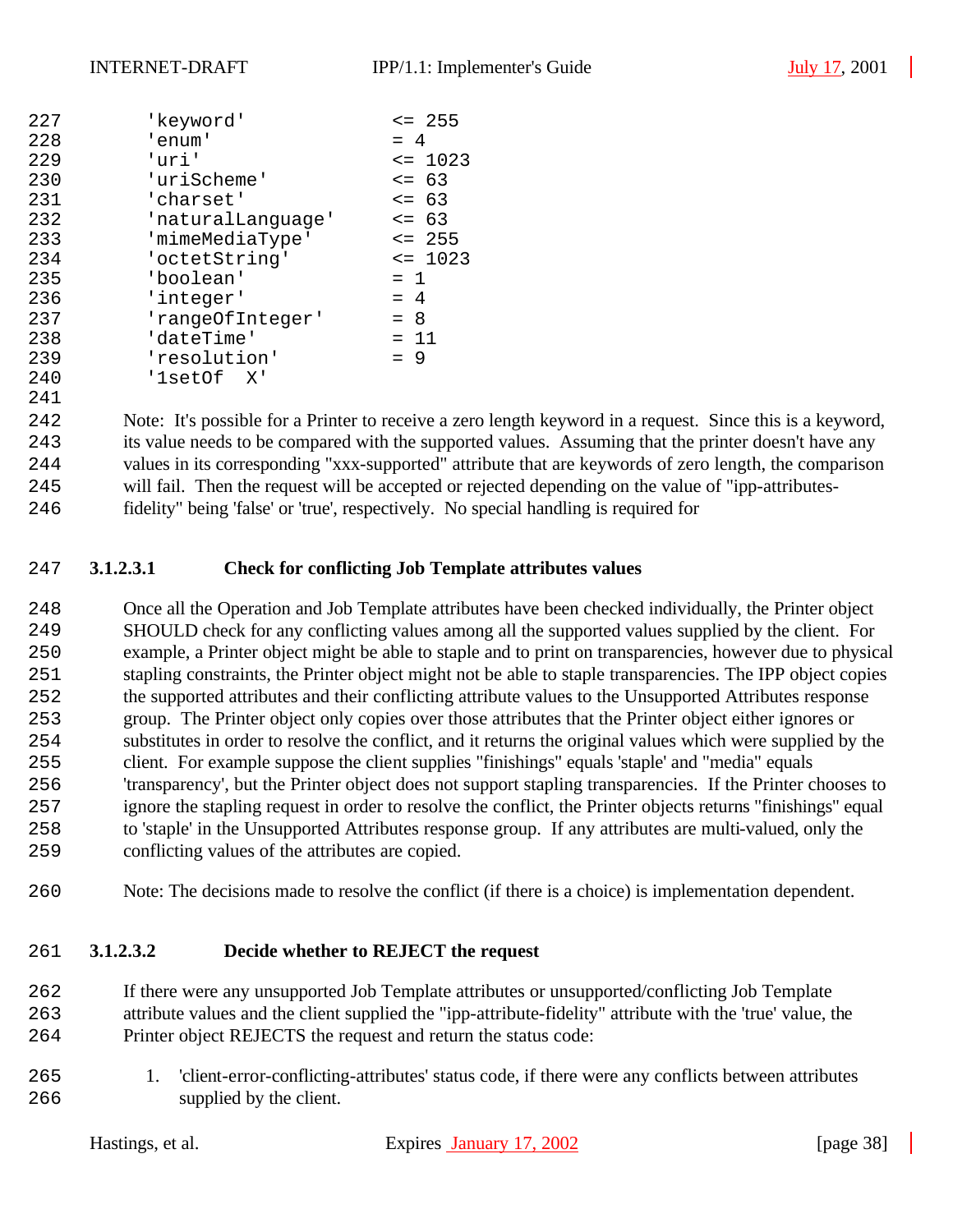| 267 | 2. 'client-error-attributes-or-values-not-supported' status code, otherwise.                                 |
|-----|--------------------------------------------------------------------------------------------------------------|
| 268 |                                                                                                              |
| 269 | Note: Unsupported Operation attributes or values that are returned do not affect the status returned in      |
| 270 | this step. If the unsupported Operation attribute was a serious error, the above already rejected the        |
| 271 | request in a previous step. If control gets to this step with unsupported Operation attributes being         |
| 272 | returned, they are not serious errors.                                                                       |
|     |                                                                                                              |
| 273 | In general, the final results of Job processing are unknown at Job submission time. The client has to        |
| 274 | rely on notifications or polling to find out what happens at Job processing time. However, there are         |
| 275 | cases in which some Printers can determine at Job submission time that Job processing is going to fail.      |
| 276 | As an optimization, we'd like to have the Printer reject the Job in these cases.                             |
|     |                                                                                                              |
| 277 | There are three types of "processing" errors that might be detectable at Job submission time:                |
| 278 | 1. 'client-error-document-format-not-supported': For the Print-Job, Send-Document, Print-URI, and            |
| 279 | Send-URI operations, if all these conditions are true:                                                       |
|     |                                                                                                              |
| 280 | - the Printer supports auto-sensing,                                                                         |
| 281 | - the request "document-format" operation attribute is 'application/octet-stream',                           |
| 282 | - the Printer receives document data before responding,                                                      |
| 283 | - the Printer auto-senses the document format before responding,                                             |
| 284 | - the sensed document format is not supported by the Printer                                                 |
| 285 | then the Printer should respond with 'client-error-document-format-not-supported' status.                    |
|     |                                                                                                              |
| 286 | 2. 'client-error-compression-error': For the Print-Job, Send-Document, Print-URI, and Send-URI               |
| 287 | operations, if all these conditions are true:                                                                |
|     |                                                                                                              |
| 288 | - the client supplies a supported value for the "compression" operation attribute in the request             |
| 289 | the Printer receives document data before responding,<br>$\equiv$                                            |
| 290 | the Printer attempts to decompress the document data before responding,<br>$\overline{\phantom{a}}$          |
| 291 | the document data cannot be decompressed using the algorithm specified by the "compression"                  |
| 292 | operation attribute                                                                                          |
| 293 | then the Printer should respond with 'client-error-compression-error' status.                                |
| 294 | 3. 'client-error-document-access-error': For the Print-URI, and Send-URI operations, if the Printer          |
| 295 | attempts and fails to pull the referenced document data before responding, it should respond with            |
| 296 | 'client-error-document-access-error' status.                                                                 |
|     |                                                                                                              |
| 297 | Some Printers are not able to detect these errors until Job processing time. In that case, the errors are    |
| 298 | recorded in the corresponding job-state and job-state reason attributes. (There is no standard way for a     |
| 299 | client to determine whether a Printer can detect these errors at Job submission time.) For example, if       |
| 300 | auto-sensing happens AFTER the job is accepted (as opposed to auto-sensing at submit time before             |
| 301 | returning the response), the implementation aborts the job, puts the job in the 'aborted' state and sets the |
| 302 | 'unsupported-document-format' value in the job's "job-state-reasons".                                        |
|     |                                                                                                              |

 $\overline{\phantom{a}}$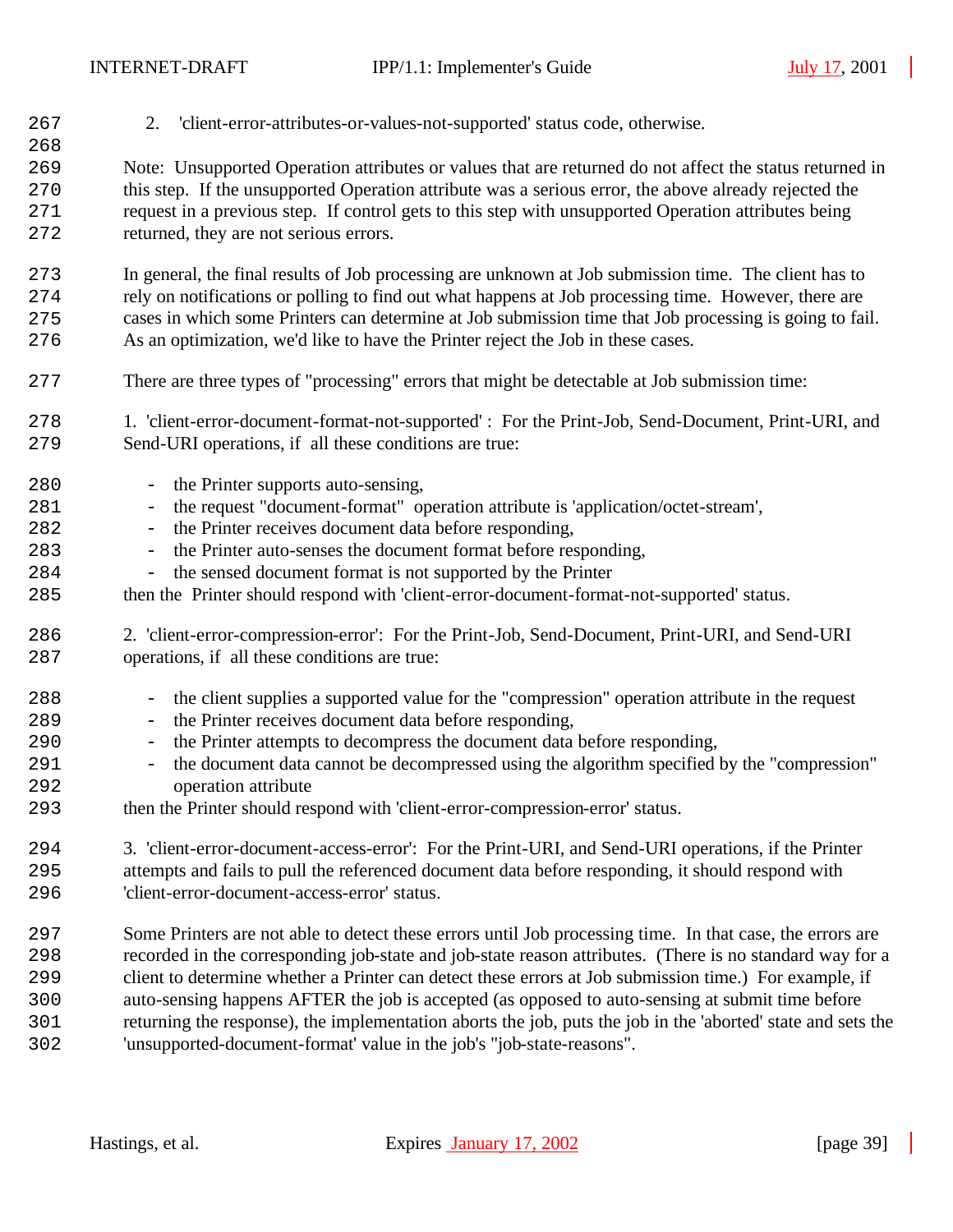- A client should always provide a valid "document-format" operation attribute whenever practical. In
- the absence of other information, a client itself may sniff the document data to determine document format.
- Auto sensing at Job submission time may be more difficult for the Printer when combined with
- compression. For auto-sensed Jobs, a client may be better off deferring compression to the transfer protocol layer, e.g.; by using the HTTP Content-Encoding header.
- **3.1.2.3.3 For the Validate-Job operation, RETURN one of the success status codes**
- If the requested operation is the Validate-Job operation, the Printer object returns:
- 1. the "successful-ok" status code, if there are no unsupported or conflicting Job Template attributes or values.
- 2. the "successful-ok-conflicting-attributes, if there are any conflicting Job Template attribute or values.
- 3. the "successful-ok-ignored-or-substituted-attributes, if there are only unsupported Job Template attributes or values.
- 

 Note: Unsupported Operation attributes or values that are returned do not affect the status returned in this step. If the unsupported Operation attribute was a serious error, the above already rejected the request in a previous step. If control gets to this step with unsupported Operation attributes being returned, they are not serious errors.

#### **3.1.2.3.4 Create the Job object with attributes to support**

- If "ipp-attribute-fidelity" is set to 'false' (or it was not supplied by the client), the Printer object:
	- 1. creates a Job object, assigns a unique value to the job's "job-uri" and "job-id" attributes, and initializes all of the job's other supported Job Description attributes.
	- 2. removes all unsupported attributes from the Job object.
	- 3. for each unsupported value, removes either the unsupported value or substitutes the unsupported attribute value with some supported value. If an attribute has no values after removing unsupported values from it, the attribute is removed from the Job object (so that the normal default behavior at job processing time will take place for that attribute).
	- 4. for each conflicting value, removes either the conflicting value or substitutes the conflicting attribute value with some other supported value. If an attribute has no values after removing conflicting values from it, the attribute is removed from the Job object (so that the normal default behavior at job processing time will take place for that attribute).
	-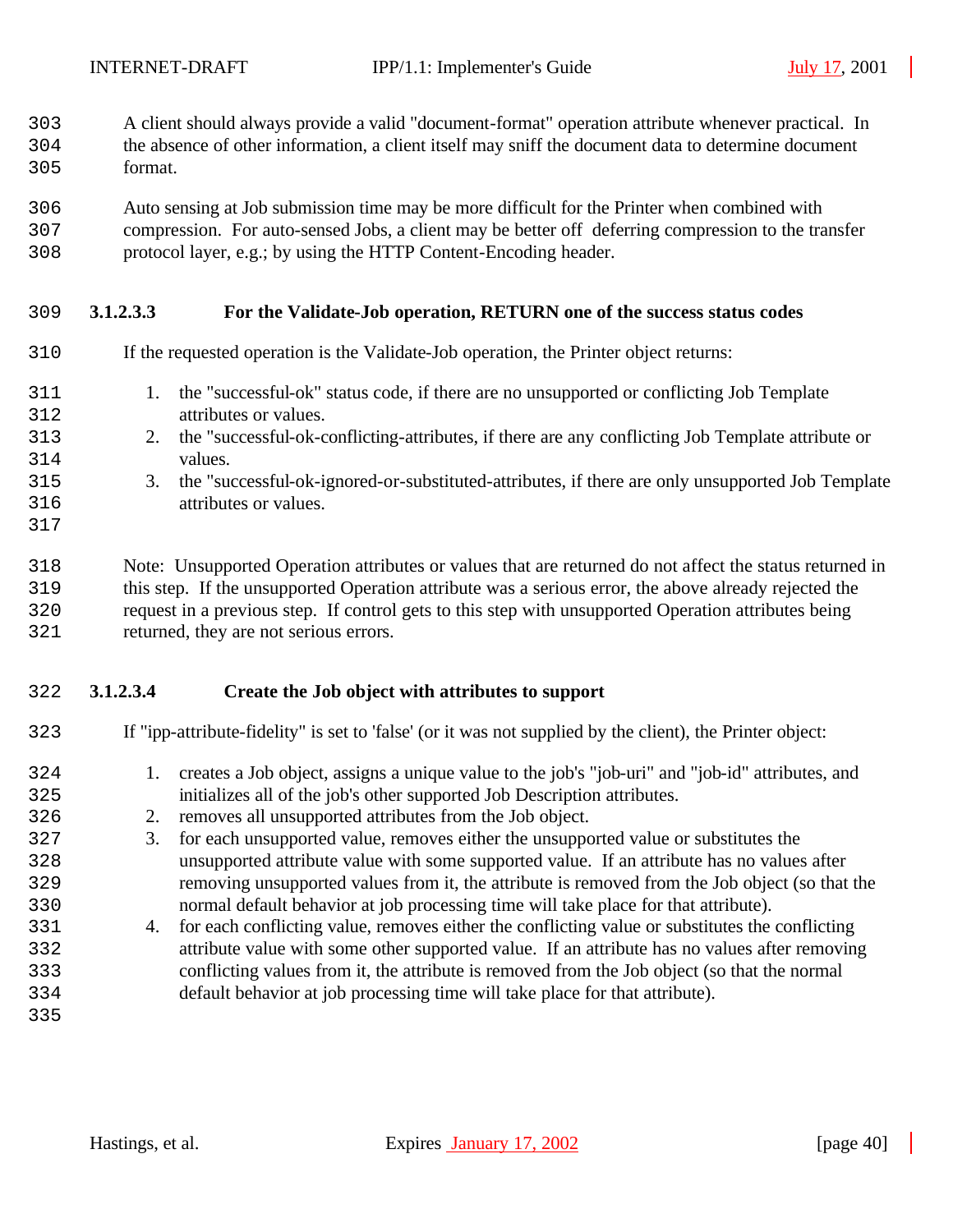If there were no attributes or values flagged as unsupported, or the value of 'ipp-attribute-fidelity" was 'false', the Printer object is able to accept the create request and create a new Job object. If the "ipp- attribute-fidelity" attribute is set to 'true', the Job Template attributes that populate the new Job object are necessarily all the Job Template attributes supplied in the create request. If the "ipp-attribute- fidelity" attribute is set to 'false', the Job Template attributes that populate the new Job object are all the client supplied Job Template attributes that are supported or that have value substitution. Thus, some of the requested Job Template attributes will not appear in the Job object because the Printer object did not support those attributes. The attributes that populate the Job object are persistently stored with the Job object for that Job. A Get-Job-Attributes operation on that Job object will return only those attributes that are persistently stored with the Job object.

 Note: All Job Template attributes that are persistently stored with the Job object are intended to be "override values"; that is, they that take precedence over whatever other embedded instructions might be in the document data itself. However, it is not possible for all Printer objects to realize the semantics of "override". End users may query the Printer's "pdl-override-supported" attribute to determine if the Printer either attempts or does not attempt to override document data instructions with IPP attributes.

 There are some cases, where a Printer supports a Job Template attribute and has an associated default value set for that attribute. In the case where a client does not supply the corresponding attribute, the Printer does not use its default values to populate Job attributes when creating the new Job object; only Job Template attributes actually in the create request are used to populate the Job object. The Printer's default values are only used later at Job processing time if no other IPP attribute or instruction embedded in the document data is present.

 Note: If the default values associated with Job Template attributes that the client did not supply were to be used to populate the Job object, then these values would become "override values" rather than defaults. If the Printer supports the 'attempted' value of the "pdl-override-supported" attribute, then these override values could replace values specified within the document data. This is not the intent of the default value mechanism. A default value for an attribute is used only if the create request did not specify that attribute (or it was ignored when allowed by "ipp-attribute-fidelity" being 'false') and no value was provided within the content of the document data.

 If the client does not supply a value for some Job Template attribute, and the Printer does not support that attribute, as far as IPP is concerned, the result of processing that Job (with respect to the missing attribute) is undefined.

#### **3.1.2.3.5 Return one of the success status codes**

Once the Job object has been created, the Printer object accepts the request and returns to the client:

- 1. the 'successful-ok' status code, if there are no unsupported or conflicting Job Template attributes or values.
- 2. the 'successful-ok-conflicting-attributes' status code, if there are any conflicting Job Template attribute or values.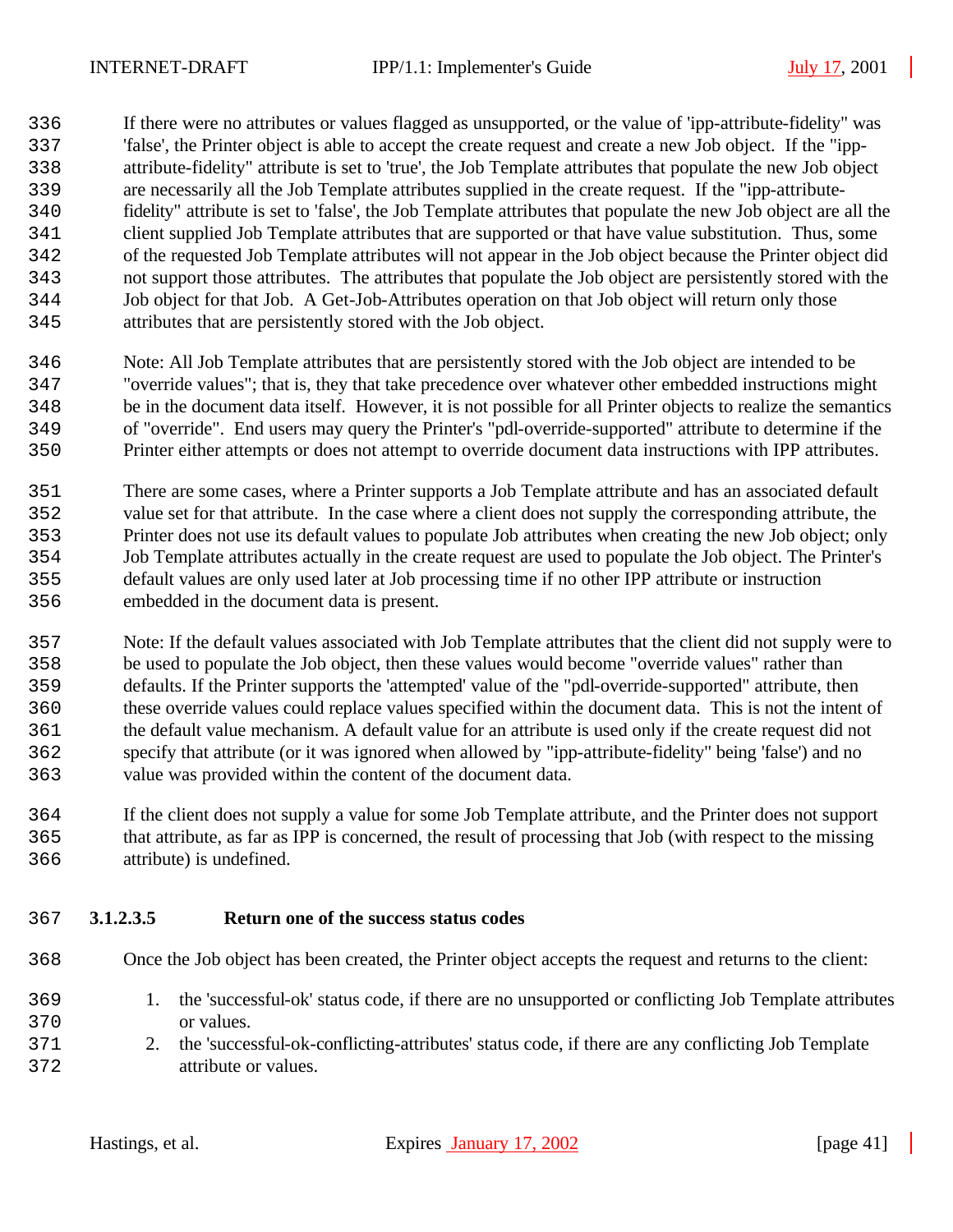- 3. the 'successful-ok-ignored-or-substituted-attributes' status code, if there are only unsupported Job Template attributes or values.
- Note: Unsupported Operation attributes or values that are returned do not affect the status returned in this step. If the unsupported Operation attribute was a serious error, the above already rejected the request in a previous step. If control gets to this step with unsupported Operation attributes being returned, they are not serious errors.
- The Printer object also returns Job status attributes that indicate the initial state of the Job ('pending', 'pending-held', 'processing', etc.), etc. See Print-Job Response, [RFC2911] section 3.2.1.2.

#### **3.1.2.3.6 Accept appended Document Content**

 The Printer object accepts the appended Document Content data and either starts it printing, or spools it for later processing.

#### **3.1.2.3.7 Scheduling and Starting to Process the Job**

 The Printer object uses its own configuration and implementation specific algorithms for scheduling the Job in the correct processing order. Once the Printer object begins processing the Job, the Printer changes the Job's state to 'processing'. If the Printer object supports PDL override (the "pdl-override- supported" attribute set to 'attempted'), the implementation does its best to see that IPP attributes take precedence over embedded instructions in the document data.

#### **3.1.2.3.8 Completing the Job**

 The Printer object continues to process the Job until it can move the Job into the 'completed' state. If an Cancel-Job operation is received, the implementation eventually moves the Job into the 'canceled' state. If the system encounters errors during processing that do not allow it to progress the Job into a completed state, the implementation halts all processing, cleans up any resources, and moves the Job into the 'aborted' state.

#### **3.1.2.3.9 Destroying the Job after completion**

 Once the Job moves to the 'completed', 'aborted', or 'canceled' state, it is an implementation decision as to when to destroy the Job object and release all associated resources. Once the Job has been destroyed, the Printer would return either the "client-error-not-found" or "client-error-gone" status codes for operations directed at that Job.

 Note: the Printer object SHOULD NOT re-use a "job-uri" or "job-id" value for a sufficiently long time after a job has been destroyed, so that stale references kept by clients are less likely to access the wrong (newer) job.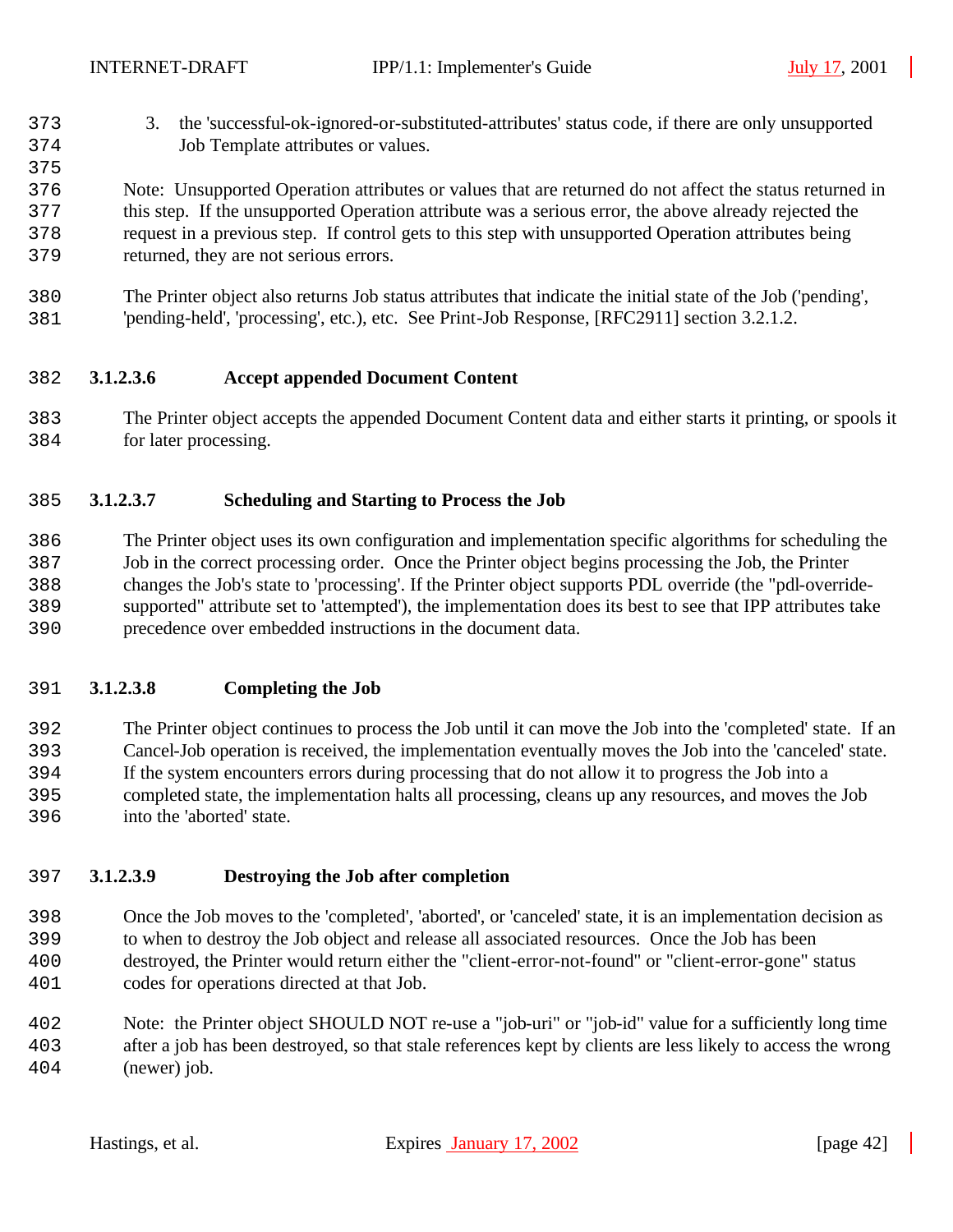#### **3.1.2.3.10 Interaction with "ipp-attribute-fidelity"**

 Some Printer object implementations may support "ipp-attribute-fidelity" set to 'true' and "pdl-override- supported" set to 'attempted' and yet still not be able to realize exactly what the client specifies in the create request. This is due to legacy decisions and assumptions that have been made about the role of job instructions embedded within the document data and external job instructions that accompany the document data and how to handle conflicts between such instructions. The inability to be 100% precise about how a given implementation will behave is also compounded by the fact that the two special attributes, "ipp-attribute-fidelity" and "pdl-"override-supported", apply to the whole job rather than specific values for each attribute. For example, some implementations may be able to override almost all Job Template attributes except for "number-up". Character Sets, natural languages, and internationalization

This section discusses character set support, natural language support and internationalization.

#### **3.1.2.3.11 Character set code conversion support**

 IPP clients and IPP objects are REQUIRED to support UTF-8. They MAY support additional charsets. It is RECOMMENDED that an IPP object also support US-ASCII, since many clients support US- ASCII, and indicate that UTF-8 and US-ASCII are supported by populating the Printer's "charset- supported" with 'utf-8' and 'us-ascii' values. An IPP object is required to code covert with as little loss as possible between the charsets that it supports, as indicated in the Printer's "charsets-supported" attribute.

- How should the server handle the situation where the "attributes-charset" of the response itself is "us-ascii", but one or more attributes in that response is in the "utf-8" format?
- Example: Consider a case where a client sends a Print-Job request with "utf-8" as the value of "attributes-charset" and with the "job-name" attribute supplied. Later another client submits a Get-Job- Attribute or Get-Jobs request. This second request contains the "attributes-charset" with value "us-ascii" and "requested-attributes" attribute with exactly one value "job-name".
- According to the RFC2911 document (section 3.1.4.2), the value of the "attributes-charset" for the response of the second request must be "us-ascii" since that is the charset specified in the request. The "job-name" value, however, is in "utf-8" format. Should the request be rejected even though both "utf- 8" and "us-ascii" charsets are supported by the server? or should the "job-name" value be converted to "us-ascii" and return "successful-ok-conflicting-attributes" (0x0002) as the status code?
- Answer: An IPP object that supports both utf-8 (REQUIRED) and us-ascii, the second paragraph of section 3.1.4.2 applies so that the IPP object MUST accept the request, perform code set conversion between these two charsets with "the highest fidelity possible" and return 'successful-ok', rather than a warning 'successful-ok-conflicting-attributes, or an error. The printer will do the best it can to convert between each of the character sets that it supports--even if that means providing a string of question marks because none of the characters are representable in US ASCII. If it can't perform such conversion, it MUST NOT advertise us-ascii as a value of its "attributes-charset-supported" and MUST reject any request that requests 'us-ascii'.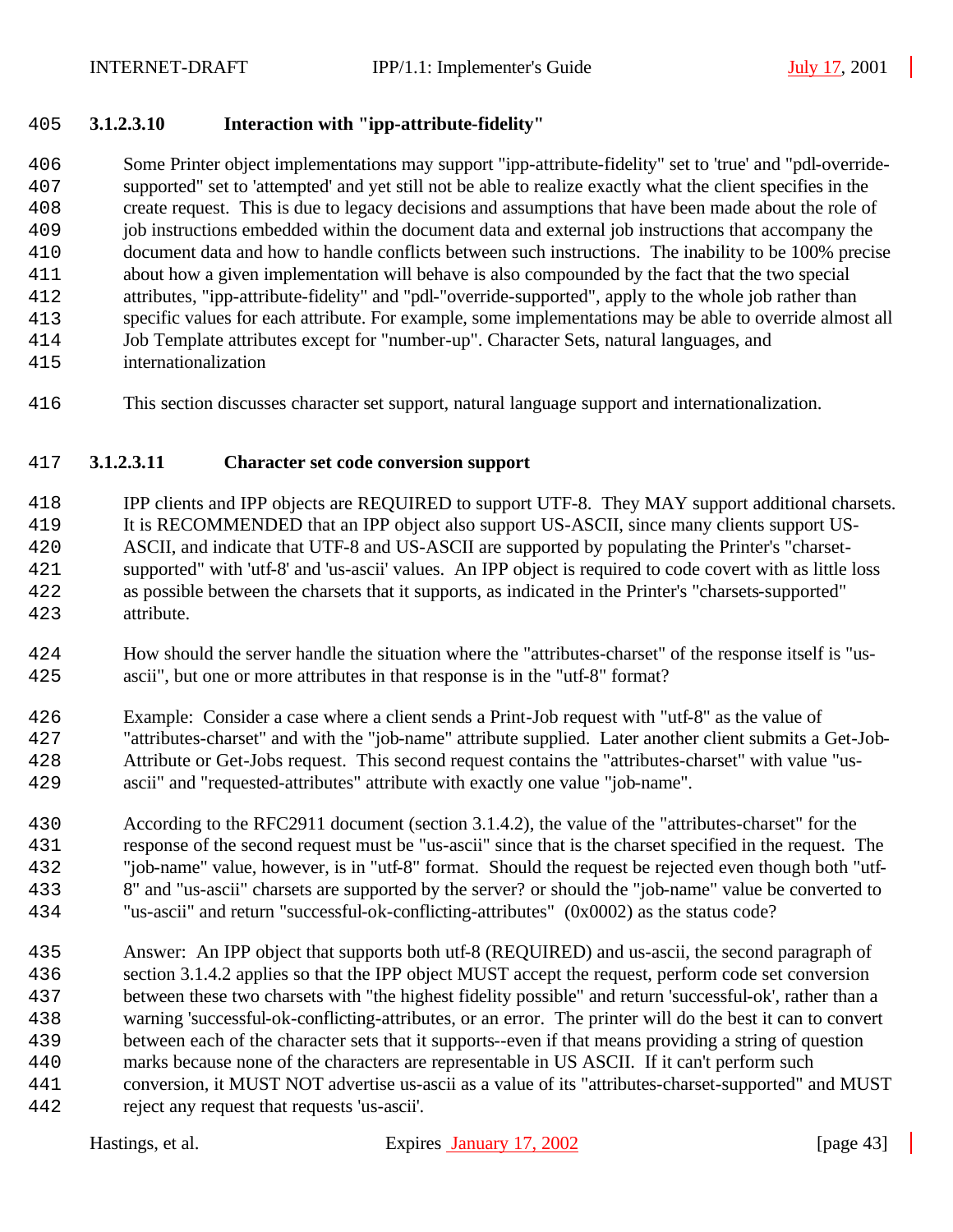- One IPP object implementation strategy is to convert all request text and name values to a Unicode
- internal representation. This is 16-bit and virtually universal. Then convert to the specified operation attributes-charset on output.
- Also it would be smarter for a client to ask for 'utf-8', rather than 'us-ascii' and throw away characters that it doesn't understand, rather than depending on the code conversion of the IPP object.

#### **3.1.2.3.12 What charset to return when an unsupported charset is requested (Issue 1.19)?**

- Section 3.1.4.1 Request Operation attributes was clarified in November 1998 as follows:
- All clients and IPP objects MUST support the 'utf-8' charset [RFC2044] and MAY support additional charsets provided that they are registered with IANA [IANA-CS]. If the Printer object does not support the client supplied charset value, the Printer object MUST reject the request, set the "attributes- charset" to 'utf-8' in the response, and return the 'client-error-charset-not-supported' status code and any 'text' or 'name' attributes using the 'utf-8' charset.
- Since the client and IPP object MUST support UTF-8, returning any text or name attributes in UTF-8 when the client requests a charset that is not supported should allow the client to display the text or name.
- Since such an error is a client error, rather than a user error, the client should check the status code first so that it can avoid displaying any other returned 'text' and 'name' attributes that are not in the charset requested.
- Furthermore, [RFC2911] section 14.1.4.14 client-error-charset-not-supported (0x040D) was clarified in November 1998 as follows:
- For any operation, if the IPP Printer does not support the charset supplied by the client in the
- "attributes-charset" operation attribute, the Printer MUST reject the operation and return this status and any 'text' or 'name' attributes using the 'utf-8' charset (see Section 3.1.4.1).

#### **3.1.2.3.13 Natural Language Override (NLO)**

- The 'text' and 'name' attributes each have two forms. One has an implicit natural language, and the other has an explicit natural language. The 'textWithoutLanguage' and 'textWithLanguage' are the two 'text' forms. The 'nameWithoutLanguage" and 'nameWithLanguage are the two 'name' forms. If a receiver (IPP object or IPP client) supports an attribute with attribute syntax 'text', it MUST support both forms in a request and a response. A sender (IPP client or IPP object) MAY send either form for any such attribute. When a sender sends a WithoutLanguage form, the implicit natural language is specified in the "attributes-natural-language" operation attribute, which all senders MUST include in every request and response.
- When a sender sends a WithLanguage form, it MAY be different from the implicit natural language supplied by the sender or it MAY be the same. The receiver MUST treat either form equivalently.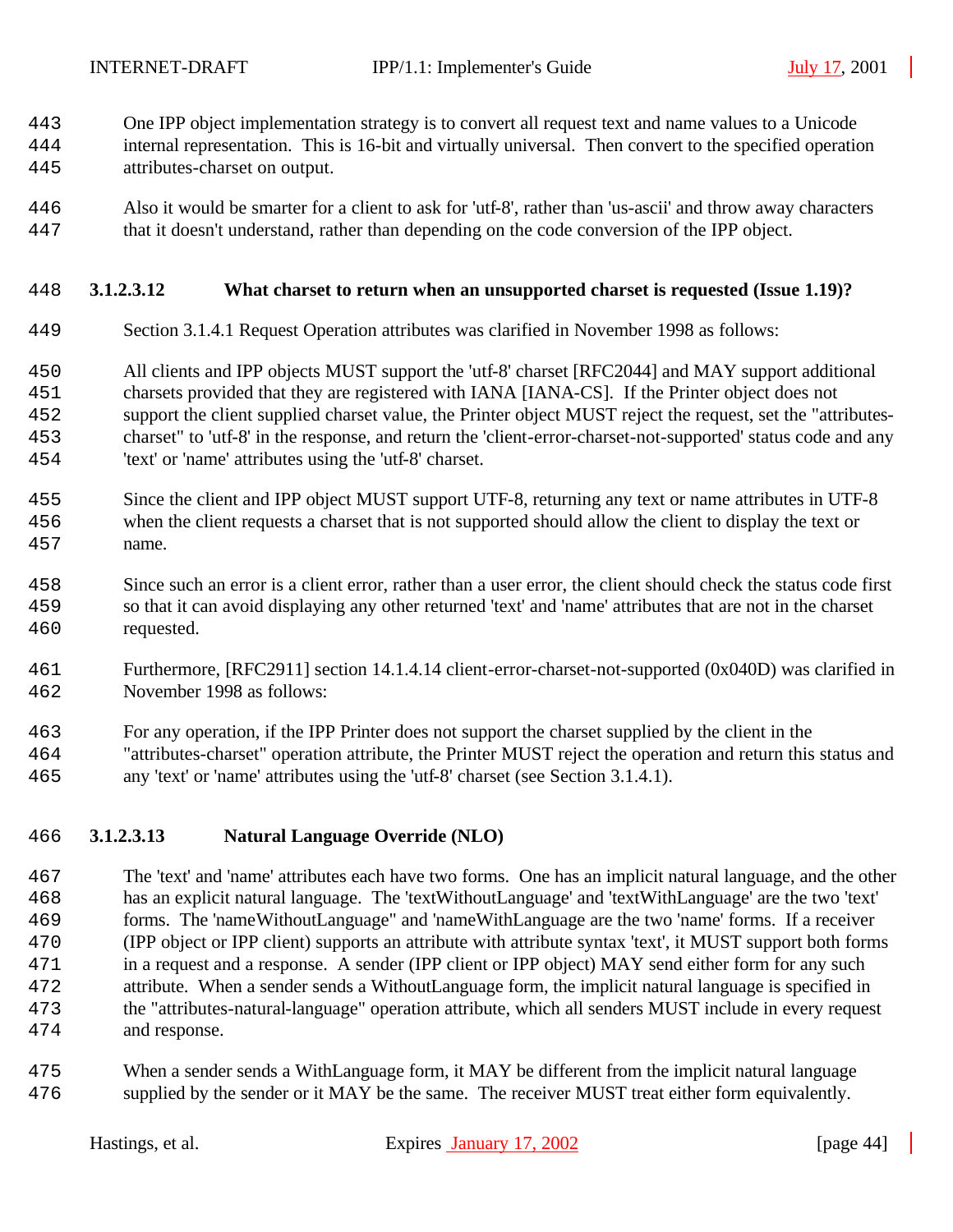There is an implementation decision for senders, whether to always send the WithLanguage forms or use the WithoutLanguage form when the attribute's natural language is the same as the request or response. The former approach makes the sender implementation simpler. The latter approach is more efficient on the wire and allows inter-working with non-conforming receivers that fail to support the WithLanguage forms. As each approach have advantages, the choice is completely up to the implementer of the sender.

 Furthermore, when a client receives a 'text' or 'name' job attribute that it had previously supplied, that client MUST NOT expect to see the attribute in the same form, i.e., in the same WithoutLanguage or WithLanguage form as the client supplied when it created the job. The IPP object is free to transform the attribute from the WithLanguage form to the WithoutLanguage form and vice versa, as long as the natural language is preserved. However, in order to meet this latter requirement, it is usually simpler for the IPP object implementation to store the natural language explicitly with the attribute value, i.e., to store using an internal representation that resembles the WithLanguage form.

 The IPP Printer MUST copy the natural language of a job, i.e., the value of the "attributes-natural- language" operation attribute supplied by the client in the create operation, to the Job object as a Job Description attribute, so that a client is able to query it. In returning a Get-Job-Attributes response, the IPP object MAY return one of three natural language values in the response's "attributes-natural- language" operation attribute: (1) that requested by the requester, (2) the natural language of the job, or (3) the configured natural language of the IPP Printer, if the requested language is not supported by the IPP Printer.

 This "attributes-natural-language" Job Description attribute is useful for an IPP object implementation that prints start sheets in the language of the user who submitted the job. This same Job Description attribute is useful to a multi-lingual operator who has to communicate with different job submitters in different natural languages. This same Job Description attribute is expected to be used in the future to generate notification messages in the natural language of the job submitter.

 Early drafts of [RFC2911] contained a job-level natural language override (NLO) for the Get-Jobs response. A job-level (NLO) is an (unrequested) Job Attribute which then specified the implicit natural language for any other WithoutLanguage job attributes returned in the response for that job. Interoperability testing of early implementations showed that no one was implementing the job-level NLO in Get-Job responses. So the job-level NLO was eliminated from the Get-Jobs response. This simplification makes all requests and responses consistent in that the implicit natural language for any WithoutLanguage 'text' or 'name' form is always supplied in the request's or response's "attributes-

natural-language" operation attribute.

#### **3.1.3 Status codes returned by operation**

 This section corresponds to [RFC2911] section 3.1.6 "Operation Response Status Codes and Status Messages". This section lists all status codes once in the first operation (Print-Job). Then it lists the status codes that are different or specialized for subsequent operations under each operation.

#### **3.1.3.1 Printer Operations**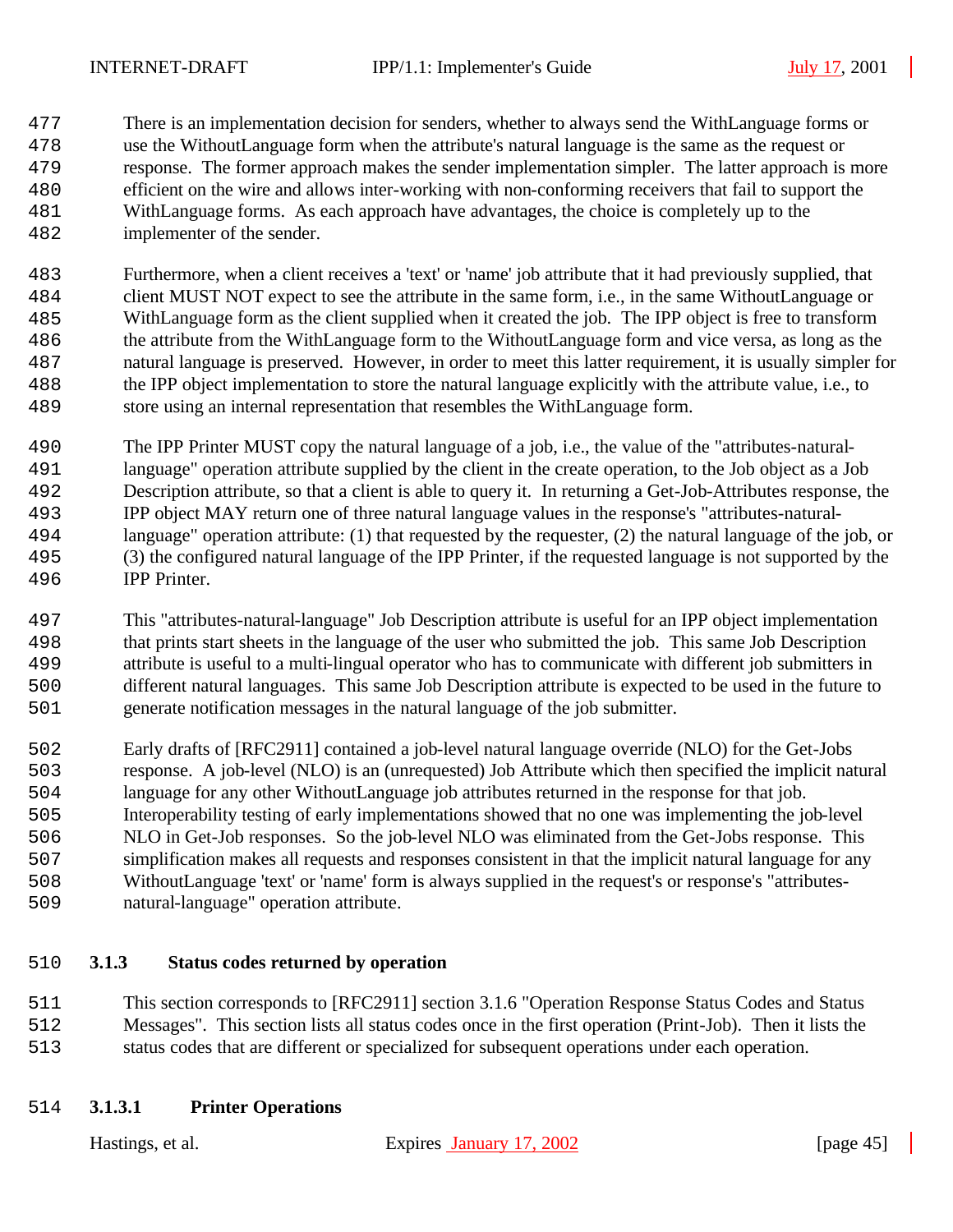#### **3.1.3.1.1 Print-Job**

 The Printer object MUST return one of the following "status-code" values for the indicated reason. Whether all of the document data has been accepted or not before returning the success or error response depends on implementation. See Section 13 in [RFC2911] for a more complete description of each status code.

 For the following success status codes, the Job object has been created and the "job-id", and "job-uri" assigned and returned in the response:

successful-ok: no request attributes were substituted or ignored.

- successful-ok-ignored-or-substituted-attributes: some supplied (1) attributes were ignored or (2) unsupported attribute syntaxes or values were substituted with supported values or were ignored. Unsupported attributes, attribute syntax's, or values MUST be returned in the Unsupported Attributes group of the response.
- successful-ok-conflicting-attributes: some supplied attribute values conflicted with the values of other supplied attributes and were either substituted or ignored. Attributes or values which conflict with other attributes and have been substituted or ignored MUST be returned in the Unsupported Attributes group of the response as supplied by the client.
- [RFC2911] section 3.1.6 Operation Status Codes and Messages states:

 If the Printer object supports the "status-message" operation attribute, it SHOULD use the REQUIRED 'utf-8' charset to return a status message for the following error status codes (see section 13 in [RFC2911]): 'client-error-bad-request', 'client-error-charset-not-supported', 'server- error-internal-error', 'server-error-operation-not-supported', and 'server-error-version-not-supported'. In this case, it MUST set the value of the "attributes-charset" operation attribute to 'utf-8' in the error response.

- For the following error status codes, no job is created and no "job-id" or "job-uri" is returned:
- client-error-bad-request: The request syntax does not conform to the specification. client-error-forbidden: The request is being refused for authorization or authentication reasons. The implementation security policy is to not reveal whether the failure is one of authentication or authorization.
- client-error-not-authenticated: Either the request requires authentication information to be supplied or the authentication information is not sufficient for authorization.
- client-error-not-authorized: The requester is not authorized to perform the request on the target object.
- client-error-not-possible: The request cannot be carried out because of the state of the system. See also 'server-error-not-accepting-jobs' status code, which MUST take precedence if the Printer object's "printer-accepting-jobs" attribute is 'false'.
- client-error-timeout: not applicable.
- client-error-not-found: the target object does not exist.
- client-error-gone: the target object no longer exists and no forwarding address is known.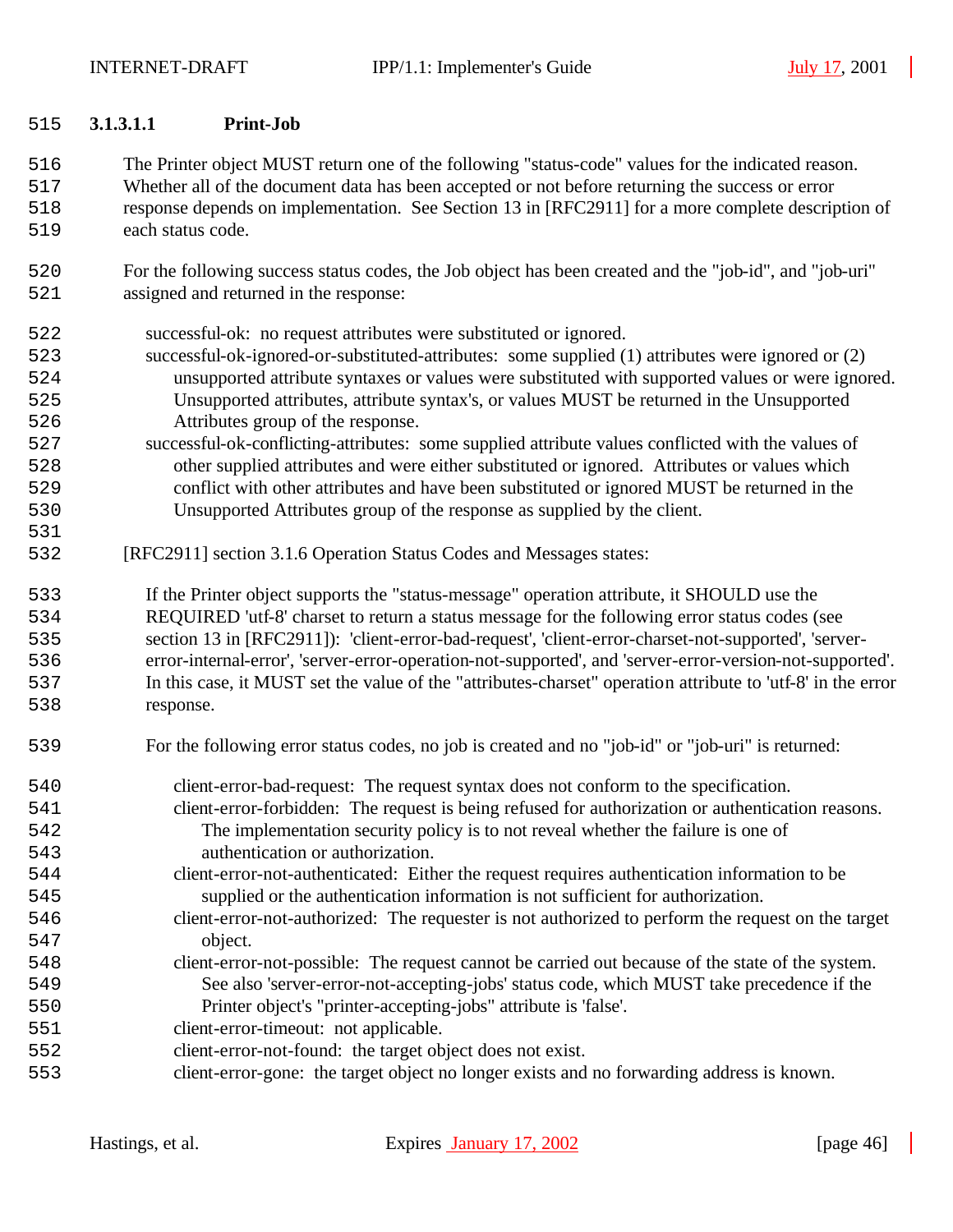| 554 |           | client-error-request-entity-too-large: the size of the request and/or print data exceeds the       |
|-----|-----------|----------------------------------------------------------------------------------------------------|
| 555 |           | capacity of the IPP Printer to process it.                                                         |
| 556 |           | client-error-request-value-too-long: the size of request variable length attribute values, such as |
| 557 |           | 'text' and 'name' attribute syntax's, exceed the maximum length specified in [RFC2911] for the     |
| 558 |           | attribute and MUST be returned in the Unsupported Attributes Group.                                |
| 559 |           | client-error-document-format-not-supported: the document format supplied is not supported.         |
| 560 |           | The "document-format" attribute with the unsupported value MUST be returned in the                 |
| 561 |           | Unsupported Attributes Group. This error SHOULD take precedence over any other 'xxx-               |
| 562 |           | not-supported' error, except 'client-error-charset-not-supported'.                                 |
| 563 |           | client-error-attributes-or-values-not-supported: one or more supplied attributes, attribute        |
| 564 |           | syntax's, or values are not supported and the client supplied the "ipp-attributes-fidelity"        |
| 565 |           | operation attribute with a 'true' value. They MUST be returned in the Unsupported                  |
| 566 |           | Attributes Group as explained below.                                                               |
| 567 |           | client-error-uri-scheme-not-supported: not applicable.                                             |
| 568 |           | client-error-charset-not-supported: the charset supplied in the "attributes-charset" operation     |
| 569 |           | attribute is not supported. The Printer's "configured-charset" MUST be returned in the             |
| 570 |           | response as the value of the "attributes-charset" operation attribute and used for any 'text' and  |
| 571 |           | 'name' attributes returned in the error response. This error SHOULD take precedence over           |
| 572 |           | any other error, unless the request syntax is so bad that the client's supplied "attributes-       |
| 573 |           | charset" cannot be determined.                                                                     |
| 574 |           | client-error-conflicting-attributes: one or more supplied attribute values conflicted with each    |
| 575 |           | other and the client supplied the "ipp-attributes-fidelity" operation attribute with a 'true'      |
| 576 |           | value. They MUST be returned in the Unsupported Attributes Group as explained below.               |
| 577 |           | server-error-internal-error: an unexpected condition prevents the request from being fulfilled.    |
| 578 |           | server-error-operation-not-supported: not applicable (since Print-Job is REQUIRED).                |
| 579 |           | server-error-service-unavailable: the service is temporarily overloaded.                           |
| 580 |           | server-error-version-not-supported: the version in the request is not supported. The "closest"     |
| 581 |           | version number supported MUST be returned in the response.                                         |
| 582 |           | server-error-device-error: a device error occurred while receiving or spooling the request or      |
| 583 |           | document data or the IPP Printer object can only accept one job at a time.                         |
| 584 |           | server-error-temporary-error: a temporary error such as a buffer full write error, a memory        |
| 585 |           | overflow, or a disk full condition occurred while receiving the request and/or the document        |
| 586 |           | data.                                                                                              |
| 587 |           | server-error-not-accepting-jobs: the Printer object's "printer-is-not-accepting-jobs" attribute is |
| 588 |           | 'false'.                                                                                           |
| 589 |           | server-error-busy: the Printer is too busy processing jobs to accept another job at this time.     |
| 590 |           | server-error-job-canceled: the job has been canceled by an operator or the system while the        |
| 591 |           | client was transmitting the document data.                                                         |
| 592 | 3.1.3.1.2 | <b>Print-URI</b>                                                                                   |
|     |           |                                                                                                    |

 All of the Print-Job status codes described in Section 3.1.3.1.1 Print-Job Response are applicable to Print-URI with the following specializations and differences. See Section 14 for a more complete description of each status code.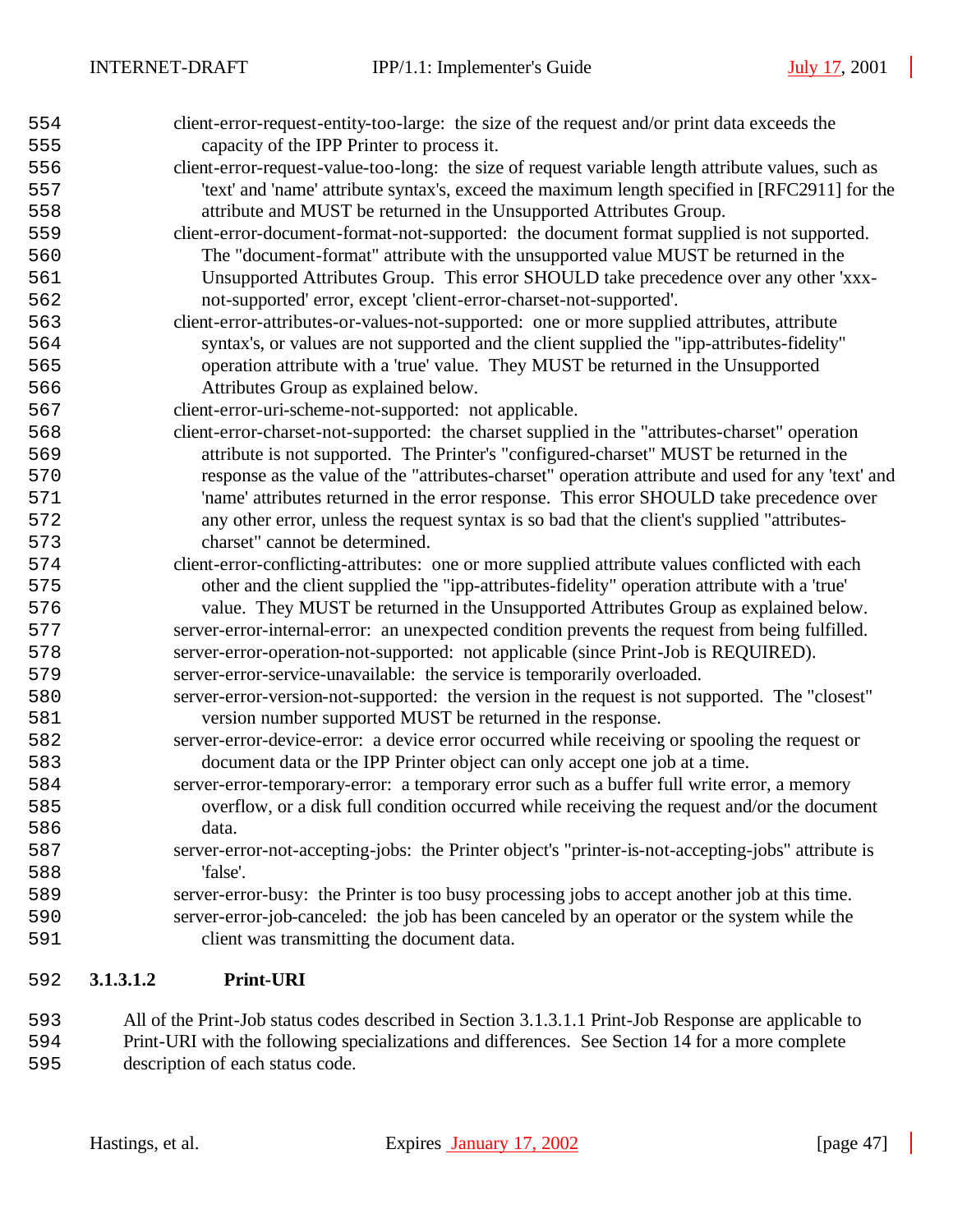client-error-uri-scheme-not-supported: the URI scheme supplied in the "document-uri" operation attribute is not supported and is returned in the Unsupported Attributes group.

- server-error-operation-not-supported: the Print-URI operation is not supported.
- 

#### **3.1.3.1.3 Validate-Job**

 All of the Print-Job status codes described in Section 3.1.3.1.1 Print-Job Response are applicable to Validate-Job. See Section 13 in [RFC2911] for a more complete description of each status code.

#### **3.1.3.1.4 Create-Job**

 All of the Print-Job status codes described in Section 3.1.3.1.1 Print-Job Response are applicable to Create-Job with the following specializations and differences. See Section 13 in [RFC2911] for a more complete description of each status code.

- server-error-operation-not-supported: the Create-Job operation is not supported.
- client-error-multiple-document-jobs-not-supported: while the Create-Job and Send-Document operations are supported, this implementation doesn't support more than one document with data.

#### **3.1.3.1.5 Get-Printer-Attributes**

 All of the Print-Job status codes described in Section 3.1.3.1.1 Print-Job Response are applicable to the Get-Printer-Attributes operation with the following specialization's and differences. See Section 13 in [RFC2911] for a more complete description of each status code.

- For the following success status codes, the requested attributes are returned in Group 3 in the response:
- successful-ok: no operation attributes or values were substituted or ignored (same as Print-Job) and no requested attributes were unsupported.
- successful-ok-ignored-or-substituted-attributes: The "requested-attributes" operation attribute MAY, but NEED NOT, be returned with the unsupported values.
- successful-ok-conflicting-attributes: same as Print-Job.
- For the error status codes, Group 3 is returned containing no attributes or is not returned at all:
- client-error-not-possible: Same as Print-Job, in addition the Printer object is not accepting any requests.
- client-error-request-entity-too-large: same as Print-job, except that no print data is involved. client-error-attributes-or-values-not-supported: not applicable, since unsupported operation attributes and/or values MUST be ignored and an appropriate success code returned (see above).
- client-error-conflicting-attributes: same as Print-Job, except that "ipp-attribute-fidelity" is not involved.
- server-error-operation-not-supported: not applicable (since Get-Printer-Attributes is REQUIRED). server-error-device-error: same as Print-Job, except that no document data is involved.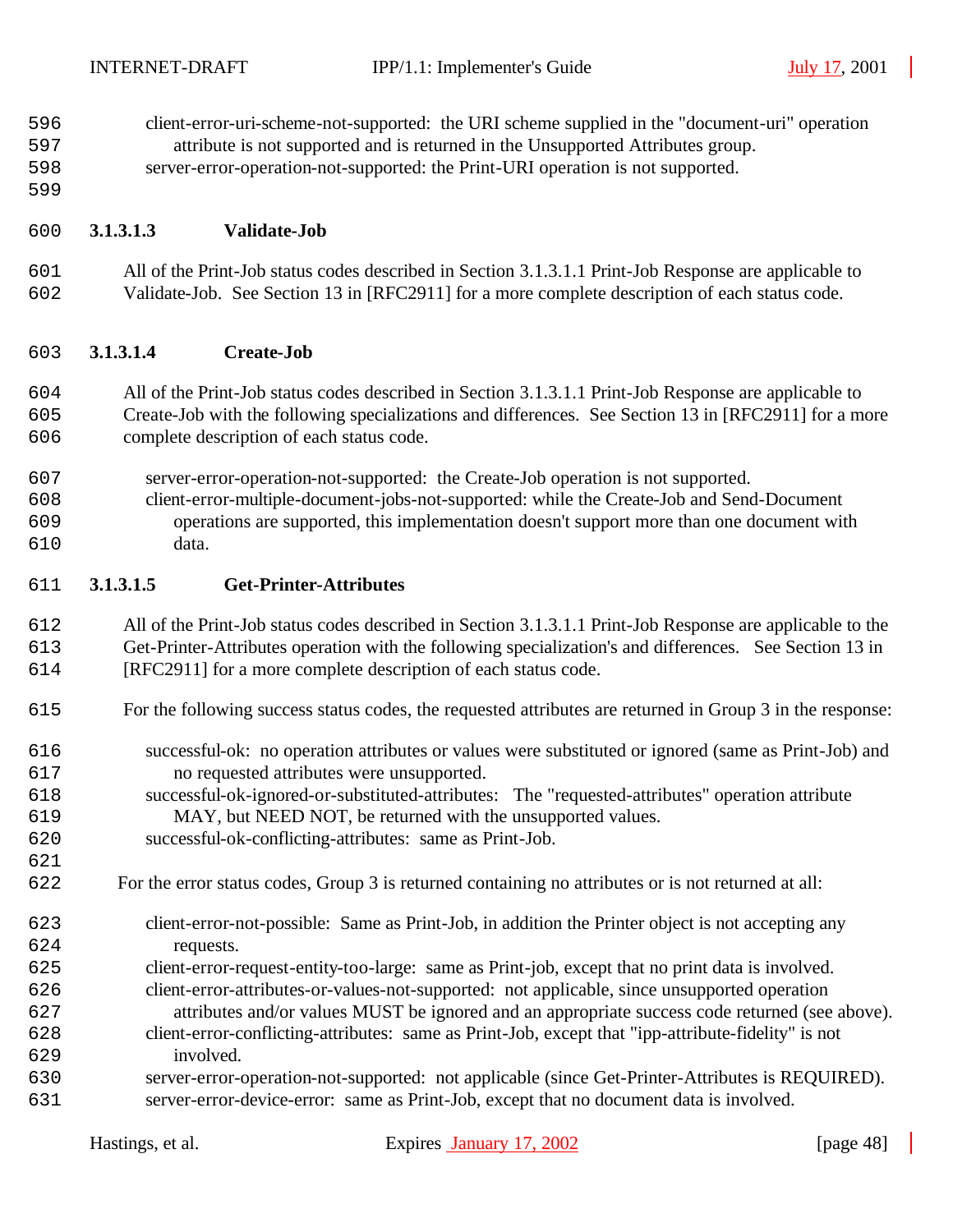- server-error-temporary-error: same as Print-Job, except that no document data is involved.
- server-error-not-accepting-jobs: not applicable.
- server-error-busy: same as Print-Job, except the IPP object is too busy to accept even query requests.
- server-error-job-canceled: not applicable.

#### **3.1.3.1.6 Get-Jobs**

 All of the Print-Job status codes described in Section 3.1.3.1.1 Print-Job Response are applicable to the Get-Jobs operation with the following specialization's and differences. See Section 13 in [RFC2911]

for a more complete description of each status code.

- For the following success status codes, the requested attributes are returned in Group 3 in the response:
- successful-ok: same as Get-Printer-Attributes (see section 3.1.3.1.5).
- successful-ok-ignored-or-substituted-attributes: same as Get-Printer-Attributes (see section 644 3.1.3.1.5).
- successful-ok-conflicting-attributes: same as Get-Printer-Attributes (see section 3.1.3.1.5).

 For any error status codes, Group 3 is returned containing no attributes or is not returned at all. The following brief error status code descriptions contain unique information for use with Get-Jobs

- operation. See section 14 for the other error status codes that apply uniformly to all operations:
- client-error-not-possible: Same as Print-Job, in addition the Printer object is not accepting any requests.
- client-error-request-entity-too-large: same as Print-job, except that no print data is involved. client-error-document-format-not-supported: not applicable.
- client-error-attributes-or-values-not-supported: not applicable, since unsupported operation attributes and/or values MUST be ignored and an appropriate success code returned (see above).
- client-error-conflicting-attributes: same as Print-Job, except that "ipp-attribute-fidelity" is not involved.
- server-error-operation-not-supported: not applicable (since Get-Jobs is REQUIRED).
- server-error-device-error: same as Print-Job, except that no document data is involved.
- server-error-temporary-error: same as Print-Job, except that no document data is involved.
- server-error-not-accepting-jobs: not applicable.
- server-error-job-canceled: not applicable.

#### **3.1.3.1.7 Pause-Printer**

- All of the Print-Job status codes described in Section 3.1.3.1.1 Print-Job Response are applicable to Pause-Printer with the following specializations and differences. See Section 13 in [RFC2911] for a more complete description of each status code.
- For the following success status codes, the Printer object is being stopped from scheduling jobs on all its devices.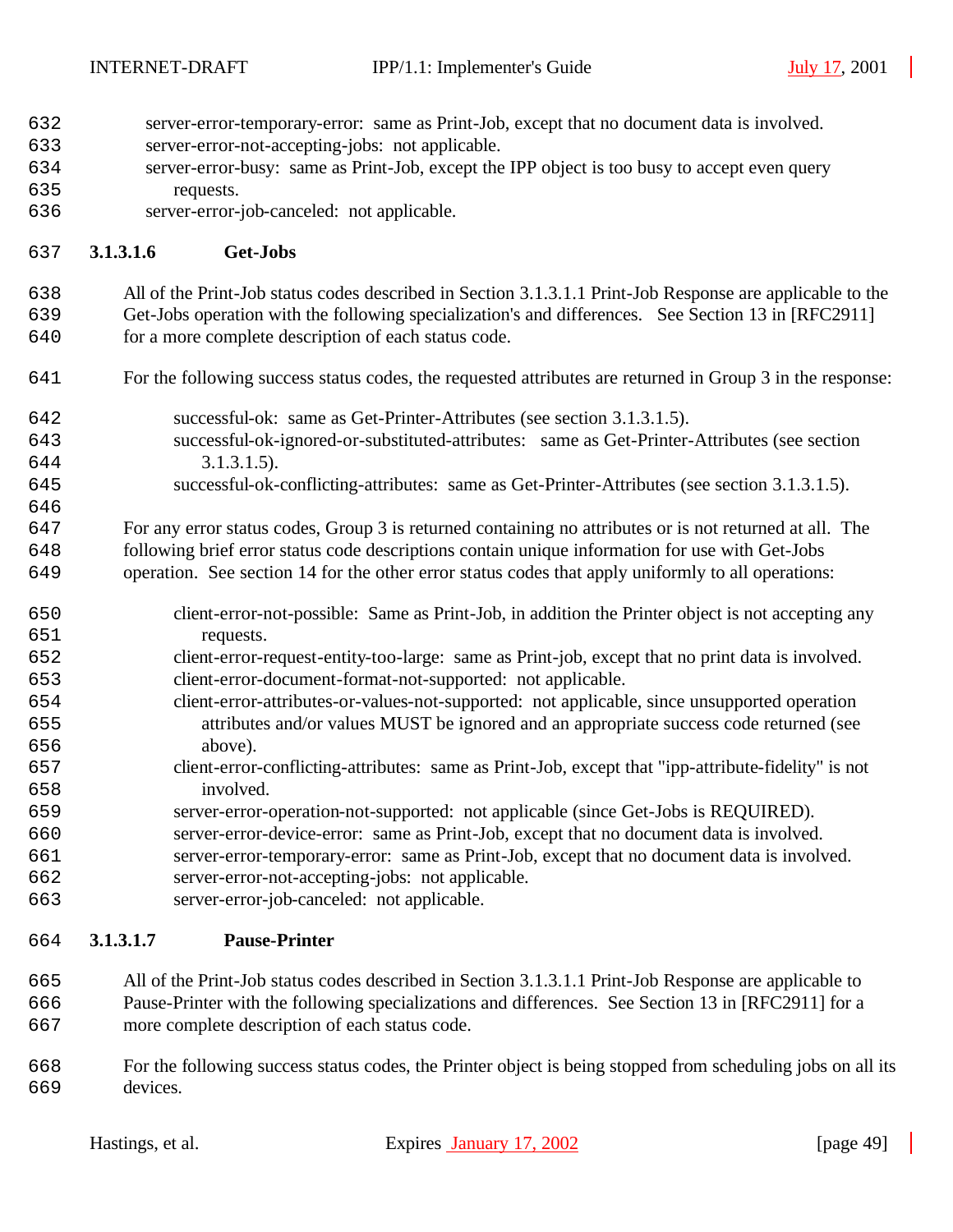- successful-ok: no request attributes were substituted or ignored (same as Print-Job).
- successful-ok-ignored-or-substituted-attributes: same as Print-Job.
- successful-ok-conflicting-attributes: same as Print-Job.
- For any of the error status codes, the Printer object has not been stopped from scheduling jobs on all its devices.
- client-error-not-possible: not applicable.
- client-error-not-found: the target Printer object does not exist.
- client-error-gone: the target Printer object no longer exists and no forwarding address is known. client-error-request-entity-too-large: same as Print-Job, except no document data is involved.
- client-error-document-format-not-supported: not applicable.
- client-error-conflicting-attributes: same as Print-Job, except that the Printer's "printer-is-accepting-jobs" attribute is not involved.
- server-error-operation-not-supported: the Pause-Printer operation is not supported. server-error-device-error: not applicable.
- server-error-temporary-error: same as Print-Job, except no document data is involved.
- server-error-not-accepting-jobs: not applicable.

server-error-job-canceled: not applicable.

#### **3.1.3.1.8 Resume-Printer**

- All of the Print-Job status code descriptions in Section 3.1.3.1.1 Print-Job Response with the specialization's described for Pause-Printer are applicable to Resume-Printer. See Section 13 in [RFC2911] for a more complete description of each status code.
- For the following success status codes, the Printer object resumes scheduling jobs on all its devices.
- successful-ok: no request attributes were substituted or ignored (same as Print-Job).
- successful-ok-ignored-or-substituted-attributes: same as Print-Job.
- successful-ok-conflicting-attributes: same as Print-Job.
- For any of the error status codes, the Printer object does not resume scheduling jobs.
- 

- server-error-operation-not-supported: the Resume-Printer operation is not supported.
- 

#### **3.1.3.1.8.1 What about Printers unable to change state due to an error condition?**

- If, in case, the IPP printer is unable to change its state due to some problem with the actual printer device (say, it is shut down or there is a media-jam as indicated in [RFC2911]), what should be the result of the "Resume-Printer" operation? Should it still change the 'printer-state-reasons' and return success or should it fail ?
- The Resume-Printer operation must clear the 'paused' or 'moving-to-paused' 'printer-state-message'. The operation must return a 'successful-ok' status code.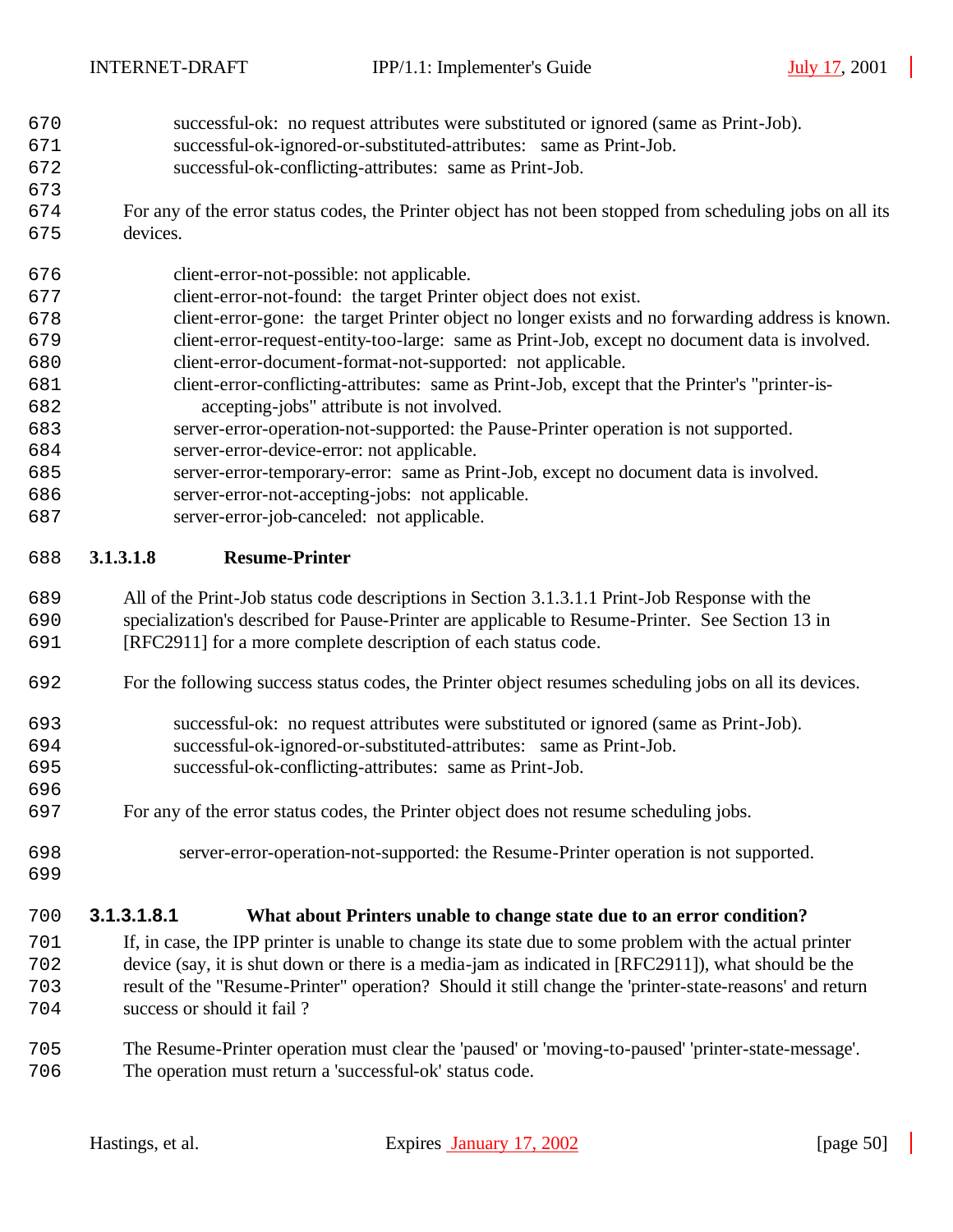#### **3.1.3.1.8.2 How is "printer-state" handled on Resume-Printer?**

 If the Resume-Printer operation succeeds, what should be the value of "printer-state" and who should take care of the "printer-state" attribute value later on ?

- The Resume-Printer operation may change the "printer-state-reasons" value.
- The "printer-state" will change to one of three states:
- 1. 'idle' no additional jobs and no error conditions present
- 2. 'processing' job available and no error conditions present
- 3. current state (i.e. no change) an error condition is present (e.g. media jam)

 In the third case the "printer-state-reason" will be cleared by automata when it detects the error condition no longer exists. The "printer-state" will move to 'idle' or 'processing' when conditions permit. (i.e. no more error conditions)

#### **3.1.3.1.9 Purge-Printer**

 All of the Print-Job status code descriptions in Section 3.1.3.1.1 Print-Job Response with the specialization's described for Pause-Printer are applicable to Purge-Printer. See Section 13 in [RFC2911] for a more complete description of each status code.

- For the following success status codes, the Printer object purges all it's jobs.
- successful-ok: no request attributes were substituted or ignored (same as Print-Job).
- successful-ok-ignored-or-substituted-attributes: same as Print-Job.
- successful-ok-conflicting-attributes: same as Print-Job.
- For any of the error status codes, the Printer object does not purge any jobs.
- server-error-operation-not-supported: the Purge-Printer operation is not supported.
- **3.1.3.2 Job Operations**

#### **3.1.3.2.1 Send-Document**

 All of the Print-Job status codes described in Section 3.1.3.1.1 Print-Job Response are applicable to the Get-Printer-Attributes operation with the following specialization's and differences. See Section 13 in [RFC2911] for a more complete description of each status code.

 For the following success status codes, the document has been added to the specified Job object and the job's "number-of-documents" attribute has been incremented: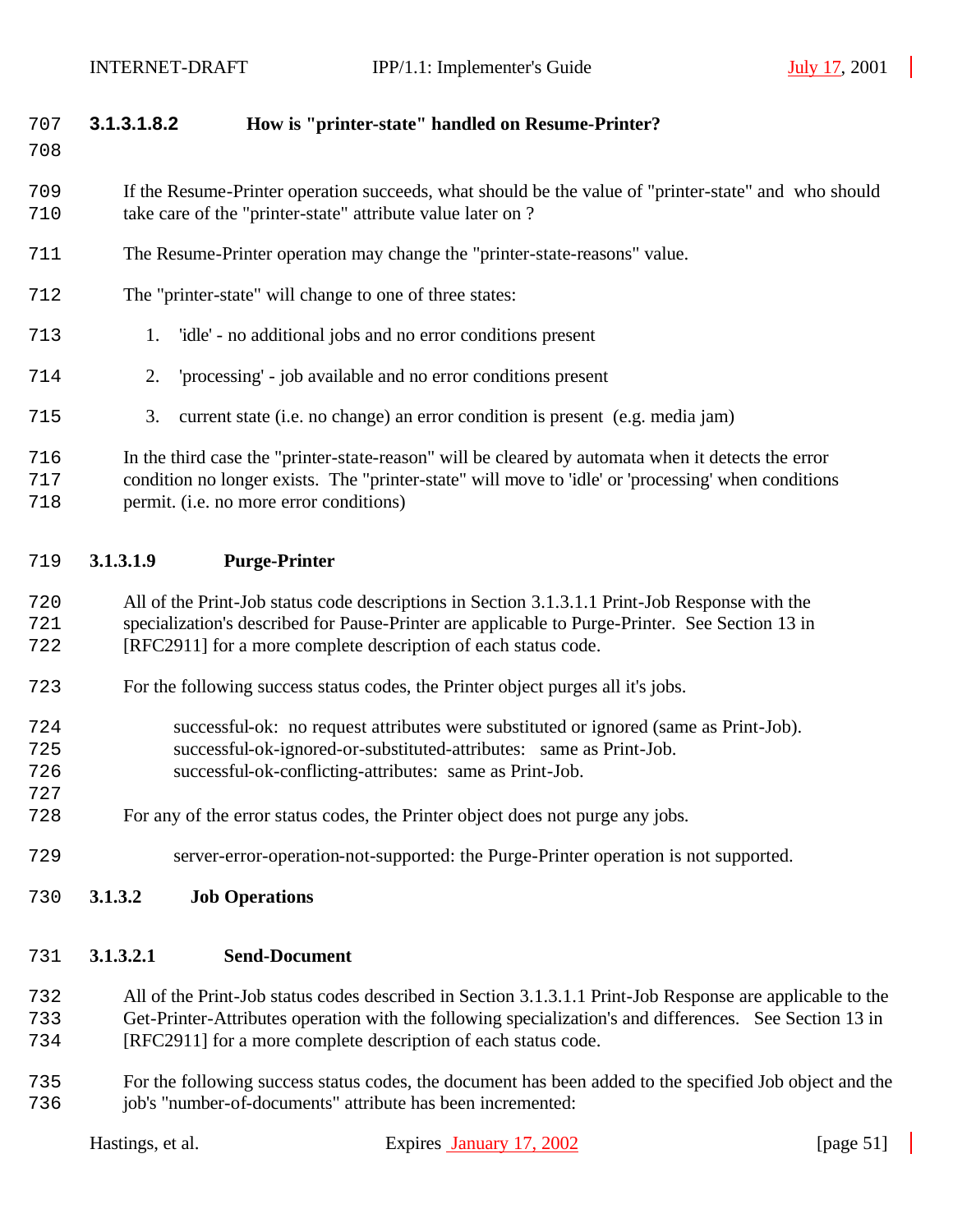- successful-ok: no request attributes were substituted or ignored (same as Print-Job). successful-ok-ignored-or-substituted-attributes: same as Print-Job.
- successful-ok-conflicting-attributes: same as Print-Job.
- For the error status codes, no document has been added to the Job object and the job's "number-of-documents" attribute has not been incremented:
- client-error-not-possible: Same as Print-Job, except that the Printer's "printer-is-accepting-jobs" attribute is not involved, so that the client is able to finish submitting a job that was created with a Create-Job operation after this attribute has been set to 'true'. Another condition is that the state of the job precludes Send-Document, i.e., the job has already been closed out by the client. However, if the IPP Printer closed out the job due to timeout, the 'client-error- timeout' error status SHOULD be returned instead. client-error-timeout: This request was sent after the Printer closed the job, because it has not received a Send-Document or Send-URI operation within the Printer's "multiple-operation-
- 751 time-out" period . client-error-request-entity-too-large: same as Print-Job.
- client-error-conflicting-attributes: same as Print-Job, except that "ipp-attributes-fidelity" operation attribute is not involved..
- server-error-operation-not-supported: the Send-Document request is not supported.
- server-error-not-accepting-jobs: not applicable.
- server-error-job-canceled: the job has been canceled by an operator or the system while the client was transmitting the data.

#### **3.1.3.2.2 Send-URI**

- All of the Print-Job status code descriptions in Section 3.1.3.1.1 Print-Job Response with the specialization's described for Send-Document are applicable to Send-URI. See Section 13 in
- [RFC2911] for a more complete description of each status code.
- client-error-uri-scheme-not-supported: the URI scheme supplied in the "document-uri" operation attribute is not supported and the "document-uri" attribute MUST be returned in the Unsupported Attributes group.
- server-error-operation-not-supported: the Send-URI operation is not supported.
- 

- **3.1.3.2.3 Cancel-Job**
- All of the Print-Job status codes described in Section 3.1.3.1.1 Print-Job Response are applicable to Cancel-Job with the following specializations and differences. See Section 13 in [RFC2911] for a more complete description of each status code.
- For the following success status codes, the Job object is being canceled or has been canceled:
- successful-ok: no request attributes were substituted or ignored (same as Print-Job). successful-ok-ignored-or-substituted-attributes: same as Print-Job.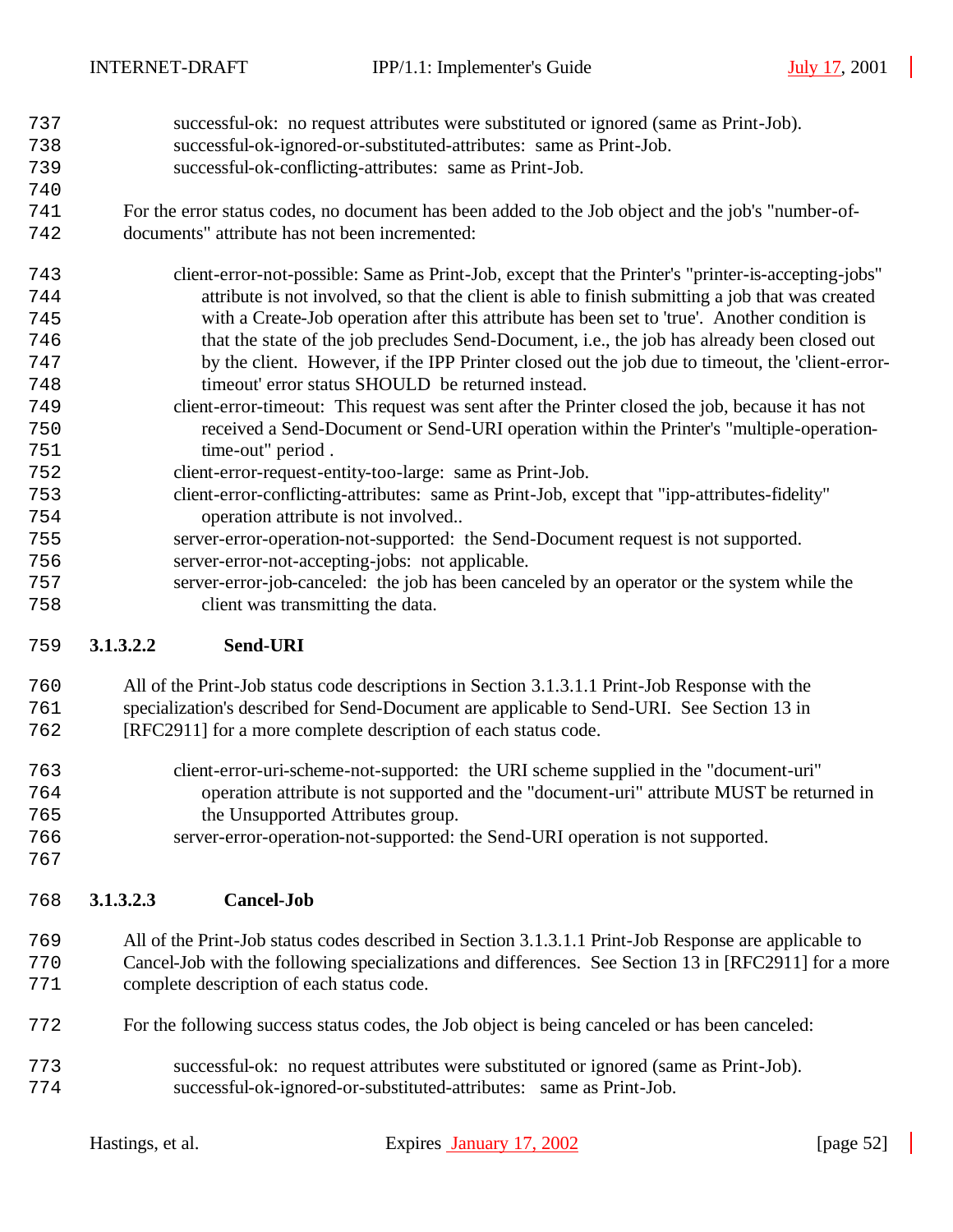| 775<br>776 | successful-ok-conflicting-attributes: same as Print-Job.                                                  |
|------------|-----------------------------------------------------------------------------------------------------------|
| 777        | For any of the error status codes, the Job object has not been canceled or was previously canceled.       |
| 778        | client-error-not-possible: The request cannot be carried out because of the state of the Job              |
| 779        | object ('completed', 'canceled', or 'aborted') or the state of the system.                                |
| 780        | client-error-not-found: the target Printer and/or Job object does not exist.                              |
| 781        | client-error-gone: the target Printer and/or Job object no longer exists and no forwarding                |
| 782        | address is known.                                                                                         |
| 783        | client-error-request-entity-too-large: same as Print-Job, except no document data is involved.            |
| 784        | client-error-document-format-not-supported: not applicable.                                               |
| 785        | client-error-attributes-or-values-not-supported: not applicable, since unsupported operation              |
| 786        | attributes and values MUST be ignored.                                                                    |
| 787        | client-error-conflicting-attributes: same as Print-Job, except that the Printer's "printer-is-            |
| 788        | accepting-jobs" attribute is not involved.                                                                |
| 789        | server-error-operation-not-supported: not applicable (Cancel-Job is REQUIRED).                            |
| 790        | server-error-device-error: same as Print-Job, except no document data is involved.                        |
| 791        | server-error-temporary-error: same as Print-Job, except no document data is involved.                     |
| 792        | server-error-not-accepting-jobs: not applicable                                                           |
| 793        | server-error-job-canceled: not applicable.                                                                |
| 794        | <b>Get-Job-Attributes</b><br>3.1.3.2.4                                                                    |
| 795        | All of the Print-Job status codes described in Section 3.1.3.1.1 Print-Job Response are applicable to     |
| 796        | Get-Job-Attributes with the following specializations and differences. See Section 13 in [RFC2911] for    |
| 797        | a more complete description of each status code.                                                          |
| 798        | For the following success status codes, the requested attributes are returned in Group 3 in the response: |

- successful-ok: same as Get-Printer-Attributes (see section 3.1.3.1.5).
- successful-ok-ignored-or-substituted-attributes: same as Get-Printer-Attributes (see section 801 3.1.3.1.5).
- successful-ok-conflicting-attributes: same as Get-Printer-Attributes (see section 3.1.3.1.5).
- For the error status codes, Group 3 is returned containing no attributes or is not returned at all.
- client-error-not-possible: Same as Print-Job, in addition the Printer object is not accepting any 806 requests.
- client-error-document-format-not-supported: not applicable.
- client-error-attributes-or-values-not-supported: not applicable.
- client-error-uri-scheme-not-supported: not applicable.
- client-error-attributes-or-values-not-supported: not applicable, since unsupported operation attributes and/or values MUST be ignored and an appropriate success code returned (see 812 above).
- client-error-conflicting-attributes: not applicable
- server-error-operation-not-supported: not applicable (since Get-Job-Attributes is REQUIRED).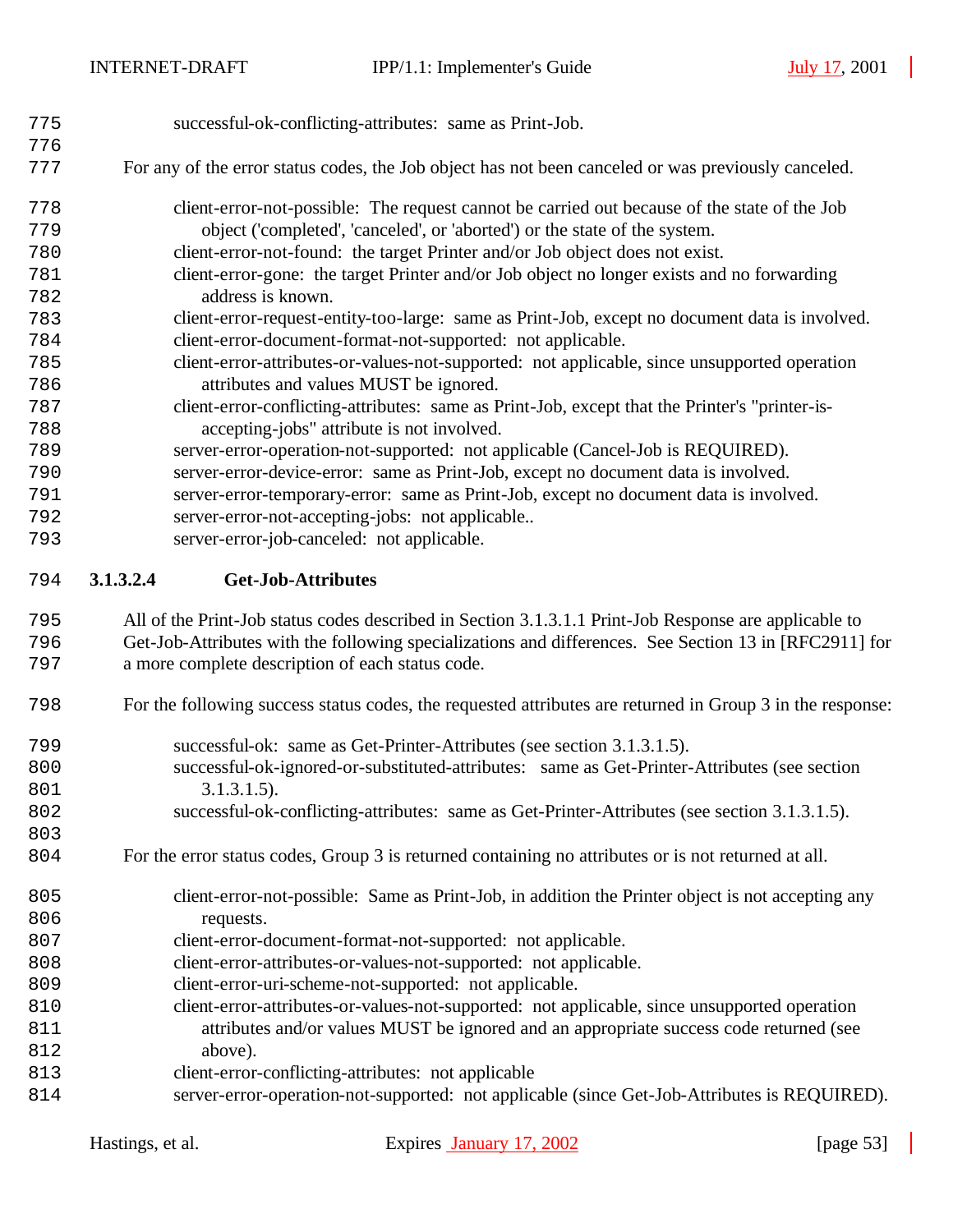| 815<br>816<br>817<br>818                                                                       | server-error-device-error: same as Print-Job, except no document data is involved.<br>server-error-temporary-error: sane as Print-Job, except no document data is involved<br>server-error-not-accepting-jobs: not applicable.<br>server-error-job-canceled: not applicable.                                                                                                                                                                                                                                                                                                                                                                                                                                                                                                                                                                                                                                                                                                                                              |  |
|------------------------------------------------------------------------------------------------|---------------------------------------------------------------------------------------------------------------------------------------------------------------------------------------------------------------------------------------------------------------------------------------------------------------------------------------------------------------------------------------------------------------------------------------------------------------------------------------------------------------------------------------------------------------------------------------------------------------------------------------------------------------------------------------------------------------------------------------------------------------------------------------------------------------------------------------------------------------------------------------------------------------------------------------------------------------------------------------------------------------------------|--|
| 819                                                                                            | Hold-Job<br>3.1.3.2.5                                                                                                                                                                                                                                                                                                                                                                                                                                                                                                                                                                                                                                                                                                                                                                                                                                                                                                                                                                                                     |  |
| 820<br>821<br>822                                                                              | All of the Print-Job status codes described in Section 3.1.3.1.1 Print-Job Response are applicable to<br>Hold-Job with the following specializations and differences. See Section 13 in [RFC2911] for a more<br>complete description of each status code.                                                                                                                                                                                                                                                                                                                                                                                                                                                                                                                                                                                                                                                                                                                                                                 |  |
| 823                                                                                            | For the following success status codes, the Job object is being held or has been held:                                                                                                                                                                                                                                                                                                                                                                                                                                                                                                                                                                                                                                                                                                                                                                                                                                                                                                                                    |  |
| 824<br>825<br>826<br>827                                                                       | successful-ok: no request attributes were substituted or ignored (same as Print-Job).<br>successful-ok-ignored-or-substituted-attributes: same as Print-Job.<br>successful-ok-conflicting-attributes: same as Print-Job.                                                                                                                                                                                                                                                                                                                                                                                                                                                                                                                                                                                                                                                                                                                                                                                                  |  |
| 828                                                                                            | For any of the error status codes, the Job object has not been held or was previously held.                                                                                                                                                                                                                                                                                                                                                                                                                                                                                                                                                                                                                                                                                                                                                                                                                                                                                                                               |  |
| 829<br>830<br>831<br>832<br>833<br>834<br>835<br>836<br>837<br>838<br>839<br>840<br>841<br>842 | client-error-not-possible: The request cannot be carried out because of the state of the Job<br>object ('completed', 'canceled', or 'aborted') or the state of the system.<br>client-error-not-found: the target Printer and/or Job object does not exist.<br>client-error-gone: the target Printer and/or Job object no longer exists and no forwarding<br>address is known.<br>client-error-request-entity-too-large: same as Print-Job, except no document data is involved.<br>client-error-document-format-not-supported: not applicable.<br>client-error-conflicting-attributes: same as Print-Job, except that the Printer's "printer-is-<br>accepting-jobs" attribute is not involved.<br>server-error-operation-not-supported: the Hold-Job operation is not supported.<br>server-error-device-error: not applicable.<br>server-error-temporary-error: same as Print-Job, except no document data is involved.<br>server-error-not-accepting-jobs: not applicable.<br>server-error-job-canceled: not applicable. |  |
| 843                                                                                            | <b>Release-Job</b><br>3.1.3.2.6                                                                                                                                                                                                                                                                                                                                                                                                                                                                                                                                                                                                                                                                                                                                                                                                                                                                                                                                                                                           |  |
|                                                                                                | .<br>.                                                                                                                                                                                                                                                                                                                                                                                                                                                                                                                                                                                                                                                                                                                                                                                                                                                                                                                                                                                                                    |  |

 All of the Print-Job status code descriptions in Section 3.1.3.1.1 Print-Job Response with the specialization's described for Hold-Job are applicable to Release-Job. See Section 13 in [RFC2911] for 846 a more complete description of each status code.

server-error-operation-not-supported: the Release-Job operation is not supported.

#### **3.1.3.2.7 Restart-Job**

 All of the Print-Job status code descriptions in Section 3.1.3.1.1 Print-Job Response with the specialization's described for Hold-Job are applicable to Restart-Job. See Section 13 in [RFC2911] for a more complete description of each status code.

| Hastings, et al. | Expires January 17, 2002 | [page $54$ ] |
|------------------|--------------------------|--------------|
|                  |                          |              |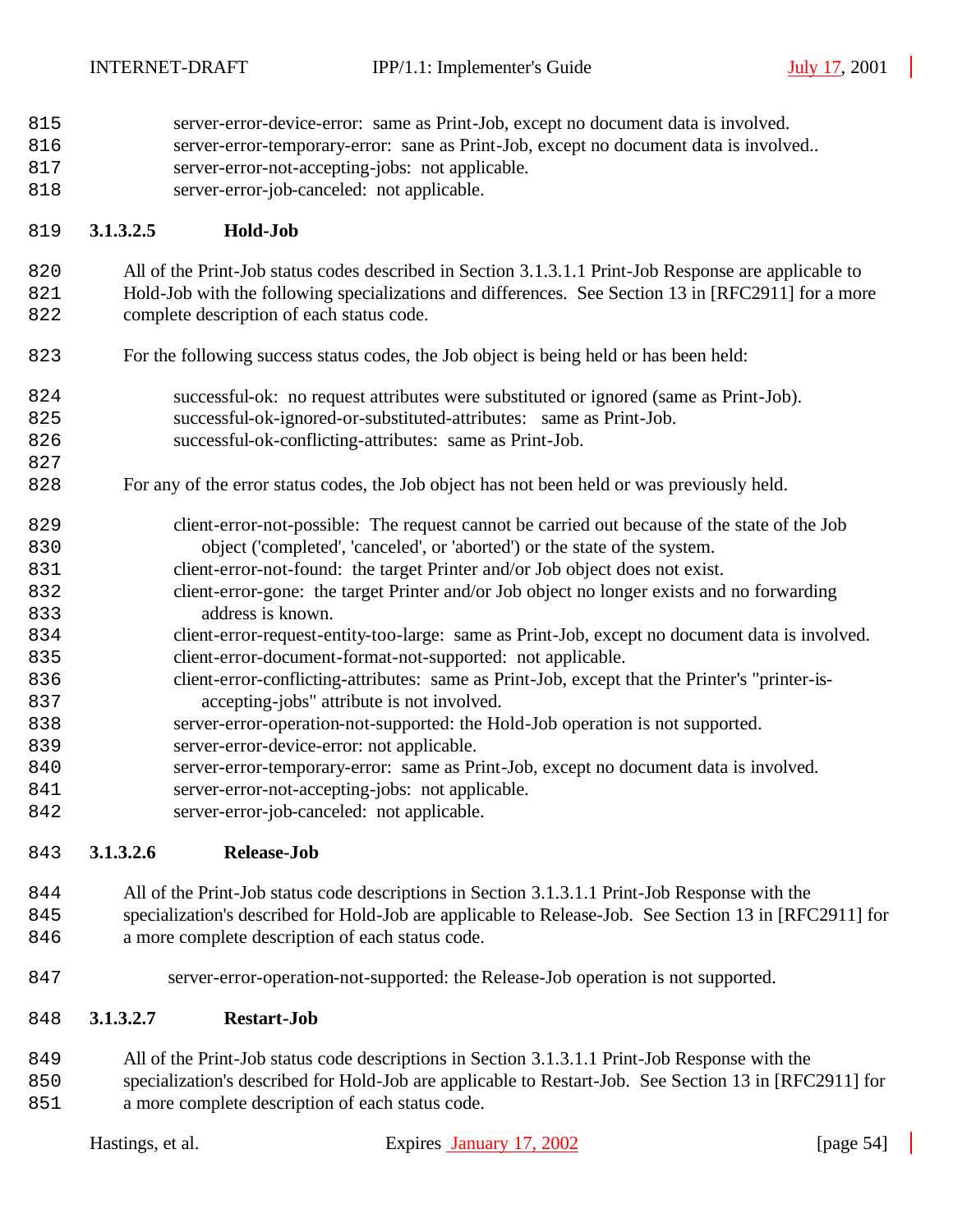- 
- server-error-operation-not-supported: the Restart-Job operation is not supported.

# 

### **3.1.3.2.7.1 Can documents be added to a restarted job?**

 Assume I give a Create-Job request along with a set of 5 documents . All the documents get printed and 856 the job state is moved to completed . I issue a Restart-Job request on the job. Now the issue is that, if I try to add new documents to the restarted job, will the IPP Server permit me to do so or return "client-error-not-possible " and again print those 5 jobs?

 A job can not move to the 'completed' state until all the documents have been processed. The 'last- document' flag indicates when the last document for a job is being sent from the client. This is the semantic equivalent of closing a job. No documents may be added once a job is closed. Section 3.3.7 of the IPP/1.1 model states "The job is moved to the 'pending' job state and restarts the beginning on the same IPP Printer object with the same attribute values." 'number-of-documents' is a job attribute.

#### **3.1.4 Returning unsupported attributes in Get-Xxxx responses (Issue 1.18)**

 In the Get-Printer-Attributes, Get-Jobs, or Get-Job-Attributes responses, the client cannot depend on getting unsupported attributes returned in the Unsupported Attributes group that the client requested, but are not supported by the IPP object. However, such unsupported requested attributes will not be returned in the Job Attributes or Printer Attributes group (since they are unsupported). Furthermore, the IPP object is REQUIRED to return the 'successful-ok-ignored-or-substituted-attributes' status code, so that the client knows that not all that was requested has been returned.

#### **3.1.5 Sending empty attribute groups**

 The [RFC2911] and [RFC2910] specifications RECOMMEND that a sender not send an empty attribute group in a request or a response. However, they REQUIRE a receiver to accept an empty attribute group as equivalent to the omission of that group. So a client SHOULD omit the Job Template Attributes group entirely in a create operation that is not supplying any Job Template attributes. Similarly, an IPP object SHOULD omit an empty Unsupported Attributes group if there are no unsupported attributes to be returned in a response.

 The [RFC2910] specification REQUIRES a receiver to be able to receive either an empty attribute group or an omitted attribute group and treat them equivalently. The term "receiver" means an IPP object for a request and a client for a response. The term "sender' means a client for a request and an **IPP** object for a response.

 There is an exception to the rule for Get-Jobs when there are no attributes to be returned. [RFC2910] contains the following paragraph: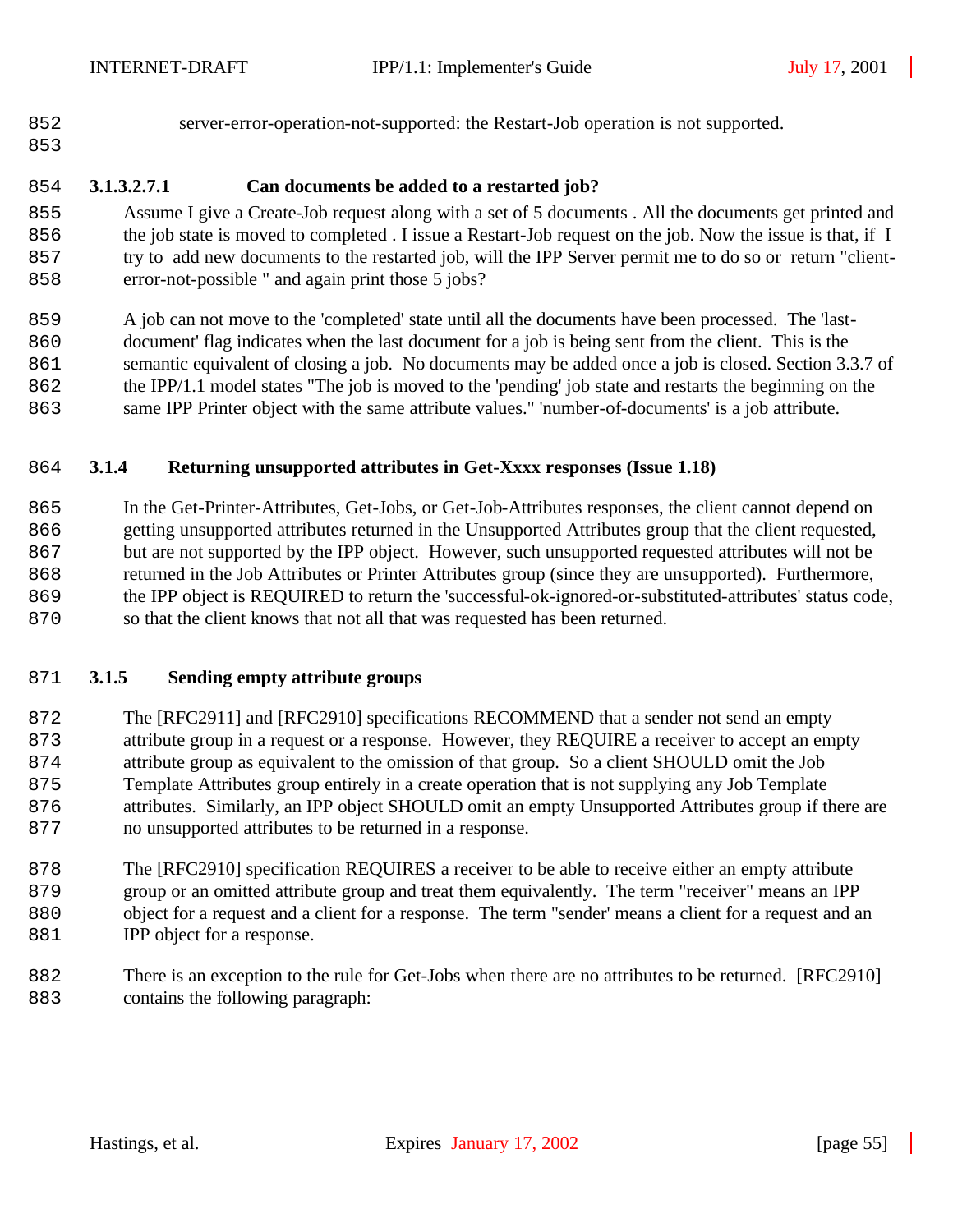The syntax allows an xxx-attributes-tag to be present when the xxx-attribute-sequence that follows is

empty. The syntax is defined this way to allow for the response of Get-Jobs where no attributes are

returned for some job-objects. Although it is RECOMMENDED that the sender not send an xxx-

- attributes-tag if there are no attributes (except in the Get-Jobs response just mentioned), the receiver
- 888 MUST be able to decode such syntax.
- **3.2 Printer Operations**
- **3.2.1 Print-Job operation**

#### **3.2.1.1 Flow controlling the data portion of a Print-Job request (Issue 1.22)**

 A paused printer, or one that is stopped due to paper out or jam or spool space full or buffer space full, may flow control the data of a Print-Job operation (at the TCP/IP layer), so that the client is not able to send all the document data. Consequently, the Printer will not return a response until the condition is 895 changed.

 The Printer should not return a Print-Job response with an error code in any of these conditions, since either the printer will be resumed and/or the condition will be freed either by human intervention or as 898 jobs print.

 In writing test scripts to test IPP Printers, the script must also be written not to expect a response, if the printer has been paused, until the printer is resumed, in order to work with all possible implementations.

#### **3.2.1.2 Returning job-state in Print-Job response (Issue 1.30)**

 An IPP client submits a small job via Print-Job. By the time the IPP printer/print server is putting together a response to the operation, the job has finished printing and been removed as an object from the print system. What should the job-state be in the response?

- The Model suggests that the Printer return a response before it even accepts the document content. The Job Object Attributes are returned only if the IPP object returns one of the success status codes. Then the job-state would always be "pending" or "pending-held".
- This issue comes up for the implementation of an IPP Printer object as a server that forwards jobs to devices that do not provide job status back to the server. If the server is reasonably certain that the job completed successfully, then it should return the job-state as 'completed'. Also the server can keep the job in its "job history" long after the job is no longer in the device. Then a user could query the server and see that the job was in the 'completed' state and completed as specified by the jobs "time-at-completed" time, which would be the same as the server submitted the job to the device.
- An alternative is for the server to respond to the client before or while sending the job to the device, instead of waiting until the server has finished sending the job to the device. In this case, the server can return the job's state as 'pending' with the 'job-outgoing' value in the job's "job-state-reasons" attribute.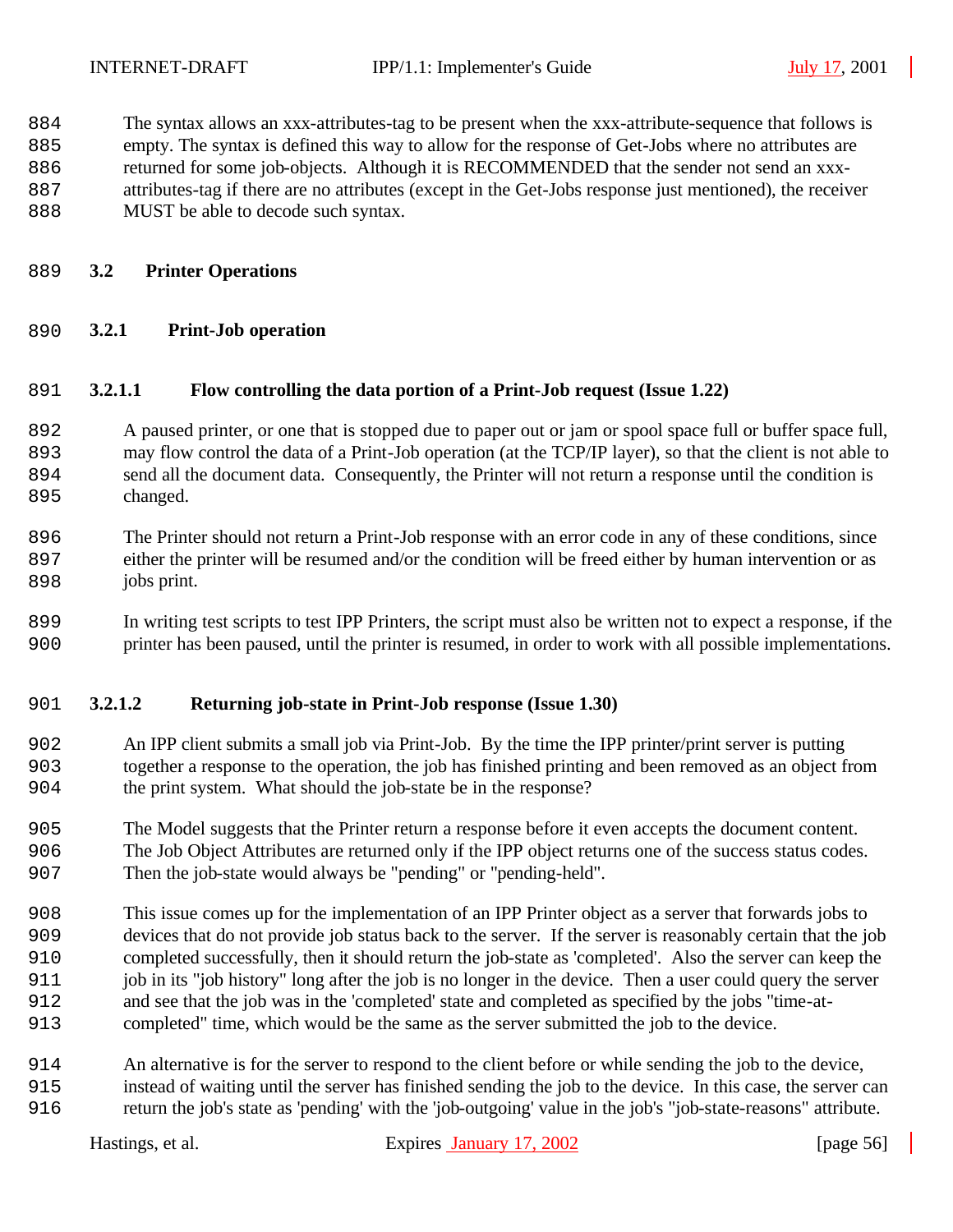If the server doesn't know for sure whether the job completed successfully (or at all), it could return the 918 (out-of-band) 'unknown' value.

 On the other hand, if the server is able to query the device and/or setup some sort of event notification that the device initiates when the job makes state transitions, then the server can return the current job state in the Print-Job response and in subsequent queries because the server knows what the job state is in the device (or can query the device).

All of these alternatives depend on implementation of the server and the device.

#### **3.2.2 Get-Printer-Attributes operation**

- If a Printer supports the "printer-make-and-model" attribute and returns the .INF file model name of the printer in that attribute, the Microsoft client will automatically install the correct driver (if available).
- Clients which poll periodically for printer status or queued-job-count should use the "requested-
- attributes" operation attribute to limit the scope of the query in order to save Printer and network resources.
- **3.2.3 Get-Jobs operation**

#### **3.2.3.1 Get-Jobs, my-jobs='true', and 'requesting-user-name' (Issue 1.39)?**

 In [RFC2911] section 3.2.6.1 'Get-Jobs Request', if the attribute 'my-jobs' is present and set to TRUE, MUST the 'requesting-user-name' attribute be there too, and if it's not present what should the IPP printer do?

 [RFC2911] Section 8.3 describes the various cases of "requesting-user-name" being present or not for any operation. If the client does not supply a value for "requesting-user-name", the printer MUST assume that the client is supplying some anonymous name, such as "anonymous".

#### **3.2.3.2 Why is there a "limit" attribute in the Get-Jobs operation?**

 When using the Get-Jobs operation a client implementer might choose to limit the number of jobs that the client shows on the first screenful. For example, if its UI can only display 50 jobs, it can defend itself against a printer that would otherwise return 500 jobs, perhaps taking a long time on a slow dial-up line. The client can then go and ask for a larger number of jobs in the background, while showing the user the first 50 jobs. Since the job history is returned in reverse order, namely the most recently completed jobs are returned first, the user is most likely interested in the first jobs that are returned. Limiting the number of jobs may be especially useful for a client that is requesting 'completed' jobs from a printer that keeps a long job history. Clients that don't mind sometimes getting very large responses, can omit the "limit" attribute in their Get-Jobs requests.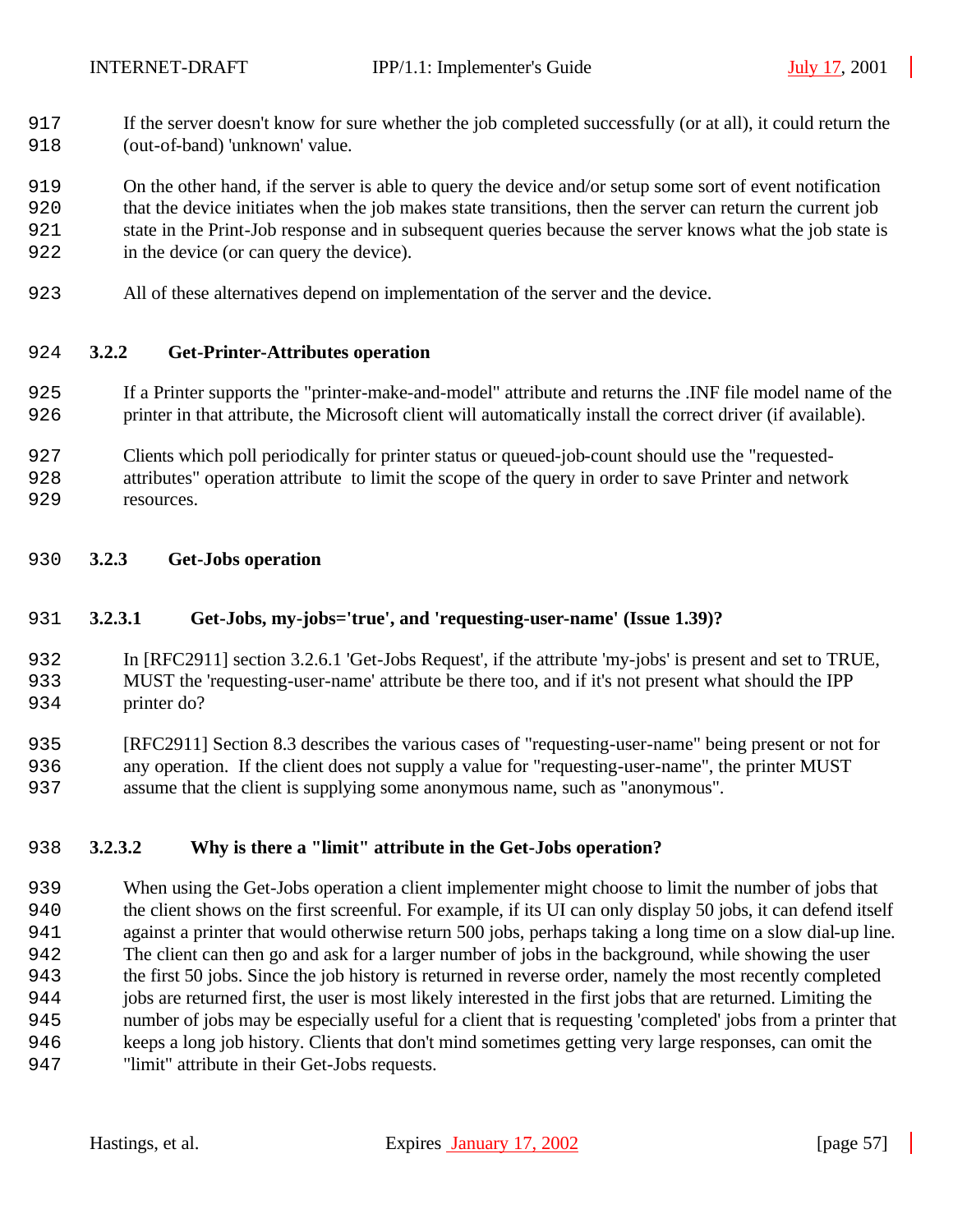#### **3.2.4 Create-Job operation**

 A Printer may respond to a Create-Job operation with "job-state" 'pending' or 'pending-held' and " job- state-reason" 'job-data-insufficient' to indicate that operation has been accepted by the Printer, but the Printer is expecting additional document data before it can move the job into the 'processing' state. Alternatively, it may respond with "job-state" 'processing' and "job-state-reason" 'job-incoming' to indicate that the Create-Job operation has been accepted by the Printer, but the Printer is expecting additional Send-Document and/or Send-URI operations and/or is accessing/accepting document data. The second alternative is for non-spooling Printers that don't implement the 'pending' state.

 Should the server wait for the "last-document" operation attribute set to 'true' before starting to 957 "process" the job?

 It depends on implementation. Some servers spool the entire job, including all document data, before starting to process, so such an implementation would wait for the "last-document" before starting to process the job. If the time-out occurs without the "last-document", then the server takes one of the indicated actions in section 3.3.1 in the [RFC2911] document. Other servers will start to process document data as soon as they have some. These are the so-called "non-spooling" printers. Currently, there isn't a way for a client to determine whether the Printer will spool all the data or will start to process (and print) as soon as it has some data.

#### **3.3 Job Operations**

#### **3.3.1 Validate-Job**

 The Validate-Job operation has been designed so that its implementation may be a part of the Print-Job operation. Therefore, requiring Validate-Job is not a burden on implementers. Also it is useful for client's to be able to count on its presence in all conformance implementations, so that the client can determine before sending a long document, whether the job will be accepted by the IPP Printer or not.

#### **3.3.2 Restart-Job**

 The Restart-Job operation allows the reprocessing of a completed job. Some jobs store the document data on the printer. Jobs created using the Print-Job operation are an example. It is required that the printer retains the job data after the job has moved to a 'completed state' in order for the Restart-Job operation to succeed.

- Some jobs contain only a reference to the job data. A job created using the Print-URI is an example of such a job. When the Restart-Job operation is issued the job is reprocessed. The job data MUST be retrieved again to print the job.
- It is possible that a job fails while attempting to access the print data. When such a job is the target of a Restart-Job the Printer SHALL attempt to retrieve the job data again.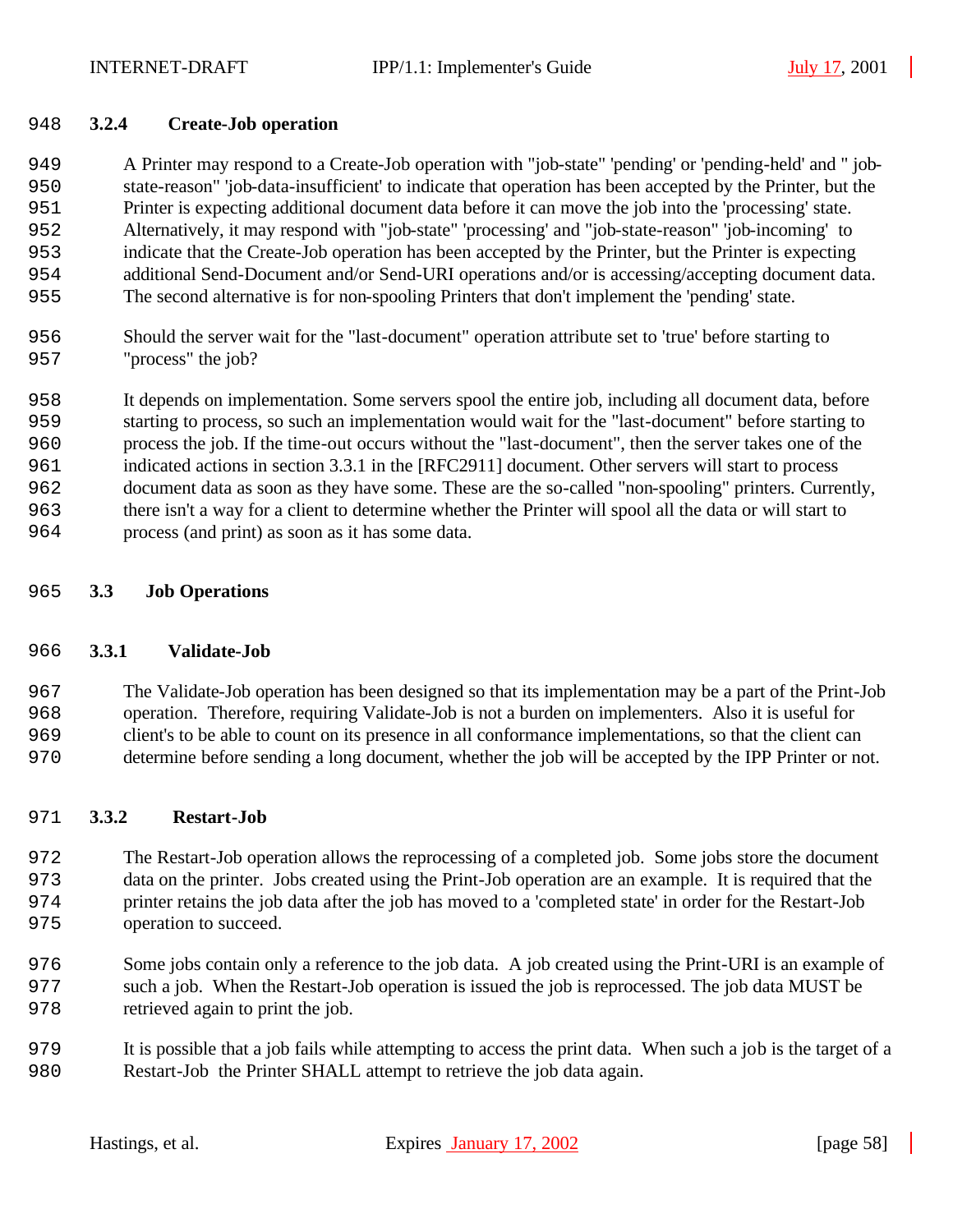## **4 Object Attributes**

#### **4.1 Attribute Syntax's**

#### **4.1.1 The 'none' value for empty sets (Issue 1.37)**

 [RFC2911] states that the 'none' value should be used as the value of a 1setOf when the set is empty. In most cases, sets that are potentially empty contain keywords so the keyword 'none' is used, but for the 3 finishings attributes, the values are enums and thus the empty set is represented by the enum 3. Currently there are no other attributes with 1setOf values, which can be empty and can contain values that are not keywords. This exception requires special code and is a potential place for bugs. It would have been better if we had chosen an out-of-band value, either "no-value" or some new value, such as 'none'. Since we didn't, implementations have to deal with the different representations of 'none', depending on the attribute syntax.

#### **4.1.2 Multi-valued attributes (Issue 1.31)**

 What is the attribute syntax for a multi-valued attribute? Since some attributes support values in more than one data type, such as "media", "job-hold-until", and "job-sheets", IPP semantics associate the attribute syntax with each value, not with the attribute as a whole. The protocol associates the attribute syntax tag with each value. Don't be fooled, just because the attribute syntax tag comes before the attribute keyword. All attribute values after the first have a zero length attribute keyword as the indication of a subsequent value of the same attribute.

#### **4.1.3 Case Sensitivity in URIs (issue 1.6)**

 IPP client and server implementations must be aware of the diverse uppercase/lowercase nature of URIs. RFC 2396 defines URL schemes and Host names as case insensitive but reminds us that the rest 002 of the URL may well demonstrate case sensitivity. When creating URL's for fields where the choice is completely arbitrary, it is probably best to select lower case. However, this cannot be guaranteed and implementations MUST NOT rely on any fields being case-sensitive or case-insensitive in the URL 005 beyond the URL scheme and host name fields.

 The reason that the IPP specification does not make any restrictions on URIs, is so that implementations 007 of IPP may use off-the-shelf components that conform to the standards that define URIs, such as RFC 008 2396 and the HTTP/1.1 specifications [RFC2616]. See these specifications for rules of matching, comparison, and case-sensitivity.

- It is also recommended that System Administrators and implementations avoid creating URLs for different printers that differ only in their case. For example, don't have Printer1 and printer1 as two 012 different IPP Printers.
- Example of equivalent URI's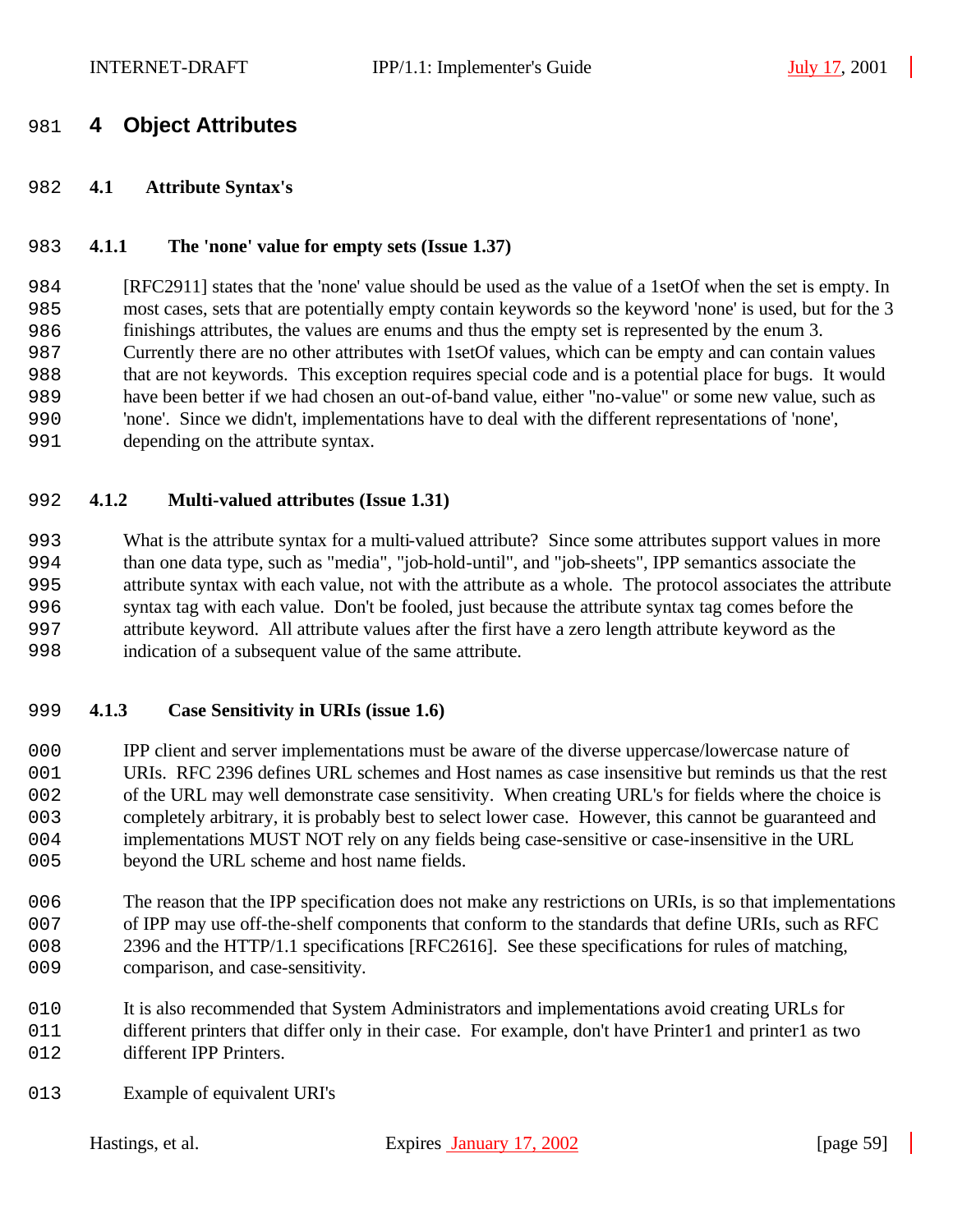- 014 http://abc.com:80/~smith/home.html
- http://ABC.com/%7Esmith/home.html
- http:/ABC.com:/%7esmith/home.html
- Example of equivalent URI's using the IPP scheme
- 018 ipp://abc.com:631/~smith/home.html
- 019 ipp://ABC.com/%7Esmith/home.html
- http:/ABC.com:631/%7esmith/home.html
- 021 The HTTP/1.1 specification [RFC2616] contains more details on comparing URLs.

## **4.1.4 Maximum length for xxxWithLanguage and xxxWithoutLanguage**

- The 'textWithLanguage' and 'nameWithLanguage' are compound syntaxes that have two components. The first component is the 'language' component that can contain up to 63 octets. The second component is the 'text' or 'name' component. The maximum length of these are 1023 octets and 255 026 octets respectively. The definition of attributes with either syntax may further restrict the length. (e.g. 027 printer-name (name(127)))
- The length of the 'language' component has no effect on the allowable length of 'text' in 'textWithLanguage' or the length of 'name' in 'nameWithLanguage'
- **4.2 Job Template Attributes**
- **4.2.1 multiple-document-handling(type2 keyword)**

## **4.2.1.1 Support of multiple document jobs**

 IPP/1.0 is silent on which of the four effects an implementation would perform if it supports Create-Job, 034 but does not support "multiple-document-handling" or multiple documents per job. IPP/1.1 was changed so that a Printer could support Create-Job without having to support multiple document jobs. The "multiple-document-jobs-supported" (boolean) Printer description attribute was added to IPP/1.1 along with the 'server-error-multiple-document-jobs-not-supported' status code for a Printer to indicate whether or not it supports multiple document jobs, when it supports the Create-Job operation. Also IPP/1.1 was clarified that the Printer MUST support the "multiple-document-handling" (type2 keyword) Job Template attribute with at least one value if the Printer supports multiple documents per job.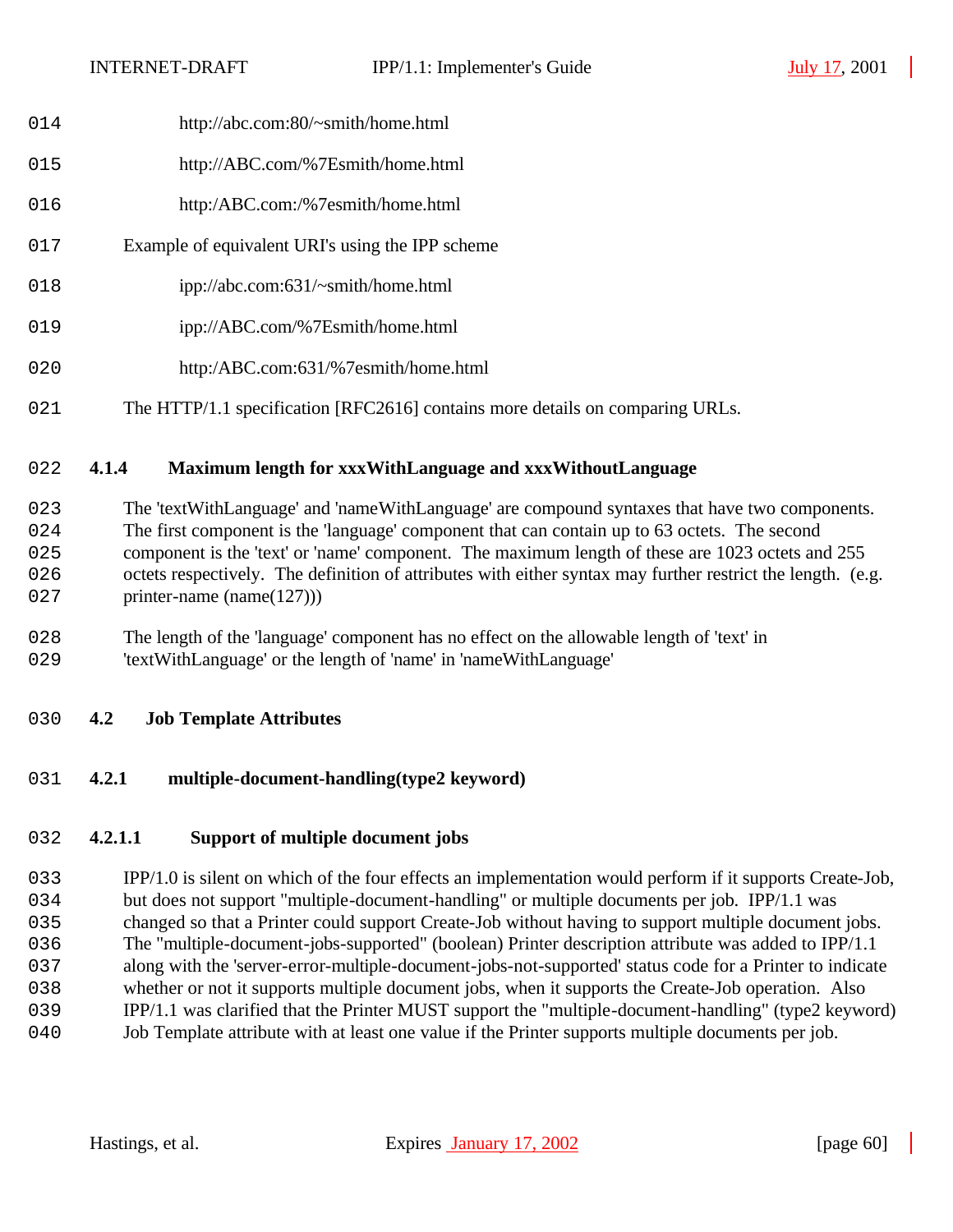#### 2041 **4.3 Job Description Attributes**

## 2042 **4.3.1 Getting the date and time of day**

## 2043 The "date-time-at-creation", "date-time-at-processing", and "date-time-at-completed" attributes are 044 returned as dateTime syntax. These attributes are OPTIONAL for a Printer to support. However, 045 there are various ways for a Printer to get the date and time of day. Some suggestions:

- 046 1. A Printer can get time from an NTP timeserver if there's one reachable on the network. See 047 RFC 1305. Also DHCP option 32 in RFC 2132 returns the IP address of the NTP server.
- 048 2. Get the date and time at startup from a human operator
- 2049 3. Have an operator set the date and time using a web administrative interface
- 2050 4. Get the date and time from incoming HTTP requests, though the problems of spoofing need 2051 to be considered. Perhaps comparing several HTTP requests could reduce the chances of spoofing.
- 052 5. Internal date time clock battery driven.
- 053 6. Query "http://tycho.usno.navy.mil/cgi-bin/timer.pl"
- 2054 **4.4 Printer Description Attributes**
- 2055 **4.4.1 queued-job-count (integer(0:MAX))**

## 2056 **4.4.1.1 Why is "queued-job-count" RECOMMENDED (Issue 1.14)?**

 The reason that "queued-job-count" is RECOMMENDED, is that some clients look at that attribute alone when summarizing the status of a list of printers, instead of doing a Get-Jobs to determine the number of jobs in the queue. Implementations that fail to support the "queued-job-count" will cause 060 that client to display 0 jobs when there are actually queued jobs.

2061 We would have made it a REQUIRED Printer attribute, but some implementations had already been 2062 completed before the issue was raised, so making it a SHOULD was a compromise.

## 2063 **4.4.1.2 Is "queued-job-count" a good measure of how busy a printer is (Issue 1.15)?**

064 The "queued-job-count" is not a good measure of how busy the printer is when there are held jobs. A 2065 future registration could be to add a "held-job-count" (or an "active-job-count") Printer Description 2066 attribute if experience shows that such an attribute (combination) is needed to quickly indicate how busy 067 a printer really is.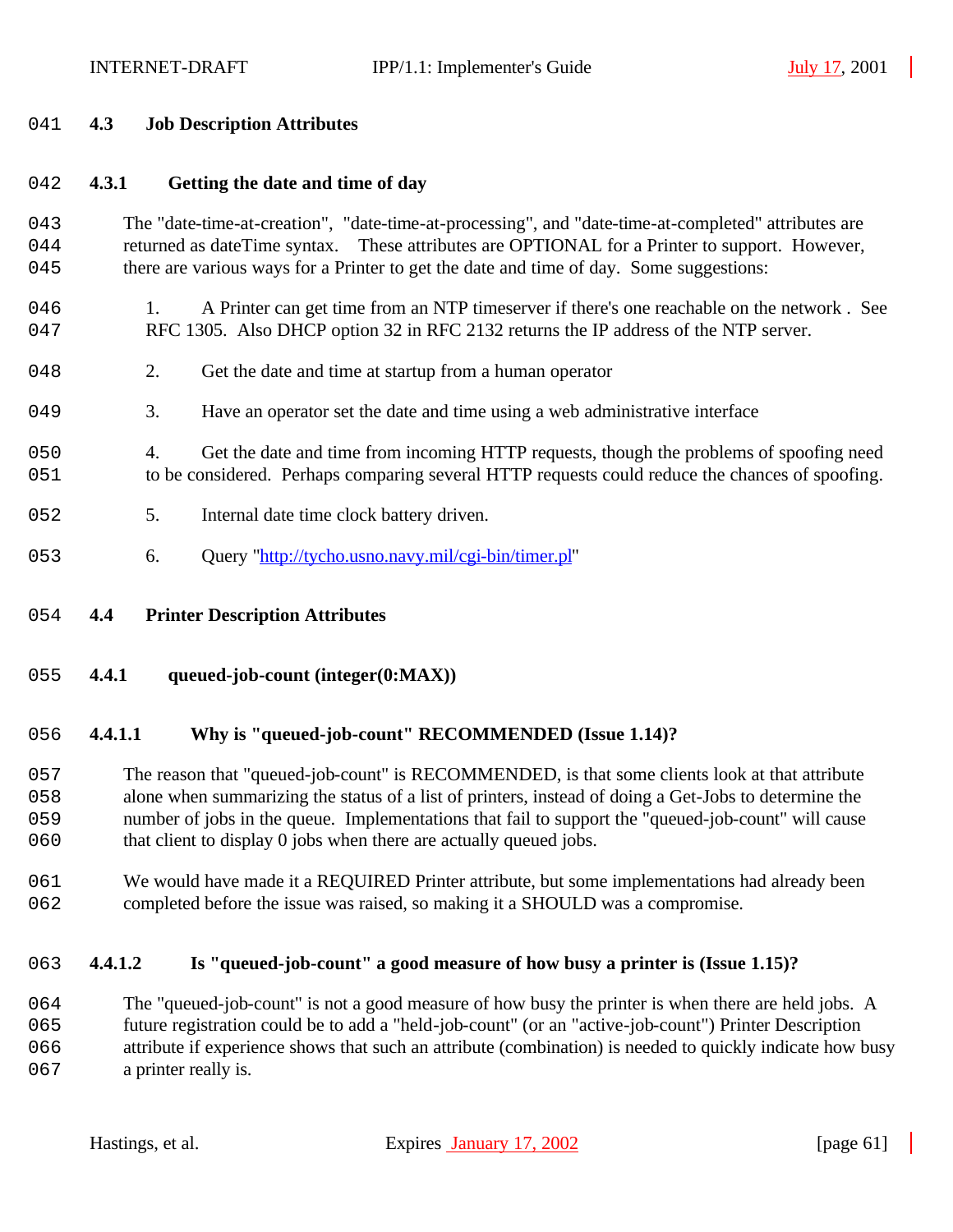#### 2068 **4.4.2 printer-current-time (dateTime)**

2069 A Printer implementation MAY support this attribute by obtaining the date and time by any number of 2070 implementation-dependent means at startup or subsequently. Examples include:

- 071 1. an internal date time clock,
- 072 2. from the operator at startup using the console,
- 073 3. from an operator using an administrative web page,
- 074 4. from HTTP headers supplied in client requests,
- 2075 5. use HTTP to query "http://tycho.usno.navy.mil/cgi-bin/timer.pl"
- 076 6. from the network, using NTP [RFC1305] or DHCP option 32 [RFC2132] that returns the IP 077 address of the NTP server.

078 If an implementation supports this attribute by obtaining the current time from the network (at startup 079 or later), but the time is not available, then the implementation MUST return the value of this attribute 2080 using the out-of-band 'no-value' meaning not configured. See the beginning of section 4.1.

2081 Since the new "date-and-time-at-xxx" Job Description attributes refer to the "printer-current-time", they 082 will be covered also.

#### 2083 **4.4.3 Printer-uri**

2084 Must the operational attribute for printer-uri match one of the values in "printer-uri-supported"?

2085 A forgiving printer implementation would not reject the operation. But the implementation has its rights 2086 to reject a printer or job operation if the operational attribute printer-uri is not a value of the printer-uri-

- 087 supported. The printer might not be improperly configured. The request obviously reached the printer.
- 2088 The printer could treat the printer-uri as the logical equivalent of a value in the printer-uri-supported. It
- 2089 would be implementation dependent for which value, and associated security policy, would apply. This
- 2090 does also apply to a job object specified with a printer-uri and job-id, or with a job-uri. See section 4.1.3
- 091 for how to compare URI's.

#### 2092 **4.5 Empty Jobs**

2093 The IPP object model does not prohibit a job that contains no documents. Such a job may be created in 2094 a number of ways including a 'create-job' followed by an 'add-document' that contains no data and has 095 the 'last-document' flag set.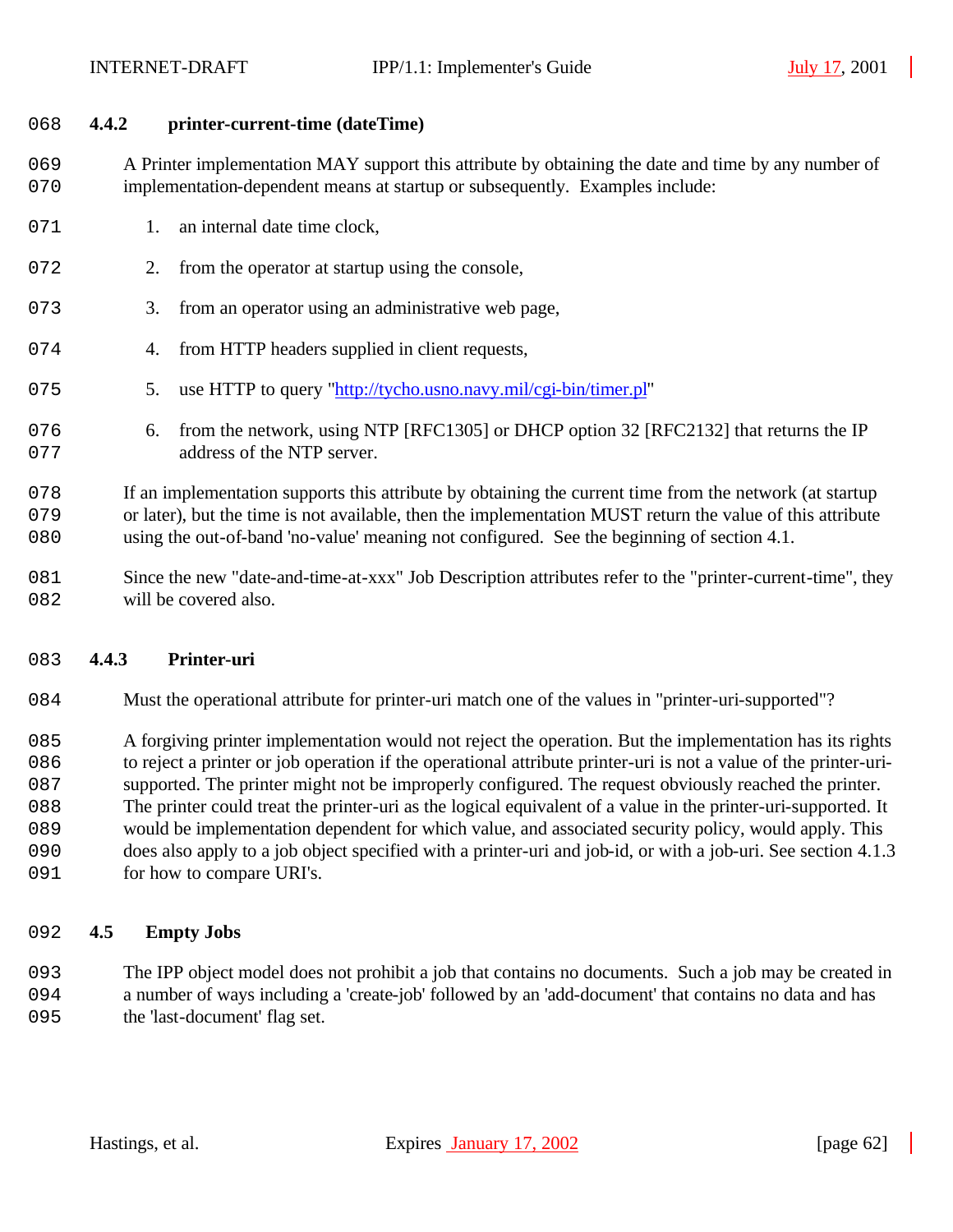- An empty job is processed just as any other job. The operation that "closes" an empty job is not
- rejected because the job is empty. If no other conditions exist, other than the job is empty, the response to the operation will indicate success. After the job is scheduled and processed, the job state SHALL be 099 'completed'.
- There will be some variation in the value(s) of the "job-state-reasons" attribute. It is required that if no
- conditions, other than the job being empty, exist the "job-state-reasons" SHALL include the 'completed-
- successfully'. If other conditions existed, the 'completed-with-warnings' or 'completed-with-errors'
- values may be used.

# **5 Directory Considerations**

## **5.1 General Directory Schema Considerations**

- The [RFC2911] document lists RECOMMENDED and OPTIONAL Printer object attributes for directory schemas. See [RFC2911] APPENDIX E: Generic Directory Schema.
- The SLP printer template is defined in the "Definition of the Printer Abstract Service Type v2.0"
- document [svrloc-printer]. The LDAP printer template is defined in the "Internet Printing Protocol (IPP): LDAP Schema for Printer Services" document [ldap-printer]. Both documents systematically
- 211 add "printer-" to any attribute that doesn't already start with "printer-" in order to keep the printer-
- directory attributes distinct from other directory attributes. Also, instead of using "printer-uri-
- supported", "uri-authentication-supported", and "uri-security-supported", they use a "printer-xri-
- supported" attribute with special syntax to contain all of the same information in a single attribute.

## **5.2 IPP Printer with a DNS name**

- If the IPP printer has a DNS name should there be at least two values for the printer-uri-supported attribute. One URL with the fully qualified DNS name the other with the IP address in the URL?
- The printer may contain one or the other or both. It's up to the administrator to configure this attribute.

# **6 Security Considerations**

- 2120 The security considerations given in [RFC2911] Section 8 "Security Considerations" all apply to this
- document. In addition, the following sub-sections describes security consideration that have arisen as a
- 122 result of implementation testing. This section corresponds to the RFC2911 Section 8 "Security **Considerations.**

# **6.1 Querying jobs with IPP that were submitted using other job submission protocols (Issue 1.32)**

The following clarification was added to [RFC2911] section 8.5: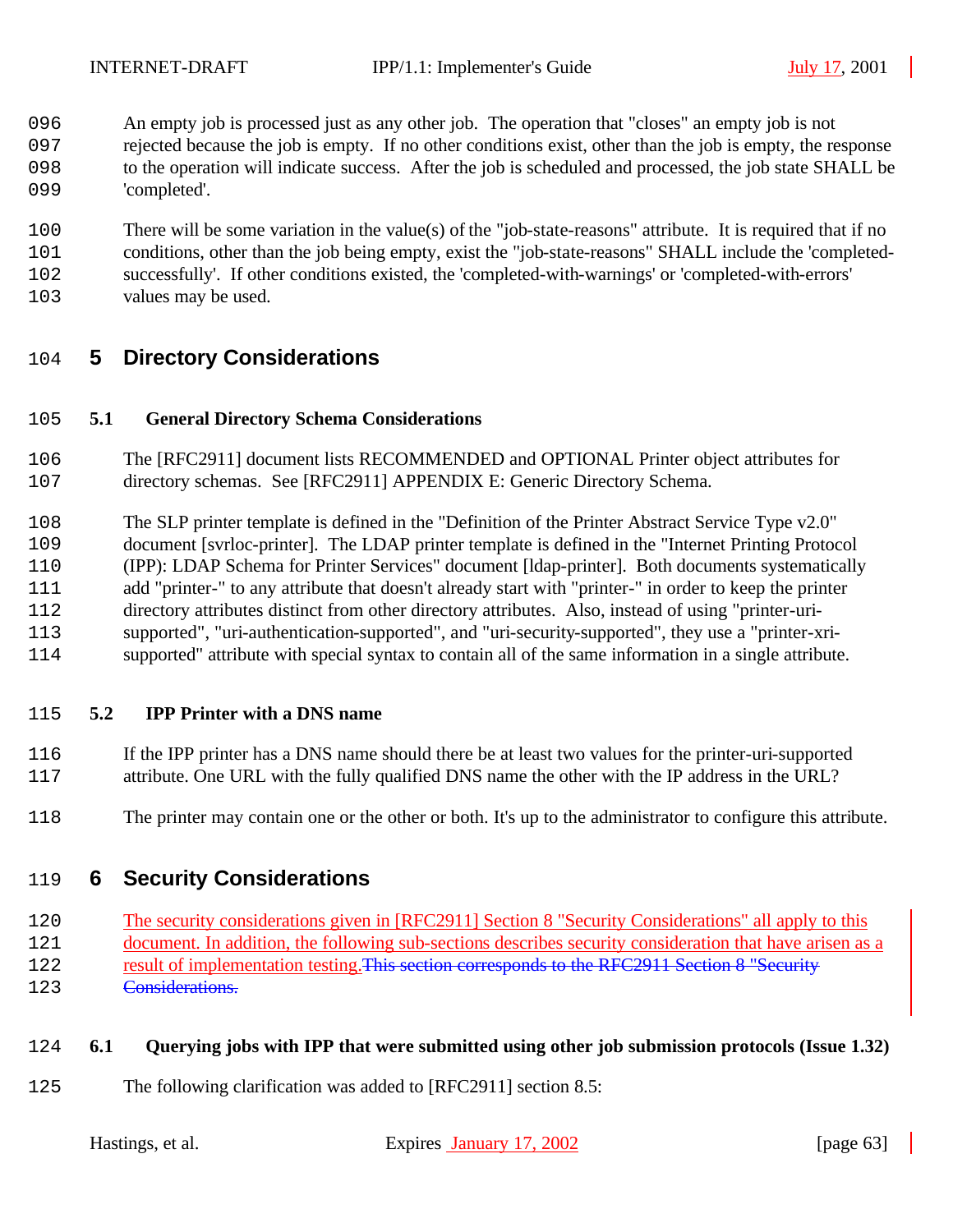- 8.5 Queries on jobs submitted using non-IPP protocols
- If the device that an IPP Printer is representing is able to accept jobs using other job submission protocols in addition to IPP, it is RECOMMEND that such an implementation at least allow such "foreign" jobs to be queried using Get-Jobs returning "job-id" and "job-uri" as 'unknown'. Such an implementation NEED NOT support all of the same IPP job attributes as for IPP jobs. The IPP object returns the 'unknown' out-of-band value for any requested attribute of a foreign job that is 132 supported for IPP jobs, but not for foreign jobs.
- It is further RECOMMENDED, that the IPP Printer generate "job-id" and "job-uri" values for such "foreign jobs", if possible, so that they may be targets of other IPP operations, such as Get-Job- Attributes and Cancel-Job. Such an implementation also needs to deal with the problem of authentication of such foreign jobs. One approach would be to treat all such foreign jobs as belonging to users other than the user of the IPP client. Another approach would be for the foreign job to belong to 'anonymous'. Only if the IPP client has been authenticated as an operator or administrator of the IPP Printer object, could the foreign jobs be queried by an IPP request. Alternatively, if the security policy were to allow users to query other users' jobs, then the foreign 141 jobs would also be visible to an end-user IPP client using Get-Jobs and Get-Job-Attributes.
- Thus IPP MAY be implemented as a "universal" protocol that provides access to jobs submitted with any job submission protocol. As IPP becomes widely implemented, providing a more universal access makes sense.

# **7 Encoding and Transport**

This section discusses various aspects of IPP/1.1 Encoding and Transport [RFC2910].

 A server is not required to send a response until after it has received the client's entire request. Hence, a client must not expect a response until after it has sent the entire request. However, we recommend that the server return a response as soon as possible if an error is detected while the client is still sending the data, rather than waiting until all of the data is received. Therefore, we also recommend that a client listen for an error response that an IPP server MAY send before it receives all the data. In this case a client, if chunking the data, can send a premature zero-length chunk to end the request before sending all the data (and so the client can keep the connection open for other requests, rather than closing it). If the request is blocked for some reason, a client MAY determine the reason by opening another connection to query the server using Get-Printer-Attributes.

 IPP, by design, uses TCP's built-in flow control mechanisms [RFC 793] to throttle clients when Printers are busy. Therefore, it is perfectly normal for an IPP client transmitting a Job to be blocked for a really long time. Accordingly, socket timeouts must be avoided. Some socket implementations have a timeout option, which specifies how long a write operation on a socket can be blocked before it times out and the blocking ends. A client should set this option for infinite timeout when transmitting Job 161 submissions.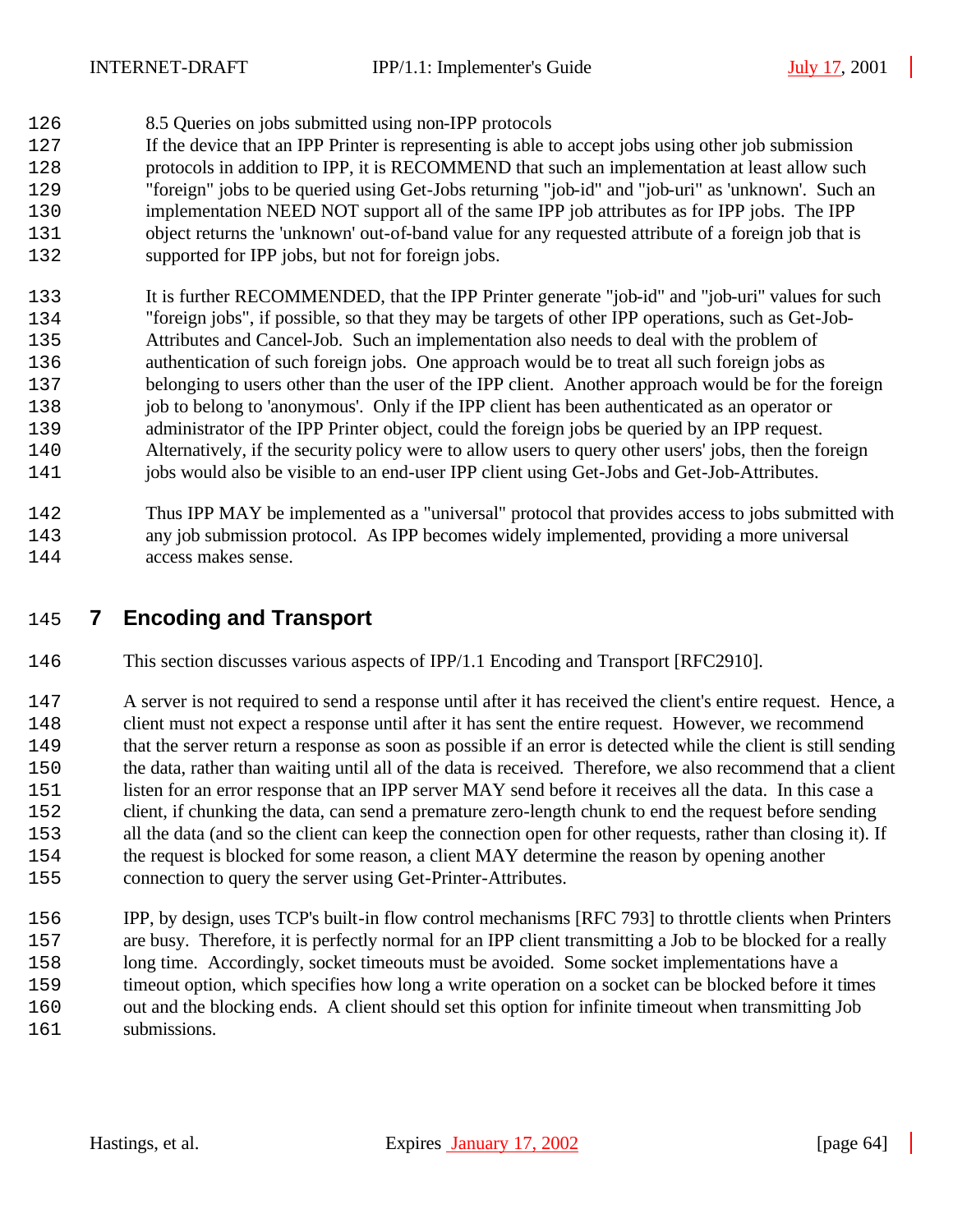- Some IPP client applications might be able to perform other useful work while a Job transmission is blocked. For example, the client may have other jobs that it could transmit to other Printers simultaneously. A client may have a GUI, which must remain responsive to the user while the Job transmission is blocked. These clients should be designed to spawn a thread to handle the Job transmission at its own pace, leaving the main application free to do other work. Alternatively, single-threaded applications could use non-blocking I/O.
- Some Printer conditions, such as jam or lack of paper, could cause a client to be blocked indefinitely. Clients may open additional connections to the Printer to Get-Printer-Attributes, determine the state of the device, alert a user if the printer is stopped, and let a user decide whether to abort the job 171 transmission or not.
- In the following sections, there are tables of all HTTP headers, which describe their use in an IPP client or server. The following is an explanation of each column in these tables.
- the "header" column contains the name of a header - the "request/client" column indicates whether a client sends the header. - the "request/ server" column indicates whether a server supports the header when received. 2177 - the "response/ server" column indicates whether a server sends the header. - the "response /client" column indicates whether a client supports the header when received. - the "values and conditions" column specifies the allowed header values and the conditions for the header to be present in a request/response. The table for "request headers" does not have columns for responses, and the table for "response headers" does not have columns for requests. The following is an explanation of the values in the "request/client" and "response/ server" columns. - **must:** the client or server MUST send the header, - **must-if:** the client or server MUST send the header when the condition described in the "values and conditions" column is met,
- **may:** the client or server MAY send the header
- <sup>189</sup> **not:** the client or server SHOULD NOT send the header. It is not relevant to an IPP implementation.
- 

The following is an explanation of the values in the "response/client" and "request/ server" columns.

- 193 **must:** the client or server MUST support the header,
- **may:** the client or server MAY support the header
- <sup>195</sup> not: the client or server SHOULD NOT support the header. It is not relevant to an IPP implementation.
- **7.1 General Headers**
- The following is a table for the general headers.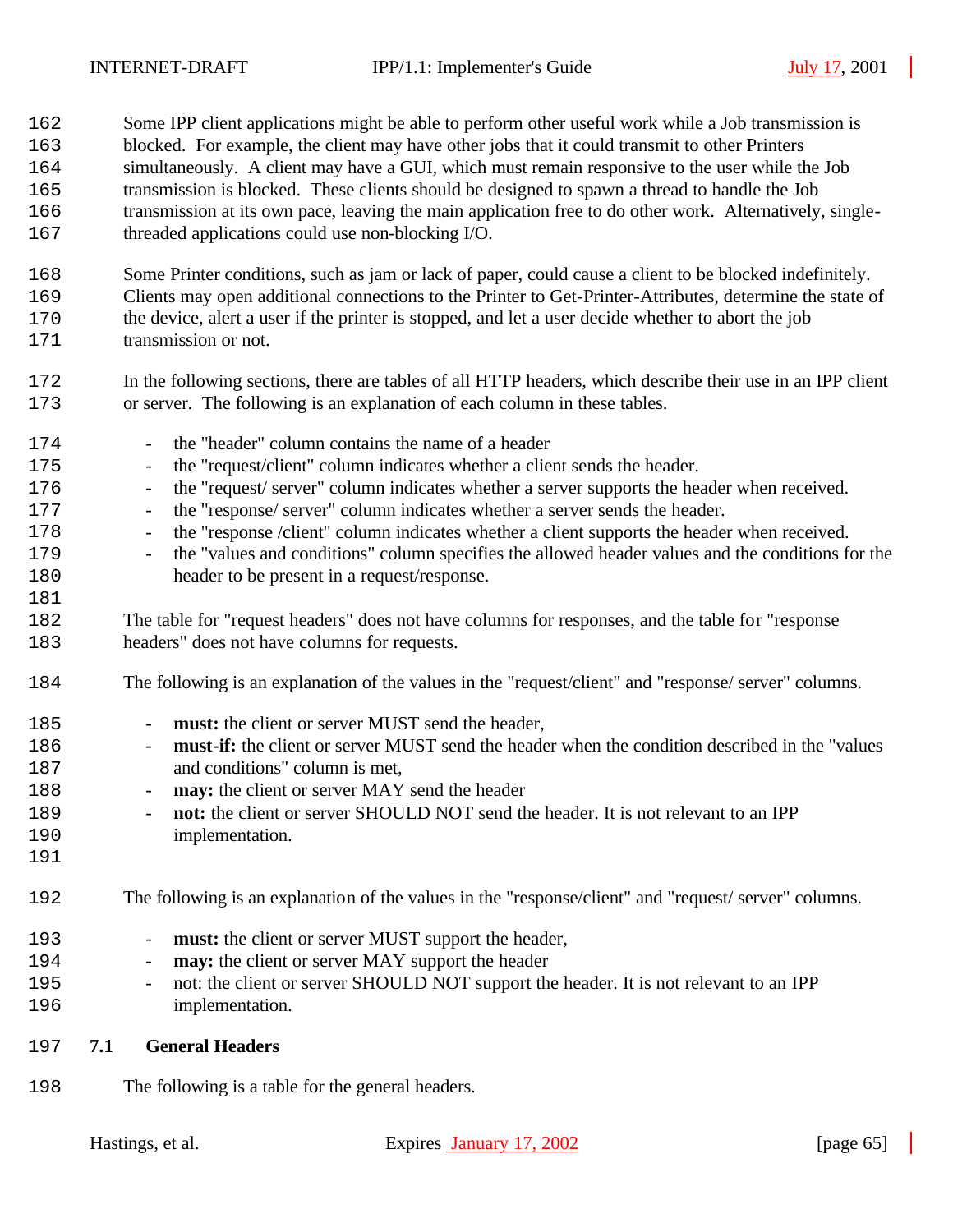$\overline{\phantom{a}}$ 

| General-<br>Header    | Request |        | Response |        | <b>Values and Conditions</b>                                                                                                                                                                                            |
|-----------------------|---------|--------|----------|--------|-------------------------------------------------------------------------------------------------------------------------------------------------------------------------------------------------------------------------|
|                       | Client  | Server | Server   | Client |                                                                                                                                                                                                                         |
| Cache-Control         | must    | not    | must     | not    | "no-cache" only                                                                                                                                                                                                         |
| Connection            | must-if | must   | must-if  | must   | "close" only. Both client and server<br>SHOULD keep a connection for<br>the duration of a sequence of<br>operations. The client and server<br>MUST include this header for<br>the last operation in such a<br>sequence. |
| Date                  | may     | may    | must     | may    | per RFC 1123 [RFC1123]<br>from<br>RFC 2616 [RFC2616]                                                                                                                                                                    |
| Pragma                | must    | not    | must     | not    | "no-cache" only                                                                                                                                                                                                         |
| Transfer-<br>Encoding | must-if | must   | must-if  | must   | "chunked" only. Header MUST be<br>present if Content-Length<br>$\overline{1}S$<br>absent.                                                                                                                               |
| Upgrade               | not     | not    | not      | not    |                                                                                                                                                                                                                         |
| Via                   | not     | not    | not      | not    |                                                                                                                                                                                                                         |

## 2199 **7.2 Request Headers**

2200 The following is a table for the request headers.

| <b>Request-Header</b> | <b>Client</b> | <b>Server</b> | <b>Request Values and Conditions</b> |
|-----------------------|---------------|---------------|--------------------------------------|
|-----------------------|---------------|---------------|--------------------------------------|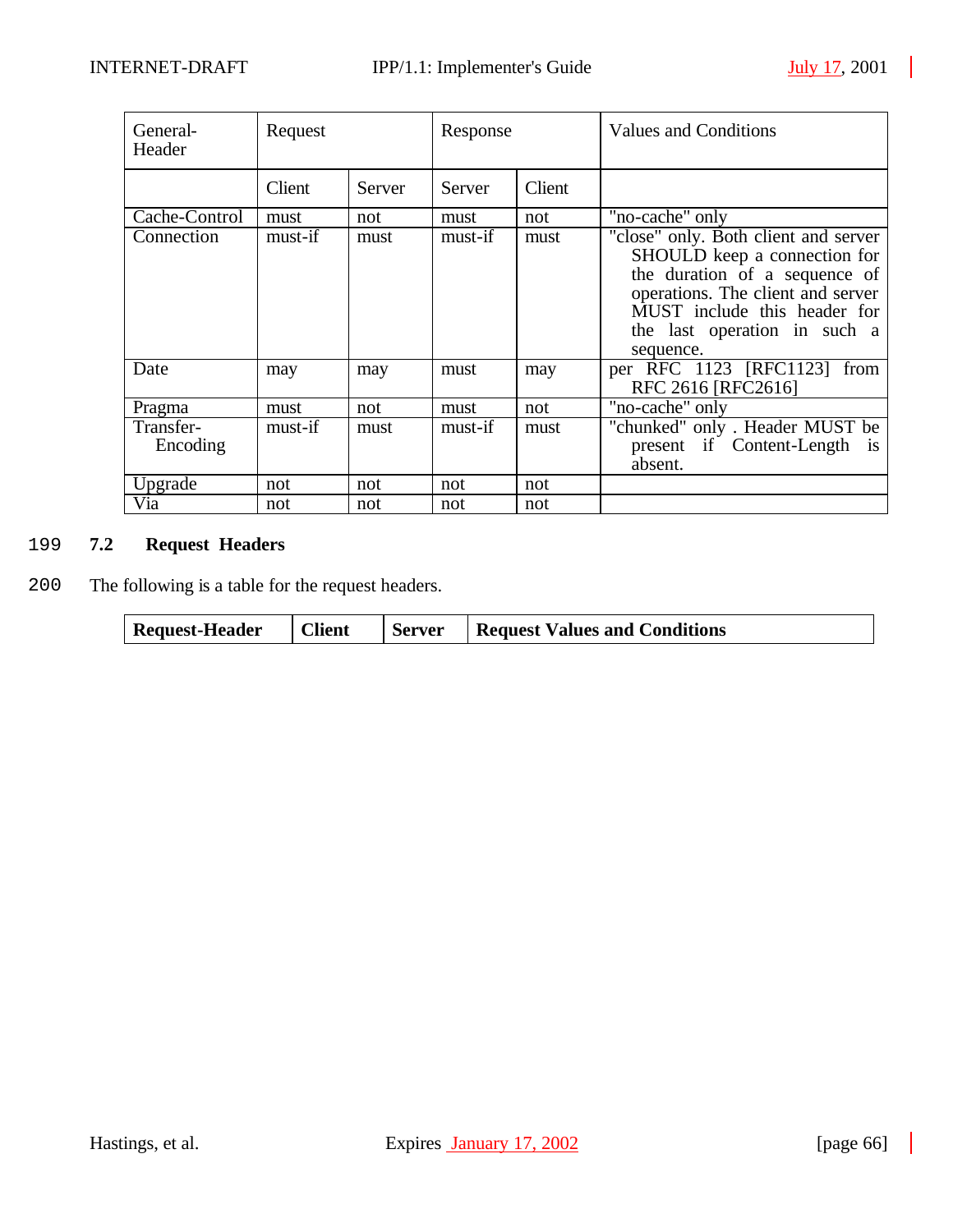| <b>Request-Header</b>   | <b>Client</b> | <b>Server</b> | <b>Request Values and Conditions</b>                                                                                                                     |
|-------------------------|---------------|---------------|----------------------------------------------------------------------------------------------------------------------------------------------------------|
| Accept                  | may           | must          | "application/ipp" only. This value is the default if<br>the client omits it                                                                              |
| Accept-Charset          | not           | not           | Charset information is within the application/ipp<br>entity                                                                                              |
| Accept-Encoding         | may           | must          | empty and per RFC 2616 [RFC2616] and IANA<br>registry for content-codings                                                                                |
| Accept-Language         | not           | not           | language information is within the application/ipp<br>entity                                                                                             |
| Authorization           | must-if       | must          | per RFC 2616. A client MUST send this header<br>when it receives a 401 "Unauthorized" response<br>and does not receive a "Proxy-Authenticate"<br>header. |
| From                    | not           | not           | per RFC 2616. Because RFC recommends sending<br>this header only with the user's approval, it is not<br>very useful                                      |
| Host                    | must          | must          | per RFC 2616                                                                                                                                             |
| If-Match                | not           | not           |                                                                                                                                                          |
| If-Modified-Since       | not           | not           |                                                                                                                                                          |
| If-None-Match           | not           | not           |                                                                                                                                                          |
| If-Range                | not           | not           |                                                                                                                                                          |
| If-Unmodified-<br>Since | not           | not           |                                                                                                                                                          |
| Max-Forwards            | not           | not           |                                                                                                                                                          |
| Proxy-<br>Authorization | $must$ -if    | not           | per RFC 2616. A client MUST send this header<br>when it receives a 401 "Unauthorized" response<br>and a "Proxy-Authenticate" header.                     |
| Range                   | not           | not           |                                                                                                                                                          |
| Referrer                | not           | not           |                                                                                                                                                          |
| User-Agent              | not           | not           |                                                                                                                                                          |

## 2201 **7.3 Response Headers**

2202 The following is a table for the request headers.

 $\blacksquare$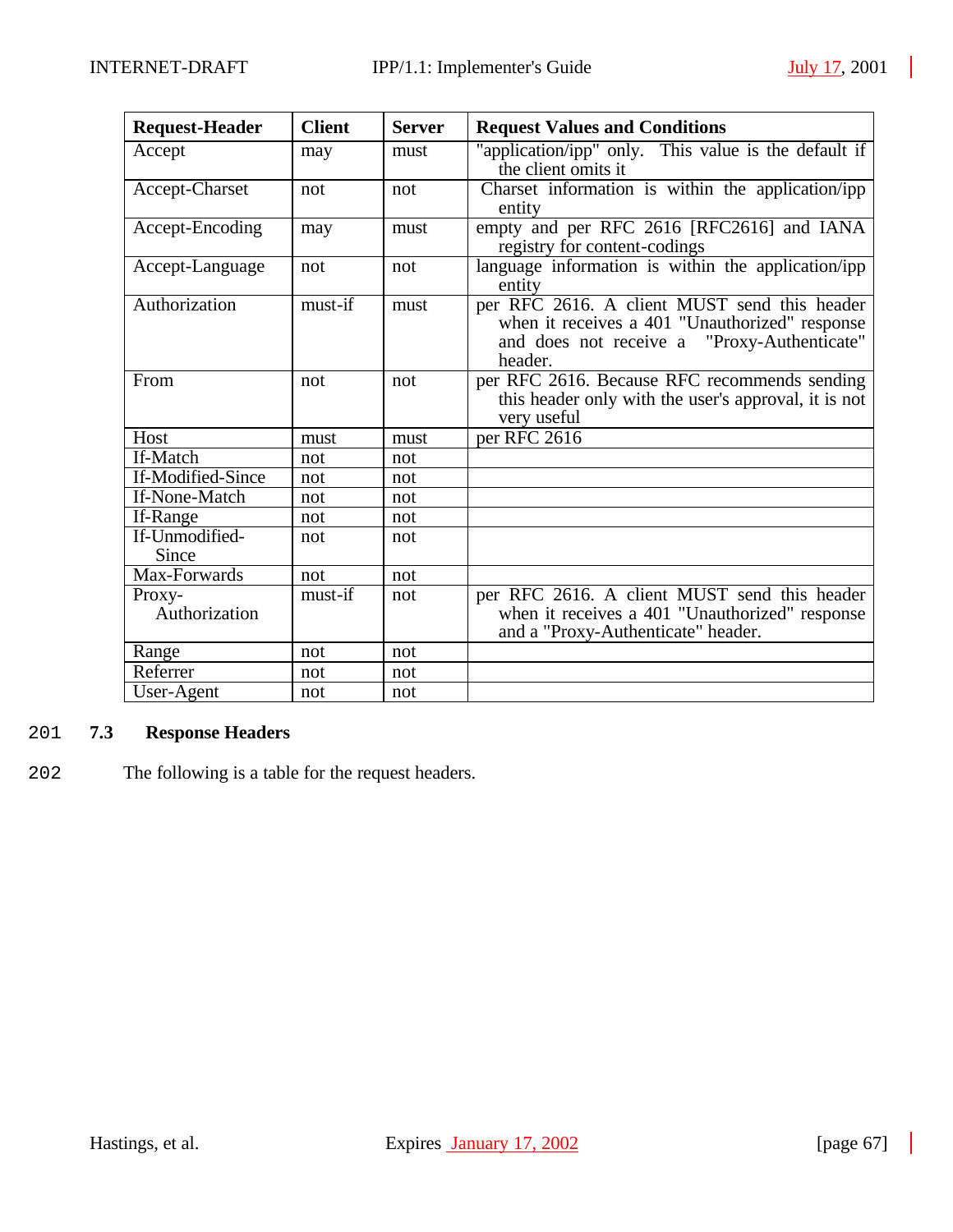| Response-Header         | Server  | Client | <b>Response Values and Conditions</b>             |
|-------------------------|---------|--------|---------------------------------------------------|
| Accept-Ranges           | not     | not    |                                                   |
| Age                     | not     | not    |                                                   |
| Location                | must-if | may    | per RFC 2616. When URI needs redirection.         |
| Proxy-Authenticate      | not     | must   | per RFC 2616                                      |
| Public                  | may     | may    | per RFC 2616                                      |
| Retry-After             | may     | may    | per RFC 2616                                      |
| Server                  | not     | not    |                                                   |
| Vary                    | not     | not    |                                                   |
| Warning                 | may     | may    | per RFC 2616                                      |
| <b>WWW-Authenticate</b> | must-if | must   | per RFC 2616. When a server needs to authenticate |
|                         |         |        | a client.                                         |

## 2203 **7.4 Entity Headers**

2204 The following is a table for the entity headers.

| <b>Entity-Header</b> | <b>Request</b> |               | <b>Response</b> |               | <b>Values and Conditions</b>                                                                                    |
|----------------------|----------------|---------------|-----------------|---------------|-----------------------------------------------------------------------------------------------------------------|
|                      | <b>Client</b>  | <b>Server</b> | <b>Server</b>   | <b>Client</b> |                                                                                                                 |
| Allow                | not            | not           | not             | not           |                                                                                                                 |
| Content-Base         | not            | not           | not             | not           |                                                                                                                 |
| Content-Encoding     | may            | must          | must            | must          | per RFC 2616 and IANA<br>for<br>registry<br>content<br>codings.                                                 |
| Content-Language     | not            | not           | not             | not           | handles<br>Application/ipp<br>language                                                                          |
| Content-Length       | must-if        | must          | must-if         | must          | the length of the message-<br>body per RFC 2616.<br>Header MUST be present<br>if Transfer-Encoding is<br>absent |
| Content-Location     | not            | not           | not             | not           |                                                                                                                 |
| Content-MD5          | may            | may           | may             | may           | per RFC 2616                                                                                                    |
| Content-Range        | not            | not           | not             | not           |                                                                                                                 |
| Content-Type         | must           | must          | must            | must          | "application/ipp" only                                                                                          |
| ETag                 | not            | not           | not             | not           |                                                                                                                 |
| Expires              | not            | not           | not             | not           |                                                                                                                 |
| Last-Modified        | not            | not           | not             | not           |                                                                                                                 |

#### 2205 **7.5 Optional support for HTTP/1.0**

 IPP implementations consist of an HTTP layer and an IPP layer. In the following discussion, the term "client" refers to the HTTP client layer and the term "server" refers to the HTTP server layer. The Encoding and Transport document [RFC2910] requires that HTTP 1.1 MUST be supported by all clients and all servers. However, a client and/or a server implementation may choose to also support HTTP 1.0.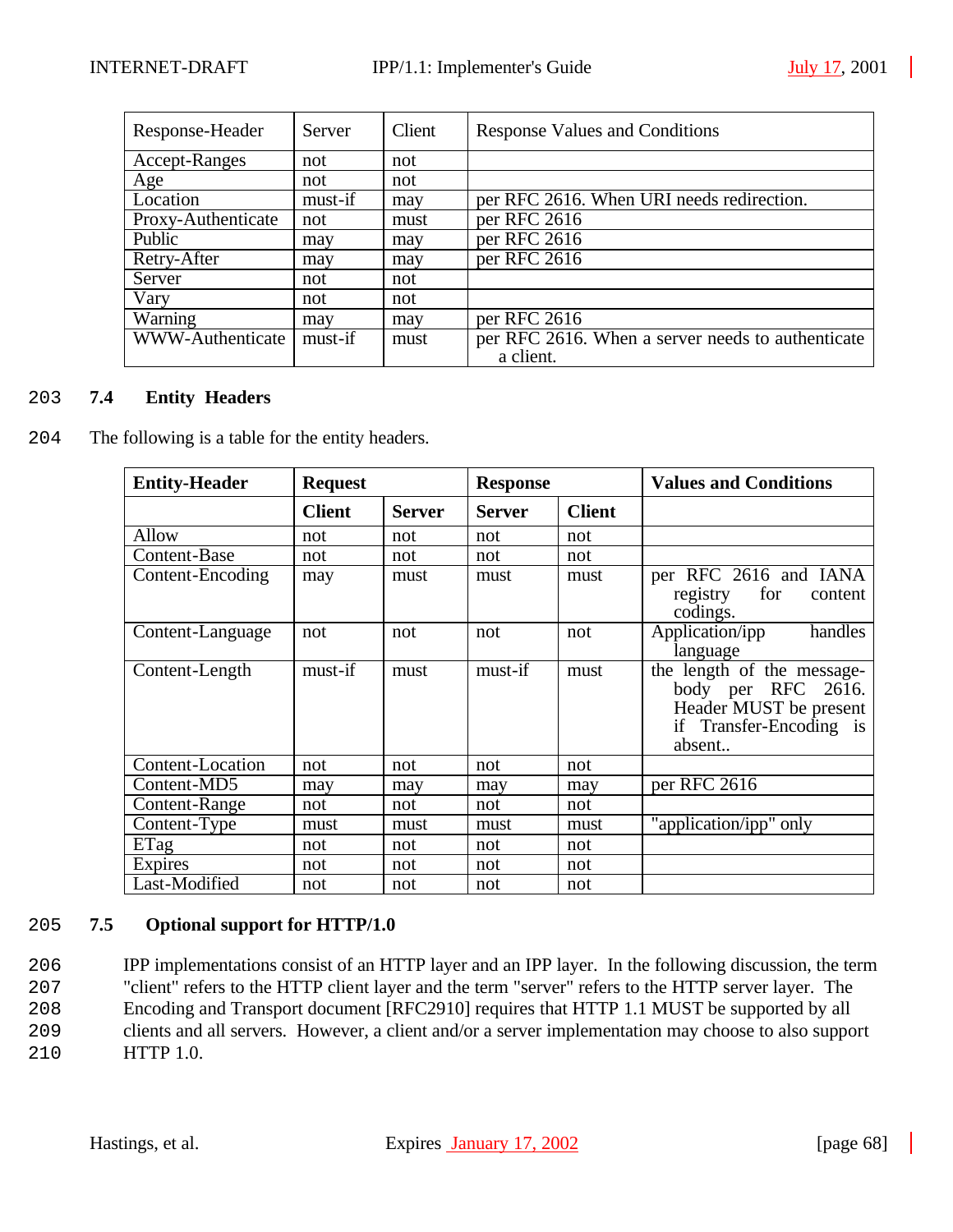- This option means that a server may choose to communicate with a (non-conforming) client that only
- supports HTTP 1.0. In such cases the server should not use any HTTP 1.1 specific parameters or features and should respond using HTTP version number 1.0.
- This option also means that a client may choose to communicate with a (non-conforming) server that
- only supports HTTP 1.0. In such cases, if the server responds with an HTTP 'unsupported version number' to an HTTP 1.1 request, the client should retry using HTTP version number 1.0.

## **7.6 HTTP/1.1 Chunking**

#### **7.6.1 Disabling IPP Server Response Chunking**

- Clients MUST anticipate that the HTTP/1.1 server may chunk responses and MUST accept them in responses. However, a (non-conforming) HTTP client that is unable to accept chunked responses may attempt to request an HTTP 1.1 server not to use chunking in its response to an operation by using the following HTTP header:
- TE: identity
- This mechanism should not be used by a server to disable a client from chunking a request, since chunking of document data is an important feature for clients to send long documents.

#### **7.6.2 Warning About the Support of Chunked Requests**

- This section describes some problems with the use of chunked requests and HTTP/1.1 servers.
- The HTTP/1.1 standard [RFC2616] requires that conforming servers support chunked requests for any method. However, in spite of this requirement, some HTTP/1.1 implementations support chunked responses in the GET method, but do not support chunked POST method requests. Some HTTP/1.1 implementations that support CGI scripts [CGI] and/or servlets [Servlet] require that the client supply a Content-Length. These implementations might reject a chunked POST method and return a 411 status code (Length Required), might attempt to buffer the request and run out of room returning a 413 status code (Request Entity Too Large), or might successfully accept the chunked request.
- Because of this lack of conformance of HTTP servers to the HTTP/1.1 standard, the IPP standard [RFC2910] REQUIRES that a conforming IPP Printer object implementation support chunked requests and that conforming clients accept chunked responses. Therefore, IPP object implementers are warned to seek HTTP server implementations that support chunked POST requests in order to conform to the IPP standard and/or use implementation techniques that support chunked POST requests.

## **8 References**

- [CGI]
- CGI/1.1 (http://www.ietf.org/internet-drafts/draft-coar-cgi-v11-00.txt).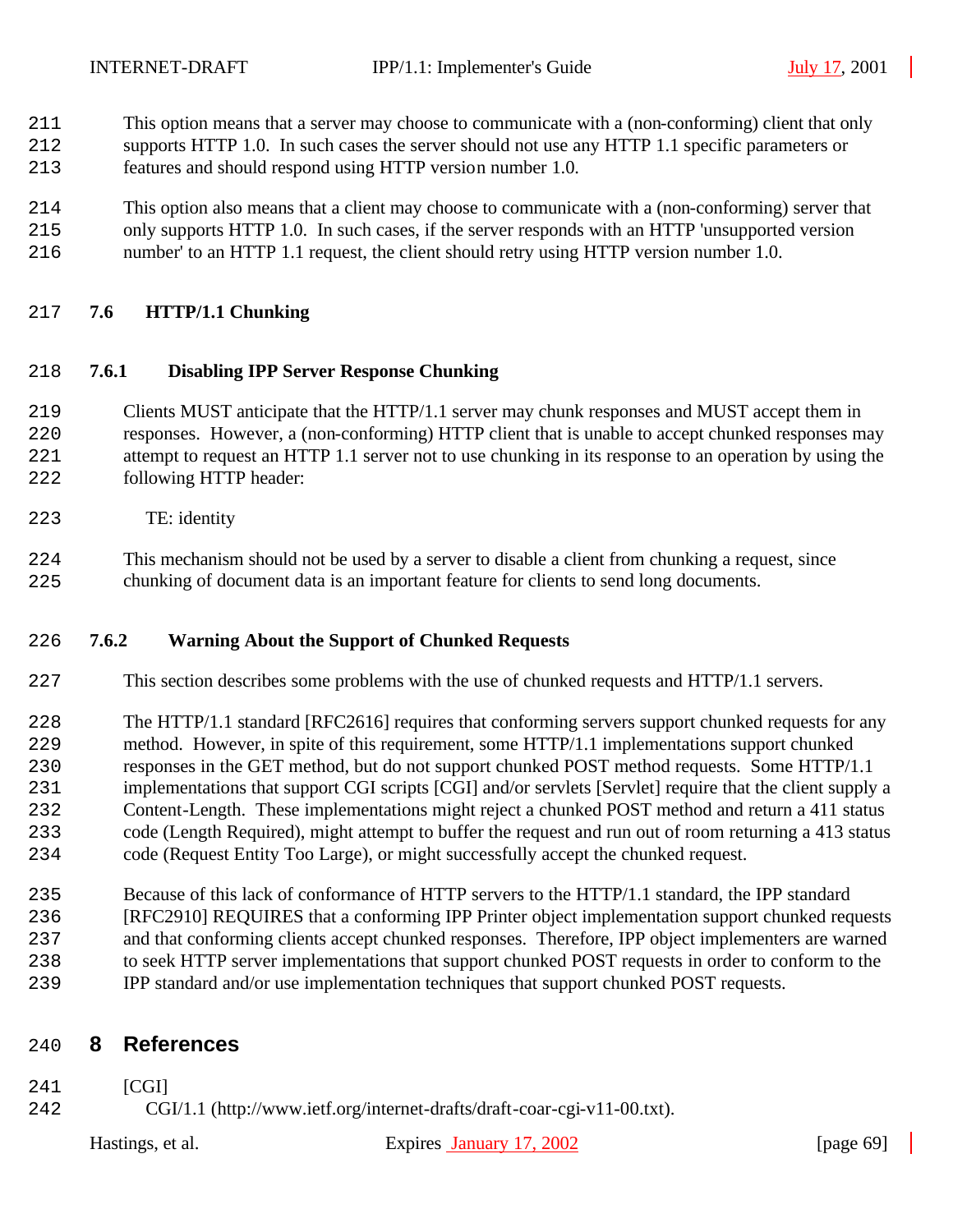| 243 | $[IANA-CS]$                                                                                                                               |
|-----|-------------------------------------------------------------------------------------------------------------------------------------------|
| 244 | IANA Registry of Coded Character Sets: ftp://ftp.iana.org/in-notes/iana/assignments/character-sets                                        |
| 245 | [ldap-printer]                                                                                                                            |
| 246 | Fleming, P., Jones, K., Lewis, H., McDonald, I., "Internet Printing Protocol (IPP): LDAP Schema                                           |
| 247 | for Printer Services", <draft-ietf-ipp-ldap-printer-schema-044.txt>, work in progress, April</draft-ietf-ipp-ldap-printer-schema-044.txt> |
| 248 | 27December 20, 2000.                                                                                                                      |
| 249 | [RFC793]                                                                                                                                  |
| 250 | J. Postel, "Transmission Control Protocol", RFC 793.                                                                                      |
| 251 | [RFC1123]                                                                                                                                 |
| 252 | Braden, S., "Requirements for Internet Hosts - Application and Support", RFC 1123, October, 1989.                                         |
| 253 | [RFC2026]                                                                                                                                 |
| 254 | S. Bradner, "The Internet Standards Process -- Revision 3", RFC 2026, October 1996.                                                       |
| 255 | [RFC2119]                                                                                                                                 |
| 256 | S. Bradner, "Key words for use in RFCs to Indicate Requirement Levels", RFC 2119, March                                                   |
| 257 | 1997.                                                                                                                                     |
| 258 | [RFC2396]                                                                                                                                 |
| 259 | Berners-Lee, T., Fielding, R., Masinter, L., "Uniform Resource Identifiers (URI): Generic                                                 |
| 260 | Syntax", RFC 2396, August 1998.                                                                                                           |
| 261 | $[RFC2565]$                                                                                                                               |
| 262 | R. deBry, T. Hastings, R. Herriot, S. Isaacson, P. Powell, "Internet Printing Protocol/1.0: Model and                                     |
| 263 | Semantics", RFC 2566, April 1999.                                                                                                         |
| 264 | [RFC2566]                                                                                                                                 |
| 265 | Herriot, R., Butler, S., Moore, P., Turner, R., "Internet Printing Protocol/1.0: Encoding and                                             |
| 266 | Transport", RFC 2565, April 1999.                                                                                                         |
| 267 | [RFC2567]                                                                                                                                 |
| 268 | Wright, D., "Design Goals for an Internet Printing Protocol", draft-ietf-ipp-req-03.txtRFC 2567,                                          |
| 269 | November, 1998April 1999.                                                                                                                 |
| 270 | [RFC2568]                                                                                                                                 |
| 271 | Zilles, S., "Rationale for the Structure and Model and Protocol for the Internet Printing Protocol",                                      |
| 272 | RFC 2568, April 1999.                                                                                                                     |
| 273 | [RFC2569]                                                                                                                                 |
| 274 | Herriot, R., Hastings, T., Jacobs, N., Martin, J., "Mapping between LPD and IPP Protocols", RFC                                           |
| 275 | 2569, April 1999.                                                                                                                         |
| 276 | $[RFC2616]$                                                                                                                               |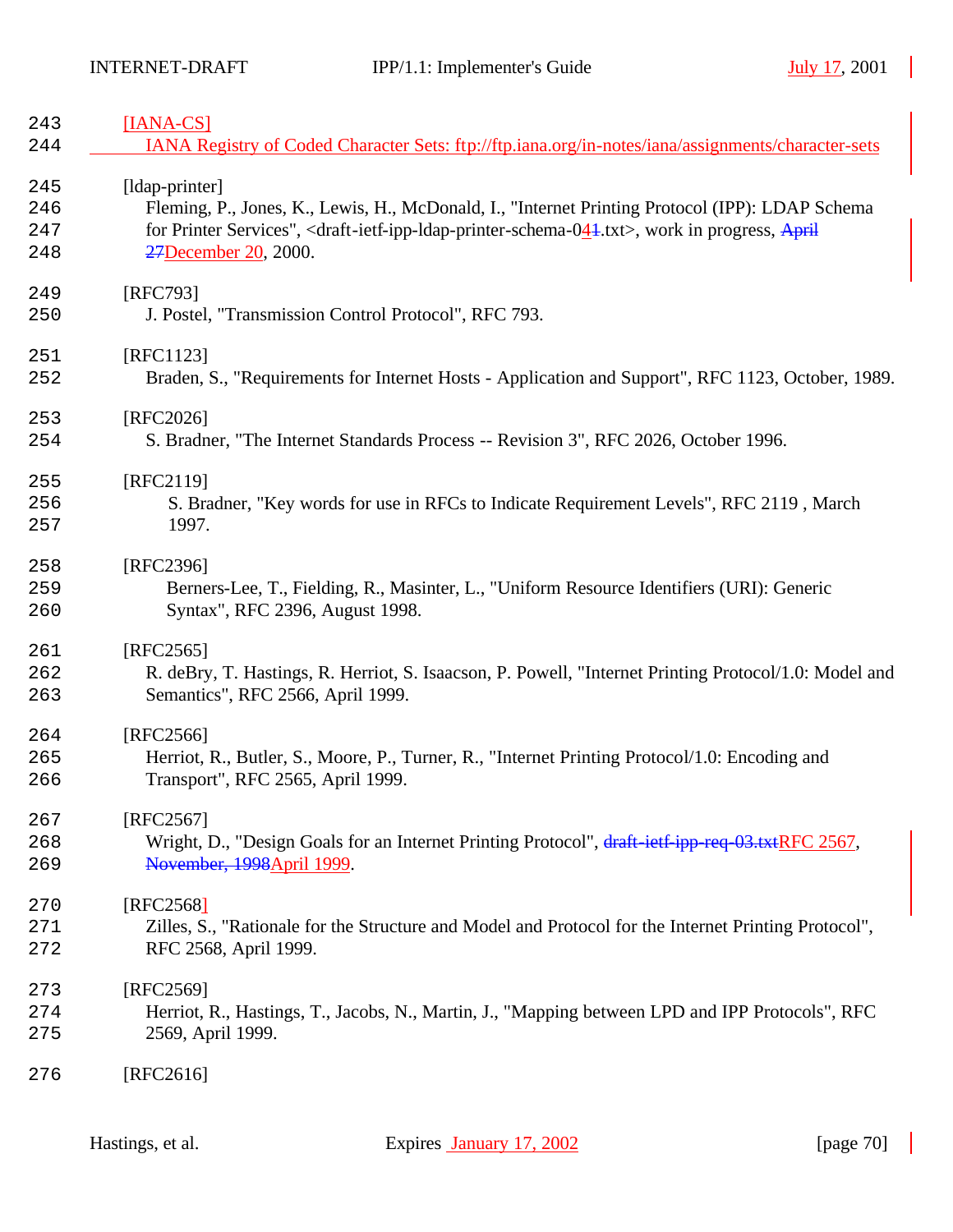| 277<br>278 | R. Fielding, J. Gettys, J. Mogul, H. Frystyk, L. Masinter, P. Leach, T. Berners-Lee, "Hypertext<br>Transfer Protocol - HTTP/1.1", RFC 2616, June 1999. |
|------------|--------------------------------------------------------------------------------------------------------------------------------------------------------|
|            |                                                                                                                                                        |
| 279        | [RFC2910]                                                                                                                                              |
| 280        | Herriot, R., Butler, S., Moore, P., Turner, R., "Internet Printing Protocol/1.0: Encoding and                                                          |
| 281        | Transport", RFC 2910, September, 2000.                                                                                                                 |
| 282        | [RFC2911]                                                                                                                                              |
| 283        | R. deBry, T. Hastings, R. Herriot, S. Isaacson, P. Powell, "Internet Printing Protocol/1.0: Model and                                                  |
| 284        | Semantics", RFC 2911, September, 2000.                                                                                                                 |
| 285        | [Servlet]                                                                                                                                              |
| 286        | Servlet Specification Version 2.1 (http://java.sun.com/products/servlet/2.1/index.html).                                                               |
| 287        | [svrloc-printer]                                                                                                                                       |
| 288        | St. Pierre, P., Isaacson, S., McDonald, I., "Definition of the Printer Abstract Service Type v2.0",                                                    |
| 289        | http://www.isi.edu/in-notes/iana/assignments/svrloc-templates/printer.2.0.en (IANA Registered, May                                                     |
| 290        | 27, 2000) <draft-ietf-syrloc-printer-scheme-06.txt>, work in progress, March 8, 2000.</draft-ietf-syrloc-printer-scheme-06.txt>                        |
| 291        | [SSL]                                                                                                                                                  |
| 292        | Netscape, The SSL Protocol, Version 3, (Text version 3.02), November 1996.                                                                             |
|            |                                                                                                                                                        |
|            |                                                                                                                                                        |

## **9 Authors' Address**

- Thomas N. Hastings
- Xerox Corporation
- 701 Aviation Blvd.
- El Segundo, CA 90245
- hastings@cp10.es.xerox.com
- 
- Carl-Uno Manros
- Xerox Corporation
- 701 Aviation Blvd.
- El Segundo, CA 90245
- cmanros@cp10.es.xerox.com
- Carl Kugler
- Mail Stop 003G
- IBM Printing Systems Co
- 6300 Diagonal Hwy
- Boulder CO 80301
- Kugler@us.ibm.com
- 
- Henrik Holst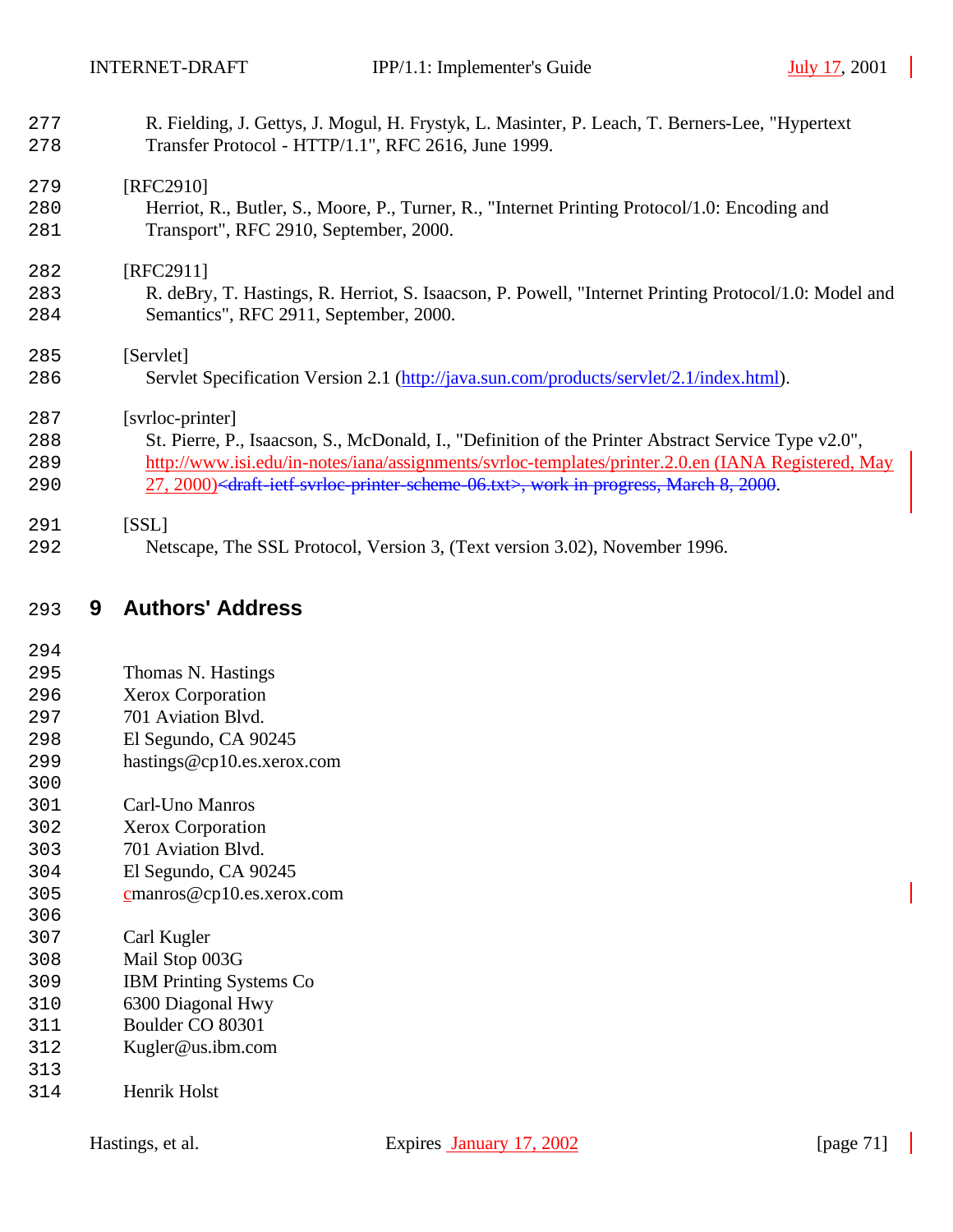$\overline{\phantom{a}}$ 

| 315 | i-data Printing Systems                                                                                    |
|-----|------------------------------------------------------------------------------------------------------------|
| 316 | Vadstrupvej 35-43                                                                                          |
| 317 | 2880 Bagsvaerd, Denmark                                                                                    |
| 318 | hh@I-data.com                                                                                              |
| 319 |                                                                                                            |
| 320 | Peter Zehler                                                                                               |
| 321 | Xerox Corporation                                                                                          |
| 322 | 800 Philips Road                                                                                           |
| 323 | Webster, NY 14580                                                                                          |
| 324 | peter.zehler@usa.xerox.com                                                                                 |
| 325 |                                                                                                            |
| 326 | <u>IPP Web Page: http://www.pwg.org/ipp/</u>                                                               |
| 327 | IPP Mailing List: ipp@pwg.org                                                                              |
| 328 |                                                                                                            |
| 329 | To subscribe to the ipp mailing list, send the following email:                                            |
| 330 | 1) send it to majordomo@pwg.org                                                                            |
| 331 | 2) leave the subject line blank                                                                            |
| 332 | 3) put the following two lines in the message body:                                                        |
| 333 | subscribe ipp                                                                                              |
| 334 | <u>end</u>                                                                                                 |
| 335 |                                                                                                            |
| 336 | Implementers of this specification document are encouraged to join the IPP Mailing List in order to        |
| 337 | participate in any discussions of clarification issues and review of registration proposals for additional |
| 338 | attributes and values. In order to reduce spam the mailing list rejects mail from non-subscribers, so you  |
| 339 | must subscribe to the mailing list in order to send a question or comment to the mailing list.             |
| 340 |                                                                                                            |
| 341 | <b>Other Participants:</b>                                                                                 |
|     |                                                                                                            |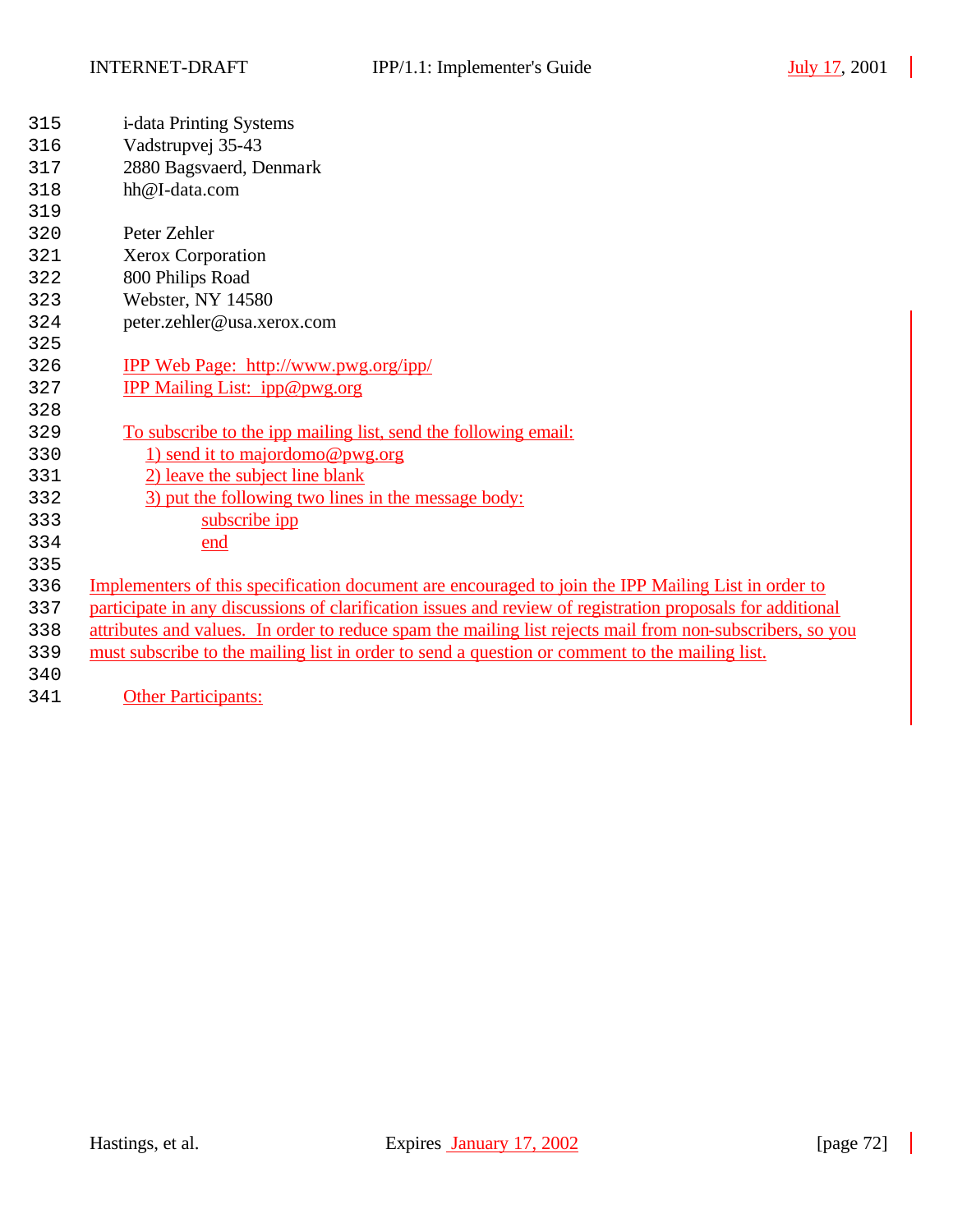$\overline{\phantom{a}}$ 

| <b>Chuck Adams - Tektronix</b>                | Shivaun Albright - HP                   |
|-----------------------------------------------|-----------------------------------------|
| <b>Stefan Andersson - Axis</b>                | <b>Jeff Barnett - IBM</b>               |
| Ron Bergman - Hitachi Koki Imaging Systems    | Dennis Carney - IBM                     |
| Keith Carter - IBM                            | <b>Angelo Caruso - Xerox</b>            |
| <b>Rajesh Chawla - TR Computing Solutions</b> | <b>Nancy Chen - Okidata</b>             |
| <b>Josh Cohen - Microsoft</b>                 | Jeff Copeland - QMS                     |
| <b>Andy Davidson - Tektronix</b>              | Roger deBry - IBM                       |
| <b>Maulik Desai - Auco</b>                    | <b>Mabry Dozier - QMS</b>               |
| Lee Farrell - Canon Information Systems       | Satoshi Fujitami - Ricoh                |
| <b>Steve Gebert - IBM</b>                     | <b>Sue Gleeson - Digital</b>            |
| <b>Charles Gordon - Osicom</b>                | <b>Brian Grimshaw - Apple</b>           |
| Jerry Hadsell - IBM                           | <b>Richard Hart - Digital</b>           |
| <b>Tom Hastings - Xerox</b>                   | Henrik Holst - I-data                   |
| <b>Stephen Holmstead</b>                      | Zhi-Hong Huang - Zenographics           |
| <b>Scott Isaacson - Novell</b>                | <b>Babek Jahromi - Microsoft</b>        |
| <b>Swen Johnson - Xerox</b>                   | David Kellerman - Northlake Software    |
| Robert Kline - TrueSpectra                    | <b>Charles Kong - Panasonic</b>         |
| <b>Carl Kugler - IBM</b>                      | Dave Kuntz - Hewlett-Packard            |
| Takami Kurono - Brother                       | <b>Rick Landau - Digital</b>            |
| <b>Scott Lawrence - Agranot Systems</b>       | <b>Greg LeClair - Epson</b>             |
| <b>Dwight Lewis - Lexmark</b>                 | <b>Harry Lewis - IBM</b>                |
| <b>Tony Liao - Vivid Image</b>                | Roy Lomicka - Digital                   |
| Pete Loya - HP                                | <b>Ray Lutz - Cognisys</b>              |
| Mike MacKay - Novell, Inc.                    | David Manchala - Xerox                  |
| Carl-Uno Manros - Xerox                       | <b>Jay Martin - Underscore</b>          |
| <b>Stan McConnell - Xerox</b>                 | <b>Larry Masinter - Xerox</b>           |
| <b>Sandra Matts - Hewlett Packard</b>         | <b>Peter Michalek - Shinesoft</b>       |
| Ira McDonald - High North Inc.                | Mike Moldovan - G3 Nova                 |
| Tetsuya Morita - Ricoh                        | Yuichi Niwa - Ricoh                     |
| Pat Nogay - IBM                               | <b>Ron Norton - Printronics</b>         |
| Hugo Parra, Novell                            | <b>Bob Pentecost - Hewlett-Packard</b>  |
| <b>Patrick Powell - Astart Technologies</b>   | <b>Jeff Rackowitz - Intermec</b>        |
| <b>Eric Random - Peerless</b>                 | Rob Rhoads - Intel                      |
| <b>Xavier Riley - Xerox</b>                   | <b>Gary Roberts - Ricoh</b>             |
| <b>David Roach - Unisys</b>                   | <b>Stuart Rowley - Kyocera</b>          |
| Yuji Sasaki - Japan Computer Industry         | <b>Richard Schneider - Epson</b>        |
| Kris Schoff - HP                              | Katsuaki Sekiguchi - Canon              |
| <b>Bob Setterbo - Adobe</b>                   | <b>Gail Songer - Peerless</b>           |
| Hideki Tanaka - Canon                         | Devon Taylor - Novell, Inc.             |
| <b>Mike Timperman - Lexmark</b>               | Atsushi Uchino - Epson                  |
| <b>Shigeru Ueda - Canon</b>                   | <b>Bob Von Andel - Allegro Software</b> |
| William Wagner - NetSilicon/DPI               | <b>Jim Walker - DAZEL</b>               |
| <b>Chris Wellens - Interworking Labs</b>      | <b>Trevor Wells - Hewlett Packard</b>   |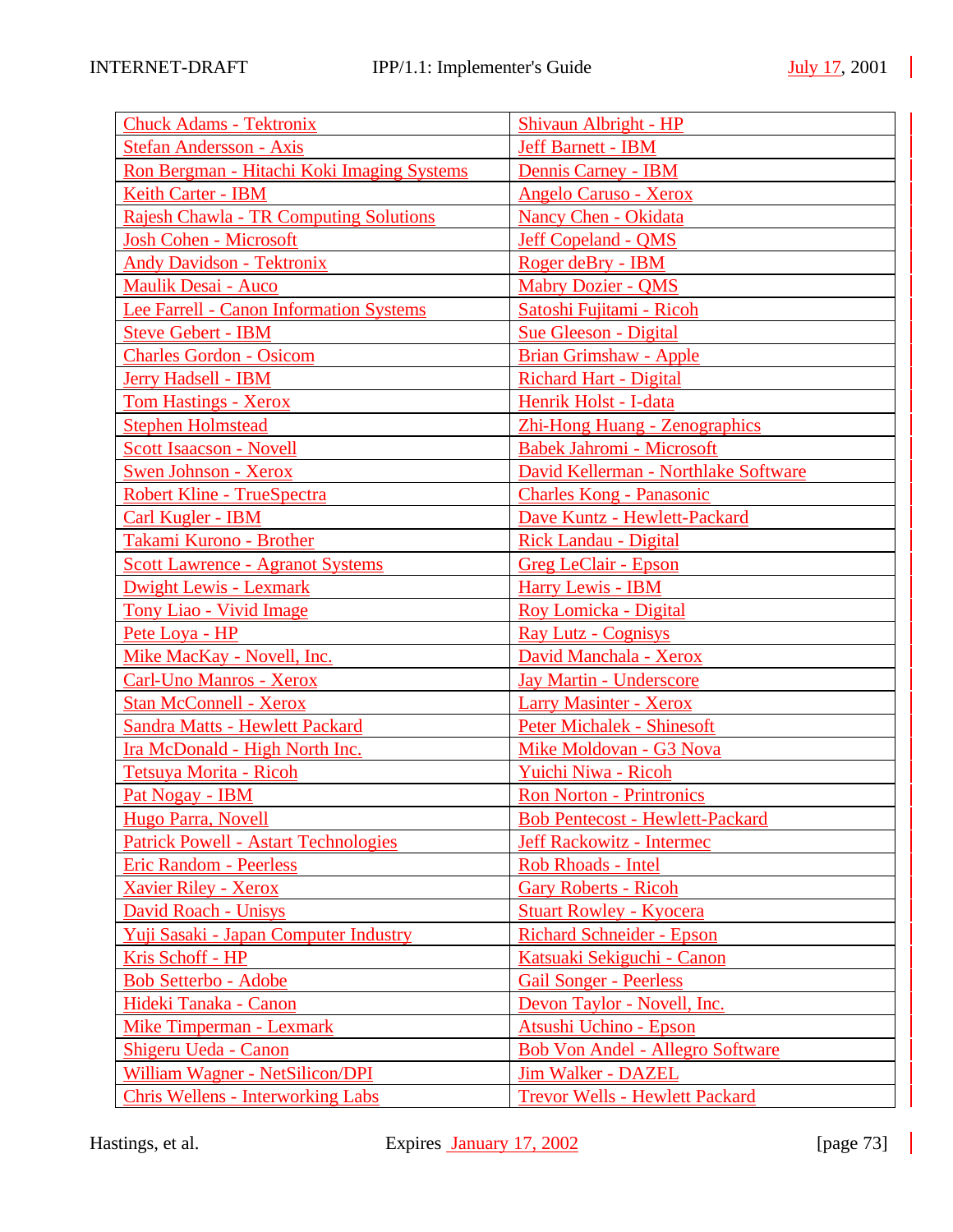|            | <b>Craig Whittle - Sharp Labs</b>                                                                                                                                                          | Rob Whittle - Novell, Inc.                                                                           |  |
|------------|--------------------------------------------------------------------------------------------------------------------------------------------------------------------------------------------|------------------------------------------------------------------------------------------------------|--|
|            | <b>Jasper Wong - Xionics</b>                                                                                                                                                               | Don Wright - Lexmark                                                                                 |  |
|            | Michael Wu - Heidelberg Digital                                                                                                                                                            | Rick Yardumian - Xerox                                                                               |  |
|            | Michael Yeung - Toshiba                                                                                                                                                                    | Lloyd Young - Lexmark                                                                                |  |
|            | Atsushi Yuki - Kyocera                                                                                                                                                                     | Peter Zehler - Xerox                                                                                 |  |
|            | <b>William Zhang- Canon Information Systems</b>                                                                                                                                            | Frank Zhao - Panasonic                                                                               |  |
|            | <b>Steve Zilles - Adobe</b>                                                                                                                                                                | Rob Zirnstein - Canon Information Systems                                                            |  |
| 342        |                                                                                                                                                                                            |                                                                                                      |  |
| 343        |                                                                                                                                                                                            |                                                                                                      |  |
|            |                                                                                                                                                                                            |                                                                                                      |  |
| 344        | 10 Description of the Base IPP Documents                                                                                                                                                   |                                                                                                      |  |
|            |                                                                                                                                                                                            |                                                                                                      |  |
| 345        | In addition to this document, the base set of IPP documents includes:                                                                                                                      |                                                                                                      |  |
|            |                                                                                                                                                                                            |                                                                                                      |  |
| 346        | Design Goals for an Internet Printing Protocol [RFC2567]                                                                                                                                   |                                                                                                      |  |
| 347        | Rationale for the Structure and Model and Protocol for the Internet Printing Protocol [RFC2568]                                                                                            |                                                                                                      |  |
| 348        | <b>Internet Printing Protocol/1.1: Model and Semantics [RFC2911]</b>                                                                                                                       |                                                                                                      |  |
| 349        | Internet Printing Protocol/1.1: Encoding and Transport [RFC2910]                                                                                                                           |                                                                                                      |  |
| 350        | Mapping between LPD and IPP Protocols [RFC2569]                                                                                                                                            |                                                                                                      |  |
| 351<br>352 |                                                                                                                                                                                            |                                                                                                      |  |
| 353        | The "Design Goals for an Internet Printing Protocol" document takes a broad look at distributed                                                                                            |                                                                                                      |  |
| 354        | printing functionality, and it enumerates real-life scenarios that help to clarify the features that need to                                                                               |                                                                                                      |  |
| 355        | be included in a printing protocol for the Internet. It identifies requirements for three types of users:                                                                                  |                                                                                                      |  |
| 356        | end users, operators, and administrators. It calls out a subset of end user requirements that are satisfied                                                                                |                                                                                                      |  |
| 357        | in IPP/1.0 [RFC2566, RFC2565]. A few OPTIONAL operator operations have been added to IPP/1.1<br>[RFC2911, RFC2910].                                                                        |                                                                                                      |  |
|            |                                                                                                                                                                                            |                                                                                                      |  |
| 358        |                                                                                                                                                                                            | The "Rationale for the Structure and Model and Protocol for the Internet Printing Protocol" document |  |
| 359        | describes IPP from a high level view, defines a roadmap for the various documents that form the suite of                                                                                   |                                                                                                      |  |
| 360        | <b>IPP</b> specification documents, and gives background and rationale for the IETF IPP working group's                                                                                    |                                                                                                      |  |
| 361        | major decisions.                                                                                                                                                                           |                                                                                                      |  |
|            |                                                                                                                                                                                            |                                                                                                      |  |
| 362        | The "Internet Printing Protocol/1.1: Model and Semantics" document describes a simplified model with                                                                                       |                                                                                                      |  |
| 363        | abstract objects, their attributes, and their operations. The model introduces a Printer and a Job. The                                                                                    |                                                                                                      |  |
| 364        | <u>Job supports multiple documents per Job. The model document also addresses how security,</u>                                                                                            |                                                                                                      |  |
| 365        | internationalization, and directory issues are addressed.                                                                                                                                  |                                                                                                      |  |
|            |                                                                                                                                                                                            |                                                                                                      |  |
| 366        | The "Internet Printing Protocol/1.1: Encoding and Transport" document is a formal mapping of the                                                                                           |                                                                                                      |  |
| 367        | abstract operations and attributes defined in the model document onto HTTP/1.1 [RFC2616]. It also                                                                                          |                                                                                                      |  |
| 368        | defines the encoding rules for a new Internet MIME media type called "application/ipp". This document                                                                                      |                                                                                                      |  |
| 369        | also defines the rules for transporting a message body over HTTP whose Content-Type is<br>"application/ipp". This document defines the 'ipp' scheme for identifying IPP printers and jobs. |                                                                                                      |  |
| 370        |                                                                                                                                                                                            |                                                                                                      |  |
| 371        |                                                                                                                                                                                            | The "Mapping between LPD and IPP Protocols" document gives some advice to implementers of            |  |
|            |                                                                                                                                                                                            |                                                                                                      |  |

372 gateways between IPP and LPD (Line Printer Daemon) implementations.